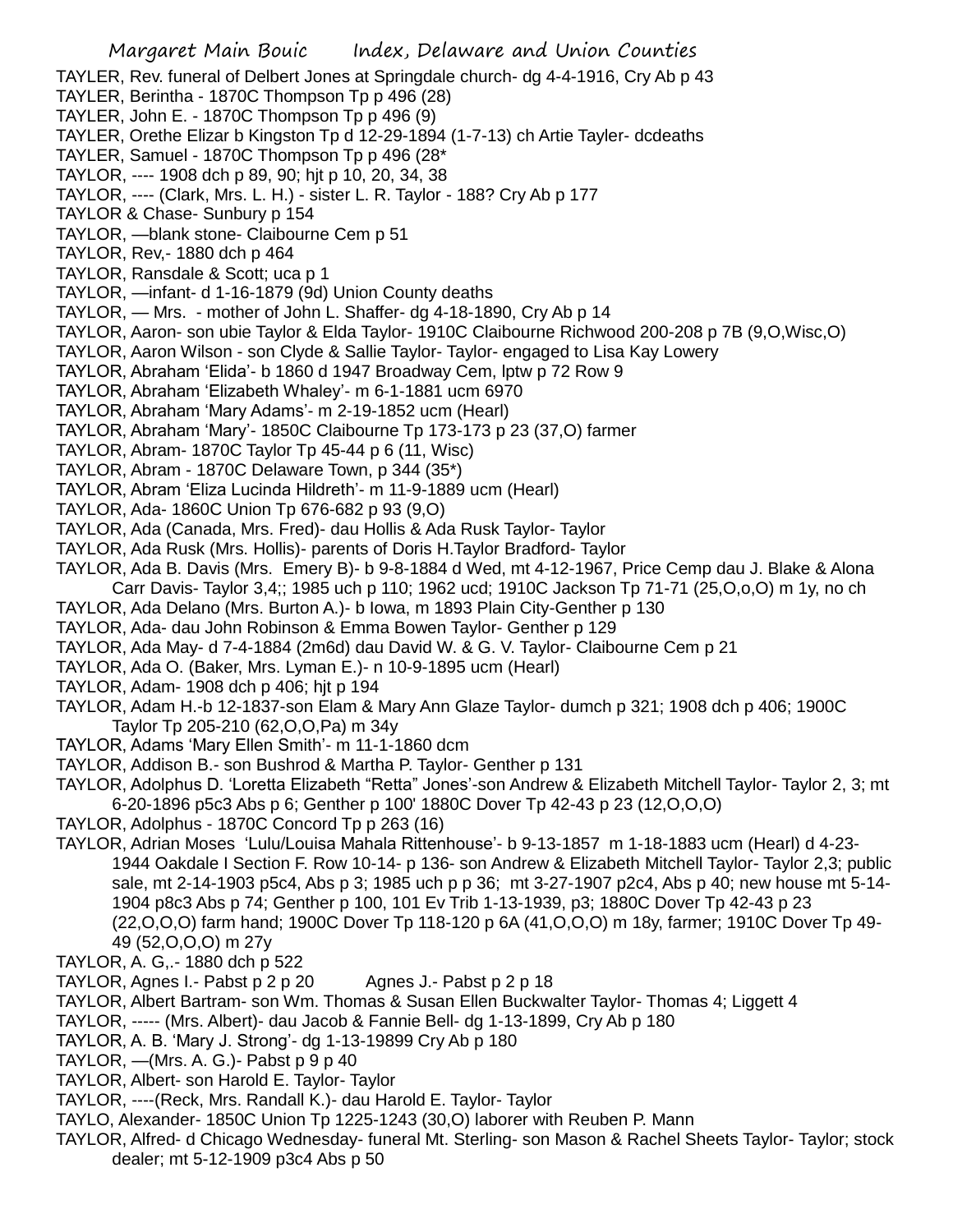TAYLOR, W. Algie 'Sarah Ceceilia'- d 11-6-1967 bur. Columbus- brother-in-law of Mrs. Thomas O'Keefe- Taylor TAYLOR, Alice Amelia Beecher (Mrs. Francis Marion)- b 9-14-1854 m 1-19-1875 ucm 5630 (Hearl) d 9-7-1937

- Oakdale I Section C. Row 43 p 171- dau George & Rosena Rogers Beecher- Taylor (112) 2,3; Beecher 2,3; mt 3 p 6,7; 1880 Millcreek Tp 130; Genther p 100; Journal Trib 7-22-1940 p 2 (d 8-30-1937); 1880C Millcreek Tp 130-135 p 14 (25,O,Ny,O); 1900C Marysville 4th ward 253-261 p 10B (45,O,NY,O)
	- m 25y 4 ch, 3 living; 1910C Marysville 239-263 p 9B (56,O,O,O) m35y, 4 ch, 3 living
- TAYLOR, Alice A. Wakefield (Mrs. John)- m 1907, Madison Co- Genther p 74, 82, 83
- TAYLOR, Alice Wakefield (Hollingsworth, Mrs. Arnold Borden)- b 11-11-1911 Madison Co, dau John & Alice A. Wakefield Taylor- Genther p 83
- TAYLOR, Alice (Converse, Mrs. Frank V.)- m 2-27-1879 ucm (Hearl)
- TAYLOR, Alice June (Scott-Robson, Mrs. Thomas)- b 12-20-1910 Argentina m 2-10-1934- dau James Mark & Nora Etta Recob Taylor- Taylor p 90
- TAYLOR, Alice Leona- b 3-2-1910 d 1942 Price Cem, djlm p 47- dau Arthur Andrew & Bertha Bell Parish Taylor- Taylor 11122
- TAYLOR, Alice May Wallace (Mrs. Theodore Roosevelt)- b 8-8-1904 m 6-10-1925- Genther p 83, 88
- TAYLOR, Alicia L. Scarlett Eastman (Mrs. George Andino)- b 11-9-1946 m 8-11-1972 dau George & Georgina Storti Eastman- Argentina- Genther p 91
- TAYLOR, Aliesta (Mrs. Charles C.)- b 1877 d 1952 Claibourne Cem p 82
- TAYLOR, Martha Alinette (Thompson, Mrs. Lewis)- b 1910 m 9-24-1934 d 2-15-1979 bur W. Liberty- dau Lewis & Marie Auer Taylor- Taylor 11233, 4,5; Beecher 4,5; Thompson (174641), 5, 6;; obit Marie, mlib
- TAYLOR, Allen Griffen- son Levi & Frances Taylor- Genther p 131
- TAYLOR, Allen J.- son James & Margaret C. Currey Taylor- obit Margaret C. mlib
- TAYLOR, Allen 'Mamie Gardner'- parents of John N. Taylor- Taylor
- TAYLOR, Allie (Morath, Mrs. )- sister Virgil L. Taylor- Taylor
- TAYLOR, Alma E. (McKittrick, Mrs. George)- m 3-11-1887- McKitrick p 405
- TAYLOR, Alma Norine Mays (Mrs. James Clell)- d 2-17-1992- Taylor
- TAYLOR, Almira Poling (Mrs. John E.)- m 6-6-1874 ucm 5494 (Hearl)
- TAYLOR, Alonzo F.- b 1-1874 1900C Washington Tp 149-149 [ 7A (26,O,O,O) farm laborer
- TAYLOR, Dr. Alonzo W.- b 1872 d 1921 Claibourne Cem p 63; 1908 dch p 366; Fowler p 96; 1976 dch p 296
- TAYLOR, Altman- 1915 uch p 502
- TAYLOR, Alvery/Alva 'Jemima Benson'- m 7-4-1878 ucm 6285 (Hearl); 1880C Millcreek Tp 126-131 p 14 (23,O,O,O) farm laborer
- TAYLOR, Alysia- dau Steven & Sheran Lee Taylor- Taylor 1113622
- TAYLOR, Amanda- b 1-1866 dau Sylvanus & Amelia J. Mcinnis Taylor- 1870C York Tp 216-211 p 28 (4,O); 1880C York Tp 108 p 10 (14,O,O,O); 1900C York Tp 162-162 p 7B (34,O,O,O) housekeeper
- TAYLOR, Amanda A, (Mouser, Mrs. William J.)- m 2-8-1843 ucm 866 (Hearl)
- TAYLOR, Amanda Beth- b 10-21-1981 Clevelan- dau Boyd Theodore & Karen E. Pigott Taylor- Genther p 87
- TAYLOR, Amanda Jane Clark (Mrs. Ulysses Fleetwood)- b 2/9-28-1875 m 10-17-1893 ucm (Hearl) d 2-12- 1939- dau Hamilton & Jane Pennypacker Clark- Taylor (119) 2,3; Clark 1,2; Genther p 100; 1880C Millcreek Tp 135; EvTrib 2-13-1939 p 3; 1900C Dover Tp 117-119 p 6A (24,O,O,O) m 7y, 2 ch; 1910C Dover Tp 195-199 (34,O,O,O) m 16y, 3 ch
- TAYLOR, Amelia Jane Baker (Mrs. Benjamin)- b 1835 d 1923 Claibourne Cem p 49- dau John & Ann Matilda Henderson Baker- 1915 uch p 850; 1910 Richwood 292-293 (74,O,Va,Va) wid, 1 ch, mother-in-law of Lewis C.& Emma B. Beem
- TAYLOR, Amelia J. McGinnis (Mrs. Sylvanus) b 7-1844 m 4-8-1865 ucm 3712 (Hearl) d 1910 (65) York Cem of d 5-29/30-1908/1910 Section A., York Cem p 71- dau Wm. & Mary Hartford McGinnis- dumch p 337; mt 4-6-1910 p1c1 Abs p 9; 1870C York Tp 216-211 p 28 (25,O); 1900C York Tp 162-162 p 7B (55,O,O,Canada)- m 35y, 4 ch 3 living
- TAYLOR, Amelia (Welker, Mrs. John W.)- m 9-7-1842 dcm
- TAYLOR, Amy Gertrude- Pabst p 2 p 34
- TAYLOR, Amy (Mrs. John) (or Eamie)- Nash p 434
- TAYLOR, Amy- b 1972 dau Mark & Pat Taylor- 1980 dcd
- TAYLOR, Amy Sanders (Mrs. Travis)- parents of Dalton Wayne Taylor- Taylor
- TAYLOR, Andrea Colleen- b 2-19-1952 dau Eugene Sherman & Phoebe Romine Shaffer Taylor- Weiser p 302 TAYLOR, Andrea- b 1978 dau Mark & Pat Taylor- 1980 dcd
- TAYLOR, Andrew 'Ann'- m 1837 England- to US 1837- parents of Mary J. Harbottle; dg 6-15-1909, Cry Ab p 37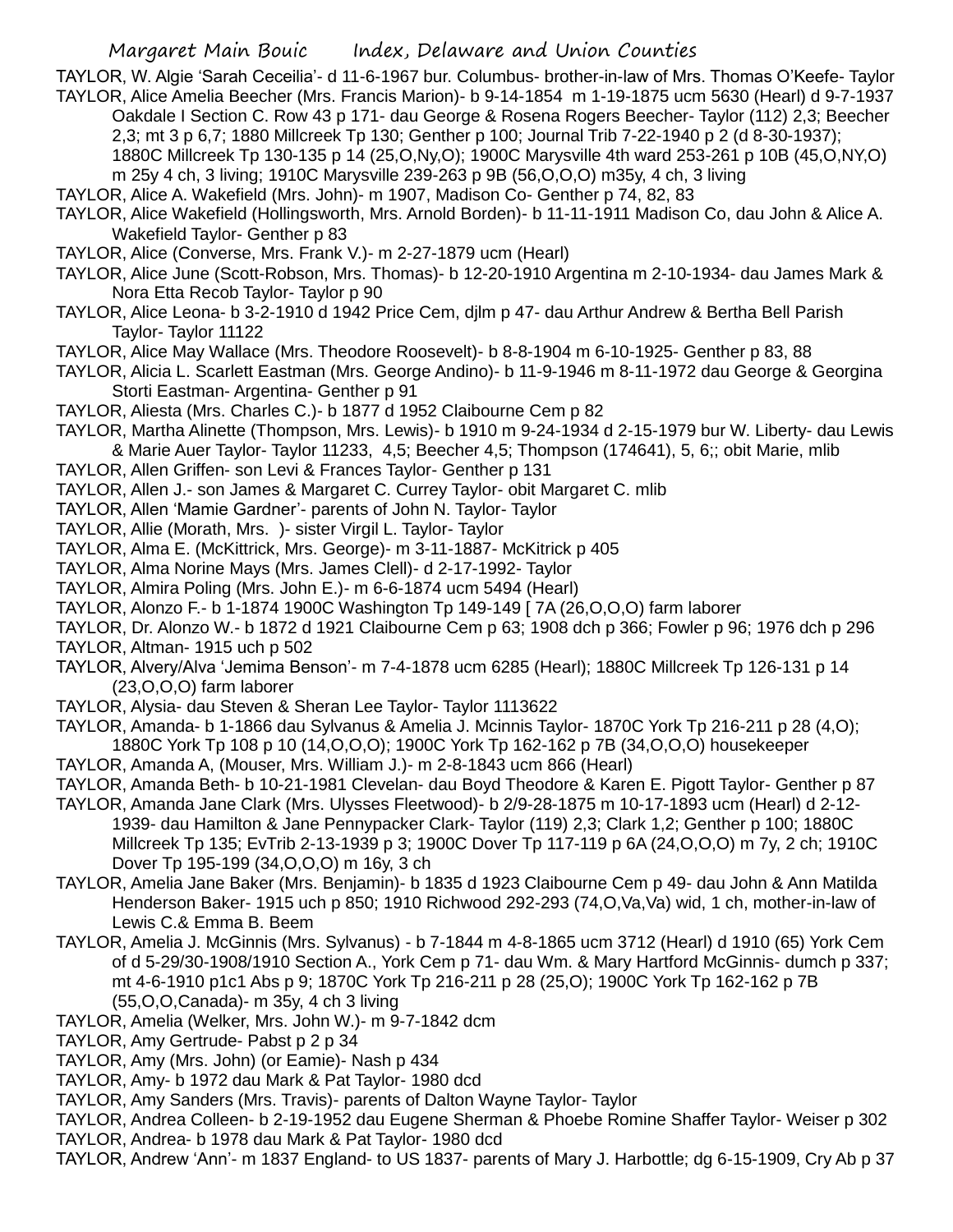- TAYLOR, Andrew C. 'Dorothy E. Glendenning'- b 11-1894 d 1-1957 (62) Oakdale II Section H Row K-3 p 106; WWI- son Ulysses Fleetwood & Amanda Clark Taylor- Taylor 1191 3,4; 1900C Dover Tp 117-119 p 6A (5,O,O,O); 1910C Dover tp 195-199 (15,O,O,O)
- TAYLOR, Andrew 'Elizabeth Mitchell'- b m 1-20-1825 m 10-28-1847 ucm 1265 (Hearl) d 11-23-1895 Mitchell Cem p 8, DJ p 18; purchased lot 4-1-1878, Mitchell Cem p 23- son John & Jinsey Noteman Taylor-Taylor 11,1,2; Mitchell (11218); 1915 uch p 1097; 1883 uch V p 371, 378; 1985 uch p 94; Genther p 99, 100, 138; 1850C Darby Tp 1665-1685 p 247 (25,O); 1860C Dover Tp 194 (35,O); 1870C Dover Tp 177- 17 9 p 22 (45,O); 1880C Dover Tp 42-43 p 23 (55,O,O,O); uca p 49, 53, 60
- TAYLOR, Andrew 'Elizabeth Smith'- m 12-4-1888 ucm (Hearl)
- TAYLOR, Andrew- d 10-15-1876 (13-7-17) Mitchell Cem, DJ p 18; ucdeaths typhoid- son Andrew & Elizabeth Mitchell Taylor- Taylor 2 116; 1870C Dover Tp 177-179 p 22 (7,O)
- TAYLOR, ----(Mrs. Andrew)- dau Lewis LeMay- mt 7-29-1908 p3c6 Abs p 20
- TAYLOR, ----(Mrs. Andrew)- sister John K. Dodge- mt 10-5-1904, Abs p 24
- TAYLOR, Andrew G. 'Georgina Ennis'- parents of Arthur G. Taylor- Taylor
- TAYLOR, Andy- 1991 ucd
- TAYLOR, Andy E.- d 11-6-2000 Oakdale K-170-W 1/2
- TAYLOR, Angela- dau Steven & Sheran Poe Taylor- Taylor 1113621
- TAYLOR, Angeline Allen (Mrs. Jephtah H.)- b 9-5-1815 m 12-19-1839 d 12-26-1896 dau Calvin & Eunice Delano Allen- 1883 uch V p 326; Genther p 93, 95; 1850C Jerome Tp 1716-1736 p 253 (35,NY); 1880C Jerome Tp 225-241 p 27 (64, O,Conn,Vt.)
- TAYLOR, Angeline (Stewart, Mrs. George K.)- m 12-13-1868 ucm 4478 (Hearl); mt 12-16-1868, 1-5-1869 Abs p 2 c 4, 5
- TAYLOR, Angie-b 1975 dau Gordon L. & Bonnie Taylor- 1977 ucd
- TAYLOR, Ann- Pabst p 8 p 97 Ann- Nash p 441
- TAYLOR, Ann (Alexander, Mrs. Elias)- dau Richard & Ann Taylor- Powers p 3, 4, 11
- TAYLOR, Ann (Mrs. Andrew)- b 1837 England- dg 6-15-1909, Cry Ab p 37
- TAYLOR, Ann (Crawford, Mrs. James)- dau Edward & Elinor Hewitt Taylor- dcq Hammond Crawford 9
- TAYLOR, Ann Hendricks (Mrs. David)(Mrs. John)- b 11-17-1798 m(1) 9-8-18114 (2) 6-10-1830 d 8-11/14-1890 (91-8-27) New California Cem. DJ p 89, Row 2- dau William & Susannah Taylor Hendricks- Taylor (1) 1915 uch p 626; 1883 uch V p 378; Genther p 98, 99, 128, 129, 132; 1850C Jerome Tp 1891-1912 p 277 (50,Va); grandmother of Bruce Robinson- 1880C Darby Tp 9 p 237A (81,Va,Va,Va)
- TAYLOR, Ann Hodgson (Mrs.Christopher)- m 1616 d 10-25-1623- Genther p 3, 5, 8
- TAYLOR, Ann- dau Isaac & Martha Roman Taylor- Genther p 28
- TAYLOR, Ann (Mrs. James)- 1850C Taylor Tp 1106-1123 p 164 (59,O)
- TAYLOR, Ann- will of Joel Taylor
- TAYLOR, Ann (McKenzie, Mrs. Clyde)- dau Otto L. & Lillie May Daniel Taylor- Taylor
- TAYLOR, Ann (Mellor, Mrs. John)- dcq Viva Taylor 17
- TAYLOR, Ann Miller (Mrs. John)- b 1802 m 1828 d 1887 dau Charles & Ann Stewart Miller- Nash p 396
- TAYLOR, Ann (Mrs. Richard)- Powers p 4, 11
- TAYLOR, Ann R. Stewart (Mrs. James W.)- dau James & Wierlinda Rutter Stewart- 1883 uch V p 326
- TAYLOR, Ann Sprinkle (Mrs. Kenneth)- Taylor
- TAYLOR, Ann (Mrs. William)- Genther p 120. 123, 124
- TAYLOR, Ann W. (Tibbatts, Mrs. John W.)- dau Gen. James Taylor- dcw Bk 3 p 76
- TAYLOR, Anna- b 1845 d 1936 Claibourne Cem p 31
- TAYLOR, Anna- b Genoa Tp d 4-5-1886 (21-4-17) Genoa Tp- dcdeaths
- TAYLOR, Anna 1870C Genoa Tp p 359 (5)
- TAYLOR, Anna A.- dau William & Ann Taylor- Genther p 124, 125
- TAYLOR, Anna Catherine (Dunham, Mrs. Neil)- Pabst 1 p 32; sister David L. Taylor- Taylor TAYLOR, Anna Catherine Shreyer (Keller, Mrs. Mark)(Mrs. William B)- b 6-24-1845 m(1) 7-27-1865 m(2) 12-17-1868 ucm 4480- dau George & Catherine Weaver Shreyer- Weaver 1253; mt 1-5-1869 Abs p 2c5; 1883 uch V p 648; 1850C Leesburg Tp 298-302 (5,O); 1860C Leesburg Tp 509 (16,O); 1910C Leesburg Tp 39- 40 (64,O,Ger,Ger) div, 2 ch
- TAYLOR, Anna G.- b 1886 Un Co d 2-17-1919 Oakdale II Section G. Row 4-8 p 35
- TAYLOR, Anna J.- b 12-1835- 1900C Richwood 444-476 p 17A (64,O,Va,Va)
- TAYLOR, Anna (Lawrence, Mrs. Harold W.)- m 11-12-1920- Taylor
- TAYLOR, Anna Lee (Young, Mrs. John)- dau Grover Taylor- Taylor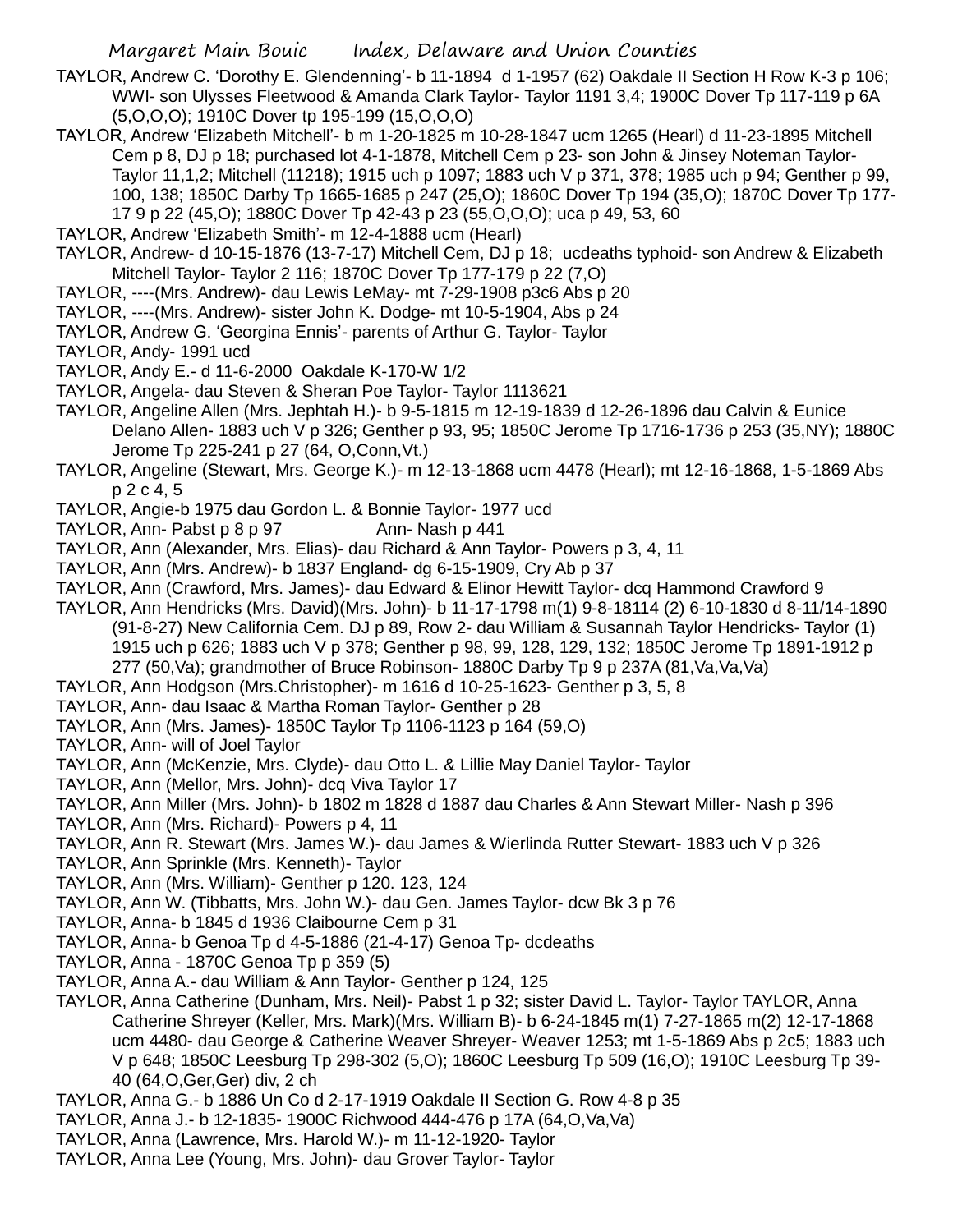TAYLOR, Anna L. (Mrs. Warren G.)- 1964 dcd

TAYLOR, Anna M.- b 12-1879; 1900C Claibourne Tp 9-11- p 1A (20,Ind,O,O)

TAYLOR, Anna Margaret (Baker, Mrs. Nathan George) (Morse, Mrs. Walter C. "Doc") - b 5-21-1920 m(2) 5-6- 1960 d 10-115-1995 (75) Unionville Cem- dau William Bloomfield & Edith Taylor- Taylor

- TAYLOR, Anna Marie (McKenzie, Mrs. Clyde)- dau Otto L. & Lillie M. Daniel Taylor- Taylor; obit Lillie M., mlib TAYLOR, Anna (Mayes, Mrs. )- sister Virgil L. Taylor- Taylor
- TAYLOR, Anna Myrta (Mrs. Arthur Edwin)- Taylor
- TAYLOR, Anna Newlove (Mrs. Harry Wayne) b 11-15-1879 d 5-7-1970 Oakdale II Section G Row 1-14 p 28 dau Brown & Marietta Ferris Newlove- Taylor; 1915 uch p 626; mt 12-7-1910 p1, Abs p 40
- TAYLOR, Anna- b 1967 dau Raymond C. & Marjean Taylor- 1980 dcd
- TAYLOR, Anne- b Skipton- dau Christopher Taylor- Genther p 8
- TAYLOR, Anne E. Adams (Mrs. Charles Bentley)- Taylor
- TAYLOR, Annie C. (Mrs. William)- 1870C Leesburg Tp 277-285 p 35 (22,O); 1880C Leesburg Tp 315 p 190C (35,O,Ger,O); 1900C Leesburg Tp 277-280 (54,O,Ger,O) m 32y, 2 ch
- TAYLOR, Annie (Keck, Mrs. Chris)- b 6-2-1868 Pleasant Valley, O.- Genther p 99, 206
- TAYLOR, Annie (Smith, Mrs. )- sister Inez Angela Taylor- Taylor
- TAYLOR, Annie b 7-1889 step-dau Robert & Mary Taylor- 1900C Claibourne Tp 40-43 p 2B (10,O,O,O)
- TAYLOR, Annie Stewart (Mrs. Joseph)- d 1834- Nash p 436
- TAYLOR, Anthony Marion- b 2-6-1864 d 1-6-1944 son Jephtah H. & Angeline Allen Taylor- 1883 uch V p 326; Genther p 95, 96; 1870C Jerome Tp 35 p 5 (6,O)
- TAYLOR, Dr. A. P.'Mary E. Miller'- 1880 dch p 238, 695; 1908 dch p 366;Fowler p 95; 1976 dch p 296
- TAYLOR, Archibald- son James & Ann Taylor- 1850C Taylor Tp 1106-1123 p 164 (11,O)
- TAYLOR, Ardell 'Emma H. Shultz'- m 4-6-1876 ucm 5865 (Hearl); mt 3 p 25; 1880C York Tp 238 p 24  $(24, 0, 0, 0)$
- TAYLOR, Arie Harrington (Mrs. Thomas L.)- b 10-13-1878 m 4-14-1901 d 7-7-1973 dau Alonzo & Alice Shirk Harrington- Taylor
- TAYLOR, Arlou Grable (Mrs. Franklin Gomez)- Genther p 63
- TAYLOR, Armilla Blanche- b 10-24-1993 d 9-1-1884 (10m8d) -dau Dr. J. B. & Emma L. Taylor- Broadway Cem lptw p 72; mt 9-10-1884 p5c4 Abs p 9; mt 9-17-1884 p5c5 Abs p 10
- TAYLOR, Arnold 'Hazel Berkhamer'- parents of Nancy M. Miller- Taylor
- TAYLOR, Arnold- son Arnold & Hazel Berkhamer Taylor- Taylor
- TAYLOR, Arthur 1870C Kingston Tp, p 384 (6)
- TAYLOR, Arthur Andrew 'Martha Bell Parish' -b 1-17-1883 d 1965 Price Cemk djlm p 47- son Llewellyn J. & Ellen Moore Taylor- Taylor 1112; 1900C Jackson Tp 4-4 p 1A (17,O,O,O)
- TAYLOR, Arthur Jr.- b 1925 d 1927 Price Cem, djlm p 47
- TAYLOR, Arthur 'Bertha Parish'- son Llewellyn J. & Ellen Moore Taylor- Taylor 3,4
- TAYLOR, Arthur B. 'Florence J. Cole'- Nash p 273
- TAYLOR, Arthur E. 1870C Orange Tp p 418 (1)
- TAYLOR, Arthur Edwin 'Anna Myrta'- son Lysander F. & Harriet B. Hamlin Taylor- 1880 dch p 719; Taylor
- TAYLOR, Arthur Edwin- son Edwin grandson Dwight & Nellie Ambrose Taylor- Taylor
- TAYLOR, Arthur G.'Mildred M. McDonald'- b 3-23-1902 Eng d 11-28-1997 (95) Oak Grove Cem- son Andrew G. & Georgina Ennis Taylor- Taylor
- TAYLOR, Arthur 'Jessie'- b 1863 d 1935 Old Blue Cem, Powell p 143- son Nelson & Elizabeth Taylor- Pabst p 2 p 33, 34
- TAYLOR, Arthur, Jr. 'Mareda'- parents of Hayley Lynn Taylor- Taylor
- TAYLOR, Arvilla Blanche- b 10-25-1883 d 9-1-1884 dau J. B. & Emma L. Wolford Taylor- dumch p 323; mt 9- 10-1884 p5c4 Abs p 9
- TAYLOR, Asa 'Elizabeth Comer'- m 1-20-1831 ucm 225 (Hearl)
- TAYLOR, August R.- b 8-1896 son Joel & Emma L. Taylor- 1900C Taylor Tp 205-210 p 9B (3,O,O,O)
- TAYLOR, Austen- Pabst p 8 p 45
- TAYLOR, Austin L.- d 9-10-1842 (20-0-24) Marysville Powell p 99- son Rodolphus & Loretta Rowe Taylor- dcg p 20
- TAYLOR, Avis Gamble (Collier, Mrs. )(Mrs. George)- b 10-28-1885 d 10-23-1968 Oakdale II Section G. Row 16-8 p 62- dau George & Addie A. Thompson Gamble - Taylor (1121) 3,4; Beecher 3,4; Thompson 17451; 1985 uch p 80; 1949, 1959, 1962, 1967 ucd
- TAYLOR, A. W. (Dr.)- d 9-24-1900 (?) Sunbury- dcdeaths.; Sunbury p 158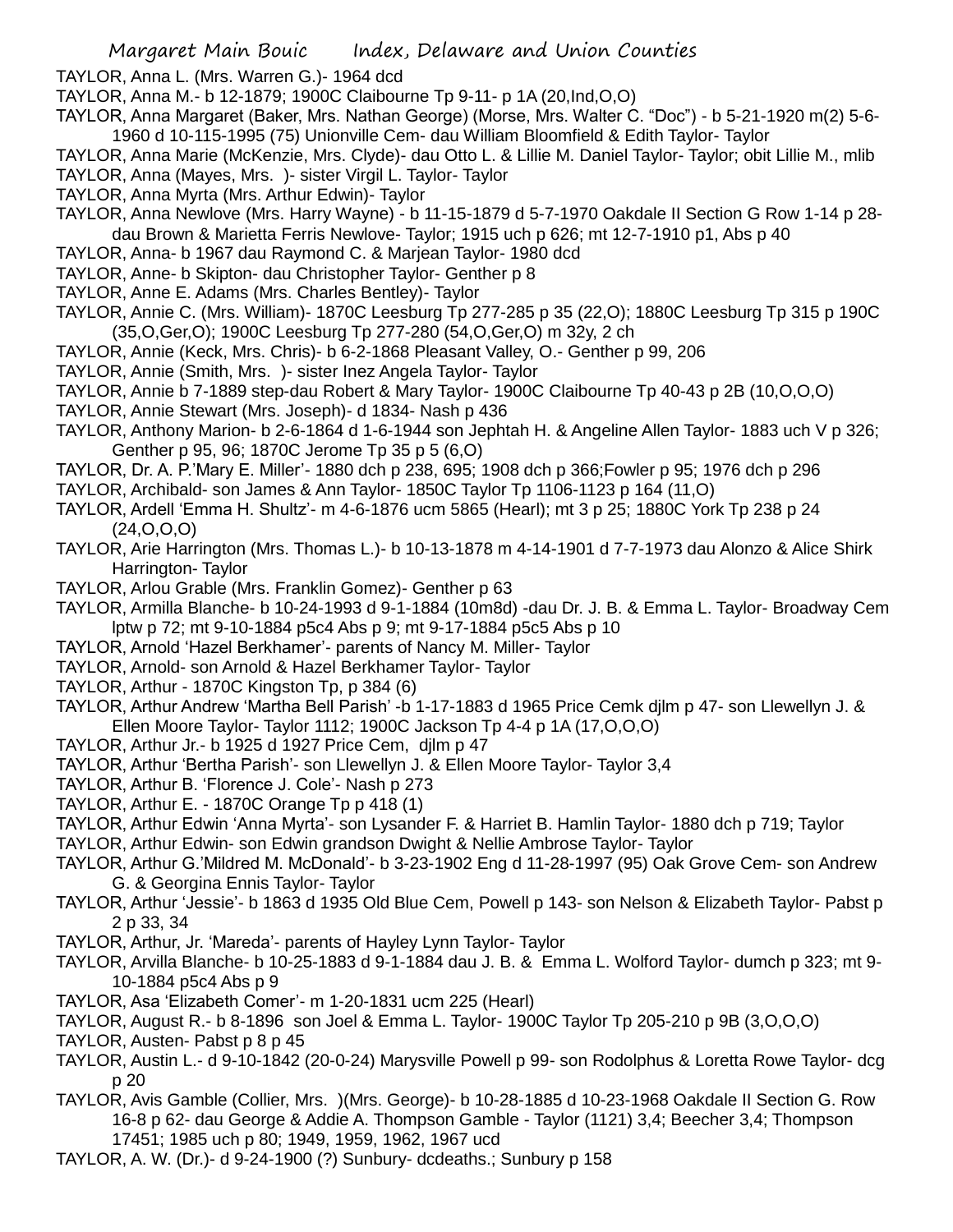- TAYLOR, B. Allen- son Burton A. & Ada Delano Taylor- Genther p 130
- TAYLOR, Barbara (Holtzapple, Mrs. Phil)- dau Oliver H. Taylor- Taylor
- TAYLOR, Barbara (Mrs. Jack)- Taylor
- TAYLOR, Barbara (Mrs. Thomas J.)- Taylor
- TAYLOR, Bart- son Roger A. & Genevieve Taylor- Taylor; 1973, 1981 ucd; engaged to Diana Ambos
- TAYLOR, Beatrice A. (Mrs. Donovan R.)- 1980 dcd
- TAYLOR, Becky Fink (Mrs. Paul Arthur)- m 8-25-1962- Taylor (111242)
- TAYLOR, Becky- b 1971 dau Mark & Pat Taylor- 1980 dcd
- TAYLOR, Becky (Willingham, Mrs. )- dau Warren & Elizabeth Wilson Taylor- Taylor
- TAYLOR, Belle Durham (Mrs. Tabe)- m 1908 dau Solomon & Florence Seamans Burham- TAYLOR, 76
- TAYLOR, Belma Maxine (Jenkins, Mrs. Omar Woodrow)- b 1-30-1923 m 6 -25-1940 dau Arthur Andrew & Bertha Bell Parish Taylor- Taylor 11128
- TAYLOR, Benjamin- Pabst p 1 p 9
- TAYLOR, Benjamin- funeral Monday, Plain City (43); mt 4-14-1886 Abs p 23
- TAYLOR, Benjamin 'Amelia Jane Baker'- Claibourne Cem p 49- son Cyrus & Abigail Woodward Taylor- 1915 uch p 850
- TAYLOR, Benjamin son Israel Taylor- Genther p 32, 33
- TAYLOR, Benjamin 'Jane'- lptw p 57; 1860C Allen Tp 787-795 p 108 (68,NY)
- TAYLOR, Benjamin- b 10-15-1843 son Jephtah H. & Angeline Allen Taylor- 1883 uch V p 326; Genther p 95; 1850C Jerome Tp 1716-1736 p 253 (7,O); 1860C Jerome Tp 239-238 p 34 (16,O); 1870C Jerome Tp 35 p 4 (26,O); 1880C Jer. Tp 225-241 p 27 (36,O,O,O) on farm
- TAYLOR, Benjamin 'Martha Spain'- m 1-21-1864 3523 ucm (Hearl); 1880C Marysville 294-323 p 20 (40,O,O,O)
- TAYLOR, Benjamin- brother Otto L. Taylor- Taylor
- TAYLOR, Benjamin P. 'Ella A.'- b 1860 d 1956 Marengo Cem- Powell p 374
- TAYLOR, Benjamin 'Zeruah Rosecrams'- m 8-6-1826, dcga p 34 Del Patron & Frank Chronicle
- TAYLOR, Benny- son F. & Casander Taylor- 1860C Paris Tp 1308-1297 p 173 (21,O)
- TAYLOR, Bernice (Finnell, Mrs. )- sister Ralph W. Taylor- Taylor
- TAYLOR, Bernice (Stiner, Mrs. Charles)- b 4-6-1911 m 5-15-1934 d 12-21-2001 Oakdale dau Harry & Gertrude Weaver Taylor- Taylor 11433; 1915 uch p 1098; Genther p 101
- TAYLOR, ----Moore (Mrs. Bert)- dau John Moore- mt 6-13-1910 p2c1 Abs p 18
- TAYLOR, Bertha- 1910C Claibourne- Richood (15,O,Wis,O.) Servant boarding house
- TAYLOR, Bertha Latimer (Mrs. William)- b 11-12-1887 m 11-15-1914 d 7-28-1971 dau Slack & Flora Currier Latimer- Taylor; Genther p 116
- TAYLOR, Bertha Parish (Mrs. Arthur Andrew)- m 11-1907 d 7-25-1953 Price Cem, djlm p 47- dau Thomas & Viola Cheney Parish- Taylor (1112)
- TAYLOR, Bessie (Patch, Mrs. )- b 1-1888 dau Levi F. & Marta Taylor- Genther p 95; 1900C Jerome Tp 402- 414 (12,O,O,O)
- TAYLOR, Bessie- dau Ardell & Emma H. Shultz Taylor- 1880C York Tp 238 p 24 (1,O,O,O)
- TAYLOR, Bessie (Warren, Mrs. Thomas, Jr.)- m 1904- Nash p 105
- TAYLOR, Beth (Brelsford, Mrs. William)- dau Raymond & Rosemay Wall Taylor- Taylor
- TAYLOR, Beth Esther Borst (Mrs; John (Jack) Frederick, Jr.)- b 1-10-1956; Genther p 85
- TAYLOR, Betsy (Bales, Mrs. )- dau Orville C. & Virginia B. Shelton Taylor- Taylor
- TAYLOR, Betty (Black, Mrs. )- dau Claude & Cora Jacobs Taylor- Taylor
- TAYLOR, Betty (Caudill, Mrs. Victor J.)- m 11-29-1941- Taylor
- TAYLOR, Betty (Henry, Mrs. Herman)(Garrett, Mrs. A. F.)(Strang, Mrs. John)- dau Lewis A. & Marie C. Auer Taylor- Beecher 4,5; Taylor 11235, 4, 5; obit Marie, mlib
- TAYLOR, Betty J. (Bradley, Mrs. )(Church, Mrs. )- b 5-14-1955 d 2-17-1988 bur Maple Grove Cem- dau Kenneth & Edna Kemp Taylor- Church
- TAYLOR, Betty Jean (Cawley, Mrs. Robert)- dau Pearl & Wilma Lowry Taylor- Taylor 114321
- TAYLOR, Beverly (Allen, Mrs. Richard)- dau Robert O. & Dortha L. Ewing Taylor- Taylor
- TAYLOR, Beverly E. (Burgess, Mrs. )- dau John N. & Freta E. Clark Taylor- Taylor
- TAYLOR, Beverly Jean- dau T. H. Taylor- Taylor
- TAYLOR, Beverly Jean (Jordan, Mrs. )- dau Russell & Marjorie Rector Taylor- Taylor 112324
- TAYLOR, Beverly Jean (Wolpert, Mrs. Walter)- dau Harry E. & Martha M. Humphrey Taylor- d 1980; 1985 uch p 149; Taylor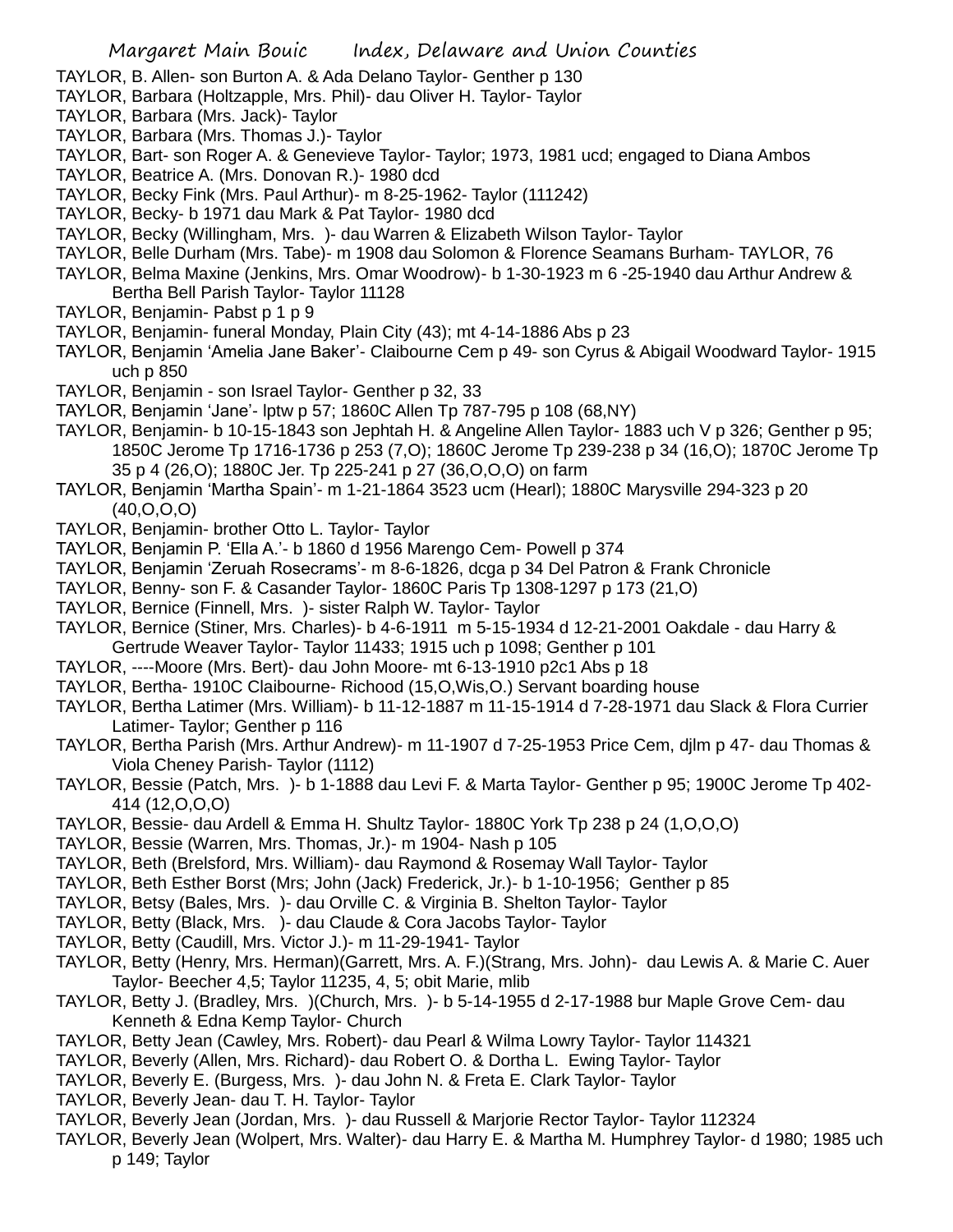- TAYLOR, B. H.- 1880 dch p 444; 1908 dch p 142, 437
- TAYLOR, Bill- son Isaac Taylor- 1883 uch V p 263
- TAYLOR, Birdell (Mrs. ) dau Elbert L. Taylor- Taylor
- TAYLOR, Blaine- b c 1880 d Argentina- son James Mark & Virginia Long Mark Taylor- Genther p 75, 76
- TAYLOR, Blanche (Mrs. John)- m 6-7-1766 Genther p 39, 120, 122, 127, 128
- TAYLOR, Blanche (Miller, Mrs. John)- dau John & Catherine Osborne Taylor- Genther p 128
- TAYLOR, Blanche Rogers (Mrs, George)- b 3-1-1882 m 3-21-1902 d 6-27-1944 Oakdale II Section H., Row 19-8 p 84- dau Jay & Stella Calhoun Rogers- Beecher 3,4; Taylor (1121) 3,4; Bean 1122221 6, 7; 1910C Dover Tp 175-179 (28,O,O,O) m 8y
- TAYLOR, Blanche- dau Thomas Irvin & Hannah Stewart Taylor- Genther p 130
- TAYLOR, Blanche (White, Mrs. )- b 7-1890 dau Edward & Luetta Hamilton Taylor- Taylor; 1900C Claibourne Tp155-166 p 7A (9,O ,O,O)
- TAYLOR, Blanche White (Mrs. Paul E.)- d 3-1-1981 (82) Radnor Cem- Taylor; 1961 dcd
- TAYLOR, Bo- ch Robert Taylor- Taylor 1123232
- TAYLOR, Bonnie Huchins (Mrs. John Richard)- m 7-22-1960- Rausch (163322), III 297; 1962, 1967, 1971, 1973, 1975, 1977, 1979 ucd
- TAYLOR, Bonnie L. (Mrs. Gordon L.)- 1973, 1975, 1977 ucd
- TAYLOR, Boyd Theodore 'Karen Eileen Pigott'- b 8-18-1957 Key West m 9-22-1979 Cleveland- Genther p 87
- TAYLOR, Bradley- b 1964 son Charles E. & F. Taylor- 1969,. 1971 dcd
- TAYLOR, Bradley E. 'Nancy'- Manager of Ohio Water Service, Marysville- Taylor
- TAYLOR, Bradley Van 'Patsy Ann Metz- b 1955 m 8-2-1980- son John Bradley & Maxine Clark Taylor- 1967, 1981 ucd; Taylor mt 1-6-1988 'Mary'
- TAYLOR, Brandon- b 1970 son David G. & Elizabeth Taylor- 1975, 1977, 1979 ucd
- TAYLOR, Brenda- dau Albert Lee Taylor- Taylor
- TAYLOR, Brenda (Foreman, Mrs. Bill)- dau Elbert L. & Phyllis I. Fields Taylor- Taylor
- TAYLOR, Bret- son David C. & Doris C. Taylor- 1961 (2) dcd
- TAYLOR, Bret- b 1960- son Roger A. & Genevieve Taylor- Taylor; 1973, 1979 ucd
- TAYLOR, Brian- b 1966 lived with William H. & Gracie Smith- 1983 ucd
- TAYLOR, Bridgett- Nash p 138
- TAYLOR, Bruce E. 'Carol A.'- 1977 ucd
- TAYLOR, Bruce- brother Ralph W. Taylor- Taylor
- TAYLOR, Bryan 'Edna Rose Ferguson'- Taylor
- TAYLOR, Burgess M. 'Mary Hantoon'- b 1822 or 3-1833 m 1-21-1868 ucm 4324 (Hearl) d 5–26-1907 McKendree Cem, or d 2-28-1910 Seciton B. York Cem p 66; mt 1-29-1868 Abs p 30; mt 4-3-1907 p1c3 Abs p 41; mt 6-5-1907, Abs p 47; mt 3-2-1910 p1c3 Abs p 5; 1880C Taylor Tp 71-72 p 7 (51,Md,Md,Md); 1900C Taylor Tp 109-112 (77,Md,Md,Md) m 39y, retired
- TAYLOR, Burt?- son Eli & Mary Taylor- 1880C Claibourne Tp 141-149 p 14 (12,O,O,O)
- TAYLOR, Burton A. 'Ada Delano'- b 8-16-1867 Champaign Co m 1893 Plain City- son Thomas Irvin & Hannah Stewart Taylor- Genther p 130
- TAYLOR, Burtin/Burton 'Ida Moore'- b 4-1870/1868 m 12-24-1890 ucm (Hearl) d 1908 Price Cem, djlm p 55; mt 11-18-1908 p 7 Abs p 30; 1900C Claibourne Tp 236-252 p 10B (30,O,O,O)
- TAYLOR, Bushrod 'Martha P.'- son Levi & Frances Taylor- Genter p 131
- TAYLOR, Bushrod S.- son Bushrod & Martha P. Taylor- Genther p 131
- TAYLOR, Calianna (Mrs. Robert E.)- 1971, 1980 dcd
- TAYLOR, Calvin T. 'Paula J. Reisinger'- m 10-11-1986 son Jack M. & Dixie R. Taylor- Taylor
- TAYLOR, Camilla Marie (Stephens, Mrs. Jacob)- dau Rolla D. & Myrtle A. Lett Taylor- White II p 79
- TAYLOR, Campbell 'Janet'- 1969, 1971, 1980 dcd
- TAYLOR, Candi- b 1960 dau Maxine Taylor- 1967 ucd
- TAYLOR, Capitola Nadine Goldsberry (Mrs. Loren Gay)- b 7-14-1935 m 12-22-1951 dau Frank & Ilo Cratty Goldsberry- Gabriel 164325; Maugans Anc p 11
- TAYLOR, Cara- b 1985 ch Rev. James R. & Mona Taylor- 1991 ucd
- TAYLOR, Cardi (Burham, Mrs. Franklin A.)- m 5-25-1914- Weiser p 78
- TAYLOR, Carl- b 1959- son Edward & Jean Taylor- 1961, 1964, 1969, 1971 dcd
- TAYLOR, Carlous Lemoyne- b 6-1-1959 d 8-26-1998 (39) Byhalia Cem- son Thomas M. & Julia Parthemore Taylor- Taylor
- TAYLOR, Carol A. (Mrs. Bruce E.)- 1977 ucd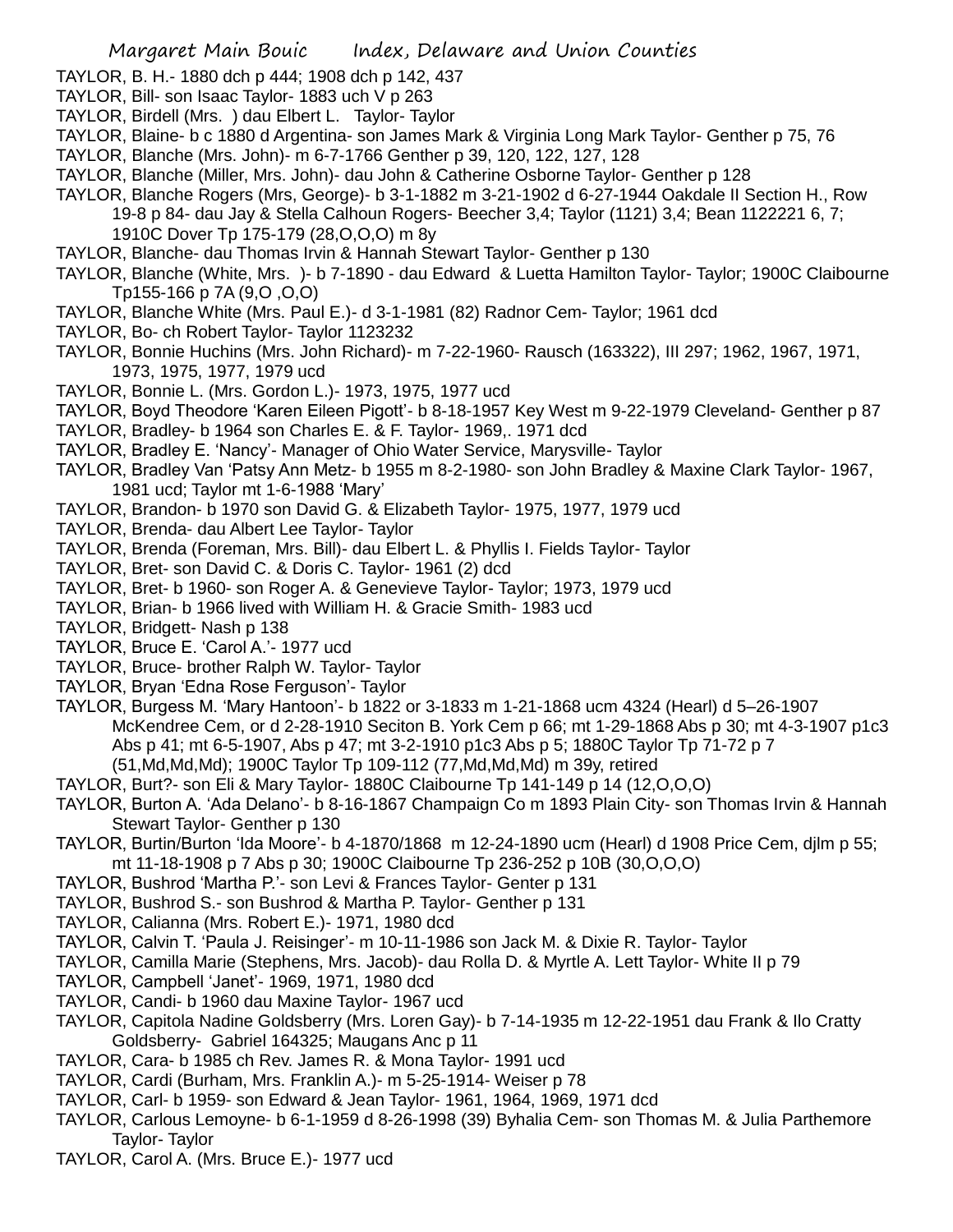TAYLOR, Carol (Mrs. Stephen M.)- Taylor

- TAYLOR, Caroline Hager (Mrs. Cicero)- b 9-14-1835 NH m 11-19-1856 d 112-21-1891 Columbus dau James Elliott & Matilda Stone Hager- Genther p 99. 201, 206
- TAYLOR, Carolyn (Bradley, Mrs. )- dau Lawrence E. & Mary Taylor- Taylor
- TAYLOR, Carrie- b 1-1870 dau David W. & Elizabeth A. Stewart Taylor- 1870C Leesburg Tp 110-114 p 14 (4/12,O); 1880C Leesburg Tp 2 p 175A (10,O,O,O)
- TAYLOR, Carrie F. 1870C Marlborough Tp p 412 (12)
- TAYLOR, Carrie Elizabeth Fish (Mrs. Wm. H.)- b 1-1876/7 m 1895 d 1956 Claibourne Cem p 93- dau James & Susan McIlroy Fish- Fish 3,4; Taylor; 1949 ucd; 1900C Jackson tp 195-197 p 9A (23,O,O,Irel) m 5y, 1 ch
- TAYLOR, Carrie (Kater, Mrs. Earl)- b 4-26-1881 d 2-19-1968 Price Cem- dau Llewellyn J. & Ellen Moore Taylor- Taylor 1111, 2,3; 1900C Jackson Tp 4-4 p 1A (19,O,O,O)
- TAYLOR, Casander (Mrs. F.)- 1860C Paris Tp 1308-1297 p 173 (47,O)
- TAYLOR, Catharine 1870C Genoa Tp p 359 (45)
- TAYLOR, Catharine E.- b 1834 d 1923 Horseshoe Baptist Graveyard- Powell p 284
- TAYLOR, Catherine (Mrs. John)- Genther p 123, 124
- TAYLOR, Catharine Johnson (Mrs. John A.)- m 6-28-1866 ucm 3988 (Hearl)
- TAYLOR, Catherine Juda (Mrs. John)- m 2-9-1808 Ross Co, DAR marriages
- TAYLOR, Catherine- see Asp 76 ----(Maine, Mrs. James)- Asp (179)
- TAYLOR, Catherine- dau Marian Vandenburg Taylor- Taylor
- TAYLOR, Catherine M. (Reidmiller, Mrs. Fred A.)- parents of Thoms A. Riedmiller- Taylor
- TAYLOR, Catherine (Nichols, Mrs. John)- m 10-15-1853 dcm
- TAYLOR, Catherine (Patty) Osborne (Mrs. John)- b 6-4-1773 m 6-23-1789 bur Urbana, O.-dau William & Mary Buckles Osborne- Genther p 121, 127, 128
- TAYLOR, Catherine Price (Mrs. Lorenzo)- m 6-3-1845- Cry Ab p 3
- TAYLOR, Catherine- sister of Samuel F. Strawser- dg 4-19-1912. Cry Ab p 118
- TAYLOR, Catherine (Sturgeon, Mrs. Robert)- b 12-13-1950 m 11-28-1970 d 5-13-1974 bur Larue- dau Raymond & Rosemay Wall Taylor- Taylor
- TAYLOR, Cathleen Ida (Williams, Mrs. Robert Bruce)- b 7-3-1941 m 9-24-1966- McKitrick p 120
- TAYLOR, C. C.- Nash p 354
- TAYLOR, C. C.- Co F. 15th Reg enlisted 1861 d Murfreesborough 9-1863, uca p 107; 1883 uch IV p 459,
- TAYLOR, ----Clark (Mrs. C. C.)- dau Lewis H. & Bulinda Barrett Clark- dg 7-2-1897 Cry Ab p 119
- TAYLOR, Ceaira (4-1992) dau Tom & Nanette Simpson Taylor- Taylor
- TAYLOR, Celia Mitchell (Mrs. Frank)- parents of Lawrence E. Taylor- Taylor
- TAYLOR, Celia (Mrs. Thomas)- Taylor
- TAYLOR, Celinda E. (Riley, Mrs. )- b 6-7-1853 dau Jephtah H. & Angeline Allen Taylor- 1883 uch V p 326; Genther p 95; 1870C Jerome Tp 35 p 5 (16,O)
- TAYLOR, Cetitia (Motler, Mrs. George)- m 9-7-1858 ucm 2766; 1883 uch V p 326 dau William M. & Elizabeth Burdick Taylor- 1850C Jerome Tp 1715-1735 (13)- (Cecilia)
- TAYLOR, ----(Mrs. C. F.)- her mother d 9-18-1910 dau Mrs. Barbara V. Rull- mt 9-21-1910 p 5c3 Abs p 31; mt 10-12-1910 p 2 c2 Abs p 33
- TAYLOR, Charlene (Getz, Mrs. )- dau Dwight & Nelle Taylor- Taylor
- TAYLOR, Charles- Darby Tp. Mt 3 p 11
- TAYLOR, Charles 1870C Orange Tp p 430 (26\*)
- TAYLOR, Charles 1870C Scioto Tp p 492 (28\*)
- TAYLOR, Charles 1870C Scioto Tp p 492 (4)
- TAYLOR, Charles- b Va d 7-26-1964 (84) bur Radnor Cem- Taylor
- TAYLOR, Charles- 1850C Concord Tp 2276 p 132 (14,O)
- TAYLOR, Charles- building new house, Pharisburg- mt 8-17-1898 p 6c4 Abs p 40
- TAYLOR, Charles Bentley 'Anna E. Adams'- Taylor parents of Charles David
- TAYLOR, Charles "Chuck" 'Cheryl Roller'- son Morris N. & Margaret Hardin Taylor- Taylor
- TAYLOR, Charles- pallbearer for George Harrison Biddoe- dg 12-20-1910, Cry Ab p 178
- TAYLOR, Charles- son Arthur Edwin & Anna Myrta Taylor- Taylor
- TAYLOR, Charles C. 'Aliesta C.'- b 1869 d 1935 Claibourne Cem p 82
- TAYLOR, Lt. Col Charles- son Charles & Margaret "Peg" Taylor- Taylor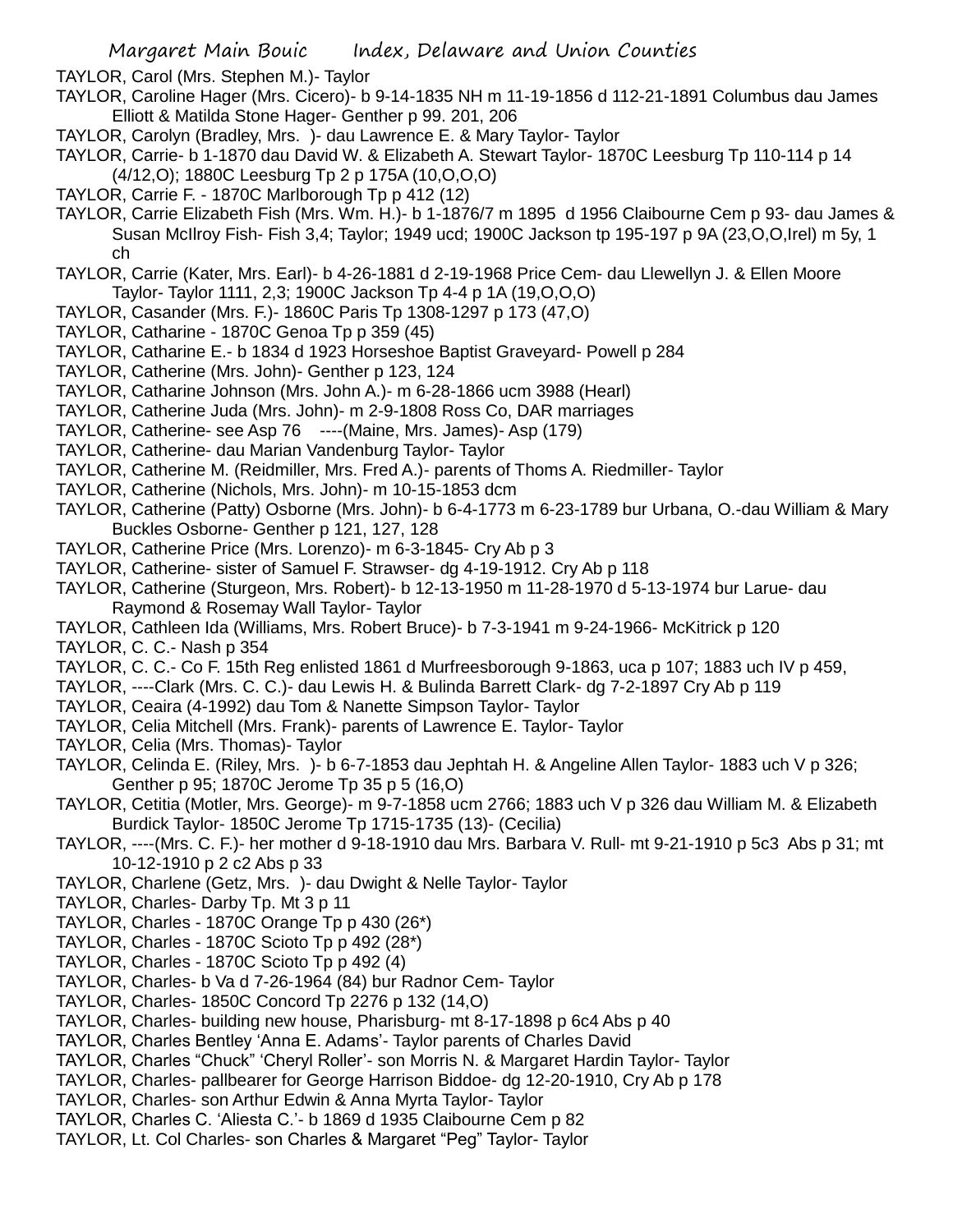TAYLOR, Charles David- d 9-2-1997 (56)- bur Mt. Vernon- son Charles Bentley & Anna E. Adams Taylor-Taylor

- TAYLOR, Charles 'Martha'- son Dorothy Taylor- Taylor
- TAYLOR, Charles 'Emma Parmer'- m 3-16-1896 ucm (Hearl)
- TAYLOR, Charles E.- 1883 uch IV p 474
- TAYLOR, Charles E. 'Donna M.;-1971 ucd
- TAYLOR, Charles E. 'F. Roberta'- 1969, 1971, 1980 dcd
- TAYLOR, Charles E.- d 1927- son Martin L. & Rose Taylor- Taylor
- TAYLOR, Charles F. 'Frances A. Pardee'- Asp (938)
- TAYLOR, Charles G. 'Glenabelle Harmon'- 1985 uch p 100
- TAYLOR, Charles- son Henry C. & Ida M. Taylor- Taylor
- TAYLOR, Charles- son Isaac & Mary Ann Loveless Taylor- Loveless p 7
- TAYLOR, Charles 'Jessie Speece'- son William & Anna Shreyer Taylor- Weaver 12532
- TAYLOR, Charles H. 1870C Delaware Town p 310 (27\*)
- TAYLOR, Charles- Irwin- father of Steven Charles- son Robert O. & Dortha Ewing Taylor- Taylor
- TAYLOR, Charles 'Margaret "Peg"'- Taylor
- TAYLOR, Charles Martin son Alva Taylor, Children's home tape p 16, admitted 9-19-1891 (9y) b Jerome Tp
- TAYLOR, Charles 'Mary J. Donaldson'- m 9-6-1865 dcm
- TAYLOR, Charles- son Mason & Rachel Sheets Taylor- Taylor; obit Samuel Neill, mlib
- TAYLOR, Charles M. son John & Chloe Douglas Taylor- Genther p 111
- TAYLOR, Charles M. Jr. 'Suellen J. Shaw'- m 8-20-1983 son Charles M. Taylor.Sr.- Taylor
- TAYLOR, Charles M. Sr. (lives NC)- Taylor
- TAYLOR, Charles- brother Ralph W. Taylor- Taylor
- TAYLOR, Charles- b 1971 son Raymond C. & Marjean Taylor- 1980 dcd
- TAYLOR, Charles 'Rita'- son Robert O. & Dortha Louise Ewing Taylor- Taylor
- TAYLOR, Charles R. 'Rosetta Calhoon'- m 7-21-1931 d 9-9-1993 (84) Africa Cem- Taylor; brother Dwight & Helen Taylor Jaycox- Taylor;1961, 1964, 1969, 1971, 1980 dcd
- TAYLOR, Charles- b 8-25-1878 d 12-6-1914 Cols,O.- son Volney & Kate Taylor- Genther p 206
- TAYLOR, Charles- son Warren G. & Anna L. Taylor- 1964 (17) dcd
- TAYLOR, Charles W. 'Alcesta Clementia Spees'- d 1935- Taylor
- TAYLOR, Charles W.- b 1-23-1923 son Tabe & Belle Burham Taylor- Weiser p 78
- TAYLOR, Charles W.- son Levi & Frances Taylor- Genther p 131
- TAYLOR, Charles son William & Annie Taylor- 1870C Leesburg Tp 277-285 p 35 (1,O); 1880C Leesburg Tp 315 p 190C (10,O,O,O); 1900C Leesburg Tp 277-280 (30.O,O,O) carpenter
- TAYLOR, Charley E.- d 3-25-1879 (1-5-12) East York, York Cem p 6 son of J. & A.
- TAYLOR, Charline (Tagg, Mrs. )- dau Wilbur Owen & Inez Cleora McCoy Taylor- Taylor
- TAYLOR, Charlotte Elizabeth Liggett (Whitehead, Mrs. Wm)(Burgess, Mrs. Wm.)- dau Conrad & Louisa
- Thomas Liggett- dcq Viva Taylor 5; Carr 11471; Thomas 112; mt 3-18-1878 p2c1 Abs p 4
- TAYLOR, Cheryl Roller (Mrs. Charles "Chuck")- Taylor
- TAYLOR, Cheryll- dau James Clell & Alma Norine Mays Taylor- Taylor
- TAYLOR, Chester- son Ira & Dorinda Taylor- 1850C Kingston Tp 3222 p 171 (6,Pa)
- TAYLOR, Chris A. (Mrs. Nevin E.)- 1981 ucd
- TAYLOR, Christina- b 1970/1 dau Steve A. & Judy K. Taylor- 1973, 1975, 1977, 1979, 1981, 1983 ucd
- TAYLOR, Christina (Wilcox, Mrs. Tracy)- m 10-10 or 16-1812, onwq I
- TAYLOR, Christine Ann- dau Edwin, granddau Dwight A. & Nellie Taylor- Taylor
- TAYLOR, Christopher- 1991 ucd
- TAYLOR, Christopher- Quaker with Wm. Penn- 1985 uch p 56
- TAYLOR, Christopher C. 'Euronia Wade'- m 1-5-1854 ucm 2071(Hearl); mt 1-25-1854
- TAYLOR, Christopher b 1963 son David H, & Nancy L. Taylor- 1971, 1980 dcd
- TAYLOR, Christopher- son Israel Taylor- Genther letter
- TAYLOR, Christopher- d 1644, England- Genther letter
- TAYLOR, Christopher- b 1620 d 1686 son Christopher Taylor- Genther letter
- TAYLOR, Cindy (Mrs. Dana K.)- 1980 dcd
- TAYLOR, Cintha- dau Ira & Dorinda Taylor- 1850C Kingston Tp 3222 p 171 (24,Pa)
- TAYLOR, Clara Belle- dau George M. & Sarah Ellea Woodfill Taylor- White II 76
- TAYLOR, Clara M. (Barker, Mrs. Francis B.)- m 8-7-1889 ucm (Hearl)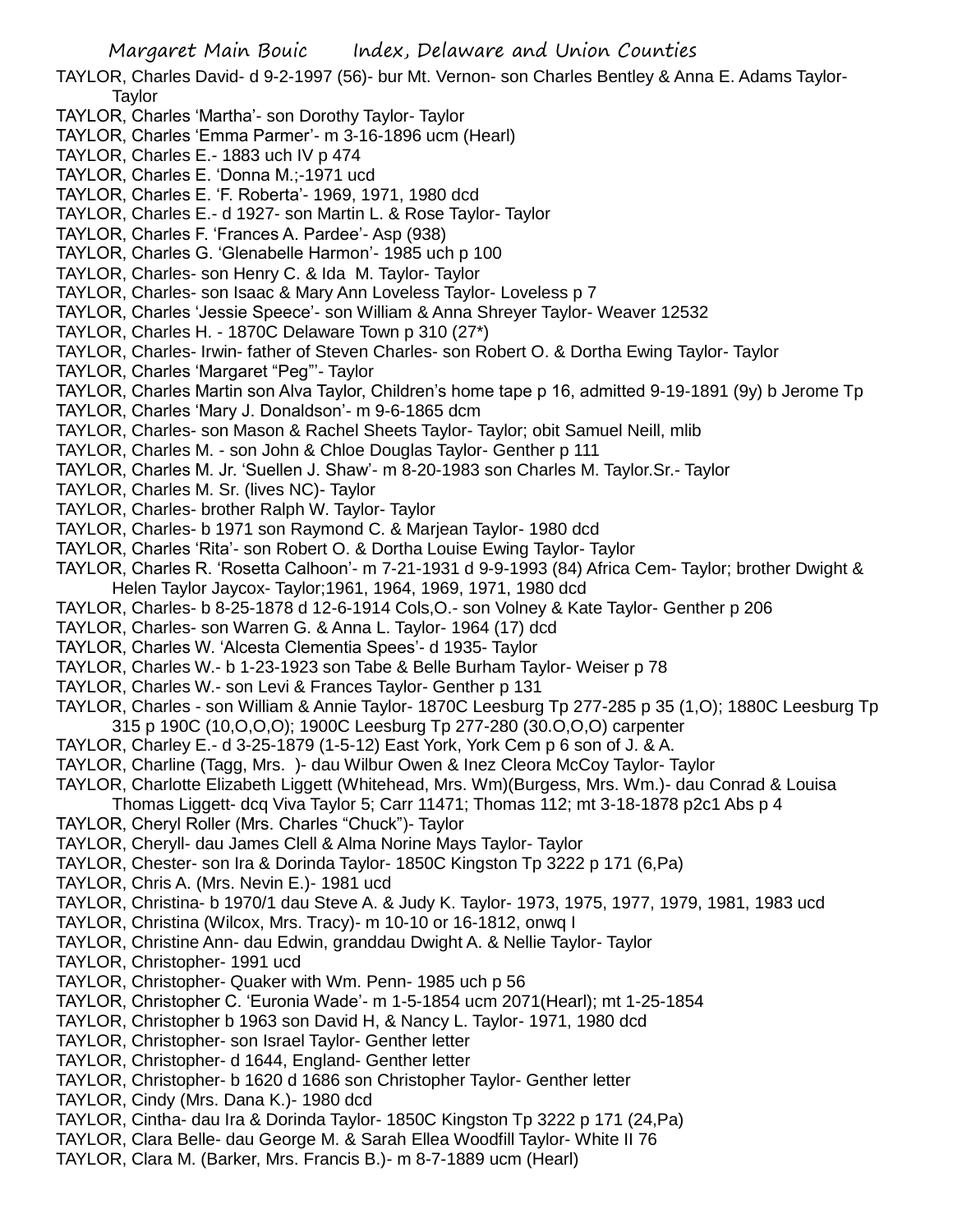- TAYLOR, Clara (Moehn, Mrs. P. A. "Abe")- Taylor;
- TAYLOR, Clara Snyder (Mrs. Jesse W.)- m 4-4-1885 ucm (Hearl)
- TAYLOR, Clarence- 1969 dcd
- TAYLOR, Claud M 'Eula M. Smith'- m 12-21-1898 ucm (Hearl)b 6-1875 -1900C Darby Tp 87-93 p 4B (24,O,O,O) m 1y farm laborer
- TAYLOR, Claude 'Cora Jacobs'- parents of Robert O. Taylor- Taylor
- TAYLOR, Dr. Claude P.- son Henry & Pearl V. Robinson Taylor- Taylor
- TAYLOR, Clayton son Ernest & Cora Taylor- Taylor
- TAYLOR, Cleo P.- ch Ubi & Elisa Tauylor- 1910C Claibourne -Richwood 200-208 p 7B (8/12,O,Wis,O)
- TAYLOR, Clifford- 1964 son Donovan R. & Beatrice Taylor 1980 dcd
- TAYLOR, Clive J. 'Frances E.'- d 9-15-1967 Glen Rest Cem- Taylor
- TAYLOR, Dr. Clovis- 1908 dch p 374
- TAYLOR, Clyde- Pabst p 1 p 70
- TAYLOR, Clide E.- son Levi B. & Sarah E. Taylor- 1900C Taylor Tp 231-236 p 101 (8,O,O,Iowa)
- TAYLOR, Clyde 'Sallie'- father of Aaron W. Taylor- Taylor
- TAYLOR, Clyde Herbert 'Mildred Kinsey'- b 3-9-1900 m 2-23-1922 d 3-15-1965 Oak Grove Cem- son Henry C. & Ida M. Taylor- Taylor
- TAYLOR, Clyde- son Ubi & Elida Taylor- 1910C Claibourne -Richwood (3,O,Wisc,O)
- TAYLOR, Cody Ryan- b 4-14-1986 son Kenneth & Tersa Dunn Taylor- Taylor
- TAYLOR, Comfort (Mrs. James)- 1850C York Tp 451-459 p 69 (45,O)
- TAYLOR, Connie L- b 1961 dau Roger A. & Genevieve Taylor- Taylor; 1973, 1981, 1991 ucd
- TAYLOR, Cora- Pabst p 2 p 54
- TAYLOR, Cora (Bolackford, Mrs. )- dau Henry C. & Ida M. Taylor- Taylor
- TAYLOR, Cora (Mrs. Ernest)- Taylor; parent of Edwin E. Taylor
- TAYLOR, Cora Jacobs (Mrs. Claude)- parents of Robert O. Taylor- Taylor
- TAYLOR, Corintha A. (Leadley, Mrs. James F.)- m 9-26/25-1873 ucm 5331(Hearl)
- TAYLOR, Cornelia A.- b 1824 d 1886 Oak Grove Cem p 442
- TAYLOR, Cornelia A. Warford (Mrs. John)- m 6-16-1852 dcn d 5-12-1886 (65); dg 5-13-1886, Cry Ab p 132
- dau David & Rhoda Mettler Warford- 1880 dch p 737; 1860C Scioto Tp 854 1880C Scioto Tp 332
- TAYLOR, T. Corwin- son Ira & Dorinda Taylor- 1850C Kingston Tp 3222 p 171 (10,Pa)
- TAYLOR, Courtlandt- Nash p 441
- TAYLOR, Craig Allen, infant 4-12-1862- Claibourne Cem p 92
- TAYLOR, Craig 'Nancy'- parents of Isaac Nathaniel- Taylor
- TAYLOR, C. S. 'Eutura'- 1964 dcd
- TAYLOR, Curtiss E/S Shults (Winship, Mrs. )(Mrs. )- d (75) bur Pleasant Hill Cem- Taylor
- TAYLOR, Curtis 'Eutura Vorce'- parents of Stan Taylor- Taylor
- TAYLOR, Cynthia- d 10-22-1894 (48) typhoid; Union County deaths
- TAYLOR, Cynthia Ann- b Darby Tp dau Alva Taylor- Children's Home Tape admitted Sept. 9,. 1891
- TAYLOR, Cynthia A. Fox (Mrs. Samuel E.)- m 12-31-1873 ucm 5422 (Hearl)- dau Henry & Samuel Kent Fox-1883 uch V p 311
- TAYLOR, Cynthia- b 1970 dau James M. & Joy J. Miller Taylor- Rausch 1633213; 1971, 1973, 1975, 1977, 1979, 1981, 1983 ucd
- TAYLOR, Dale 'Doris'- 1980 dcd
- TAYLOR, Dale- son Lawrence E. & May Taylor- Taylor
- TAYLOR, Daleria K. (Mrs. Danny L.)- 1991 ucd
- TAYLOR, Dalton Wayne- b 11-14-2002 Grady son Travis & Amy Sanders Taylor- Taylor
- TAYLOR, Damon- b 1961 ch Charles E. & F. Roberta Taylor- 1969, 1971, 1980 dcd
- TAYLOR, Dan- d (64) drank carbolic acid- mt 11-27-1907 p1c2, Abs p 61
- TAYLOR, Dan- son Samuel Eugene & Sophia Galatis Taylor- Taylor
- TAYLOR, Dana K. 'Cindy'- 1980 dcd
- TAYLOR, Daniel- uccp p 17; will JB2 p 94; uca p 31, 60, 107(51st OVI)
- TAYLOR, Daniel- 1880 dch p 564, 565; 1908 dch p 379, 460; Pabst p 1 p 10; hjt p 776, 191, 200; Powell p 147
- TAYLOR, Daniel- 1850C Kingston Tp 3217 p 171 (90,Pa) 1835 men p 34 #15 p 59 Kingston Tp
- TAYLOR, Daniel 'Elizabeth'- d 10-20-1853 (93) Rev. War- Sunbury Cem, Powell p 32
- TAYLOR, Daniel J.- d Pana, ILL (71) uncle of J. R. Taylor; mt 1-15-1908 p7c4 Abs p 2
- TAYLOR, Daniel- brother John Taylor, Sr.- 1985 uch p 13, 56, 85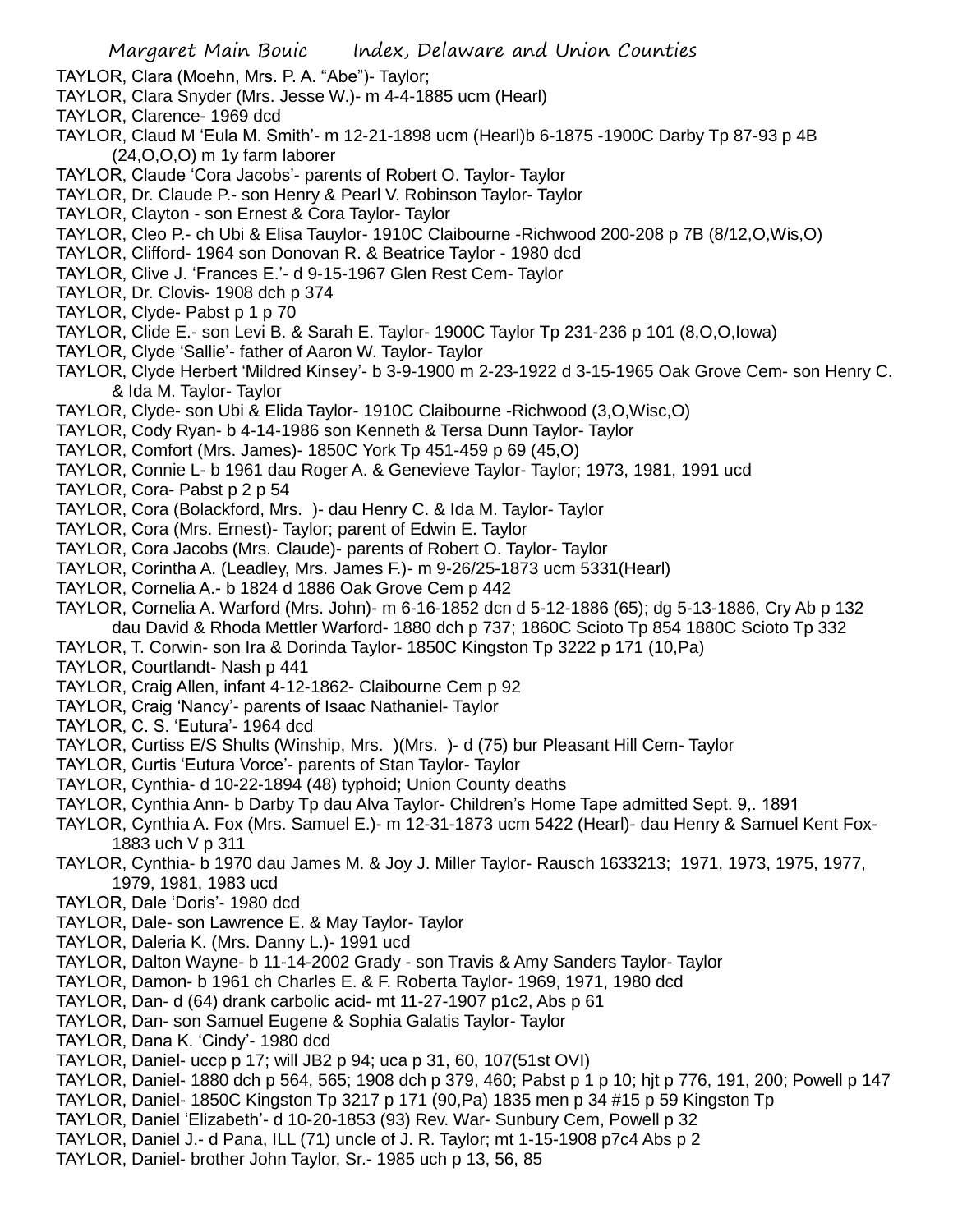TAYLOR, Daniel J.- son John & Ann Hendricks Taylor- 1915 uch p 626; 1883 uch V p 378; Taylor 12; 1850C Jerome Tp 1891-1912 p 277 (12,O); 1860C Jerome Tp 233 (23,O)

- TAYLOR, Daniel- son Levi & Margaret Low Taylor- 1883 uch V p 263, 264, 265, 285, 327; 1850C Jerome Tp 1714-1734 p 253 (17,O); 1860C Jerome Tp 235 p 34 (26,O)
- TAYLOR, Daniel M.- 1850C Jerome Tp 1722-1742 p 254 (7,O)
- TAYLOR, Daniel 'Margaret'- desertion- 1880C Kingston Tp dcga p 53 Ohio State Gazette
- TAYLOR, Daniel 'Mary Brown'- b Va 3-13-1774 d 2-29-1852 son Samuel Taylor, Jr.- 1915 uch p 427; 1883 uch V p 271; Genther letter; 1820C Darby Tp 285 (45+); 1830C Jerome Tp 19 (60-70)
- TAYLOR, Daniel- son Richard & Mary Murray Taylor- Genther letter
- TAYLOR, David- d 9-20-1869 (40) Ashley- dcdeaths
- TAYLOR, David- Powers p 278
- TAYLOR, David- 1880 dch p 195; Powell p 368; Civil War
- TAYLOR, David- d 8-17-1823 (32) dcga p 20 Delaware Patron & Franklin Chronicle
- TAYLOR, David- 1880C Richwood 349-366 p 32 (30,O,O,O) saloon tender
- TAYLOR, David- b Delaware Co d 9-30-1869 (46) Delaware Co- dcdeaths
- TAYLOR, David- Nash p 441
- TAYLOR, David Anthony- b 9-16-1963 son Lowell Dean & Wanda Aldena Church Taylor- Taylor 1112314; 1964, 1969, 1971 dcd
- TAYLOR, David C/G.- b 5-27-1864; son John & Ann Hendricks Taylor- hjt p 23, 67, 74, 76, 94, 191, 203; 1915 uch p 367, 626; 1883 uch IV p 458m V p 265, 378; Taylor 13; 1850C Jerome Tp 1891-1912 p 277 (19,O); 1860C Jerome Tp 233 p 33 (27,O)
- TAYLOR, David- son Clyde Herbert & Mildred Kinsey Taylor- Taylor
- TAYLOR, David G. 'Doris'- 1961 dcd
- TAYLOR, David G. 'Elizabeth'- 1975, 1977, 1979 ucd
- TAYLOR, David H. 'Nancy L.'- 1980 dcd
- TAYLOR, David- son James F. & Jane E. Jones Taylor- Nash p 434
- TAYLOR, David 'Janie'- son Oliver H. Taylor- Taylor
- TAYLOR, Dave 'Katharyn White'- White (84)
- TAYLOR, Dr. David L. 'Ella Murphey.'- d 12-13-1984 (76) Cheshire Cem- Taylor; 1961, 1964, 1969, 1971, 1980 dcd
- TAYLOR, David Madison- son William M. & Eliza Ellen Robinson Taylor- 1915 uch p 625
- TAYLOR, David 'Margaret Isabella McKitrick' McKitrick p 103
- TAYLOR, David O,- Co F. 13th OVI enlisted 6–27-1861 killed Ga 5- 27-1864, uca p 107
- TAYLOR, David- brother Ralph W. Taylor- Taylor
- TAYLOR, David Stewart 'Sarah Oliver'- b 8-10-1803 m 1833 son Joseph & Annie Stewart Taylor- Nash p 436
- TAYLOR, David- son Thomas & Margaret Giffen Taylor- Giffen 145
- TAYLOR, David Warford- b 1787 d 1877 Oak Grove Cem- Powell p 442
- TAYLOR, David Warren- b 9-17-1944 d 2-5-1948 son Warren Lester & Elizabeth Wilson Taylor- Taylor 111271
- TAYLOR, David W. 'Grace V.'- b 4-1844 Claibourne Cem Row 5, p 21- 1900C Richwood 89-95 p 4B (56,O,O,O) m 18y, night watchman
- TAYLOR, David W. 'Lizzie A, Stewart'- m 1-28-1869 ucm 4501 (Hearl); mt 2-24-1869 Abs p 26; 1870C, Leesburg Tp. 110-114 p14 (25,O)
- TAYLOR, Davis E. 'Martha C.'- 1870C Liberty Tp Un Co 27 p 3 (34,O); 1880C Taylor Tp 39-40 p 4 (44,O,Pa,O)
- TAYLOR, Deana Pfarr (Mrs. Nevin)- dau Richard Pfarr- Taylor
- TAYLOR, D. E. 'M. C.'- lptw p 30 D. E.- uca p 25, 57
- TAYLOR, Debra Marshall (Mrs. John)- Taylor
- TAYLOR, Delia (Mayes, Mrs. )- sister Virgil L. Taylor- Taylor
- TAYLOR, Della Ma(r)y (Langstaff, Mrs. Edward Lawrence)- b 7-5-1874 m 6-4-1890 ucm (Hearl) d 10-31-1894 dau Samuel Breece & Mattie Taylor- Maugans Anc p 216
- TAYLOR, Della E Hulver (Mrs. Jay C.)- b 12-8-1899 m 1916 d 8-23-1990 (90), Maple Grove Cem, Chestervilledau John & Emma Heyde Huvler- Taylor
- TAYLOR, Delno- son Bryan & Edna Rose Ferguson Taylor- Taylor
- TAYLOR, Demmie- Pabst p 1 p 9
- TAYLOR, Denise- b 1956 dau Charles E. & F. Roberta Taylor- 1969, 1971 dcd
- TAYLOR, Dennis- son David C. & Doris C. Taylor- 1961 (5) dcd
- TAYLOR, Derek Charles- b 12-11-1997, 3rd son of Terry & Susie Taylor- Taylor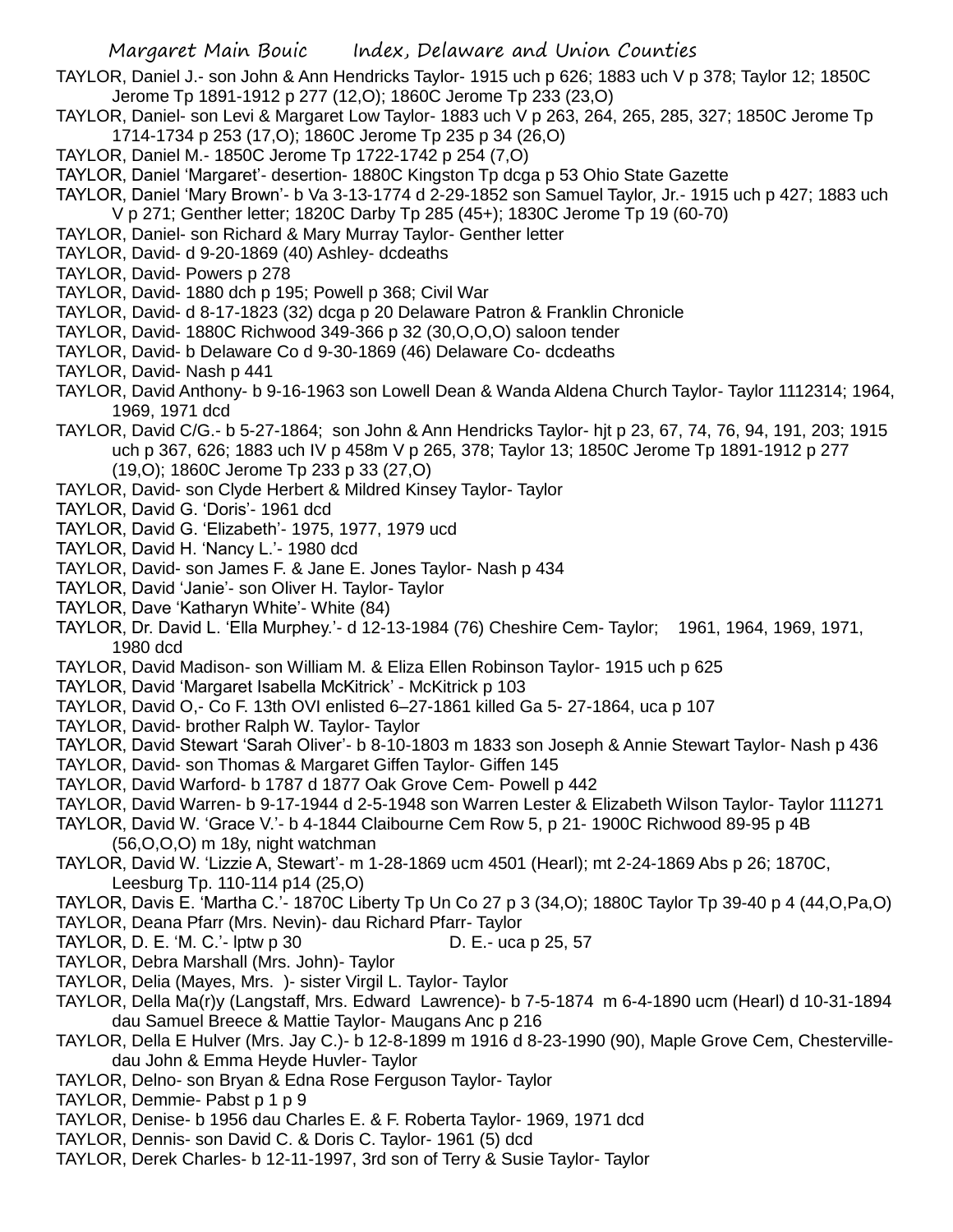- TAYLOR, DeRoy- father of Shelley- Taylor
- TAYLOR, Devora (Mrs. )- sister Mary Marshall- mt 10-21-1903 p1c2 Abs p 20
- TAYLOR, DeWayne- son Thomas M. & Julia Parthemore Taylor- Taylor
- TAYLOR, Diana Lee (Patch, Mrs. Max Daniel)- m 38y dau John N; & Freta B. Clark Taylor- Taylor
- TAYLOR, Diane (Langston, Mrs. )- dau Wilbur Owen & Inez Cleora McCoy Taylor- Taylor
- TAYLOR, Dinah- dau Israel Taylor- Genther letter
- TAYLOR, Dixie R. (Mrs. Jack M.)- Taylor
- TAYLOR, D. J. 'Melissa Bess'- m 4-13-1865 ucm 3714 (Hearl); mt 4-28-1865 Abs p 20
- TAYLOR, Don W. 'Gladys Miller'- d 12-5-1970 (73) Claibourne Cem-Taylor; 1949, 1959, 1962, 1967 ucd
- TAYLOR, Donald 'Shirley Trayer'- m 1-20-1962- son Lawrence Taylor- Taylor
- TAYLOR, Donald W.- b 1924 d 1942 Oakdale II Section H. Row K-3 p 106
- TAYLOR, Don W. -b 8-20-1897 d 12-5-1970 Pvt Stu Army Tnd Corps WWI
- TAYLOR, Donald- brother Inez Angela Taylor- Taylor
- TAYLOR, Donald- son b 8-1899- William H. & Carrie Elizabeth Fish Taylor- Fish 4,5; Taylor; 1900C Jackson Tp 195-197 p 9A (2,O,O,O)
- TAYLOR, Donna (Mrs. Charles E.)- 1971 ucd
- TAYLOR, Donna (Mrs. Joseph L.)- Taylor; 1969, 1971, 1980 dcd
- TAYLOR, Donovan R. 'Beatrice A.'- 1980 dcd
- TAYLOR, Dora E.- d 11-1894 (15) typhoid, Union county deaths
- TAYLOR, Dora (Willis, Mrs. William R.)- m 2-25-1894 ucm (Hearl)- dau Henry Walter Taylor- dumch p 321
- TAYLOR, Dorcas (Bagley, Mrs. Orlando)- Bagley p 6
- TAYLOR, Dorinda Wheeler (Mrs. Ira)- ,m 8-12-1824 dcga p 25, Delaware Patron & Franklin Chronicle; 1850C Kingston Tp 3222 p 171 (48,Pa)
- TAYLOR, Doris (Bradford, Mrs. Robert E.)- b 6-26-1926 m 6-28-1945 d 8-3-1998 (72) Fairview Mem. Pk- dau Hollis & Ada Rusk Taylor- Taylor
- TAYLOR, Doris (Mrs. Dale)- 1980 dcd
- TAYLOR, Doris (Mrs. David C.)- 1961 dcd
- TAYLOR, Doris- b 1958 dau Paul R. & Noma E. Taylor- 1969, 1971 dcd
- TAYLOR, Dortha Louise Ewing (Mrs. Robert O)- m 6-28-1935 d 5-29-2000- Taylor
- TAYLOR, Dorothea Klein (Mrs. John)- d age 94; dumch p 449
- TAYLOR, Dorothy- 1961 dcd
- TAYLOR, Dorothy- b 5-19-1925 Piqua d 6-8-1998 (75) mother of Charles & Mildred- Taylor
- TAYLOR, Dorothy E.- b 1903 Oakdale II Section H. Row K-3 p 106
- TAYLOR, Dorothy E. Glendening (Mrs. Andrew D.)- b 8-27-1903 d 10-31-1984 (81) Oakdale H-68- dau A. M. & Carrie Owen Glendening; Taylor (1191)
- TAYLOR, Dorothy (Householder Mrs. Roland L.)- b 5-7-1910 m 4-14-1934 dau Emery Blain & Ada Belva Davis Taylor- Taylor 11131 ; 1985 uch p 110; mt 4-12-1967
- TAYLOR, Dorothy (Mrs. )(Ayres, Mrs. Carl)- Ayres 3,4
- TAYLOR, Dorothy (Mrs. Maxwell)- Maugans Anc p 11
- TAYLOR, Dorothy N. Van Voorhis (Mrs. Harvey)- d 11-15-1973 (53) bur Marion, O.- dau C. Van Voorhis- Taylor
- TAYLOR, Dorothy Louise(Wilcox, Mrs. Rev. Leroy Alfred )- m 1-1-1963 dau Charles & Rosetta Calhoon Taylor-**Taylor**
- TAYLOR, Dortha Ewing (Mrs. Robert O.)- b 5-23-1917 m 6-28-1935 d 5-29-2000 (83) East Liberty Cem- dau Raymond & Dolly Holycross Ewing- Taylor
- TAYLOR, Doshia- dau Samuel & Cynthia A. Fox Taylor- b Madison Co, admitted Aug 31, 1895; (11y6m) Children's Home Tape p 21
- TAYLOR, Dot O.- b 6-1890 dau John Robinson & Emma Bowen Taylor- 1900C Marysville 4th ward 262-271 p 11A (9,O,O,O); 1910C Marysville 70-65 p 3A (19,O,O,O)
- TAYLOR, Doug- b 1963 son Mark & Pat Taylor- 1980 dcd
- TAYLOR, Douglas- son Kenneth & Ann Springle Taylor- Taylor
- TAYLOR, Douglas W.- 1975 ucm
- TAYLOR, Dovie (Howland, Mrs. Orley K.)- m 10-14-1892 ucm (Hearl)
- TAYLOR, Drake 'Sarah Fitscherles'- m 4-9-1800 Ross Co marriages
- TAYLOR, Dudley ' Huffner'- son James, Jr. & Lucinda Winter Taylor- Nash p 196
- TAYLOR, Durell- son John A. Taylor- 1880C York Tp 153 p 15 (17,O,O,O)
- TAYLOR, D. W.- 1883 uch IV p 476; uca p 107, pvt Gp G. 41st PVO 1864-1865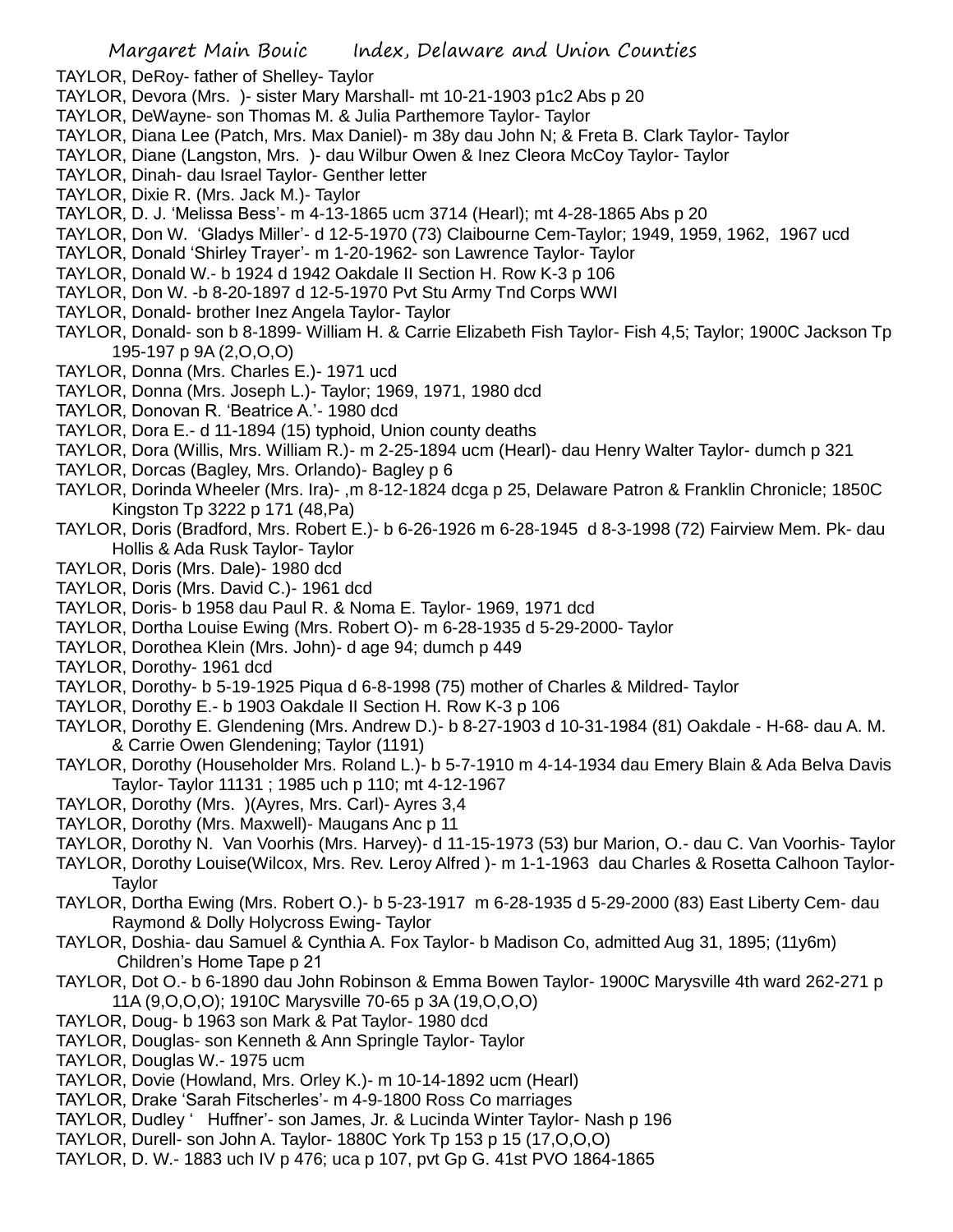TAYLOR, Dwight Arthur 'Nellie Ambrose'- b 10-16-1900 m 6-14-1934 d 3-5-1991 (90) New Holland Cem- son Arthur Edwin & Anna Myrta Taylor- Taylor; 1961, 1964 dcd

- TAYLOR, Dwight- brother Charles and Helen Taylor Jaycox- Taylor
- TAYLOR, Miss E.- Pabst p 8 p 45
- TAYLOR, E.- uca p 83, Liberty Tp
- TAYLOR, E. A.- Pabst p 7 p 25
- TAYLOR, Earl- son Adolph & Retta Jones Taylor- Taylor 1181
- TAYLOR, Earl- son Elmer A. Taylor- McKitrick p 103
- TAYLOR, Earnest L.- son Levi B. & Sarah E. Taylor- 1900C Taylor Tp 231-236 p 101 (15, O,O,Iowa) farm laborer
- TAYLOR, Ed- farm property bought by Russell Freeman- 1985 uch p 53
- TAYLOR, Eddie- b 1965 lived with William H. & Gracie Smith- 1983 ucd
- TAYLOR, Edith (Bloomfield, Mrs. Wm. H.)- parents of Anna Margaret Barker- 1985 uch p 100
- TAYLOR, Edith (Schnees, Mrs. )(Hahn, Mrs. )- mother of Laverne Schnees- Taylor
- TAYLOR, Edith (Troutman, Mrs. )- dau George F. Taylor- Taylor
- TAYLOR, Edith (Mrs. William Bloomfield)- parents of Anna Margaret Morse- Taylor
- TAYLOR, Edmund- Nash p 197
- TAYLOR, Edmund- 1835 men p 43 #178 p 77, Marlborough Tp
- TAYLOR, Edna Kemp (Mrs. Kenneth E.)- b 5-2-1937 m 7-23-1954 d 10-30-1989 (52) dau Charles & Edna M. Cupps Kemp- Taylor; 1975, 1977, 1979 ucd
- TAYLOR, Edna (Mrs. Owen)- Taylor; 1961, 1964, 1969, 1971 dcd
- TAYLOR, Edna Rhine (Mrs. Rolla, Jr.)- White II (80)
- TAYLOR, Edna Rose Ferguson (Mrs. Bryan)- d 8-15-1963 (65) Ashley Union Cem- Taylor
- TAYLOR, Edson A.- d 1-11-1967 (92) Ashley Union Cem- Taylor
- TAYLOR, Edward- Nash p 25, 27
- TAYLOR, Edward A.- d 1-11-1967 (92) Ashley Union Cem- Taylor
- TAYLOR, Edward A.- son Andrew D. & Dorothy E. Glendenning Taylor- Taylor 11911
- TAYLOR, Edward A, 'Jean'- 1961, 1964. 1969, 1971 dcd
- TAYLOR, Edward 'Elinor Hewitt'- dcq Hammond Crawford 18
- TAYLOR, Edward J. 'Luetta C.'- b 1-1848 d 1937 Claibourne Cem p 70; m 30y; 1900C Claibourne Tp 155-166 p 7A (52,O,Penn,Penn)
- TAYLOR, Edward- b 1959 son Kenneth W,. & Edna J. Taylor- Taylor- 1975 ucd
- TAYLOR, Edward 'Marsha'- son Oliver H. Taylor- Taylor
- TAYLOR, Edward 'Mary Bradford'- son James Franklin Taylor- Nash p 4
- TAYLOR, Edwin- 1980 dcd
- TAYLOR, Edwin son Dwight & Nelle Taylor- Taylor
- TAYLOR, Edwin E. 'Margaret L. Beardsley'- b 3-18-1907 d 1-18-1996 (86) Fla.- Union Cem, Columbus- son Ernest & Cora Taylor- Taylor; 1961, 1964, 1969, 1971, 1980 dcd
- TAYLOR, Edwin 'Esther Harrington'- b 12-19-1908 m 7-24-1933 d 9-18-1968 bur Michigan- son Harry & Gertrude Weaver Taylor- Taylor 11431 1915 uch p 1098; 1910C Dover Tp 193-197 p 8B (23,O,O,O) m 4y
- TAYLOR, Edwin- b 5-14-1842 son Jephtah H. & Angeline Allen Taylor- 1883 uch V p 326; 1850C Jerome Tp 1716-1736 p 253 (8,O); 1860C Jerome Tp 239-238 p 34 (18,O)
- TAYLOR, Edwina- d 1935 dau Edwin E. & Margaret L. Beardsley Taylor- Taylor
- TAYLOR, E. E.- uca p 65; Marysville
- TAYLOR, E. E.- son Mr. and Mrs. O. B. Taylor- dg 1-29-1904 Cry Ab p 222
- TAYLOR, E. Evelyn (Hay, Mrs. Dr. C. Terrill)- dau Otto & Lillie May Daniel Taylor- parents of Susan Marie Hay-Taylor
- TAYLOR, Effa E.(Southard, Mrs. Milton A.)- b 6-18-1877; d 1967 bur Oakdale I Section C-3 p 153- dau John Robinson & Emma Bowen Taylor- 1915 uch p 626, 669; Taylor
- TAYLOR, Effie E- residence, Kingston Tp, dcdeaths
- TAYLOR, Effe E. 1870C Marlborough Tp p 412 (3)
- TAYLOR, Effee Girthrute- dau Nelson & Elizabeth Taylor- Pabst p 2 p 33
- TAYLOR, Effie- dau Adolph & Retta Jones Taylor- Taylor 1182
- TAYLOR, Effie C (G.) dau Nelson & Elizabeth Taylor- d 4-15-1878 (2y11m) Old Blue Cem- Powell p 143
- TAYLOR, Elaine (Hickman, Mrs. )- dau Clyde Herbert & Mildred Kinney Taylor- Taylor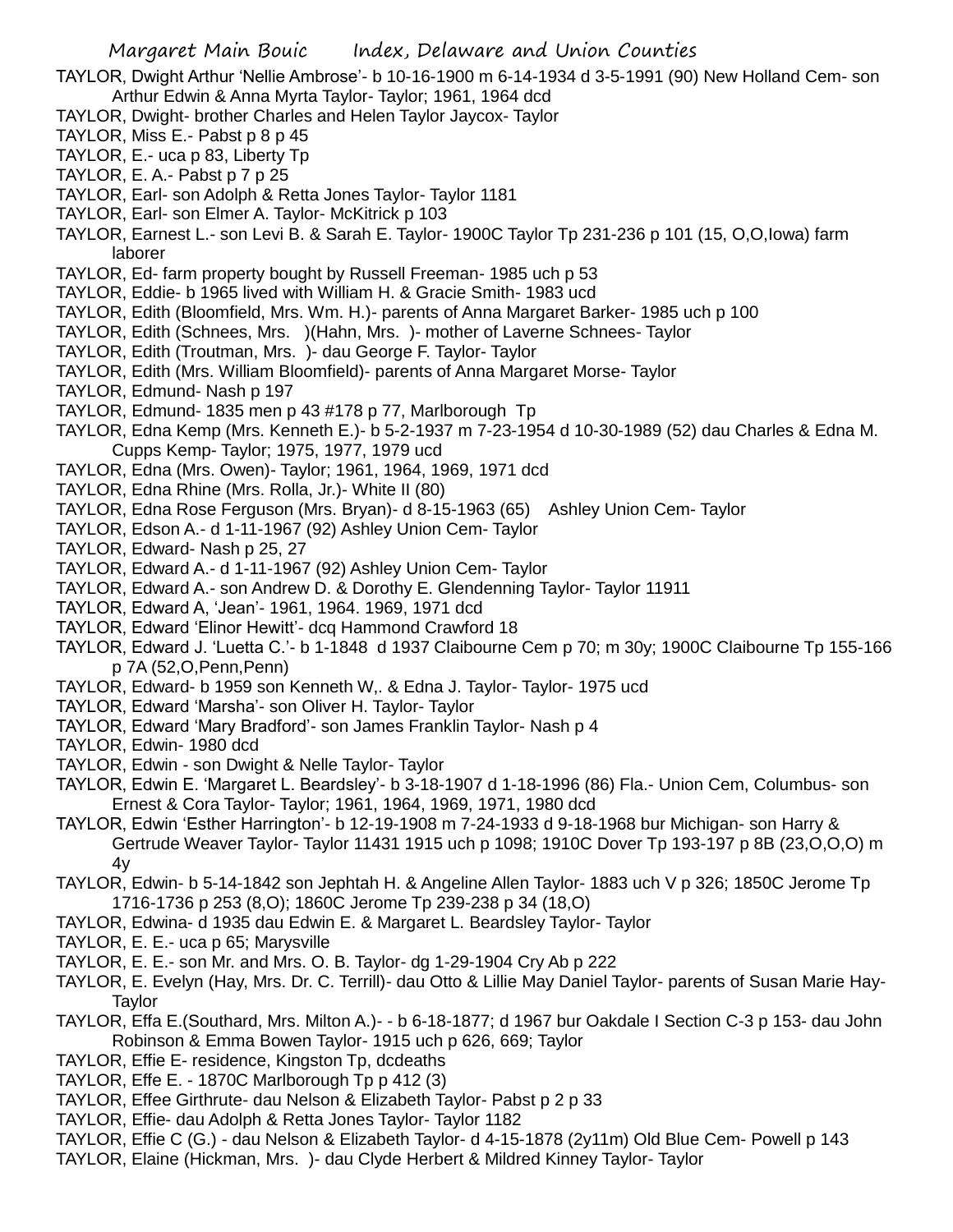TAYLOR, Elam 'Margaret A. Davis'- m 7-6-1856 dcm

- TAYLOR, Elam 'Mary Ann Glaze'- b 1-24-1815 m 2-18-1836 dcm d 6-6-1884 son Joel & Elizabeth Irvin Taylor-1908 dch p 406; dumch p 320, 321; Powell p 306; dcw Bk 1 p 121
- TAYLOR, Elam- father of Mary E. Taylor- Civil War Vet; dg 12-14-1909. Cry Ab p 77
- TAYLOR, Eileen (McElwee, Mrs. )- dau Steven & Juanita Flax Taylor- Taylor; obit Juanita, mlib
- TAYLOR, Elbert L. 1870C Orange Tp p 418 (3)
- TAYLOR, Elbert L.- d 12-29-1954 (87) Taylor
- TAYLOR, Elbert L.- son Lysander & Harriet B. Hamlin Taylor- 1880 dch p 719
- TAYLOR, Elbert Lee- son Harold & Thelma Hutchisson Taylor- Taylor
- TAYLOR, Elbert L. 'Phyllis I Fields.- b 1933 m 5-25-1953 Price Cem, djlm p 71- Taylor
- TAYLOR, Ele 'Mary'- 1880C Claibourne Tp 141-149 p 14 (37,O,Pa,Pa)
- TAYLOR, Eleanor Carr- b 10-30-1983 dau Fletcher Brandon III & Sidney Prudence Wolfe Taylor- Taylor
- TAYLOR, Eleanor Thompson (Mrs. George)- dumch p 394
- TAYLOR, Electa- 1850C Jerome Tp 1722-1742 p 254 (2,O)
- TAYLOR, Electa L. (Cook, Mrs. Theodore H.)- m 5-20-1852 dcm
- TAYLOR, Electa- dau Rodolphus & Lucretia Taylor- Pabst p 8 p 45; 1850C Orange Tp 1689 p 110 (25,Mass)
- TAYLOR, Elem 1870C Marlborough Tp p 411 (55\*)
- TAYLOR, Elena I. -d 11-12-1873 (13-5-3) Mitchell Cem, DJ Row 8 p 18- dau Andrew & Elizabeth Mitchell Taylor- Taylor 115; 1883 uch V p 378; 1870C Dover Tp 177-179 p 22 (10,O)
- TAYLOR, Eli- 1870C Taylor Tp 45-44 p 6 (9,Wisc)
- TAYLOR, Eli- son Joel Taylor- dcw Bk 1 p 121
- TAYLOR, Elida (Mrs. Abraham/Ubi)- b 1873 d 1957 Broadway Cem Row 9, lptw p 72; 1910C Claibourne Richwood 200-208 p 7B (36,O,O,O) m 20y
- TAYLOR, Elinor Hewitt (Mrs. Edward)- dcq Hammond Crawford 19
- TAYLOR, Elisa (Mrs. Rickey David)- Taylor
- TAYLOR, Elisa E. (Mrs. William H.)- 1850C Darby Tp 1618-1638 p 240 (30,O)
- TAYLOR, Elisha/Elissa Z. 'Rebecca- d 7-27-1877 (60-4-13) Hopewell cem, djlm p 81; 1870C Leesburg Tp 211- 218 p 27 (52,Va)
- TAYLOR, Elissa Bess (Mrs. D. J.)- m 4-13-1865; mt 4-26-1865 Abs p 20
- TAYLOR, Eliza- 1850C Concord Tp 2275 p 132 (45,NJ)
- TAYLOR, Eliza 1870C Concord Tp p 261 (65\*)
- TAYLOR, Eliza- 1850C Concord Tp 2276 p 132 (23,NY)
- TAYLOR, Eliza- 1850C Concord Tp 2276 p 132 (11,O)
- TAYLOR, Eliza- 1880C Marysville 15-18 (24,O,O,O) servant with Edward Ainsworth
- TAYLOR, Eliza- b 2-1818- 1900C Marysville 123-123 p 5B (81,O,Pa,O)
- TAYLOR, Eliza/Elizabeth Casto (Mrs. William) b 1794 m 1-12-1809 onwq I d 1838- Genther letter
- TAYLOR, Eliza E. (Mrs. William H.)- b 2-14-1819 Darby Tp d 8-7-1901 bur New California Cem, Row 2, DJ p 89 mother of John R. Taylor- mt 8-14-1901, Abs p 8
- TAYLOR, Eliza Fitzgerald (Mrs. John)- b 1809- Nash p 196
- TAYLOR, Eliza Ellen Robinson (Mrs. William H.)- b 1819 d 1901 New California Cem- 1915 uch p 625, 701;
- 1883 uch V p 448; mt 10-13-1858; 1870C Jerome Tp 245-235 p 32 (52,O)
- TAYLOR, Eliza- dau George & Margaret Taylor- 1880C Richwood 48-51 p 212A p 5 (70,O,Pa.O)
- TAYLOR, Eliza (Mrs. George W.)- 1850C Dover Tp 832-849 p 125 (27,O)
- TAYLOR, Eliza (Glesenkamp, Mrs. William)- Pabst p 1 p 29; 1976 dch p 371
- TAYLOR, Eliza- dau Joel Taylor- dcw Bk 1 p 121
- TAYLOR, Eliza- dau John & Nancy Thompson Taylor- Thompson 1314
- TAYLOR, Eliza (Le Retilley, Mrs. James, Sr.)- m 2-1-1816- Powers p 313
- TAYLOR, Eliza Low (Mrs. Washington)- m 8-11-1844 ucm 973 (Hearl)
- TAYLOR, Eliza Lucinda Hildreth (Mrs. Abram)- m 11-9-1889 ucm (Hearl)
- TAYLOR, Eliza (Mark, Mrs. )- b 1812 d 1894 dau John & Elizabeth Mitchell McCullough Taylor- Genther letter
- TAYLOR, Eliza (Moore, Mrs. John F.)- dau James, Jr. & Lucinda Winter Taylor- Nash p 196, 199
- TAYLOR, Eliza (Orahood, Mrs. George)- m 9-16-1875 ucm (Hearl), ucm 5740
- TAYLOR, Eliza J. Robinson (Mrs. Wm)- dau John S. & Jane Mitchell Robinson- mt 7-2-1902 p 6c4 Abs p 18; 1883 uch V p 224, 293
- TAYLOR, Eliza J.- 1860C Allen Tp 734-741 p 101 (14,O); lived with William & Amanda Inskeep
- TAYLOR, Eliza M. (Mrs. John)- d 8-5-1894 (81-9-14) Mitchell Cem Row 4, DJ p 15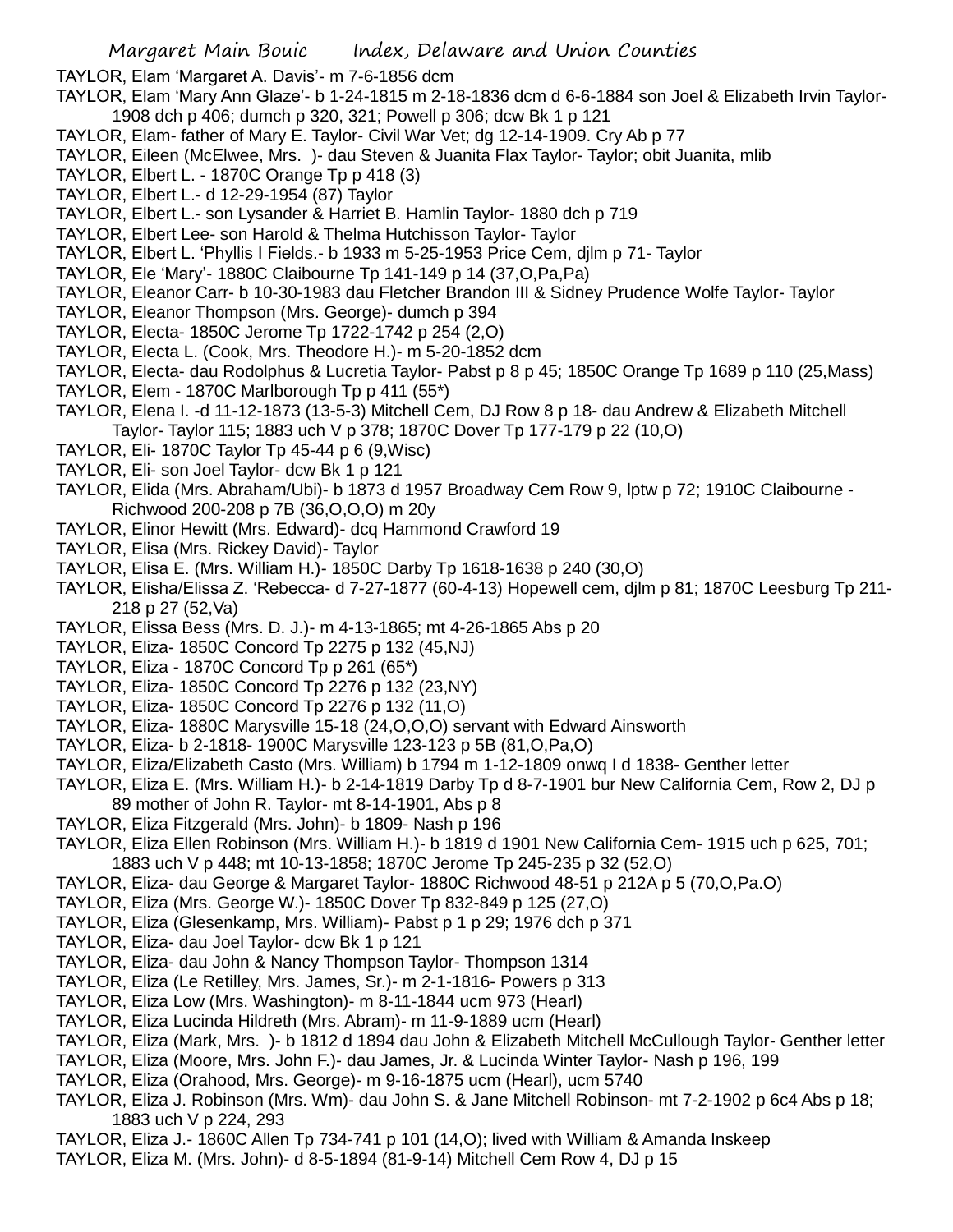TAYLOR, Eliza (Sidebottom, Mrs. John H.)- d 3-1873 (48) dau John & Dorothea Klein Taylor- dumch p 448 TAYLOR, Eliza Smith (Mrs. Icromus)- m 9-19-1835 dcm

- TAYLOR, Elizabeth Nash p 418, 422, 423
- TAYLOR, Elizabeth d 6-11-1669 Nash p 423
- TAYLOR, Elizabeth Pabst 1:9
- TAYLOR, Elizabeth- Pabst p 8 p 2
- TAYLOR, Elizabeth- d 12-11-1872 (21y) Union County Deaths
- TAYLOR, Elizabeth b 11-6-1669 dau Thomas I. & Elizabeth Nash Taylor Nash p 117, 378
- TAYLOR, Elizabeth 1860C Claibourne Tp 684 (27,0)
- TAYLOR, Elizabeth 1870C Kingston Tp p 384 (30)
- TAYLOR, Elizabeth- 1870C Union Tp 155-154 p 21 (31,O)
- TAYLOR, Elizabeth- 1850C Concord Tp 2276 p 132 (9,O)
- TAYLOR, Elizabeth 1971 dcd
- TAYLOR, Elizabeth- b 1831 1900C Marysville 234-237 (68,O,VT,O) wid housekeeper
- TAYLOR, Elizabeth- 1910C Paris Tp-Marysville 91-94 (75,O,Va,O) 3 ch, own income
- TAYLOR, Elizabeth dau A. & Mary Taylor 1860C Claibourne Tp 683 (4,0)
- TAYLOR, Elizabeth- dau Inez Angela Taylor Taylor- Taylor
- TAYLOR, Elizabeth sister Ralph W. Taylor Taylor
- TAYLOR, Elizabeth stepdau William Eddye Powers Pat p 97
- TAYLOR, Elizabeth dau James & Isabel Adkinson Taylor Nash p 429
- TAYLOR, Elizabeth dau James & Ann Taylor 1850C Taylor Tp 1106-1123 p 164 (7,0)
- TAYLOR, Elizabeth dau William & Emily Taylor- 1850C Marlborough Tp 72 o 184 (18,O)
- TAYLOR, Elizabeth (Mrs. John) (Bonner, Mrs. Nery) Nash p 415, 416
- TAYLOR, Elizabeth (Browning, Mrs. William)- m 10-14-1886 ucm (Hearl)
- TAYLOR, Elizabeth (Brundige, Mrs. John?) 1880 dch p 517
- TAYLOR, Elizabeth Burdick (Mrs. William)- b 2-28-1810 m 11-10-1830 ucm (Hearl) d 8-16-1881 dau Hezekiah & Mary Richey Burdick- 1883 uch V p 326, 333; 1850C Jerome Tp 1715-1735 p 253 (40,O); 1870C Jerome Tp 34 p 4 (60,O); Genther letter
- TAYLOR, Elizabeth- dau Charles E. & Sarah C. Goff Asher- Newark- dg 2-2-1915- Cry Ab p 12
- TAYLOR, Elizabeth C dau Mary Crunkleton dcw Bk 2 p 342
- TAYLOR, Elizabeth Comer (Mrs. Asa)- m 1-20-1831 ucm (Hearl); ucm 225
- TAYLOR, Elizabeth (Mrs. Daniel) d 8-11-1828 (59-7-18) Sunbury Cem Powell p 32
- TAYLOR, Elizabeth (Mrs. David)- 1975, 1977, 1979 ucd
- TAYLOR, Elizabeth J.- d 10-30-1867 (3-1-10) dau DM & M, Old Section, York Cem p 57
- TAYLOR, Elizabeth Dobbins (Mrs. James S.)- lic 11-3-1859 ucm (Hearl); ucm 6596
- TAYLOR, Elizabeth Dockum (Mrs. Levi B.)- m 11-20-1879 ucm (Hearl)
- TAYLOR, Elizabeth Dodge (Mrs. Andrew)- d 3-27-1886 (57-1-5) Mitchell Cem, DJ p 18; mt 9-6-1905 p 6c1, Abs p 29; sister John K. Dodge, mt 10-5-1904, Abs p 24
- TAYLOR, Elizabeth E. 1961, 1964. 1969, 1971 dcd
- TAYLOR, Elizabeth E. Jones (Mrs. Joshua S.)- m 7-12-1872 ucm (Hearl)
- TAYLOR, Elizabeth Edmondson (Mrs. William) Nash p 321
- TAYLOR, Elizabeth (Falkner, Mrs. John)- m no date 91812) onwq I
- TAYLOR, M. Elizabeth Garvin (Mrs. Nelson)- m 12-1862- dau Mrs. Ann Garvin, dg 3-17-1896 Cry Ab p 65; dg 11-15-1904, Cry Ab p 272
- TAYLOR, Elizabeth (Harwood, Mrs. Peter) dau Thomas Taylor II Nash p 425, 427, 428, 430
- TAYLOR, Elizabeth Irvin (Mrs. Joel) d 5-23-1835 (22-3-3); Wyatt Cem Powell p 306; dumch p 321; dcw Bk 1 p 121
- TAYLOR, Elizabeth (Johns, Mrs. Chester A.)- d 1977 Taylor
- TAYLOR, Elizabeth (Ketchum, Mrs. )- sister Paul E. Taylor- Taylor
- TAYLOR, Elizabeth (Mrs. Levi) 1880C Liberty Tp Un Co 55-56 p 6 (23,0, Iowa,0)
- TAYLOR, Elizabeth Lewis (Mrs. Simon) b 16?? D 1727 sister Edward Lewis, Freshwater p 19
- TAYLOR, Elizabeth Mitchell (Mrs. Andrew)- b 2-22-1829; m 10-28-1847 ucm (Hearl), (104-1848) ucm 1265; d 3-27-1886, mt 3-31-1886 p 7 c2 Abs p 22, (57-1-51) Mitchell Cem - dau Moses & Jemima Cartwright Mitchell - 1850C Darby Tp 1665-1685 p 247 (20,0); 1883 uch V p 378; 1985 uch p 94; Taylor (11)1860C Dover Tp 194 (30,0); 1880C D Tp 42-43 p 23 (52,O,Va,NJ)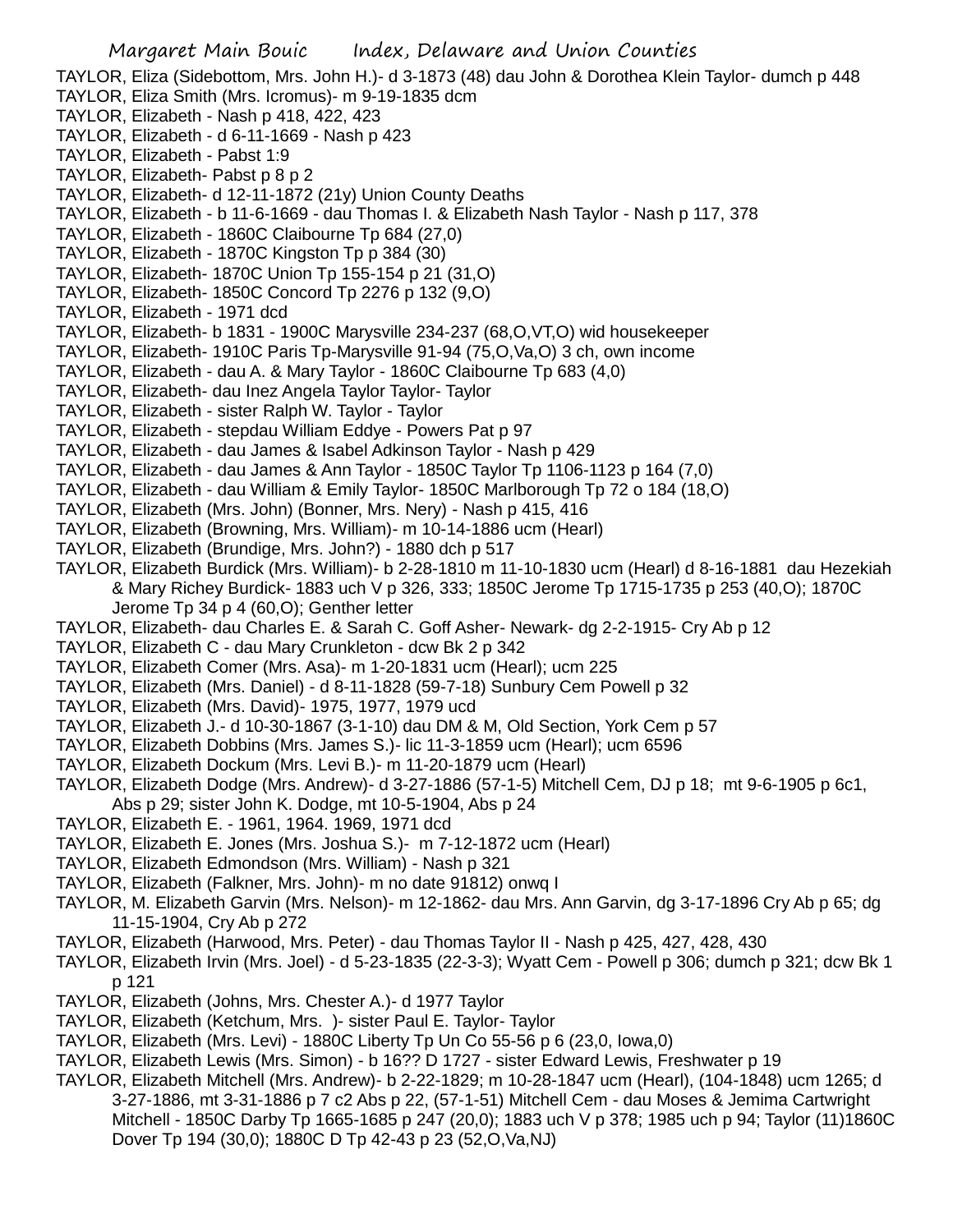TAYLOR, Elizabeth Mitchell (McCullough, Mrs. Samuel)(Mrs. John)- m 7-25-1805 onwq I d 1841; Mitchell Cem p 11 1883 uch V p 223, 264, 271, 274, 321; 1915 uch p 428; 1985 uch p 56; Genther letter

- TAYLOR, Elizabeth (Morse, Mrs. Joseph)- m 1872 dau J. S. Taylor- 1883 uch V p 253
- TAYLOR, Elizabeth Nash (Mrs. Thomas) dau Alexander Nash d 1684 Nash p 414, 417, 419, 420, 425, 433
- TAYLOR, Elizabeth (Mrs. Nelson) b 12-1-1839; d 3-2-1925 Old Blue Cem Powell p 143; Pabst 2:33
- TAYLOR, Elizabeth "Betty" (Outland, Mrs. Glenn)- dau James & Allie Kirby Taylor- Taylor
- TAYLOR, Elizabeth (Postle, Mrs. Ezra J) m 10-11-1860 dcm
- TAYLOR, Elizabeth Robinson (Mrs. William) ucm 652; m 8-21-1846
- TAYLOR, Elizabeth (Mrs. Samuel)- d 5-1-1845 (66) Mitchell Cem, DJ p 11
- TAYLOR, Elizabeth Sharp (Mrs. Thomas III) Nash p 425; m 1701
- TAYLOR, Elizabeth Sherwood (Mrs. Jonathan) m 11-12-1724
- TAYLOR, Elizabeth (Simkins, Mrs. F. A. B.)- dau John Taylor, Jr.- 1985 uch p 56
- TAYLOR, Elizabeth (Smith, Mrs. A. J.) b 1831; d 2-8-1918; Oakdale I Section c-34 p 168
- TAYLOR, Elizabeth Smith (Mrs. Andrew)- m 12-4-1888
- TAYLOR, Elizabeth Stewart- see Lizzie
- TAYLOR, Elizabeth- dau Thomas & Margaret Giffen Taylor- Giffen 148
- TAYLOR, Elizabeth Viola b 5-16-1919 dau Arthur Andrew & Bertha Bell Parish Taylor Taylor (11126), d 1920 Price Cem djlm p 47
- TAYLOR, Elizabeth W. (Mrs. John H) d 10-28/20-1846 (81-6-13) Mitchell Cem, DJ p 11
- TAYLOR, Elizabeth Whaley (Mrs. Abraham)- m 6-1-1881 ucm 6970 (Hearl)
- TAYLOR, Elizabeth (Mrs. William)- 1883 uch V p 325
- TAYLOR, Elizabeth (Mrs. William)- 1880C Jerome Tp 222-239 p 20 (70,O,NY,Pa)
- TAYLOR, Elizabeth Wilson (Mrs. Warren Lester) m 11-9-1941 dau Vincent & Cora Wilson, Taylor (11127)
- TAYLOR, Elizabeth Wright (Mrs. John Samuel) b 4-11-1868; m 12-21-1898; d 1-9-1924 Thomas (1126); Liggett (1716)
- TAYLOR, Ella (Dilsaver, Mrs. John)- m 1-20-1891 ucm (Hearl)
- TAYLOR, Ella- dau Ele & Mary Taylor- 1880C Claibourne Tp 141-149 p 14 (17,O,O,O)
- TAYLOR, Ella A. (Mrs. Benjamin P.) b 1866; d 1938 Marengo Cem Powell p 374
- TAYLOR, Ella C. sister L. R. Taylor, Mrs. L. H. Clark dg 2-3-188? Cry Ab p 177
- TAYLOR, Ella L (Boone, Mrs. Raymond) dau James & Allie Kirby Taylor Taylor
- TAYLOR, Ella (Mrs. John) 1959, 1962 ucd
- TAYLOR, Ella (Murphy, Mrs. Oscar F.)- m 10-24-1887 ucm (Hearl)-dau F. C. & Grace Shadwick Murphy- 1976 dch p 383; d Saturday, York Cem- mt 11-30-1910 p 2c4 Abs
- TAYLOR, Ella Murphey (Mrs. Dr. David L.)- b 4-30-1906 d 9-15-1997 (91) Cheshire Cem- dau Fara & Grace Chadwick Murphey- Taylor; 1961, 1964, 1969, 1971, 1980 dcd
- TAYLOR, Ellen dau Israel Taylor Genther letter
- TAYLOR, Ellen (Johnson, Mrs. Andrew) m 9-19-1864 dcm
- TAYLOR, Ellen Louise (Tossey, Mrs. Carroll P) b 12-17-1921 dau Emery Blain & Ada Belva Davis Taylor Taylor (11135); 1985 uch p 110; mt 4-12-1967
- TAYLOR, Ellen Moore (Mrs. Llewellyn J) Taylor (111)
- TAYLOR, Ellen Naomi Hepner (Mrs. Leslie Alva) b 3-21-1912, m 10-16-1935, dau Lot & Martha Ellen Rupp Hepner - Weisner p 370
- TAYLOR, Ellen Susan Buckwalter (Mrs. William Thomas) dau John Edwin & Susan Morris Buckwalter dcq Viva Taylor 3: Thomas m 12-24-1890 - Liggett (1714), Thomas (1124)
- TAYLOR, Elmer A. son David & Margaret Isabella McKitrick Taylor McKitrick p 103
- TAYLOR, Elnora (Snyder, Mrs. ) dau Mason & Rachel Sheets Taylor Taylor, obit Samuel Neill mlib
- TAYLOR, Eloise M. (Epps, Mrs. Dalton H.) d 1-22-1986 Taylor
- TAYLOR, Elsie Claire dau George M. & Sarah Ella Woodfill Taylor White II 77
- TAYLOR, Elsie Claire dau Rolla D. & Myrtle A Lett Taylor- White II 81
- TAYLOR, Elsie May Braumiller (Dutcher, Mrs. Alfred Bryant) (Mrs. Lester) b 3-6-1902, m(1) 3-16-1921, d 1-8- 1984 (81) Oak Grove Taylor, dau Franklin & Maggie Amelia Schwartz Braumiller, Weiser p 270
- TAYLOR, Emaline B. (Bam, Mrs. Louis C.)- b 1860 d 1944 Claibourne Cem p 49
- TAYLOR, Emery Elain 'Ada Belva Davis' b 2-15-1885; m 2-28-1909; d 1968, Price Cem djlm p 48; son Llewellen J. & Ellen Moore Taylor, 1949, 1959, 1962 ucd; Taylor 1113 ; 1985 uch p 110; mt 4-12-1967;
	- 1900C Jackson Tp 4-4 p 1A (15,O,O,O); 1910C Jackson Tp 71-71 (26,O,O,O) m 1y
- TAYLOR, Emilia dau Joel Taylor dcw Bk 1 p 121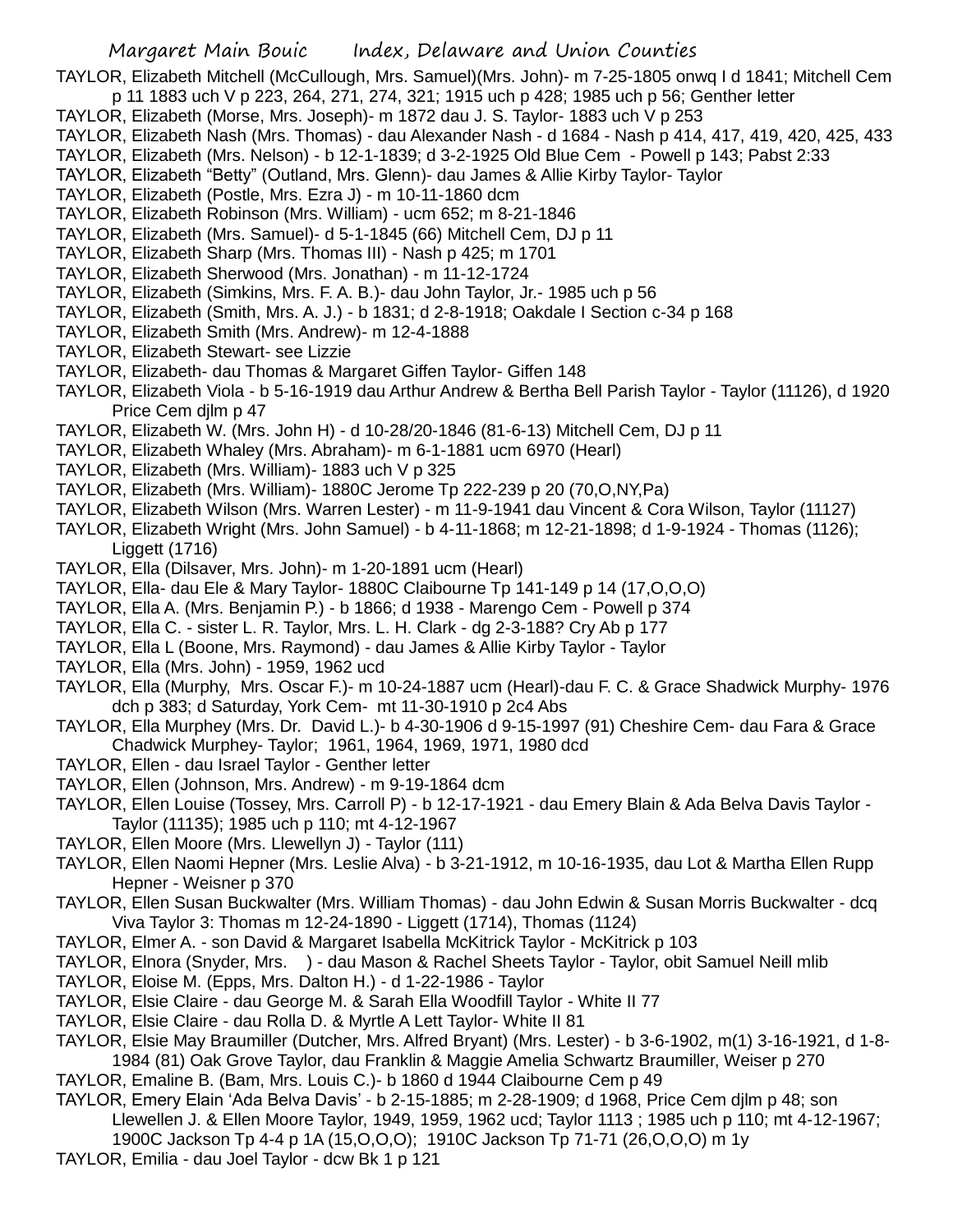TAYLOR, Emily - d 11-23-1931 (79) Oakdale Cem 4384 (M-98)

- TAYLOR, Emily (Barker, Mrs. )- dau Henry & Pearl V. Robinson Taylor- Taylor
- TAYLOR, Emily Bowen (Mrs. John R.)- b 1852; m 12-19-1872 ucm (Hearl), ucm 5189; d 11-23-1931 Oakdale II Sec H R11-10 p 77
- TAYLOR, Emily- infant dau S. & A- no dates, Somersville Cem, York Cem p 20
- TAYLOR, Emily (Smith, Mrs. Philip)- m 10-25-1873 ucm (Hearl), ucm 5364
- TAYLOR, Emily (Mrs. William) 1850C Marlborough Tp 72 p 184 (36,0)
- TAYLOR, Emma 1883 uch V p 427
- TAYLOR, Emma- b 12-26-1865 d 7-3-1943 Claibourne Cem p 29
- TAYLOR, Emma A. dau Elissa Z & Rebecca Taylor 1870C Leesburg Tp 211-218 p 27 (24,0)
- TAYLOR, Emma B (Beem, Mrs. Louis Clemens) dau Benjamin & Amelia J. Baker Taylor 1915 uch p 850; m 2-14-1899
- TAYLOR, Emma Bowen (Mrs. John Robinson) b 9-1852 m 1872- dau Edward & Julia Ann Deisert Bowen, 1915 uch p 626; 1883 uch V p 448, Genther p 129; 1880C Leesburg Tp 188 p 19 (27,0,0,0)' 1900C Marysville 4th ward 262-271 p 11A (47,O,O,O) m 27y 6 ch, 5 living; 1910C Marysville 70-65 p 3A (57,O,Va,O) m 37y, 6 ch, 5 living
- TAYLOR, Emma C (Mrs. ) d 8-16-1959 (81) bur St Marys'; mother of Mrs. Harold Laurence Taylor
- TAYLOR, Emma Carter (Mrs. John Wesley) Nash p 105
- TAYLOR, Emma H. Shultz (Mrs. Ardell)- m 4-6-1876 ucm 5865(Hearl); mt 3 p 25; 1880C York Tp 238 p 23 (23,O,O,O)
- TAYLOR, Emma (Hill, Mrs. John A.) dau James Franklin Taylor Nash p 436
- TAYLOR, Emma J. 1870C Jerome Tp 37 p 5 (16,0)
- TAYLOR, Emma (Markley, Mr. Martin)- m 3-11-1880 ucm (Hearl), ucm 6669
- TAYLOR, Emma Parmer (Mrs. Charles)- m 3-16-1896 ucm (Hearl)
- TAYLOR, Emma L. Wolford (Mrs. Dr. J. B.) m 2-23-1882; dumch p 323; 1883 uch V p 692; mt 9-17-1884 p 5c5 Abs p 10; lptw p 72; 1900C Taylor Tp 205-210 p 9B (37,O,Ger,Pa) m 18y 4 ch,3 living
- TAYLOR, Emma Walford (Mrs. J. B.) dau George Walford mt 2-14-1900 p 8c Broadway Abs p 2
- TAYLOR, Emmett son Elmer A. Taylor McKitrick p 103
- TAYLOR, Emmor H.'Lillian Spencer' d 9- -1961 (75), bur. Salem; father of Mrs. Robert Wentz Taylor
- TAYLOR, Emory brother Virgil L. Taylor Taylor
- TAYLOR, Emory son Ira & Dorinda Taylor 1850C Kingston Tp 3222 p 171 (18, Pa)
- TAYLOR, Ephraim son John Taylor Nash p 434
- TAYLOR, Ernest 'Cora'- parents of Edwin E. Taylor- Taylor
- TAYLOR, Ernest- son Ernest & Cora Taylor- Taylor
- TAYLOR, Erwin- Taylor
- TAYLOR, Essie R dau Dr. A. P. & Mary E. Miller Taylor 1880 dch p 695
- TAYLOR, Esther (Brenner, Mrs. )- dau Claude & Cora Jacobs Taylor- Taylor
- TAYLOR, Esther Harrington (Mrs. Edwin A.) m 7-24-1933 Taylor (11431)
- TAYLOR, Esther (Pontius, Mrs. Homer Wayne) b 11-27-1918 Weiser p 341
- TAYLOR, Ethel Carter (Mrs. Loren) McKitrick p 142
- TAYLOR, Ethel A.(Sidle, Mrs. Cornelius) b. 2-8-1887 m 7-29-1906 d 11-17-1983 (96) Claibourne Cem; dau Edward & Luetta Hamilton Taylor - Taylor; - 1900C Claibourne Tp 155-166 p7A (13,0,0,0)
- TAYLOR, Ethel L. d 1-22/23-1879 (3m15d) Kingston Tp dcdeaths;Old Blue Cem, Powell p 143
- TAYLOR, Etta Laura (Gamble, Mrs. William Henry ) dau Adrian & Lou Rittenhouse Taylor Rittenhouse; 1915 uch p 1097; 1985 uch p 55; Taylor 1141
- TAYLOR, Etta (Sullivan, Mrs. William B.)- m 9-20-1898 ucm (Hearl)
- TAYLOR, Eugene son Martin L. & Rose Taylor Taylor
- TAYLOR, Eugene 'Helen Kilgore' b.6-17-1906 m 11-7-1936 d 12-17-1996 Oakdale II p 101-; H-76-S ½- son Lewis A. & Marie C. Auer Taylor - Taylor 11231; Beecher 4; 1915 uch p 65; 1985 uch p 103; 1949 ucd; Hanawalt 4; obit of Marie, mlib; Oakdale II Sec H Row G-10 p 101; 1910C Paris Tp 26-27 (3,O,O,O)
- TAYLOR, Eugene Sherman 'Phoebe Romaine Shaffer'- b 5-7-1929 m 9-3-1949 son Sherman Andrew & Mary Leona Cook Taylor- Weiser p 302
- TAYLOR, Eula M. Smith (Mrs. Claud)- b 8-1876- m 12-21-1898 ucm (Hearl); 1900C Darby Tp 87-93 p 4B (23,O,O,O) m 1y, 1 ch, O living
- TAYLOR, Eunice Allen (Mrs. Samuel) Genther letter; 1915 uch p 706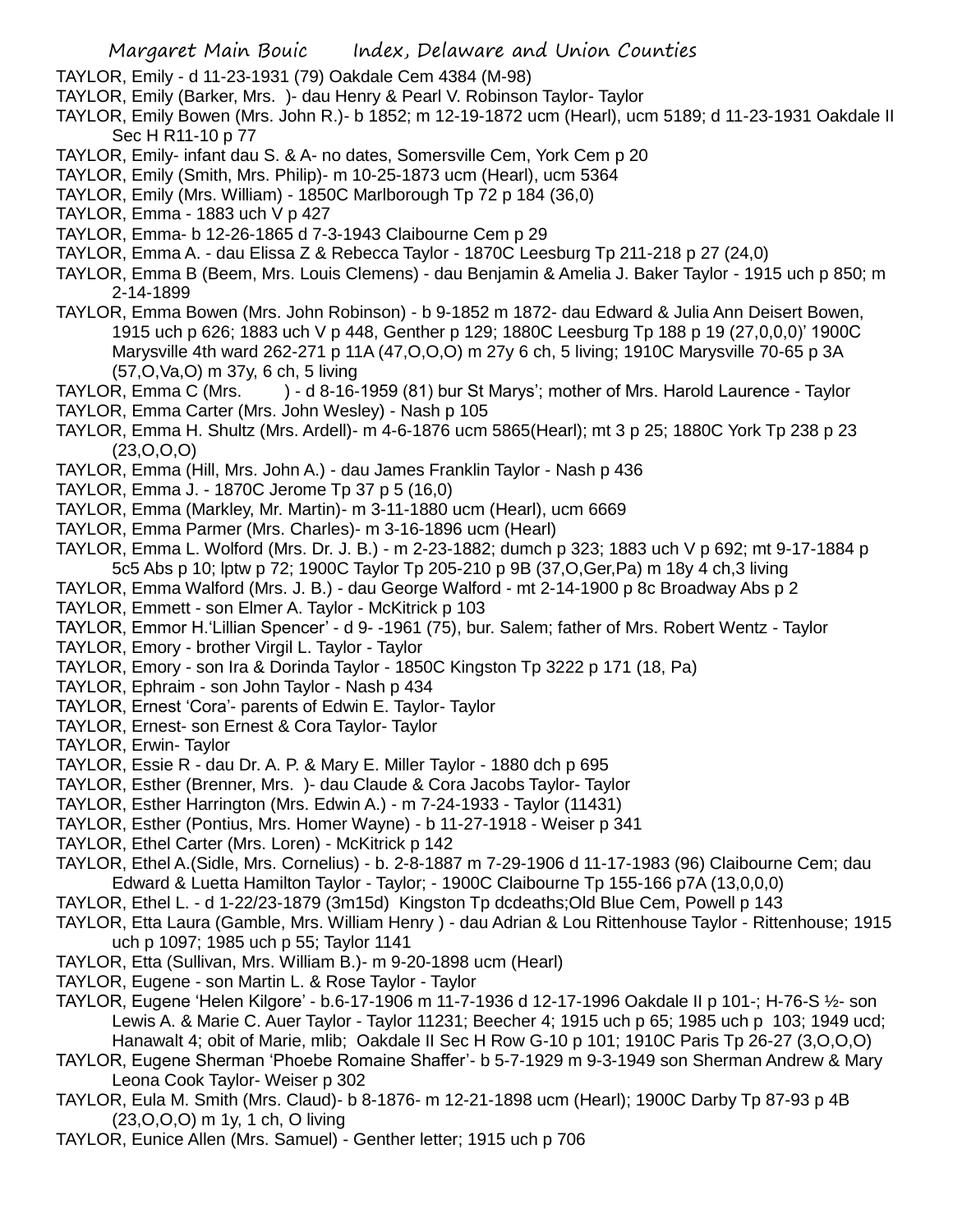TAYLOR, Eunice Kent (Mrs. William)- lic m 1-3-1853 ucm 1905 (Hearl) dau Daniel & Polly Kent- 1850C Jerome Tp 1722-1742 p 25 (16,O)

- TAYLOR, Eurania Wade (Mrs. Christopher C.)- m 1-5-1854 ucm 2071 (Hearl); mt 1-25-1854
- TAYLOR, Euphamey McMorris (Mrs. Leroy S.)- m 4-24-1840 ucm 630 (Hearl)
- TAYLOR, Eutora Vorce (Mrs. Curtis)- parents of Stan Taylor- Taylor; 1964, 1969, 1971, 1980 dcd
- TAYLOR, Eva- b 1884 d 1921, Claibourne Cem p 63
- TAYLOR, Eva D.- dau Levi B. & Sarah E. Taylor- 1900C Taylor Tp 231-236 p 101 (13,O,O,Iowa)
- TAYLOR, Eva (Downing, Mrs. William O.)- m 2-8-1906- Giffen 16733
- TAYLOR, Eva- dau James Maxwell & Ackerman Nash- Nash p 199
- TAYLOR, Eva J. (Mrs. Robert B.)- 1964, 1969, 1971 dcd
- TAYLOR, Eva Melvina Ralph (Mrs. Samuel Sylvester)- b 1877 d 1952 St. Paul's Cem- DJ p 29; Taylor
- TAYLOR, Eva Strong (Mrs. Orville E.)- b 1869 d 1935 Old Blue Cem, Powell p 143; Pabst p 2 :34, 39; ; dg 10- 23-1896, Cry Ab p 88
- TAYLOR, Eva (Wood, Mrs. W. T.)- b 9-3-1851 d 3-14-1872 Mitchell Cem, DJ p 15- dau John & Eliza Taylor
- TAYLOR, Evan Michael- b 11-3-1992 son Terry & Susie Taylor- Taylor
- TAYLOR, Evelyn (Hay, Mrs. Terrill)- dau Ollo L. & Lillie M. Daniel Taylor- Taylor; obit Lillie, mlib
- TAYLOR, Evelyn (Tomalson, Mrs. )- dau Ernest & Cora Taylor- Taylor
- TAYLOR, Everett- Taylor
- TAYLOR, -----(Mrs. Everett) d Thursday. Grant Hospital- dau Frank Pickett- dg 9-6-1912 p 155
- TAYLOR, E. Z.- uca p 75, Leesburg Tp
- TAYLOR, Ezra C. 'Harriet E. Wallace'- b 12-1843 m 10-10-1895 ucm (Hearl)- 1900C York Tp 340-340 p 14 (56,O,Pa,Va) m 5y, retired farmer
- TAYLOR, F 'Casander' 1860C Paris Tp 1308-1297 p 173 (45,0)
- TAYLOR, ----(Mrs. F. M. ) attended funeral of Sarah Armstrong mt 3-1-1911 p 1c2 Abs p 5
- TAYLOR, Fannie A. (Mrs. A.)- d 2-6-1892 (80-5-10) Milford Cem Row 7 Section 2, Un Al p 32
- TAYLOR, Fannie S. (Strong, Mrs. Benjamin)(Bell, Mrs. Jacob)- dg 1-13-1899 Cry Ab p 180
- TAYLOR, Fannie- sister of Eugene & Stewart Crawford- dg 4-7-1908 Cry Ab p 125
- TAYLOR, Fern (-achcomb, Mrs. )- dau Elbert L. Taylor- Taylor
- TAYLOR, Fielding- b 1-1850 son Jephtah H. & Angeline Allen Taylor- 1883 uch V p 326; 1850C Jerome Tp 1716-1736 p 253 (1,O); 1860C Jerome p 239-238 p 34 (12,O); 1870C Jer. Tp 35 p 5 (21,O); 1900C Jerome Tp 406-419 (50,O,O,NY) 1910C Jerome Tp 413-419 (60,O,O,NY) farmer
- TAYLOR, Fleetwood U.- son Andrew & Elizabeth Mitchell Taylor- 1880C Dover Tp 42-43 p 23 (7,O,O,O) see Ulysses Fleetwood
- TAYLOR, Fletcher Brandon III 'Sidney Prudence Wolf'- m 6-2-1979 son Fletcher B. Taylor, Jr.- Taylor
- TAYLOR, Fletcher B. Jr.- Taylor
- TAYLOR, Flora (Mrs. )- sister Harriet Kenyon- dg 7-2-1907, Cry Ab p 52
- TAYLOR, Flora W. Farlow (Mrs. )- d 9-19-1962 (74) bur St. Joseph, Columbus- Taylor
- TAYLOR, Florence Bowers (Mrs. John A.)- b 10-14-1881 m 11-1-1900 d 5-28-1971 Claibourne Cem p 62- dau Samuel & Ruth Porter Bowers- Taylor; 1949, 1971 ucd
- TAYLOR, Florence (Farquhar, Mrs. Walter)- m 3-18-1893- Weiser p 166
- TAYLOR, Florence Ann (Hill, Mrs. Horton )- dau Nelson & M. Elizabeth Arvin Taylor- dg 3-17-1896 Cry Ab p 65; Pabst p 2 p 33, 39
- TAYLOR, Florence J. Cole (Mrs. Arthur B.)- Nash p 273
- TAYLOR, Florence Marie Ritchie (Bale, Forest L.) (Mrs. Ralph)- b 1-12-1895 m 1916 dau John Leyda & Alma Lois Potter Ritchie- Taylor; Bale; Florence Bale 1
- TAYLOR, Myrtle Florence (Morse, Mrs. Herbert D. )- b 9-1-1912 m 7-17-1935 d 2-3-2000 (87) Oakdale Cemdau Oscar Zenis & Nellie Marie Cline Taylor- Taylor 11422; Sbc p 47; obit Oscar, mlib; 1985 uch p 36
- TAYLOR, Florence Penhorwood (Mrs. Paul)- m 3-16-1935- dau John & LaVesta Penhorwood- Taylor (11124)
- TAYLOR, Florence Rebecca McMullen (Mrs. Irvin Spencer)- dau Gov. Richard Conn & Florence E. Hutchison McMullen- Nash p 104
- TAYLOR, Floyd A.- son Clive J. & Frances E. Taylor- Taylor
- TAYLOR, Floyd Leo- b 1925 d 1939 on Johnson stone- Claibourne Cem p 54
- TAYLOR, Frances A. Pardee (Mrs. Charles F.)- b 10-14-1944 dau Thomas & Hannah Maine Pardee- Asp 938
- TAYLOR, Frances E. (Mrs. Clive J.)- Taylor
- TAYLOR, Frances (David, Mrs. Edward) dau Otto L. & Lillie May Daniel Taylor- Taylor; obit Lillie, mlib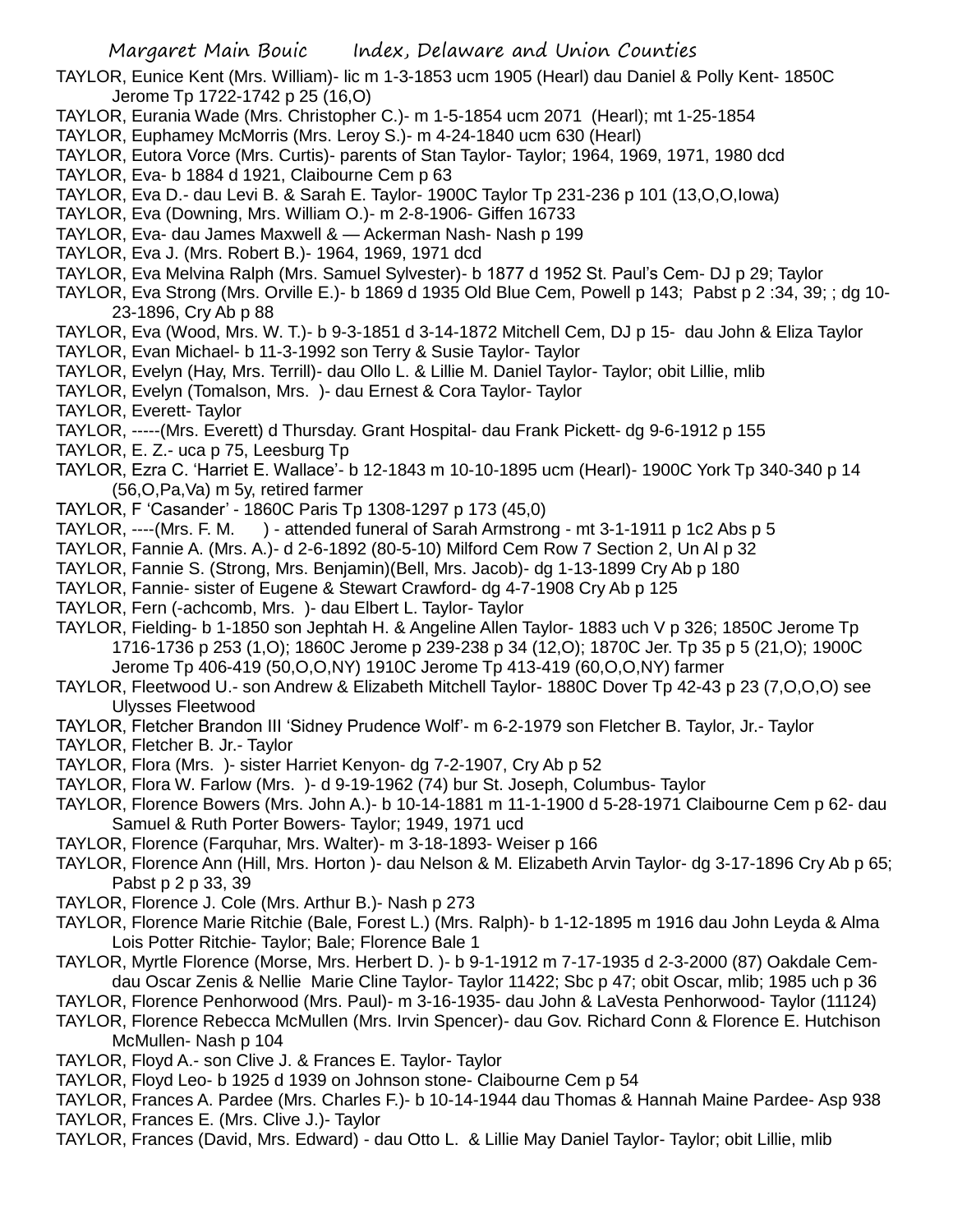TAYLOR, Frances Louberta (Janes, Mrs. Wilbur C )- b 12-2-1910 dau Oscar Z. & Marie Cline Taylor- Taylor 11421; obit Oscar, mlib; 1985 uch p 36, 80

- TAYLOR, Frances (McKee, Mrs. )- dau Allen & Mamie Gardner Taylor- Taylor
- TAYLOR, Frances (Mrs. Philip)- Nash p 414
- TAYLOR, Francis B/Edward.- d 6-16-1959 (61) Oak Grove Cem- son Henry C. & Ida M. Taylor- Taylor
- TAYLOR, Francis O 'Grace N.'- 1961, 1964, 1969, 1971 dcd
- TAYLOR, Francis Marion 'Alice A. Beecher'- b 5-19-1851 m 1-19-1875 ucm 5630 (Hearl) d 7-19-1940 Oakdale I p 171 son Andrew & Elizabeth Mitchell Taylor- Taylor 112; 1883 uch V p 378; Beecher 2,3; mt 3 p 67; McKitrick p 269; Journal Trib. 7-22-1940 p 2; new house mt 5-14-1904 p2c4, Abs p 14; family reunion, mt 3-27-1907 p 2c4 Abs p 40; Horses; mt 2-22-1882 p3c2 Abs p 9; mt 3-31-1886 p 7c2 Abs p 22; mt 11-3-1897 p3c2 Abs p 27; mt 2-15-1898 p5c5 Abs p 50;mt 1-31-1900 p6c3 Abs p2; 4-25-1900 p5c1 Abs p 6; mt 1-16-1901 Abs p 1mt 6-4-1902 p3c3 Abs p 11; mt 4-1-1903 p2c1, mt 10-7-1903 ,mt10-28- 1903 p5c1 Abs p 7, 20, 21; mt 9-19-1906 p2c2 Abs p 21mt 10-23-1907 p1c4 Abs p 58; 12-1-1909 p3;;c1 Abs p 8; mt 3-24-1927 p5c4 'Abs p 39; 1860C Dover Tp 194 (9,O); 1880C Millcreek Tp 130-135 p 14 (29,O,O,O); 1900C Marysville 4th ward 253-261 p 10B (49,O,O,O)
- TAYLOR, Frank- son Arnold & Hazel Berkhamer Taylor- Taylor
- TAYLOR, Frank- b 1972- son Bruce E. & Carol A.- 1977 ucd
- TAYLOR, Frank- b 1957 son Campbell & Janet Taylor- 1969, 1971 dcd
- TAYLOR, Frank 'Celia Mitchell'- parents of Lawrence E. Taylor- Taylor
- TAYLOR, Frank- d 12-21-1870 (11 days) Old Millcreek Cem p 6; Powell p 77- son C. S. & M/W. J. Taylor
- TAYLOR, Frank P.- son Davis & Martha C. Taylor- 1880C Taylor Tp 39-40 p 4 (11,O,O,O)3
- TAYLOR, Frank E. 'Ruth Ann Pittman'- b 3-12-1949 m 8-23-1969- McKitrick p 270
- TAYLOR, Frank- son Henry C. & Ida M. Taylor- Taylor
- TAYLOR, Frank- son Isaac & Mary Ann Loveless Taylor- Loveless p 7
- TAYLOR, Frank- b 6-1891 son Levi & Marta Taylor)- 1900C Jerome Tp 402-414 (3,O,O,O)
- TAYLOR, Frank L. 'Rose Marie'- b 1902 Byhalia Cem, lptw p 132- son Levi & Mary Taylor- 1910C Jerome Tp 1679172 p 8A (18,O,O,O) farm laborer, working out
- TAYLOR, Frank Miles 'Phyllis Ida Chipman'- Thomas 11247; Liggett 17147
- TAYLOR, Frank- brother Paul E. Taylor- Taylor
- TAYLOR, Frank 'Peggy Louise'- Taylor
- TAYLOR, Frankie (6-1968) son Jerry & —McDonald Taylor- Taylor
- TAYLOR, Frazie- mt 9-15-1869, Abs p 2- 13
- TAYLOR, Fred 'Joyce'- 1981 ucd
- TAYLOR, Fred- son Raymond & Rosemary Taylor- Taylor
- TAYLOR, Freta B. Clark (Mrs. John N.)- d 10-20-1977 (60) Radnor Cem- dau Mrs. Lola Clark- Taylor
- TAYLOR, Frieda (Shaw, Mrs. Weldon)- dau Ulysses Fleetwood & Amanda Clark Taylor- Taylor 1193; 1910C Dover Tp 195-199 (3,O,O,O
- TAYLOR, Garnet (Speck, Mrs. Tom/ John)- dau Otto & Lillie May Daniel Taylor- Taylor; obit Lillie, mlib
- TAYLOR, Gary- son Thomas & Shirley Ann Fletcher Taylor- Taylor; obit Shirley, mlib
- TAYLOR, Gary- b 1956 son William Blain & Revella Ruth Riley Taylor- Taylor 111371; 1962, 1971, 1973, 1975, 1977, 1979, 1981, 1983 ucd
- TAYLOR, Gaylord- son Mason & Rachel Sheets Taylor- Taylor; obit Samuel Neil, mlib
- TAYLOR, Gena- dau Kenneth & Ann Sprinkle Taylor- Taylor
- TAYLOR, Genevieve (Mrs. Roger A.)- b 1940 d 1975 Oakdale II p 128; 1973 ucd
- TAYLOR, George 1870C Genoa Tp p 359 (3)
- TAYLOR, George- Nash p 71, 187, 438
- TAYLOR, George- 1880 dch p 283, 411, 501; 1908 dch p 382
- TAYLOR, George- Freshwater p 21, 26
- TAYLOR, George- 1850C Marlborough Tp 72 p 184 (15,O)
- TAYLOR, George- 1850C Concord Tp 2276 p 132 (25,NY)
- TAYLOR, Rev. George- Pabst p 6 p 86
- TAYLOR, George- son Abraham & Mary Taylor- 1850C Claibourne Tp 173 p 17 (14,O)
- TAYLOR, George Albert- d 9-1864 Powell p 297- son Elam & Mnary Ann Glaze Taylor- 1908 dch p 406; dumch p 321
- TAYLOR, George, Jr.- Pabst p 1 p 9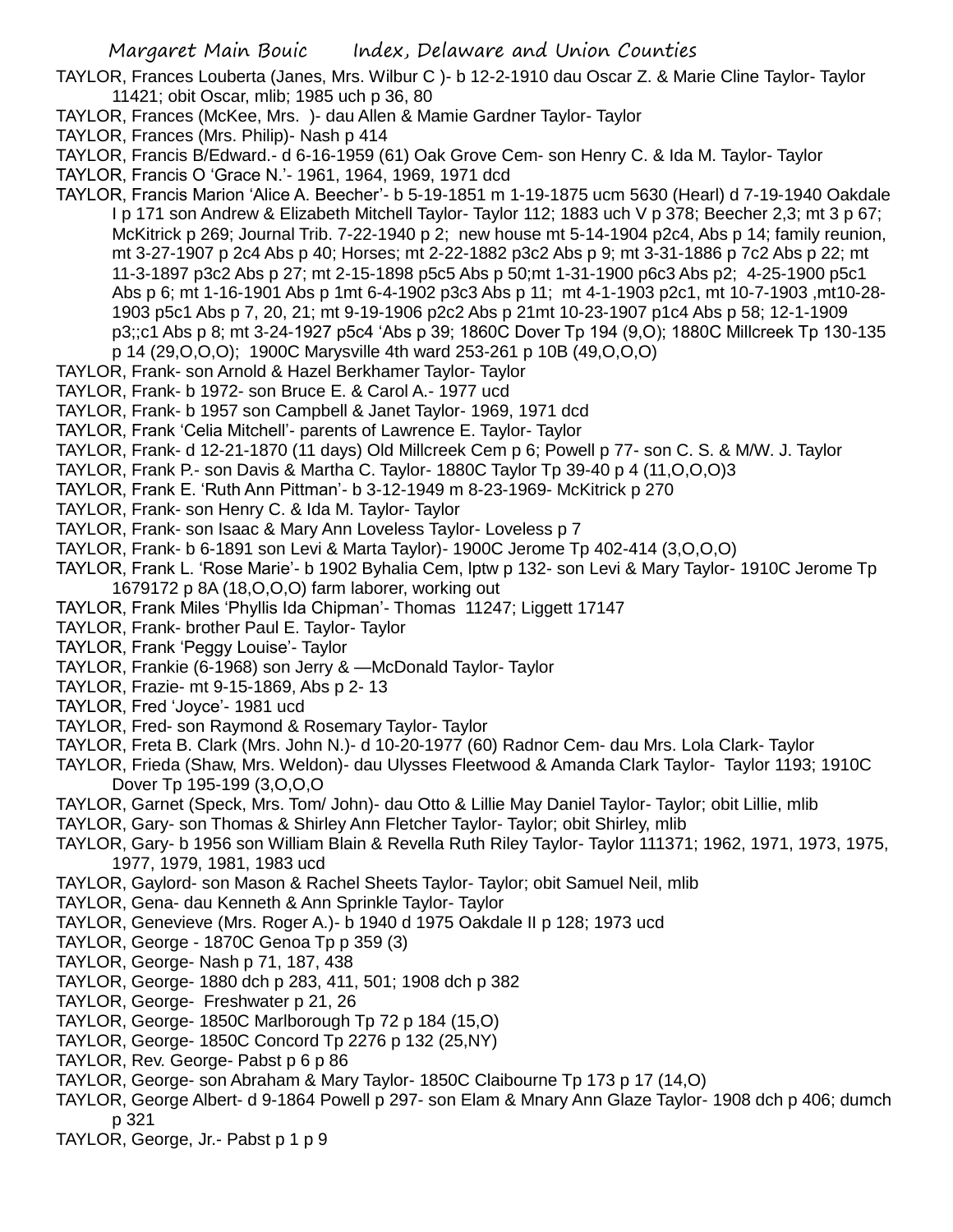- TAYLOR, George Edwin 'Blanche Rogers''Avis Gamble'- b 9-8-1877 d 5-1-1965 Oakdale II p 84- son Francis Marion & Alice Beecher Taylor- Taylor 1121; Beecher 3,4; Bean (1122221)l 1880C Millcreek Tp 130-135 p 14 (2,O,NY,O); 1900C Dover Tp 157 -159 p 7B (22,O,O,O), 1910C Dover Tp 175-179 (37,O,O,O) m 8y; 1949, 1959, 1962 ucd
- TAYLOR, George 'Eleanor Thompson'- dumch p 394
- TAYLOR, George F.- d 9-12-1964 bur Milford Cem- father of Edith Troutman- Taylor
- TAYLOR, George- son George F. Taylor- Taylor
- TAYLOR, George- son James & Ann Taylor- 1850C Taylor Tp 1106-1123 p 164 (9,O)
- TAYLOR, Rev. Dr. George L.)- d 7-26-1903 New York, OWU Grad- dg 8-14-1903, Cry Ab p 195
- TAYLOR, George Lansing- 1880 dch p 406; 1908 dch p 255
- TAYLOR, George 'Margaret'- 1880C Claibourne Tp 48-51 p 5 Richwood (35,O,Pa,O)
- TAYLOR, George 'Mary'- Nash p 233
- TAYLOR, George 'Mary'- signer of Declaration of Independence- Nash p 437
- TAYLOR, George 'Mary C. Randolph'- m 5-3-1841 dcm
- TAYLOR, George- son Matthew & Nancy Jane Hutchisson Taylor- Nash p 434, 435
- TAYLOR, George M. 'Sarah Ella Woodfill'- White II (58)
- TAYLOR, George W. 'Elisa'- 1883 uch V p 582; 1850C Dover Tp 832-849 (27)
- TAYLOR, George W. 'Hannah'- d 2-21-1917 Section A., York Cem p 56; 1910C York Tp 297 -297 p 12B (73,O,O,O) m2 9y
- TAYLOR, George W. 'Rebecca Street'- m 11-27/30-1856 ucm 2487 ; mt 12-3-1856
- TAYLOR, George 'Zebina Foster'- m 7-20-1850 dcm
- TAYLOR, Garnet (Swisher, Mrs. )- dau Sylvester & Eva Ralph Taylor- Taylor
- TAYLOR, Genevieve (Mrs. Roger)- parents of Lance Taylor- Taylor
- TAYLOR, George- son Arnold & Hazel Berkhamer Taylor- Taylor
- TAYLOR, George F.- 1869-1964 Milford Cem, Sec 5 Ro2 17 p 65 UnionAllen Cem
- TAYLOR, Rev. Dr. George L.- d 7-26-1903 NY; attended OWU; dg 8-14-1903 Cry Ab p 195
- TAYLOR, George- attended funeral of Sarah Armstrong- mt 3-1-1911 p 1c2, Abs p 55
- TAYLOR, George W. 1870C Concord Tp p 263 (4)
- TAYLOR, George W. 'Rebecca Jane Street'- m 11-30-1856 ucm (Hearl)
- TAYLOR, Georgia (Nicol, Mrs. Pearl)- m 1935 dau Sylvester & Eva Ralph Taylor- Taylor; Rausch (13433), (13413) III p 261
- TAYLOR, Georginia/Georgena'- b 1975 dau Steve A. & Judy H. Taylor- 1975, 1977, 1979, 1981, 1983 ucd
- TAYLOR, Georgina Ennis (Mrs. Andrew G.)- parents of Arthur G. Taylor- Taylor
- TAYLOR, Gertrude (Esterline, Mrs. Richard)- dau P earl & Wilma Lowry Taylor- Taylor 114322
- TAYLOR, Gertrude Weaver (Mrs. Harry)- dau George & Clara Fish Weaver- Taylor (1143); Fish 3,4; Farnum 7, 8; Rittenhouse 2,3; 1915 uch p 1098; Sbc p 47; 1910C Dover Tp 193-197 p 8B (24,O,Md,O)
- TAYLOR, Gertrude Wood (Mrs. )- dau William Wood- mt 2-12-1902 p 8c2 Abs p 5
- TAYLOR, Gilbert- b 10-9-1761 Morey Bible- Un Co Historical Soc. Museum
- TAYLOR, Gilbert- son Arnold & Hazel Berkhamer Taylor- Taylor
- TAYLOR, Gilbert- son John A. & Cathrine Taylor- 1880C York Tp 153 p 15 (8,O,O,O)
- TAYLOR, Giles 'Mary Levering'- m 10-17-1848 dcm, brother Nathan Taylor- dcw Bk 1 p 98; 1835 men p 34 #14 p 59 Kingston Tp ; 1850C Kingston Tp 3217 p 171 (41,Pa); hadc p 32
- TAYLOR, Gina Gorgas (Mrs. Lowell Thomas)- m 7-26-1980 dau Charles R. & Sandra Gorgas- Taylor (1112311); Nunamaker; 1980 dcd
- TAYLOR, Gina (Walke, Mrs. )- b 1960 dau Kenneth W. & Edna J. Taylor- Taylor; 1975 ucd
- TAYLOR, Ginnis- uninf p 4 (19, Paris Tp) dismissed 7-29-1893 p 4
- TAYLOR, Gladys Miller (Mrs. Don)- b 10–9-1899 m 1919 d 12-10-1964 Claibourne Cem- dau A. J. & Sylvia Haines Miller- Taylor; 1949, 1959 ucd
- TAYLOR, Gladys L.- b 1899 d 1964 Claibourne Cem p 93
- TAYLOR, Glenabelle Harmon (Mrs. Charles G.)- 1985 uch p 100
- TAYLOR, Golda (Blackford, Mrs. )- dau Henry C. & Ida M. Taylor- Taylor
- TAYLOR, Goldie (McKitrick, Mrs. Guy Leonard)- b 1903 m 1-20-1921- McKitrick p 298
- TAYLOR, Gordon L. 'Bonnie L.'- 1973, 1975, 1977 ucd
- TAYLOR, Grace Barbara (Bricker, Mrs. )- dau David L. & Ella M. Taylor- Taylor; 1961 (13) dcd
- TAYLOR, Grace (Bell, Mrs. Dennis)- dau David L & Ella Murphey Taylor- Taylor; 1964 (16) dcd
- TAYLOR, Grace (Boyd, Mrs. )- dau Lester & Elsie M. Braumiller Taylor- Taylor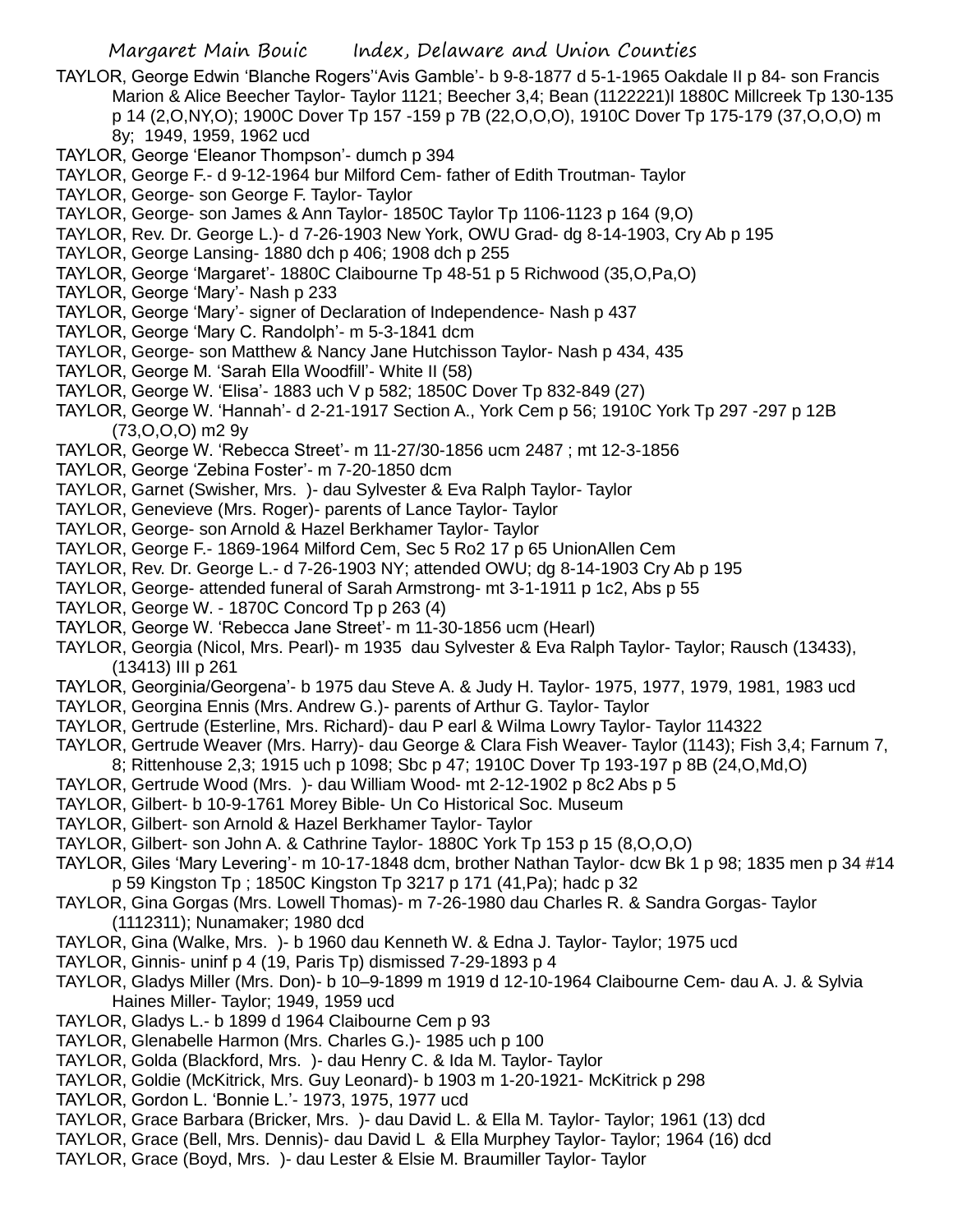- TAYLOR, Grace E. (Gaulke, Mrs. Ernest)- b 8-13-1902 m 1927 d 2-8-1995 (92) St. Paul Cem- dau Samuel Sylvester & Eva Melvina Ralph Taylor- Taylor; 1985 uch p 56
- TAYLOR, Grace N. (Mrs. Francis O.)- 1961, 1964, 1969, 1971 dcd
- TAYLOR, Grace G. (Davis, Mrs. Joseph R.)- m 3-28-1895 ucm (Hearl)
- TAYLOR, Grace Naylor- d 6-4-1984 ((84) Oak Grove Cem- Taylor member Second Baptist Ch
- TAYLOR, Grace Richards- pmc p 4
- TAYLOR, Grace- dau William Taylor- Taylor
- TAYLOR, Gracie Lin- b 6-4-1990 (2-1992) dau Tom & Nanette Simpson Taylor- Taylor
- TAYLOR, Grover- Nash p 441
- TAYLOR, Grover- brother Edson A. Taylor- Taylor
- TAYLOR, Grace V. (Mrs. David W.)- b 3-1865 Claibourne Cem p 21- 1900C Richwood 89-95 p 4B (35,Iowa,O,O) m 18y, 2 ch, dressmaker
- TAYLOR, G. W.- d 3-12-1870 (47y7d) Raymond Cem, lptw p 31
- TAYLOR, H. Washington Tp; uca p 101
- TAYLOR, —infant dau of H. A. & G. Taylor- 4-22-1907 Oakdale 2073 (13D) Section p, Row 1-8 p 69
- TAYLOR, Hannah- b 1851 d 1931- Claibourne Cem p 62
- TAYLOR, Hannah A. (Mrs. George W.)- d 6-19-1918 Section A. York Cem p 56; 1910C York Tp 297-297 p 12B (38,O,Pa,O) m2 9y, 2 ch, o living
- TAYLOR, Hannah B. (Ackerman, Mrs. David)- m 12-30-1841 dcm
- TAYLOR, Hannah (Byrns, Mrs. Andrew)- m 5-6-1841- Bean (1161); Maugans Anc p 108
- TAYLOR, Hannah E. Loveless (Mrs. Zack)- dau John & Emeline Curl Loveless- Loveless p 9
- TAYLOR, Hannah (Fuller, Mrs. Henry)- dau William & Elizabeth Casto Taylor- Genther letter
- TAYLOR, Hannah Harper (Mrs. Robert)- Taylor
- TAYLOR, Hannah- sister Inez Angela Taylor- Taylor
- TAYLOR, Hannah dau Israel Taylor- Genther letter
- TAYLOR, ----d 4-22-1907 Oakdale 2073 (13D) dau H. A. & G. Taylor
- TAYLOR, Harley- son Arnold & Hazel Berkhamer Taylor- Taylor
- TAYLOR, Harley Franklin Kenneth- b 5-7-1992 son Tom & Nanette Simpson Taylor- Taylor
- TAYLOR, Harold E. 'Thelma E. Hutchissson''Luella R. Williams'- b 2-12-1907 Gallia Co m(1) 1930 d 2-26-1992 (85) Forest Grove Cem- son Sylvester & Eva Ralph Taylor- Taylor; 1959 ucd
- TAYLOR, Harriet (Mrs. Samuel)- 1900C Leesburg Tp 77-77 p 4A (47,O,O,O) m 26y, 1 ch, o living
- TAYLOR, Harriet- 1910C Union Tp 14-14 (60,O,O,O) wid, 3 ch
- TAYLOR, Harriet B. 1870C Orange Tp p 418 (36)
- TAYLOR, Harriet B. (Hamlin, Mrs. Marvin)(Mrs. Lysander F.)- 1880 dch p 719
- TAYLOR, Harriet (Brundige, Mrs. John)- b 12-15-1816 m 8-31-1837 d 8-10-1879- dcc Jane Brundige Stein 9; dumch p 102
- TAYLOR, Harriet- dau Elbert L. Taylor- Taylor
- TAYLOR, Harriet E. (Robinson, Mrs. John M.)- b 6-11-1832 m 6-8-1865 dau William & Elizabeth Taylor- 1883 uch V p 323
- TAYLOR, Harriet E. Wallace (Mrs. Ezra C.)- b 10-1857 m 10-10-1895 ucm (Hearl)- 1900C York Tp 340-340 p 14 (42,O,O,O) no ch
- TAYLOR, Harriett (Finley, Mrs. Wallace Neal)- Maugans Anc p 160
- TAYLOR, Harriet- dau Ira & Dorinda Taylor- 1850C Kingston Tp 3222 p 171 (16,Pa)
- TAYLOR, Harriet (Mrs. John)- Pabst p 2 p 18
- TAYLOR, Harriet (Johnson, Mrs. )(Mrs. )- b 4-23-1914 d 6-16-1988 (74)- Taylor
- TAYLOR, Harriett- dau Joel Taylor- dcw Bk 1 p 121
- TAYLOR, Harrison Morton b 8-29-1887/8 4-1-1901 (12y7m2d)) Oakdale I Sect. F Row 10-14 p 136 son Adrian M. & Louisa M. Rittenhouse Taylor- Taylor 1144; mt 4-17-1901 Abs p 3; 1915 uch p 1098; Rittenhouse 2; or b 8-22-1888; 1900C Dover Tp 118-120 p 6(11,O,O,O)
- TAYLOR, Harry A. 'Margaret Louise Cavinder'- parents of Harry Emerson Taylor- Taylor
- TAYLOR, Harry E.'Martha M. Humphrey'- b 12-13-1900 m 2-14-1926 d 8-23-1993 (92) Milford Center Cemson Samuel Sylvester & Eva Melvina Ralph Taylor- Taylor; 1959, 1962, 1967, 1971, 1973, 1975, 1977, 1979, 1981, 1983, 1991 ucd
- TAYLOR, Harry Emerson 'Ethel R. Kuba'- b 3-16-1929 Lakeview m 1-28-1956 d 12-29-1999 (70) bur New Hampshire, Ohio- son Harry A. & Margaret Louise Cavinder Taylor- Taylor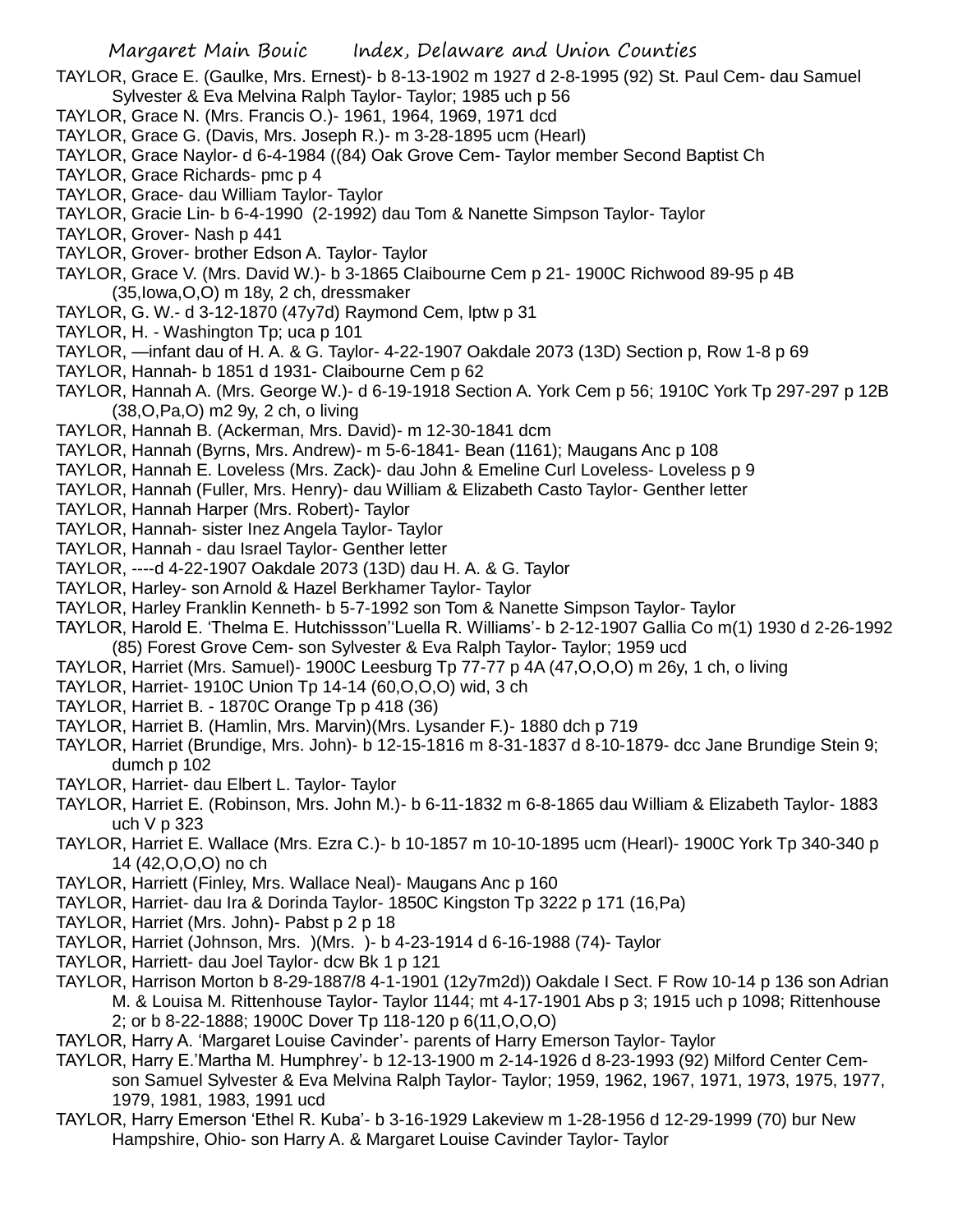- TAYLOR, Harry A. 'Gertrude Weaver''Ruby Kirkland'- b 11-16-1886 m(1) 4-11-1906 m(2) 1922 d 3-29-1968 Oakdale son Adrian M. & Lulu Rittenhouse Taylor- 1915 uch p 1097, 1098; 1985 uch p 90; Bouic (11362); Taylor 1143; Kirkland 4; Wells (11562); Lakin (1286362); Fish 3,4; Rittenhouse 2,3; Farnum 7,8; Trusler (135762); 1949, 1959, 1962, 1967 ucd; 1900C Dover Tp 118-120 p 6A (12,O,O,O); 1910C Dover Tp 193-197 p 8B (23,O,O,O) m 4y
- TAYLOR, Harry- son Samuel Eugene & Sophia Galatis Taylor- Taylor
- TAYLOR, Harry Wayne 'Anna Newlove'- b 3-1880 m 3-1879 son John Robinson & Emma Bowen Taylor- 1915 uch p 328; 1883 uch V p 448; 1880C Leesburg Tp 188 p 9 (3/12,O,O,O) ; 1900C Marysville 4th ward 262-271 p 11A (20,O,O,O) life insurance agent
- TAYLOR, Hartford- b 7-1875 son Sylvanus & Amielia J. McGinnis Taylor- 1880C York Tp 108 p 10 (5,O,O,O); 1900C York Tp 162-162 p 7B (24,O,O,O) day laborer
- TAYLOR, Harvey- son Benjamin & Martha Spain Taylor- 1880C Marysville 294-323 p 20 (13,O, O,O)
- TAYLOR, Harvey 'Dorothy W. Van Voorhis'- d 1967- Taylor
- TAYLOR, Harvey I. .- brother Fannie Strong Bell- dg 1-13-1899, Cry Ab p 180
- TAYLOR, Harvey- brother Virgil L. Taylor- Taylor
- TAYLOR, Hattie Maskill (Mrs. Samuel B.)- m 9-9-1873 ucm 5321 (Hearl); 1880C Washington Tp 73-76 p 8 (27,O,O,O) 1910C Leesburg Tp 10-11 p 1A (56,O,O,O) m 37y, 1 ch, o living
- TAYLOR, Hattie (Miller, Mrs. Stanley)- b 8-29-1890 dau Adrian & Lulu Rittenhouse Taylor- Taylor 1145; Rittenhouse 2,3; Frey 3, 4; Pounds 5,6; 1915 uch p 1097; obit, Oscar, mlib; 1900C Dover Tp 118-120 p 6A (9,O,O,O); 1910C Dover Tp 49-49 (19,O,O,O)
- TAYLOR, Hattie (Mrs. S. S.)- b 1853 d 1948, Claibourne Cem p 51
- TAYLOR, Hattie B. 1870C Marlborough Tp p 412 (5)
- TAYLOR, Hattie (Mrs. Samuel Breece)- Maugans Anc p 216
- TAYLOR, Hayley Lynn- b 1-13-2000 dau Arthur & Mareda Taylor, Jr.- Taylor
- TAYLOR, Hazel Berkhamer (Mrs. Arnold)- Taylor; parents of Nancy Millder
- TAYLOR, Hazel Lillian- b 5-29-1888 dau J. B. & Emma L. Wolford Taylor- dumch p 323; 1900C Taylor Tp 205- 210 p 9B (12,O,,O,O)
- TAYLOR, Hazel (Smeltz, Mrs. )(Mrs. Rev. John Albert)- d 8-29-1965 (73) bur Pa.- Taylor
- TAYLOR, Hazel (Tossey, Mrs. Paul)- b 5-30-1903 d 2-4-1975 Oakdale II p 84 dau George & Blanche Rogers Taylor- Taylor 11211; Bean 11222211; Graham (144321); Tossey (17321); Beecher 4,5; Dodge (1675717211); 1910C Dover Tp 175-179 (6.O.O.O)
- TAYLOR, Helen (Mrs. C. Stanley)- 1980 dcd
- TAYLOR, Helen- pallbearer for Elizabeth Smith- dg 7-10-1917, Cry Ab p 69
- TAYLOR, Helen Hartley (Mrs. Stan)- Taylor
- TAYLOR, Helen Izora (Schultz, Mrs. George)- b 6-12-1908 m 11-6-1928 dau Arthur & Martha Parish Taylor-Taylor 11121
- TAYLOR, Helen E. Kilgore (Mrs. W. Eugene)- b 1907 m 11-7-1936 d 2-4-1984 Oakdale II p 101- H-76-S ½ dau Thomas & Myrtle Hanawalt Kilgore- Taylor (11231); Hanawalt 4; Beecher 4; 1949 ucd; 1985 uch p 103
- TAYLOR, Helen Lavonne (Allison, Mrs. Don)- b 6-29-1905 m 11-19-1935 dau William & Susan Buckwalter Taylor- Thomas 11245; Liggett 17145
- TAYLOR, Helen Marie- b 9-3-1895 d 10-26/30-1897 (2y1m) Oakdale I Section C. p 43 dau Francis Marion & Alice Beecher Taylor- Taylor 1124; Beecher 3 ; mt 11-3-1897 p5c2 Abs p 17
- TAYLOR, Helen (Miller, Mrs. Walter Theodore Hodges)- b 1842 d 1934- Nash p 396
- TAYLOR, Helen (Milum, Mrs. Charles Thomas)- m 4-20-1974 dau William Taylor & Mrs. Robert Dennis- Taylor
- TAYLOR, Helen M. (Jaycox, Mrs. Mervyn )- d 3-27-1986 (83) Africa Cem- sister Charles & Dwight Taylor-Taylor
- TAYLOR, Helen (Rausch, Mrs. Pearl)- Rausch (1(10)34), III p 312
- TAYLOR, Henry 1870C Scioto Tp p 492 (10)
- TAYLOR, Henry 1870C Scioto Tp p 493 (6)
- TAYLOR, Henry- son Bridgett Taylor- Nash p 412
- TAYLOR, Henry C. 'Ida M.'- Taylor
- TAYLOR, Henry H. 'Mary Kunze Eakley'- b 10-1818 m 10-16-1839 d 9-23-1862- Weiser p 207
- TAYLOR, Henry- son James F. & Jane E. Jones Taylor- Nash p 434
- TAYLOR, Henry 'Jane White'- d 1800- Nash p 434, 435
- TAYLOR, Henry- son Joseph & Annie Stewart Taylor- Nash p 436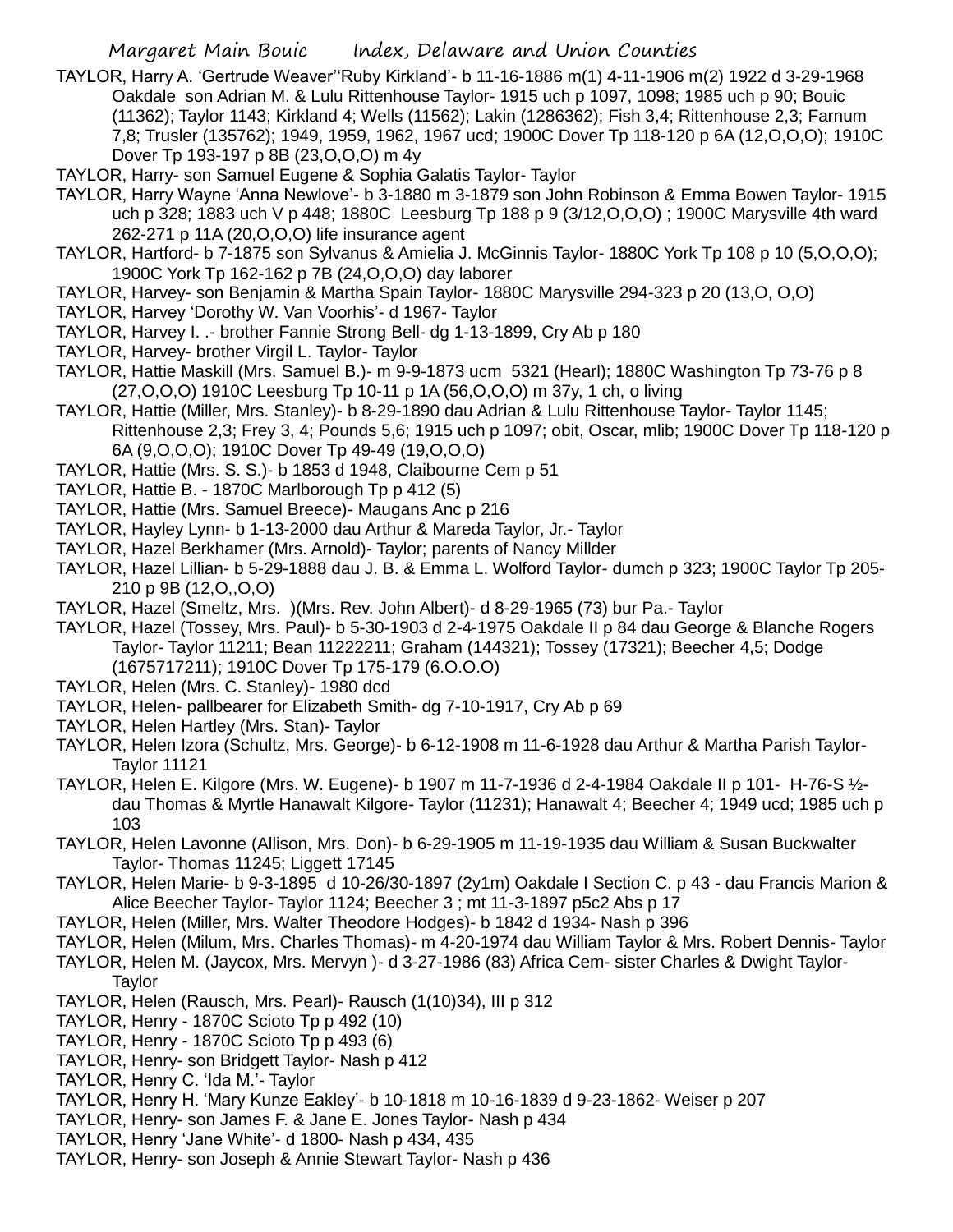TAYLOR, Henry 'Pearl V. Robinson'- Taylor

- TAYLOR, Henry Walter- d 1872 Powell p 297- son Elam & Mary Ann Glaze Taylor- 1908 dch p 406; dumch p 321
- TAYLOR, Henry 'Zeboleny Lucas'- m 11-23-1851 dcm
- TAYLOR, Herman- son John C. & Elmira Taylor- 1880C Paris Tp 46-47 p 6 (15,O,O,O)
- TAYLOR, Herman B. 'Lena Gardner'- m 1-28-1885 ucm (Hearl)
- TAYLOR, Hetty- Nash p 440
- TAYLOR, Hezekiah- son William H; & Elizabeth Burdick Taylor- 1883 uch V p 326
- TAYLOR, Hollis 'Ada Rusk'- parents of Doris H. Taylor Bradford- Taylor
- TAYLOR, Homer- 1820C Marlborough Tp ; 1835 men p 42 #116 p 75 Marlborough Tp
- TAYLOR, Homer S. 'Opal Smith'- b 4-8-1910 m 11-9-1937 d 4-30-1997 (87) Hope Cem, Salem- son Emmor H. & Lillian Spencer Taylor- Taylor
- TAYLOR, Howe 'Margaret'- b 9-1871- 1900C Jerome Tp 133-142 p 6A (28,O,O,O) m 1y
- TAYLOR, H. "R'- Ford Cem. lptw p 84
- TAYLOR, Hubert- d 6-1967 (68) father of Mrs. Dalton Epps- Taylor
- TAYLOR, Mr. I.- Pabst p 8 p 45
- TAYLOR, Icromus 'Eliza Smith'- m 9-19-1835 dcm
- TAYLOR, Ida Dilsaver (Mrs. )(Hoffman, Mrs. Frank)- m 1910; 1985 uch p 72
- TAYLOR, Ida- mother of John M. Taylor- 1949 ucd
- TAYLOR, Ida M. (Mrs. Henry C.)- Taylor
- TAYLOR, Ida Moore (Mrs. Burtin)- b 3-1869 m 12-24-1890 ucm (Hearl) d 1936 Price Cem, djlm p 55; 1900C Claibourne Tp 236-252 p 10B (31,O,O,O); 1910C Claib. North 150-150 (40.O,O,O) wid, no ch; farmer
- TAYLOR, Ida S.- 1870C Taylor Tp 45-44 p 6 (5,Wisc); 1880C Taylor Tp 61-62 p 6 (15,Wis, O.O)
- TAYLOR, Ida- dau Ubi & Elida Taylor- 1910C Claibourne -Richwood 200-208 p 7B (12,O,Wis,O)
- TAYLOR, Ida V, Simpson (Mrs. John James)- b 9-1873 m 12-30-1895 ucm (Hearl) d 9-10-1953 York Cem Section B p 67- ; parents of Mary Blanche Longshore; 1900C Taylor Tp 108-111 p 5A (26,O,O,Iowa) m 4y, no ch; 1910C Taylor Tp 7-7 p 1A (36,O,O,Iowa) m 14y, 2 ch
- TAYLOR, Ida S. (Lowrie, Mrs. Ray)- m 3-17-1881 ucm 6938 (Hearl)
- TAYLOR, Iona (Kagamas, Mrs. John)- dau Otto L & Lillie M. Daniel- Taylor; obit Lillie, mlib
- TAYLOR, I 'Sarah Hurd'- 1883 uch V p 636
- TAYLOR, Inez Angela (Taylor, Mrs. )- b 10-4-1935 d 2-23-2000 (64) Kingwood Mem. Pk- dau John & Mary Louise Rogers Taylor- Taylor
- TAYLOR, Inez Cleora McCoy (Mrs. Wilbur Owen)- parents of Sharon Kay May- Taylor
- TAYLOR, Iona (Kagamas, Mrs. John)- dau Otto & Lillie May Daniel Taylor- Taylor
- TAYLOR, Ira 'Dorinda' m 8-12-1824 dcga p 25 Del Patron & Franklin Chron; 1835 men p 34 18 p 59 Kingston Tp; 1850C Kingston Tp 3222 p 171 (51,Pa)
- TAYLOR, Ira- brother Nathan Taylor- dcw Bk 1 p 98; hadc p 32
- TAYLOR, Irvin Spencer 'Florence Rebecca McMullen'- Nash p 104
- TAYLOR, Isaac- Nash p 177, 438
- TAYLOR, Isaac- son James & Comfort Taylor- 1850C York Tp 451-459 p 69 (19,O)
- TAYLOR, Isaac- brother John, son Samuel Taylor,Jr.- 1915 uch p 427; 1883 uch V p 263;
- Genther letter; 1985 uch p 56
- TAYLOR, Isaac 'Mary Ann Loveless'- Loveless p 4
- TAYLOR, Isaac ' ''Mary Blair'- Pabst p 1 p 9; dcq George Cruikshank 14
- TAYLOR, Isaac Nathaniel b 4-4-1995 son Craig & Nancy Taylor- Taylor
- TAYLOR, Isabel Adkinson (Mrs. James)- m 1699; nash p 425, 429
- TAYLOR, Isabella- 1850C Delaware Town 1012 p 80 (20,O)
- TAYLOR, Israel- 1850C Harlem Tp 680 p 60 (35,Pa)
- TAYLOR, Israel- b 1660 d 1725/6 -son Christopher Taylor- Genther letter
- TAYLOR, Israel- son Israel Taylor- Genther letter
- TAYLOR, Israel- son William & Emily Taylor 1850C Marlborough Tp 72 p 184 (9,O)
- TAYLOR, Iva (Mrs. Orvill)- Pabst p 2 p 31
- TAYLOR, Izora Jane (Rogers, Mrs. Elon G.)- b 11-26-1853 m 8-21-1873 ucm 5308 (Hearl) d 5-11-1922 dau Andrew & Elizabeth Mitchell Taylor- ; Taylor 113; 1883 uch V p 378; ; mt 3-27-1907 p2c4 Abs p 40;
	- 1860C Dover Tp 194 (6,O); 1870C Dover Tp 177-179 p 22 (16,O)
- TAYLOR, J.- uca p 43, 103 J.- 1991 ucd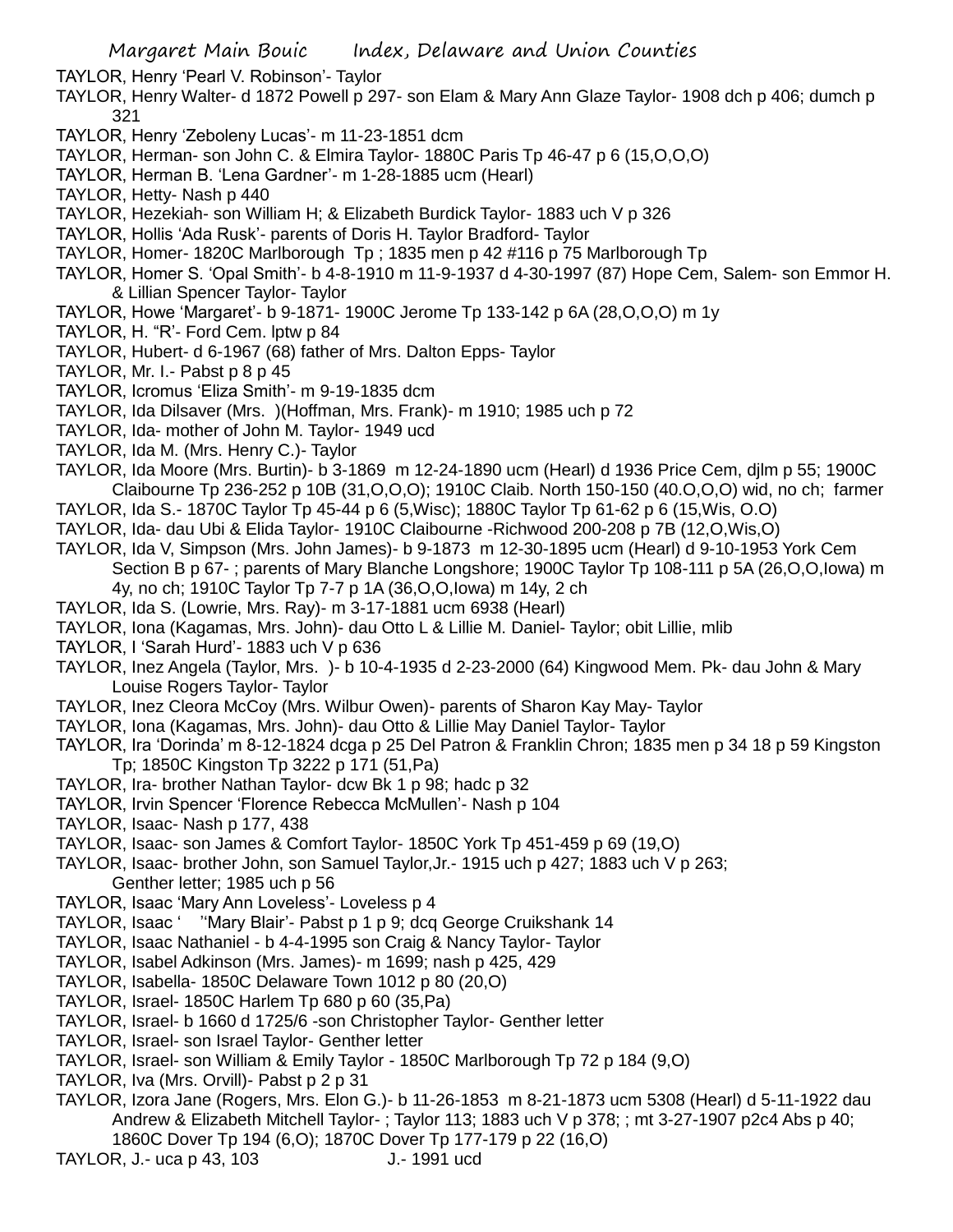TAYLOR, —(Mrs. J.)- remains from Conroy, Ohio to Claibourne Cem- mt 11-23-1910 p 2c3, Abs p 39 TAYLOR, J. A.- Pvt. Co C 174th OVI Sept. 1864-July 1865 ; uca p 107, 109; 1883 uch IV p 519 TAYLOR, J. A.- d consumption, Flint Cem, South Orange- dg 5-4-1882 Cry Ab p 69 TAYLOR, Jack 'Barbara'- son Robert O. & Dortha Louise Ewing Taylor- Taylor TAYLOR, Jackie (Mrs. Wilbur)- Taylor TAYLOR, W. Jack- son James F. & Royisa Taylor- Taylor. TAYLOR, Jack M. 'Dixie R.'- Taylor TAYLOR, Jack 'Shirley'- 1961 dcd TAYLOR, Jacob- Nash p 441 TAYLOR, Jacob- 1915 uch p 433; 1883 uch V p 657 TAYLOR, Jacob - 1870C Scioto Tp p 493 (40\*) TAYLOR, Jacob- 1850C Concord Tp 2275 p 132 (35,NY) TAYLOR, Jacob- brother John Taylor, Sr.- 1985 uch p 56 TAYLOR, Jacob 'Martha McIntyre'- m 5-29-1852 dcm TAYLOR, Jacob 'Rebecca Kilgore'- son William & Elizabeth CastoTaylor- Genther letter; dumch p 188; 1883 uch V p 335 TAYLOR, Jacob- son Samuel Taylor,Jr.- Genther letter TAYLOR, Jacob 'Tena Mathan or Mathew'- m 9-6-1809 onwq I TAYLOR, James- uca p 79, Taylor Tp  $\qquad \qquad$  James- 1883 uch V p 6, 31 TAYLOR, James- hadc p 18; CCC p 5 (1849 Berlin Tp) TAYLOR, James- uca p 101, Washington Tp James- uca p 103 TAYLOR, James - 1870C Scioto Tp p 492 (8) James- mt 3 p 23 James- mt 3 p 23 TAYLOR, James- 1840C Marlborough Tp p 251 (50-60) TAYLOR, James- hadc p 34 (1849 Liberty Tp) TAYLOR, James- Nash p 198, 426 TAYLOR, James- d 1-21-1859; 1812 marker, Westfield Cem, Powell p 361 TAYLOR, James- 1860C Claibourne Tp 684 (60,Md) TAYLOR, James- 1883 uch IV p 512 TAYLOR, James- hadc p 29 (1849 Harmony Tp) TAYLOR, James- d 1844 (91y) Nash p 199 TAYLOR, James- d 3-8-1675 Nash p 423 TAYLOR, James- 1883 uch V p 162, 486, 487 TAYLOR, James, Jr.- 1883 uch V p 675 TAYLOR, -----(Mrs. James)- Pabst p 8 p 36 TAYLOR, Rev. James A.- hjt p 38; 1915 uch p 213 TAYLOR, James 'Allie Kirby'- Taylor TAYLOR, James 'Ann'- 1850C Taylor Tp 1106-1123 p 164 (40,O) TAYLOR, James B - 1870C Marlborough Tp p 412 (13) TAYLOR, James B.- son James F. & Royina Taylor- Taylor TAYLOR, James B. 'Ruth E. Schanck'- d 4-19-1986 (77)- Fancher Cem- brother Mary Lou Inglash- Taylor; 1961, 1969, 1971, 1980 dcd TAYLOR, James B. 'Virginia Atkinson'- mt 9-20-1905 p 5c2 Abs p 23 TAYLOR, James- killed Clayton Randall with billiard cue- mt 9-10-1879 p3c1 Abs p 7 TAYLOR, infant d 2-18-1868 (9d) Oxford Tp ch James & Henrietta Taylor- dcdeaths TAYLOR, James E. Pvt. Co B. 32d OVI, July-Nov. 1861, uca p 107; 1883 uch IV p 474; uca p 107 TAYLOR, James C.- son Andrew & Ann Taylor- dg 6-15-1909, Cry Ab p 37 TAYLOR, James Clell 'Alma Norine Mays'- b 10-8-1926 Wva d 11-4-1996 (70) Ky, bur Clintonville, WVa- son Henry & Pearl V. Robinson Taylor- Taylor TAYLOR, James E.- 1883 uch IV p 474 TAYLOR, James E.- son Joel Taylor- dcw Bk 1 p 121 TAYLOR, James Franklin- b 1-15-1854- Nash p 435, 536 TAYLOR, James F. 'Jane E. Jones'- son Matthew & Nancy Jane Hutchisson Taylor- Nash p 434 TAYLOR, James F. 'Royina'- Taylor TAYLOR, James George 'Orpha- son Wilbur Owen & Cleora McCoy Taylor- Taylor

- TAYLOR, James- brother Inez Angela Taylor- Taylor
- TAYLOR, James 'Isabel Adkinson'- son Thomas Taylor II- Nash p 4225, 429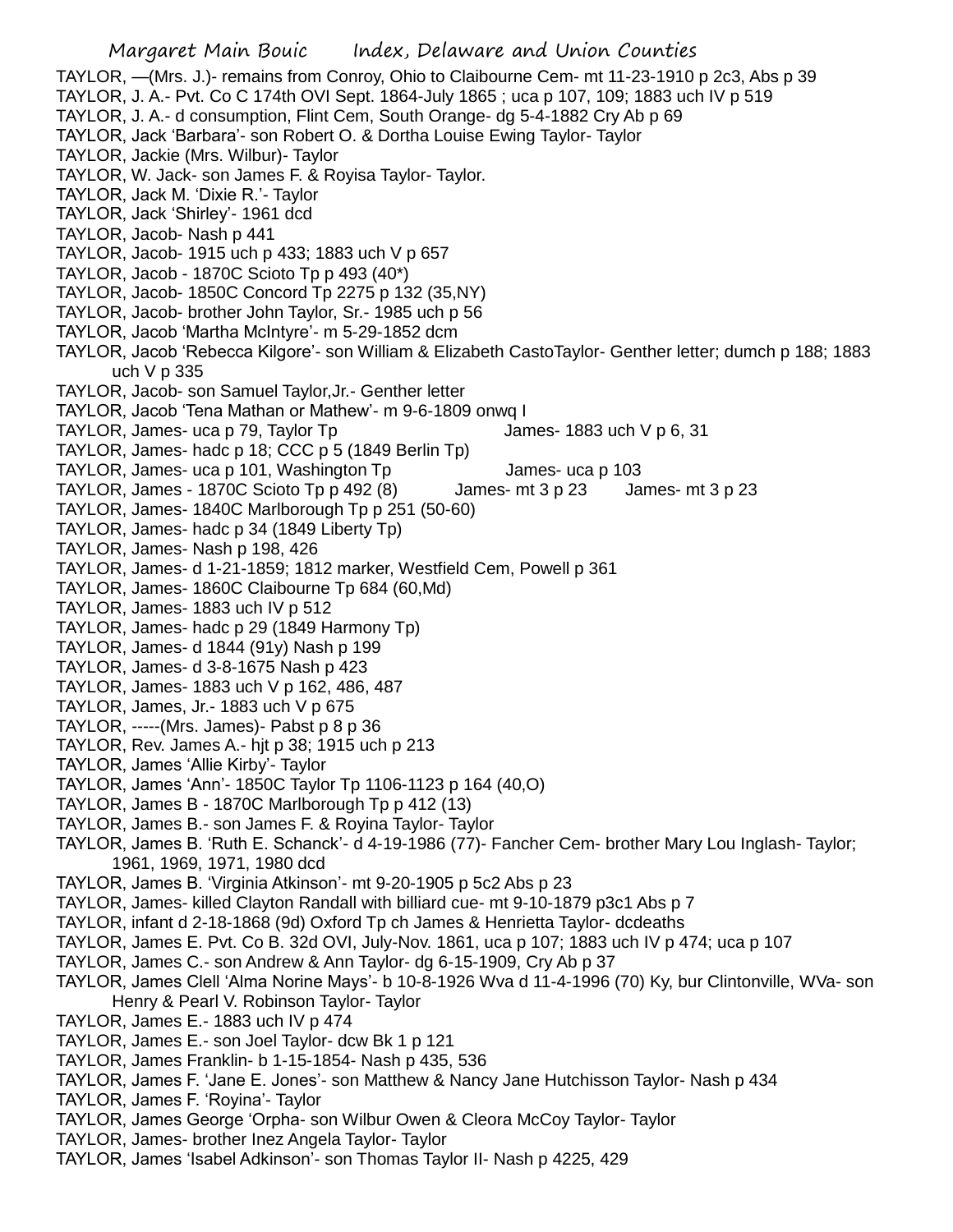TAYLOR, James- son James & Ann Taylor- 1850C Taylor Tp 1106-1123 p 164 (3,O)

- TAYLOR, James- son James & Isabel Adkinson Taylor- Nash p 429
- TAYLOR, James- son John Taylor- Taylor
- TAYLOR, James- son Joseph Taylor- Nash p 440
- TAYLOR, James M.'Joy'- son John Marion & Esther Lillian Boerger Taylor- Taylor; 1962 ucd
- TAYLOR, Gen. James 'Ketturah'- 1820C Troy Tp ; will, dcw Bk 3 p 76; Pabst p 1 p 4, 5, 8, 11; Pabst Pion II p 151
- TAYLOR, James, Jr.- son Gen James & Ketturah Taylor- Pabst p 1 p 5, 10; 2 p 52; dcw Bk 3 p 76
- TAYLOR, James L.- 1980 dcd
- TAYLOR, James 'Lucinda Winter'- b 1829 m 3-4-1852 son James Taylor- Nash p 196, 199, 200
- TAYLOR, James 'Margaret Black'- Nash p 198
- TAYLOR, James 'Margaret Currey'- m in England 1917; Taylor; obit, Margaret, mlib
- TAYLOR, James 'Mary Ann Cully'- b 1753 m 1780 d 1844- Nash p 196, 197
- TAYLOR, James Maxwell ' Ackerman'- d 10-3-1888 son James, Jr. & Lucinda Winter Taylor- Nash p 196, 199
- TAYLOR, James- son Maxwell & Mary Fitzgerald Taylor- Nash p 198
- TAYLOR, James M. 'Joy Miller'- b 5-15-1935 m 12-23-1955 son John M. & Lillian Boerger Taylor- Rausch 163321, III p 297; 1949, 1967, 1971, 1973, 1975, 1977, 1979, 1981, 1983 ucd
- TAYLOR, James M. 'Sandra L.'- 1977, 1979, 1981 ucd
- TAYLOR, James- b 1951 son Robert R. & Doris Taylor- 1961, 1969 dcd
- TAYLOR, James- b 7-1889 stepson Robert & Mary Taylor- 1900C Claibourne Tp 40-43 p 2B (10,O,O,O)
- TAYLOR, James B. 'Ruth Jane/Ann Lane'- m 11-8/7-1855 ucm 2352(Hearl); 1860C Liberty Tp 992-1002 p 136 (27); 1964 dcd
- TAYLOR, Rev. James R. 'Mona'- 1991 ucd
- TAYLOR, James S. 'Elizabeth Dobbins'- lic 11-3-1859 ucm 2948 (Hearl); mt 11-9-1859 (68)
- TAYLOR, James S. 'Lillian R. Games'- m 12-12-1886 ucm (Hearl)
- TAYLOR, James 'Susan Mossler '- m 9-11-1845 dcm
- TAYLOR, —Stephenson (Mrs. James)- dau Lucius H. Stephenson- mt 6-8-1910 p1c1, Abs p 17
- TAYLOR, James- b 3-8-1675- son Thomas I. & Elizabeth Nash Taylor- Nash p 378, 417, 418, 420, 427, 428
- TAYLOR, James- son Thomas & Margaret Giffen Taylor- Giffen 14(11)
- TAYLOR, James W.- 1883 uch V p 507 Rev. James W. 1883 uch V p 235, 283
- TAYLOR, James W. 'Ann R. Stewart'- 1883 uch V p 326
- TAYLOR, James- son William & Emily Taylor- 1850C Marlborough Tp 72 p 184 (4,O)
- TAYLOR, Jan (4-1968) son Jerry Taylor- Taylor
- TAYLOR, Jane 1870C Delaware Town p 348 (39)
- TAYLOR, Jane- b Delaware d 2-6-1903 (71-6-0) Germany/Del Oh- dcdeaths
- TAYLOR, Jane A. (Carson, Mrs. Samuel H.)- m 2-11-1868 ucm 4338 (Hearl)- dau William R. & Eliza Ellen Robinson Taylor-; 1883 uch V p 293; 1915 uch p 625, 701; mt 2-19-1868, Abs p 30; 1850C Darby Tp 1618-1638 p 240 (6,O)
- TAYLOR, Jane (Mrs. Benjamin)- d 5-9-1864 (84-8-12) Mt. Zion Cem, lptw p 57; 1860C Allen Tp 787-795 p 108 (68,Pa)
- TAYLOR, Jane E. Jones (Mrs. James F.)- Nash p 434
- TAYLOR, Jane (Mattice, Mrs. Warner Bryce)- Nash p 276
- TAYLOR, Jane/Jinny "Jennie" (Mitchell, Mrs. Moses)- m 2-24-1808 d 4-20-1823 (31) dau Daniel & Nancy Brown Taylor- Genther letter; 1883 uch V p 212, 253, 271; Mitchell (1121)
- TAYLOR, Jane M. (Williamson, Mrs. George T.)- dcw Bk 3 p 76
- TAYLOR, Jane 'Jinsey" Noteman (Mrs. John)- m 3-7-1822 ucm 24 (Hearl)- dau Andrew & last wife Noteman-1883 uch III p 285, V p 271, 378; Taylor (11);
- TAYLOR, Jane Shaffer (Mrs. William)- m 12-3-1863 dcm
- TAYLOR, Jane- dau Thomas & Margaret Giffen Taylor- Giffen 14(13)
- TAYLOR, Jane White (Mrs. Henry)- Nash p 434, 436
- TAYLOR, Jane- dau William & Bertha Latimer Taylor- Taylor
- TAYLOR, Janett (Ahrns, Mrs. Keith)- dau John Edward & Kandace Ann Zollars Taylor- Taylor
- TAYLOR, Janet (Mrs. Campbell)- 1969, 1971 dcd
- TAYLOR, Janet (Levitt, Mrs. )- dau Edwin E. & Margaret L. Beardsley Taylor- Taylor; 1961 (13) dcd
- TAYLOR, Janet (Mrs. )(Peet, Mrs. Ralph C.)- Taylor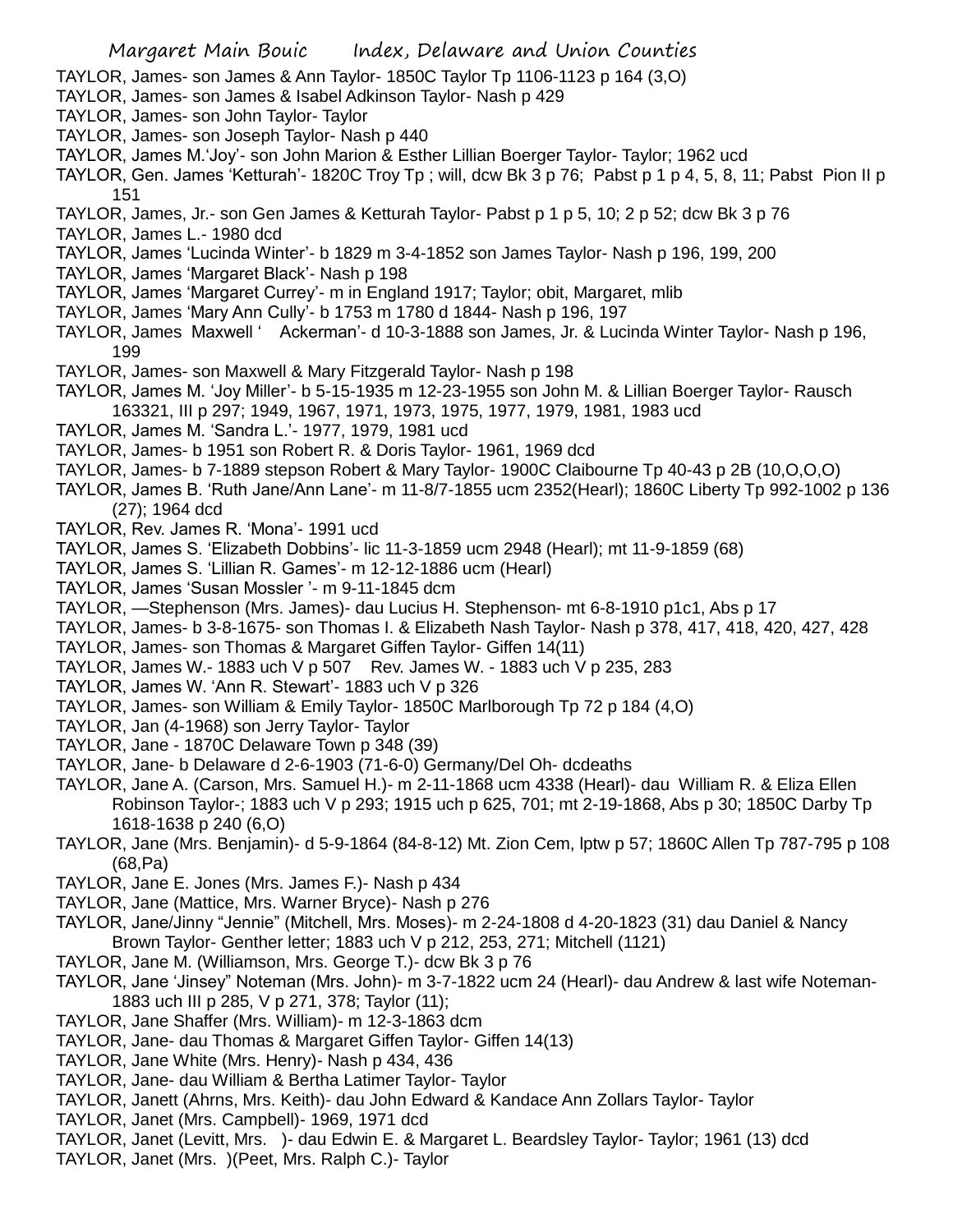- TAYLOR, Janice (Mrs. Robert)- Taylor
- TAYLOR, Janie (Mrs. David)- Taylor
- TAYLOR, Janne E. Jones (Mrs. William Henry Harrison)- b 1799 m 1850 dau Charles E. Jones- Nash p 436 TAYLOR, Jason 'Polly'- uccp p 15, part JB 2 p 353
- TAYLOR, Jasper- son John A. & Cathrine Johnson Taylor- 1880C York Tp 153 p 15 (3,O,O,O)
- TAYLOR, Jay C. 'Della P. Huvler'- m 1916 d 1976- Taylor
- TAYLOR, J. E.- uca p 58, Allen Tp J. E.- hadc p 38 (1849 Marlborough Tp)
- TAYLOR, Jean (Mrs. Edward A. )- 1961, 1964, 1969, 1971 dcd
- TAYLOR, Jean (Gruenbaum, Mrs. Richard R.)- m 9-6-1963- Taylor
- TAYLOR, Beverly Jean (Jordan, Mrs. )- dau Russell & Marhorie Rector Taylor- Taylor 112324; Beecher 5
- TAYLOR, Jean (Miller, Mrs. )- dau Allen & Mamie Gardner Taylor- Taylor
- TAYLOR, Jean- dau T. H. Taylor- Taylor
- TAYLOR, F. Jean (Mrs. Wilbur A.)- 1961 dcd
- TAYLOR, Jeanette (Eger, Mrs. Daniel M.)- d 1981 (m38y)
- TAYLOR, Jeanette T. (Brake, Mrs. Ray "Bud") b 6-20-1921 m 8-20-1946 d 8-5- 1997(76)-Milford Cemparents of Karen Ann Bryant- dau Don & Gladys Miller Taylor- Taylor; Fish 4,5
- TAYLOR, Jeffrey- son David C. & Doris C. Taylor- 1961 (4) dcd
- TAYLOR, Jem (Hanawalt, Mrs. )- dau Elbert L. Taylor- Taylor
- TAYLOR, Jemima Benson (Mrs. Alva/Alvery)- m 7-4-1878 ucm 6285 (Hearl); 1880C Millcreek Tp 126-131 p 14 (22,ILL,O,O)
- TAYLOR, Jenifer Keith- b 1960 dau Loren Gay & Capitola Nadine Goldsberry Taylor- Gabriel 1643253
- TAYLOR, Jennett (Metts, Mrs. Frederick)- m 2-14-1822 dcga p 3 Del Patron & Franklin Chron
- TAYLOR, Jennie 1870C Delaware Town p 344 (10)
- TAYLOR, Jennie Bertha (Foreman, Mrs. Martin Dewey)- b 8-29-1898 m 1-31-1930 d 10-15-1932 dau William Thomas & Susan Ellen Buckwalter Taylor- Thomas 11244; Liggett 17144
- TAYLOR, Jennie Maine (Mrs. P.)- dau Rufus & Frances Cox Maine- Asp 2107
- TAYLOR, Jennifer Leigh- b 1-1960 dau Loren Gay & Capitola Nadine Goldsberry Taylor- Maugans Anc p 111
- TAYLOR, Jephtah- b 3-18-1847 son Jephtah E. & Angeline Allen Taylor- 1883 uch V p 326
- TAYLOR, Jephtah H. 'Angeline Allen'- b 12-17-1814 m 12-19-1839 son Richard & Polly Cox or Mary Murray Taylor- 1883 uch V p 326; Genther letter; 1850C Jerome Tp 1716 (35,O); 1880C Jerome Tp 225-241 p 27 (66,O,O,O) famer
- TAYLOR, Jeptha- 1860C Jerome Tp 239-238 p 34 (45,O); 1870C Jerome Tp 35 p 4 (55,O); uca p 31, 60
- TAYLOR, Jephta- son Richard & Mary Murray Taylor- 1883 uch V p 268
- TAYLOR, Jeremiah- son Abraham & May Taylor- 1883 uch IV p 507; 1850C Claibourne Tp 173 p 27 (8,O)
- TAYLOR, Jeromas 1870C Concord Tp p 263 (19)
- TAYLOR, Jeromas 'Eliza'- b 12-9-1784 d 8-22-1869 Powell p 77; mt 8-15-1860 (76) Delaware Co.- 1840C Concord Tp p 118 (50-60); 1850C Concord Tp 2275 p 132 (65,NJ)
- TAYLOR, Jerome 1870C Scioto Tp p 493 (15)
- TAYLOR, Jerome 'Susan Spong'- b 12-28-1847 m 10-20-1870 d 7-8-1914 (66-6-10); Oak Grove Cem- 1880 dch p 737; dg 7-10-1914, 7-14-1914, Cry Ab p 135, 136, 137' 1850C Concord Tp 2276 p 132 (3,O)
- TAYLOR, Jerrmous 1870C Concord Tp p 261 (22)
- TAYLOR, Jerrad Col- son Andy Earp Taylor- Taylor
- TAYLOR, Jerry ' McDonald'- son Everett Taylor- Taylor
- TAYLOR, Jerry 'Mollie M. Hyde'- m 2-10-1867 ucm 4131(Hearl)
- TAYLOR, Jesse- 1883 uch V p 679
- TAYLOR, Jesse- son Ardell & Emma H. Shultz Taylor- 1880C York Tp 238 p 23 (3,O,O,O)
- TAYLOR, Jesse 'Comfort'- 1850C York Tp 451-459 p 69 (45,O)
- TAYLOR, Jesse- son Jesse & Comfort Taylor- 1850C York Tp 451-459 p 69 (3,O)
- TAYLOR, Jesse W. 'Clara Snyder'- m 4-4-1885 ucm (Hearl)
- TAYLOR, Jesse W.- son Elissa Z. & Rebecca Taylor- 1870C Leesburg Tp 211-218 p 27 (12,O); 1880C Leesburg Tp 2 p 175A (21,O,O,O)
- TAYLOR, Jessie Anson (Mrs. ) b 1869 d 12-26-1961 Old Blue Cem (92) Powell p 143- dau Edmund & Margaret Morgans Anson- obit, Edward Anson, dg 7-11-1911, Cry Ab p 47
- TAYLOR, Jessie (Mrs. Arthur)- Pabst p 2 p 34
- TAYLOR, Jessie May (Jackson, Mrs. )- sister Inez Angela Taylor- Taylor
- TAYLOR, Jessie Speece (Mrs. Charles)- Weaver (112532)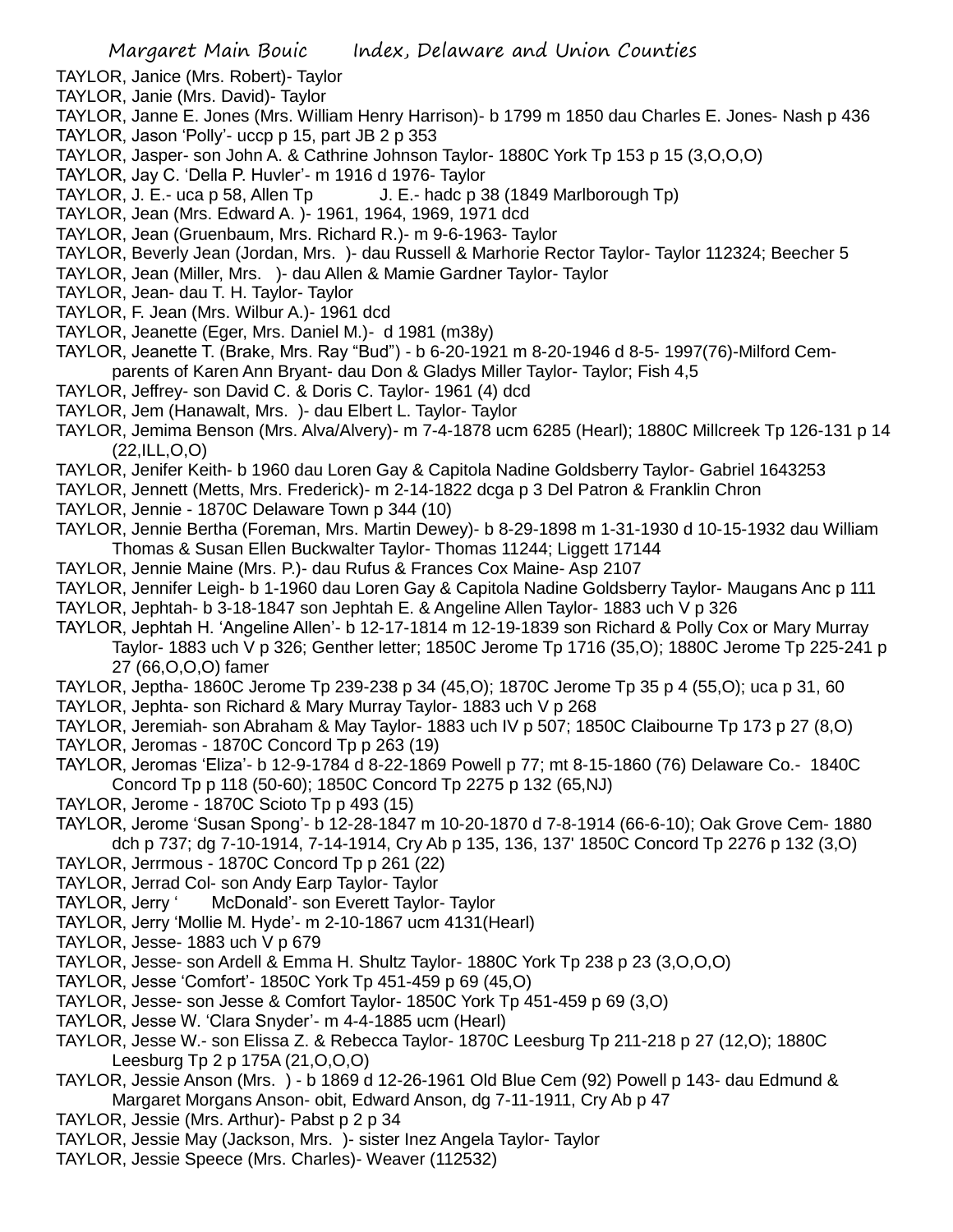- TAYLOR, J. H.- hadc p 111 (1900 Orange Tp)
- TAYLOR, Jill (Mrs. Matt)- Taylor
- TAYLOR, Jim- son James Clell & Alma Norine Mays Taylor- Taylor
- TAYLOR, Jincey- dau George W. & Elisa Taylor- 1850C Dover Tp 832-842 p 125 (4,O)
- TAYLOR, J. J.- son Burgess & Mary Styers Taylor- mt 4-3-1907 p 1c3, Abs p 41; mt 3-2-1910 p1c3 Abs p 5
- TAYLOR, J. K. 'Sarah'- dg 5-27-1859 Cry Ab p 7, parents of Mrs. Mary Berlew- from Eng. to Maine
- TAYLOR, J. L.- son James & Allie Kirby Taylor- Taylor
- TAYLOR, J. L. (or L. J.?) 'Martha E.'- b 10-4-1948 d 5-15-1934 Price Cem, djlm p 51
- TAYLOR, J. N.- dau William & Eliza Taylor- 1860C Jerome Tp 128 p 18 (16,O)
- TAYLOR, Jo Ann (Mrs. William D.)- Taylor Joanne (Mrs. William W.)- 1980 dcd
- TAYLOR, Jo Anne (Keep, Mrs. Richard)- dau Paul & Blanche White Taylor- Taylor
- TAYLOR, Jodi Ellen Burwell (Mrs. Steven Charles)- m 4-21-1990 dau Joel Burwell- Taylor; Burwell
- TAYLOR, Joe- son Henry & Pearl V. Robinson Taylor- Taylor
- TAYLOR, Joel B.- 1908 dch p 406
- TAYLOR, Dr. Joel B. 'Emma L. Wolford'- b 12-6-1846 m 2-23-1882 son Elam & Mary Ann Glaze Taylor- dumch p 320; Powell p 297; 1883 uch III p 397, 398, 399, IV p 495, V p 683, 692; 1915 uch p 169. 171; 1900C Taylor Tp 205-210 p 9B (53,O,O,Pa) m 18y; physician
- TAYLOR, Joel 'Elizabeth Irvin'- d 5-30-1832 (43y)Wyatt Cem, Powell p 306; dumch p 231; will, dcw Bk 1 p 121; 1820C Marlborough Tp
- TAYLOR, Joey- b 1975 son Bruce E. & Carol A. Taylor- 1977 ucd
- TAYLOR, John- uca p 16, 17 John- uccp p 17, ex JB  $2 p 94$
- TAYLOR, John- Nash p 27, 70, 71, 86, 127, 158 , 182, 185, 186, 198, 228, 404, 418,434, 438, 441
- TAYLOR, John 1870C Delaware Town p 348 (17)
- TAYLOR, 1880 dch p 381, 486; 1908 dch p 412, 470
- TAYLOR, John- 1850C Concord Tp 2275 p 132 (32,NY)
- TAYLOR, John 1870C Scioto Tp p 493 (8)
- TAYLOR, John- 1840C Millcreek Tp 1290 p 56, 1m (20-300 1f (30-40) 1f (10-15), 1m (-5)
- TAYLOR, John- 1835 men p 43 #179 p 77 Marlborough Tp
- TAYLOR, Rev. John- 1883 uch III p 284
- TAYLOR, John- b 1818 d 1868 Oak Grove Cem, Powell p 442
- TAYLOR, John- purchased lot, Mitchell Cem, 3-4-1878, DJ p 23
- TAYLOR, John J. of Zanesville- bequeathed property to University; brother-in-law of Mrs, G. W. Brush, dg 2- 24-1876 Cry Ab p 10
- TAYLOR, ---Crawford (Mrs. John)- sister Stewart Crawford- obit John- dg 1-31-1911, Cry Ab p 7
- TAYLOR, —Colvin (Mrs. John)- sister L. Richard Colvin- d 1-10-1873 Cry Ab p 103
- TAYLOR, —(Mrs. John M.)- 1977 ucd
- TAYLOR, John A.- b 1878 d 1965 Claibourne Cem p 62
- TAYLOR, John A.- son Abraham & Mary Taylor- 1850C Claibourne Tp 173 p 27 (16,O)
- TAYLOR, John A. 'Catharine Johnson'- m 6-28-1866 ucm 3988 (Hearl); mt 3 p 17
- TAYLOR, John A. 'Cathrine'- 1880C York Tp 153 p 15 (45,O,O,O)
- TAYLOR, John A. 'Florence Bowers'- b 1-1-1878 m 11-1-1908 d 11-21-1965 son Robert & Hannah Harper Taylor- Taylor; 1949 ucd
- TAYLOR, John A. 'Harriet'- Pabst p 1 p 9; 2 p 18, 32
- TAYLOR, Rev. John Albert 'Hazel Smeltz'- d 1936- Taylor
- TAYLOR, John 'Amy'- brother Thomas Taylor IV- Nash p 433
- TAYLOR, John 'Ann Miller'- b 1804- Nash p 396
- TAYLOR, John A. 'Sophona Camran'- m 4-18-1861 ucm (Hearl)
- TAYLOR, John B.- son Thomas & Margaret Giffen Taylor- Giffen 144
- TAYLOR, John "Dick"'Bonnie'- son John Marion & Esther Lillian Boerger Taylor- Taylor
- TAYLOR, John Bradley "Maxine Clark'- Taylor parents of Randy Malcolm, Andy Earp Taylor- son Verdie M. Gibson Taylor- Taylor
- TAYLOR, John 'Catherine Juda'- m 2-9-1808 Ross Co Marriages DAR
- TAYLOR, John C. 'Joyce'- m 7-20-1940- Taylor; 1967, 1973, 1965, 1977, 1979, 1981, 1983 ucd
- TAYLOR, John 'Cornelia A. Warford'- m 6-16-1852 dcm- son Jerome Taylor- 1880 dch p 737; Pabst p 1 p 8; dg 5-13-188 Cry Ab p 132
- TAYLOR, John C. 'Elmira'- 1880C Paris Tp 46-47 (39,Va,Va,Va)- farmer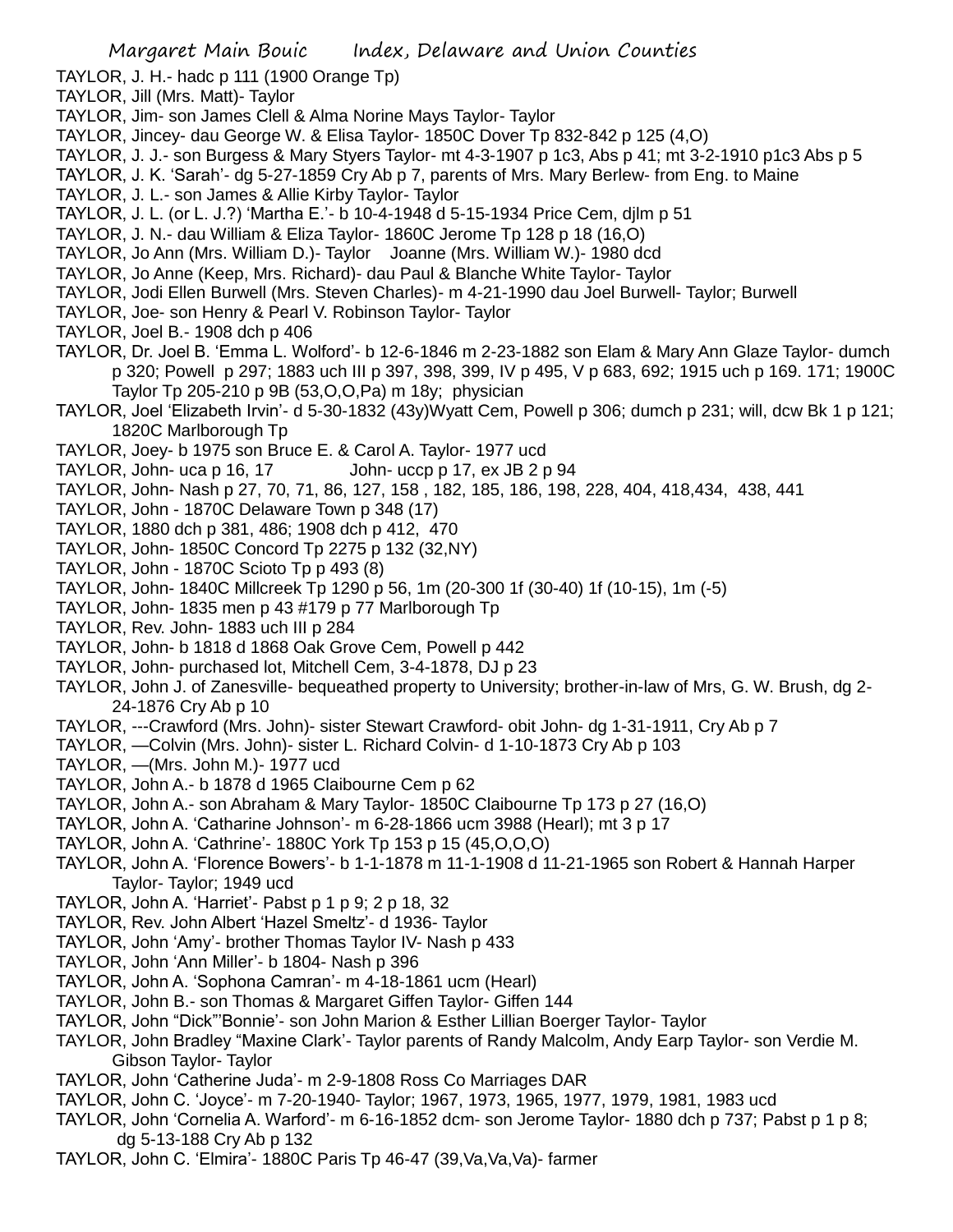TAYLOR, John C. 'Rachel Eunice Simkins'- 1985 uch p 56

- TAYLOR, John- stepson of Cynthia Shields Winship Taylor- Taylor
- TAYLOR, John- b 1964 son David H. & Nancy L. Taylor- 1971, 1980 dcd
- TAYLOR, John- son David L. & Ella Taylor- Taylor
- TAYLOR, John David 'Rosalyn Fay McRevey'- m 9-24-1966- son David L. Taylor- Taylor; 1961, 1964. 1969 dcd
- TAYLOR, John 'Debra Marshall'- Taylor
- TAYLOR, John 'Dorothea Elsin'- b Wales 1782 d (56)- dumch p 449
- TAYLOR, John E. 'Almira Poling'- m 6-6-1874 ucm 5494 (Hearl)
- TAYLOR, John E 1870C Concord Tp p 263 (2)
- TAYLOR, John Edward 'Kandace Ann Zollars'- m 8-26-1967 Taylor
- TAYLOR, John Edward- son Maxwell & Mary Fitzgerald Taylor- Nash p 198
- TAYLOR, John 'Eliza Fitzgerald'- b 1797 son James & Mary Ann Cully Taylor- Nash p 196
- TAYLOR, John 'Eliza M.'- d 5-16-1883 (76-9-19) Mitchell Cem, DJ p 15
- TAYLOR, John 'Elizabeth'- Nash p 415
- TAYLOR, John Sr. 'Elizabeth Mitchell McCullough'- b 1771 d 4-30-1849 (77-10-8) Mitchell Cem, DJ p 11- son Samuel Taylor, Jr.- brother Daniel Taylor- 1883 uch V p 223, 262; Mitchell (113); Pabst p 5 p 3; hjt p 7, 25, 36. 200; 1883 uch V p 271; 1915 uch p 413, 426, 427; 1985 uch p 56; Genther letter; uccp p 1 appraiser; will book p 1, 39; uccp p 14 appraiser, JB 1 p 325; 1820C Sunbury Tp
- TAYLOR, John 'Ella'- 1959, 1962 ucd
- TAYLOR, John 'Eunice''Alice'- b 8-12-1876- Taylor
- TAYLOR, John E.- son Wilbur L. & Kathryn Taylor- Taylor
- TAYLOR, John- son F. & Casander Taylor- 1860C Paris Tp 1308-1297 p 174 (18,O)
- TAYLOR, John G. 'Joyce L. Lambka'- b 8-11-1912 m 7-20-1940 d 10-31-2002 (90) Unionville Cem- son Sylvester & Eva Ralph Taylor- Taylor; 1991 ucd
- TAYLOR, John G. 'Rebecca J. Livingston'- m 5-20-1845 dcm
- TAYLOR, John H.- d 9-13-1862 (9m2d) son H. & R.- lptw p 84
- TAYLOR, John Harry- son Susan Taylor- dcw Bk 2 p 304
- TAYLOR, John- son Harry Wayne & Anna Newlove Taylor- Taylor; 1915 uch p 626
- TAYLOR, John James 'Ida N.'- b 1861 d 3-24-1941 Section B. York Cem p 67; son Burgess M. & Mary Taylor-1990C Taylor Tp 71-72 p 7 (38,O,Md,Pa); 1910C Taylor Tp 7-7 p 1A (48,O,Md,Pa) m 14y
- TAYLOR, John 'Jane Noteman''Ann Hendricks'- m 3-7-1822 ucm 24 (Hearl) d 2-20-1842 New California Cem, DJ p 89, 95- son Daniel & Mary Brown Taylor- Taylor 1; Genther letter; 1915 uch p 204, 416; 1883 uch III p 283, V p 271, 276, 282, 323, 378; uccp p 25, JB 3 p 15
- TAYLOR, John- d 6-30-1868 (50) d Niagara Co, NY- son Jerome & Maria Taylor- dcdeaths
- TAYLOR, John J. 'Ida V.Simpson'- b 11-1861 m 12-30-1895 ucm (Hearl)- parents of Mary Blanche Longshore; 1900C Taylor Tp 108-111 p 5A (38,O,Md,Pa) m 4y, farmer
- TAYLOR, John J.- son James & Comfort Taylor- 1850C York Tp 451-459 p 69 (18,O)
- TAYLOR, John- b 1806 d 1883 son John & Elizabeth Mitchell McCullough Taylor- Genther letter
- TAYLOR, John- son John Taylor- Nash p 433
- TAYLOR, John- b 1970 son John Richard & Bonnie Huchins Taylor- Rausch 1633222; 1979 ucd
- TAYLOR, John L. uninf p 6; b NY, Paris Tp 2-3-1892 to 3-2-1892
- TAYLOR, John L.- Pabst p 7 p 22 John L.- 1980 dcd
- TAYOOR, Jno- son Levi B. & Sarah E. Taylor 1900C Taylor Tp 234-236 p 101 (6,O,O,Iowa)
- TAYLOR, John- son Levi & Margaret Low Taylor- 1883 uch V p 327; 1850C Jerome Tp 1714-1734 p 253 (9,O); 1860C Jerome Tp 235 p 34 (19,O)
- TAYLOR, John 'Lucinda Horn'- m 12-23-1853 ucm 2047 (Hearl)
- TAYLOR, John "Jack" Marion 'Esther Lillian Boerger'- b 3-29-1910 m 6-15-1934 Ky d 6-26-1997 (87) Raymond Cem- son John James & Ida Viola Simpson Taylor- Taylor; Rausch (16332) III p 297; 1949, 1959, 1962, 1967, 1971, 1973, 1975, 1979, 1983 ucd; 1910C Taylor Tp 7-7 p 1A (1/12,O,O,O)
- TAYLOR, John- son Mason & Rachel Sheets Taylor- Taylor; obit Samuel Neill, mlib
- TAYLOR, John- son Mildred Boldman Taylor- Taylor
- TAYLOR, John M.- son Theodore Taylor- Taylor- engaged to Pamela Kay Standley
- TAYLOR, John N. 'Freta B. Clark '- b 5-26-1915 d 7-19-2002 (81) Radnor Cem- son Allen & Mamie Gardner Taylor- Taylor
- TAYLOR, John P- brother Owen R. Taylor- Taylor
- TAYLOR, John R. 'Emily Bowen'- m 12-19-1872 ucm (Hearl)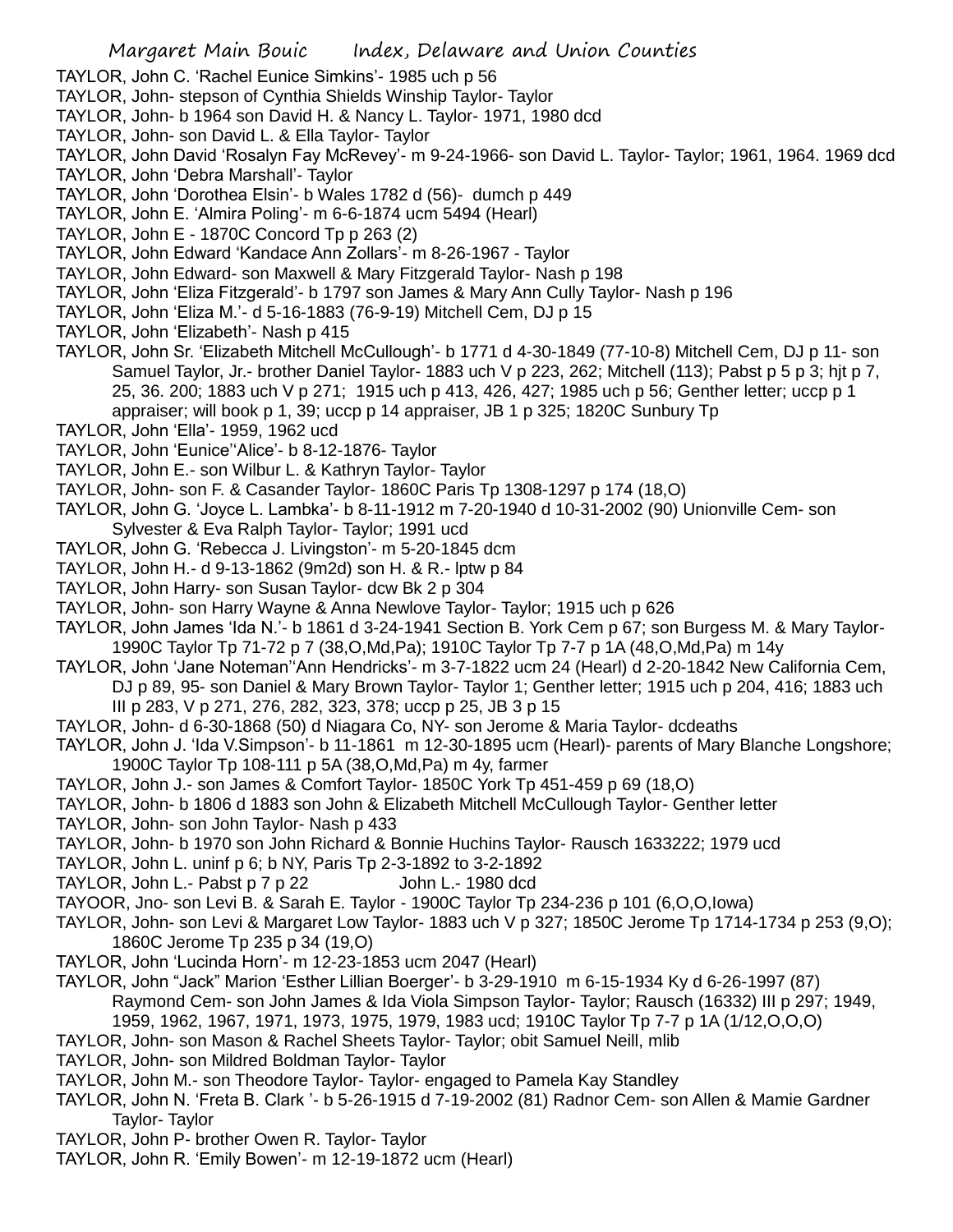- TAYLOR, John- son Richard & Margaret Extrx Taylor- Nash p 82
- TAYLOR, John- son Russell & Verdie Gibson Taylor- Taylor
- TAYLOR, John- son Samuel Sylvester & Eva Melvina Ralph Taylor- Taylor
- TAYLOR, John- son Harry Wayne & Anna Newlove Taylor- Taylor
- TAYLOR, John, Jr,.- brother Inez Angela Taylor- Taylor
- TAYLOR, John, Jr.- descendant of Christopher Taylor- 1985 uch p 56
- TAYLOR, John- b 1970/1 son John R. & Bonnie L. Taylor- 1973, 1975, 1977 ucd
- TAYLOR, John M.- d 10-14-1855 Westfield Cem, son D. H. & G. M.- Powell p 361
- TAYLOR, John M. 'Lillian E.'- 1991 ucd
- TAYLOR, John 'Mary Louise Rogers'- Taylor- parents of Inez Angela Taylor
- TAYLOR, ----(Mrs. John R.)- dau Mrs. Julia Wilkinson- mt 5-24-1899 p4c4; Abs p 56
- TAYLOR, John 'Nancy Thompson- Thompson (131); 1915 uch p 233; 1883 uch V p 337, 338; 1840C Millcreek Tp 56 (20-30)
- TAYLOR, John R.- d 5-12-1930 (82) Oakdale 4252 (Hp98)
- TAYLOR, John R. 'Bonnie L.'- 1962, 1971, 1973, 1975, 1977 ucd
- TAYLOR, John Robinson 'Emma/Emily Bowen'- b 8-15-1847 m 12-12-1872 ucm 5189 d 5-12-1930 Oakdale II p 77- son William H. & Eliza Ellen Robinson Taylor- 1883 uch V p 448; mt 8-14-1901, Abs p 8; 1880C Leesburg Tp 188 p 19 (32,O,O,O); 1900C Marysville 4th ward 262-271 p 11A (52,O,O,O) m 27y; 1910C Marysville 70-65 p 3A (62, O,O,O) m 37y; fire insurance agent
- TAYLOR, John R.- brother Mrs. Euphana Conley- mt 4-22-1903 p5c2; Abs p 9
- TAYLOR, John 'Rosalyn'- son Dr. David L. & Ella Murphey Taylor- Taylor
- TAYLOR, John- son Russell & Verdie Gibson Taylor- Taylor
- TAYLOR, John- father of Sharon Coe- Taylor
- TAYLOR, John 'Sophronia Camron'- m 4-18-1861 ucm 3171; djlm p 86
- TAYLOR, John- d 10-16- 1677- son Thomas I. & Elizabeth Nash Taylor- Nash p 417, 423, 433
- TAYLOR, John Thomas- b 1854 son James & Lucinda Winter Taylor- Nash p 196, 199
- TAYLOR, John- son Thomas Taylor II- Nash p 425
- TAYLOR, John- buried 10-16-1877 -son Thomas & Elizabeth Taylor- Nash p 423
- TAYLOR, John- son Thomas III & Elizabeth Sharp Taylor- Nash p 430
- TAYLOR, John Wesley 'Emma Carter'- m 1-24-/25-1875- Nash p 105
- TAYLOR, John- son William H. & Elisa E. Taylor- 1850C Darby Tp 1618-1638 p 240 (3,O); 1860C Jerome Tp 128 p 18 (12)
- TAYLOR, John 'Zelda Spain'- m 5-1-1864 ucm 3584 (Hearl)
- TAYLOR, Jon- son John Edward & Kandace Ann Zollars Taylor- Taylor
- TAYLOR, Jonathan- Powers p 46
- TAYLOR, Jonathan 'Elizabeth Sherwood'- Nash p 422, 430
- TAYLOR, Jonathan- son John Taylor- Taylor; engaged to joy Hitchcock, dau Bob Hitchcock
- TAYLOR, Jonathan- son Thomas Taylor- Nash p 427
- TAYLOR, Joseph- uca p 103 Joseph- Nash p 440
- TAYLOR, Joseph 'Annie Stewart'- d 1845- son Henry Taylor- Nash p 436
- TAYLOR, Joseph- son Flora W. Farlow Taylor- Taylor
- TAYLOR, Joseph- son James & Isabel Adkins Taylor- Nash p 429
- TAYLOR, Joseph- son John & Nancy Thompson Taylor- Thompson 1312
- TAYLOR, Joseph L. 'Donna'- d 3-10-1988 (67) cremated; 1969, 1971, 1980 dcd
- TAYLOR, Joseph V.- d 7-25-1844 (16y) dbg p 20, Powell p 99- son Oliver & Lucy Taylor
- TAYLOR, Josephus- son Jesse & Comfort Taylor- 1850c York Tp 451-459 p 69 (14,O)
- TAYLOR, Josephus 'Miranda Predmore'- m 1-14-1858 ucm 2669 (Hearl)
- TAYLOR, Joshua S. 'Elizabeth E. Jones'- m 7-12-1872 ucm 5117 (Hearl)
- TAYLOR, Josiah- son Thomas & Margaret Giffen Taylor- Giffen 14(14
- TAYLOR, Joy Miller (Mrs James A,)- m 12-22-1955 -Taylor; Rausch (163321) III p 297; 1962, 1967, 1971, 1973, 1975, 1977, 1979, 1981, 1983 ucd
- TAYLOR, Joyce Arlene Nowlin (Mrs. Thomas M.)- b 6-1-1945 m 6-2-1963 d 9-21-1978 Oakdale II p 160- dau Charles & Joy Gowin Nowlin- Taylor; 1967, 1971, 1973, 1975 ucd
- TAYLOR, Joyce (Mrs. Fred)- 1981 ucd
- TAYLOR, Joyce (Mrs. John G.)- m 7-20-1940; Taylor; 1967, 1971, 1973, 1975, 1977, 1979, 1981, 1983 ucd TAYLOR, Joyce J. (Manville, Mrs. Malcolm Lee)- divorced- Taylor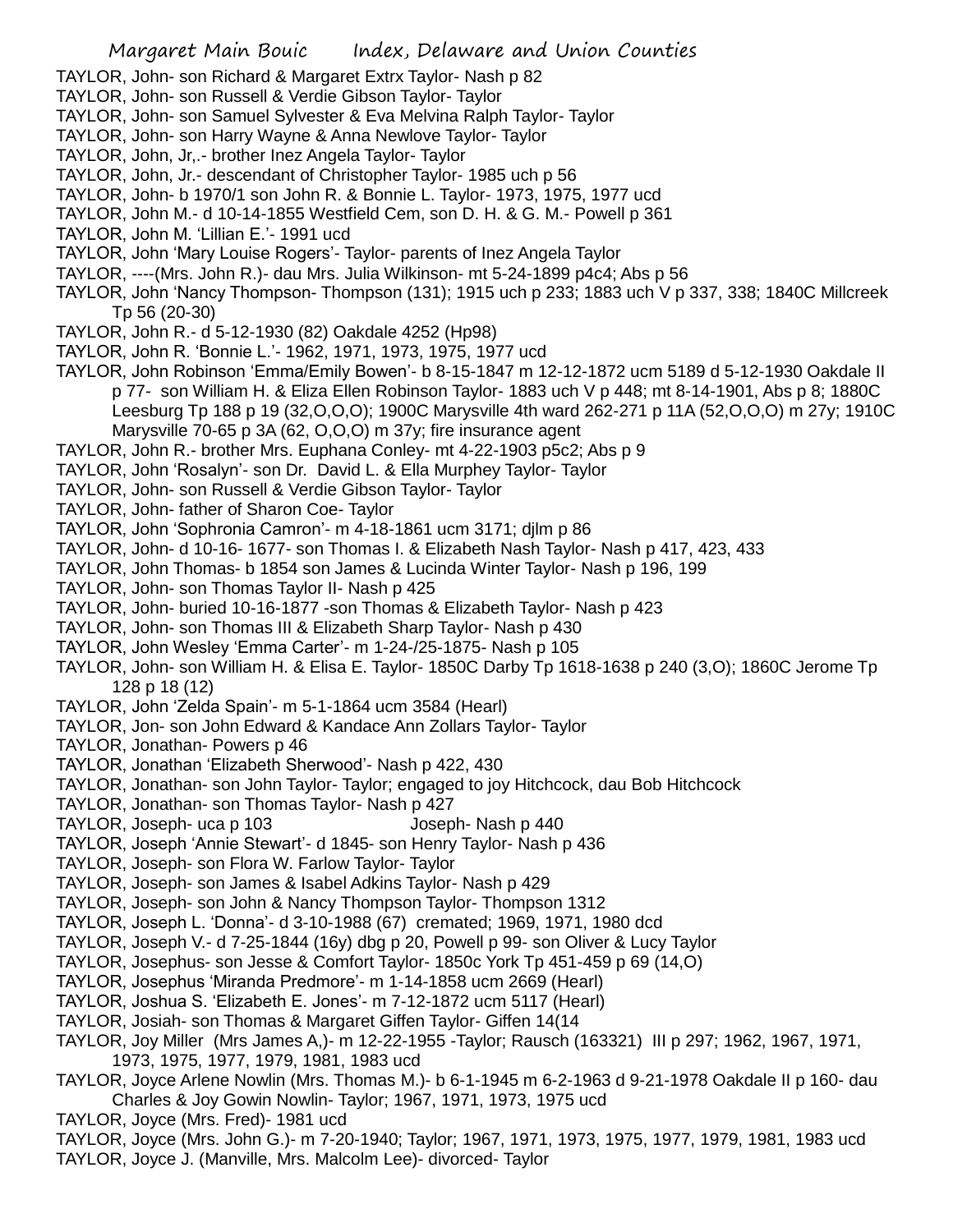- TAYLOR, Joyce L. Lambka (Mrs. John G.)- b 2-20-1920 Tiffin m 7-20-1940 d 5-7-2003 (83) Unionville Cemdau Fred & Floy Leister Lambka- Taylor; 1991 ucd
- TAYLOR, Joyce (Wilgus, Mrs. Albert)- dau Rev. John Albert & Hazel Smeltz Taylor- Taylor
- TAYLOR, J,. R.- 1883 uch V p 61, 415, 427; nephew of Daniel J. Taylor- mt 1-15-1908 p 7c4 Abs p 2; ucd p 23, 75
- TAYLOR, Dr. J. R. 'Emma L. Wolford'- mt 9-17-1884 p5c5 Abs p 10; lptw p 72
- TAYLOR, J. S.- 1883 uch V p 152
- TAYLOR, Juanita Marie (Crabbe, Mrs. Robinson Lawrence)- b 11-5-1924 m 10-15-1944 dau Oscar Zenis & Nellie Marie Cline Taylor- Taylor 11423; Crabbe 3,4; Rittenhouse 3,4; obit Oscar, mlib; 1985 uch p 36
- TAYLOR, Juanita Flax (Mrs. Steven)- b 6-4-1907 m 3-17-1934 d 3-30-1973 East Liberty Cem- dau Leon & Gertrude Hidy Flax- Taylor; obit, mlib
- TAYLOR, Judge- Nash p 196
- TAYLOR, Judy Carol (Briton, Mts. Gene)- b 12-23-1945 dau John Marion & Esther Lillian Boerger Taylor-Taylor; Rausch 163324; 1949, 1959, 1962 ucd
- TAYLOR, Judy K. (Mrs. Steve A.)- 1973, 1975, 1977, 1979, 1981, 1983 ucd
- TAYLOR, Judy- b 12-23-1945 dau Richard & Bonnie Huchins Taylor- Rasuch 163324, III p 297
- TAYLOR, Julia A.- dau Abraham & Mary Taylor- 1850C Claibourne Tp 173 p 27 (12,O)
- TAYLOR, Julia Ann (Johnson, Mrs. Elias)- m 4-23-1857 ucm 2551 (Hearl)
- TAYLOR, Julia (Collier, Mrs. )- dau Arnold & Hazel Berkhamer Taylor- Taylor
- TAYLOR, Julia- b 1968 dau David H. & Nancy L. Taylor- 1971, 1980 dcd
- TAYLOR, Julia Parthemore (Mrs. Thomas M.)(Hatcher, Mrs. James)- parents of Carlous Lemoyne Taylor-**Taylor**
- TAYLOR, Julia Virginia (Clarke, Mrs. Lewis H.)- b Champbaign Co, 6-6-1834 m 10-16-1856 d 1916. Funeral Wednesday- dg 5-12-1916 61
- TAYLOR, Julianna- b 1956 dau Robert R. & Doris Taylor- 1961, 1969, 1971 dcd
- TAYLOR, Julia T. (Griffith, Mrs. John R.)- 1915 uch p 790
- TAYLOR, Julie Landon (Mrs. Lance)- m 4-4-2001 dau Larry & Beverly Landon- Taylor
- TAYLOR, Julietta 1870C Genoa Tp p 359 (38)
- TAYLOR, Julius 1870C Genoa Tp p 359 (13)
- TAYLOR, June- 1961, 1964 dcd- teacher
- TAYLOR, June (Dennis, Mrs. )- dau Lawrence E. & Mary Taylor- Taylor
- TAYLOR, Junior- son Arthur Andrew & Elizabeth Bell Parish Taylor- Taylor 11129
- TAYLOR, Kandace Ann Zollars (Mrs. John Edward)- m 8-26-1967- Taylor
- TAYLOR, Kandis Rosalie Reynolds (Mrs. Steven Joseph)- m 4-30-1977 dau Rev. Royce Reynolds- Rausch (163325); Taylor
- TAYLOR, Karen (Gohl, Mrs. )- dau Wilbur Owen & Cleora McCoy Taylor- Taylor
- TAYLOR, Karen Sue (Rehm, Mrs. Frank)- b 1955 dau Paul & Mary Ann Falter Taylor- Taylor 112342; Beecher 5; 1959, 1962, 1967, 1971, 1973, 1975, 1977, 1979 ucd
- TAYLOR, Kate (Mrs. )- sister Henry Strawser,Sr.- dg 8-6-1918, Cry Ab p 53
- TAYLOR, Katharyn White (Mrs. David)- dau Edgar H. & Wilhelmina Geos White- White 84
- TAYLOR, Katherine- b 1960 dau Campbell & Janet Taylor- 1971 dcd
- TAYLOR, Kathleen Ann Heimlich (Mrs. R. Lowell "Lodi")- b 4-27-1955 m 4-25-1987 d 1-29-2002 (46) Mayfield Cem, Norton- dau Charles & Margaret Howald Heimlich- Taylor
- TAYLOR, Kathleen Elsie (Nash, Mrs. James Robert)- b 1-21-1910 m 8-4-1937 dau Arthur B. & Florence J. Cole Taylor- Nash p 273
- TAYLOR, Kathryn Elizabeth Krause (Mrs. Randy Malcolm)- m 5-7-1977 dau Charles H. Krause- Taylor
- TAYLOR, Kathryn (Glynn, Mrs. )- dau Charles Bentley & Anna E. Adams Taylor- Taylor
- TAYLOR, Kathryn Humphrey (Mrs. Wilbur L.)- Taylor
- TAYLOR, Kathryn Virginia (Wentz, Mrs. Robert J.)- b 1-5-1916 Salem m 10-8-1938 d 9-2-2001 (85) Oakdale Cem- dau Emmor & Lillian Spencer Taylor- Taylor
- TAYLOR, Kathryn (Wentz, Mrs. Robert)- m 10-8-1938 dau Emmor H. & Lillian Spencer Taylor- Taylor
- TAYLOR, Kathy Ann (Duty, Mrs. Norman) (McCormick, Mrs. Alan)- dau Paul & Mary Ann Falter Taylor- Taylor 112341; 1962 (10), 1971 ucd
- TAYLOR, Katie- dau John Edward & Kandace Ann Zollars Taylor- Taylor
- TAYLOR, Katrina (Mrs. Scott)- parents of Levi Louis Franklin Taylor- Taylor
- TAYLOR, Katy Ruth Ilenne- b 4-17-2001 Grady Hospital- dau Scott & Trina Taylor- Taylor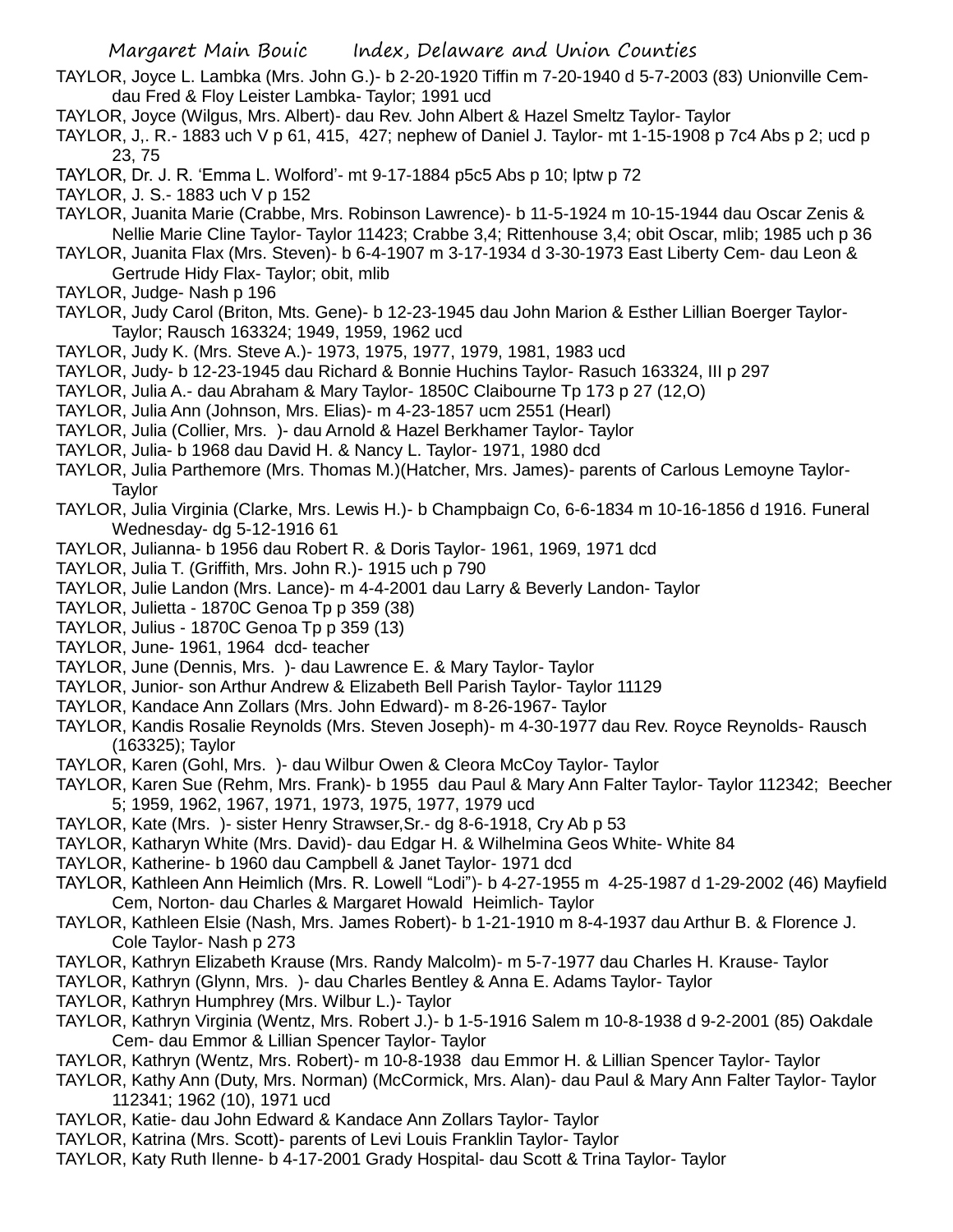- TAYLOR, Kay (Mrs. Randy M.)- 1979 ucd
- TAYLOR, Keith- son Walter & Mag Taylor- 1975, 1977, 1979, 1981 ucd
- TAYLOR, Kelley- son Robert A. Taylor- Taylor
- TAYLOR, Kelly Joe 'Teresa Lynn Augenstein'- b 1-12-1960 m 8-23-1980 son James M. & Joy Miller Taylor-Rausch 1633211, III p 197; Gregory; Augenstein; 1962, 1967, 1971, 1973, 1975, 1977, 1979, 1981 ucd
- TAYLOR, Kelly- b 1974/5 ch Steve A. & Judy K. Taylor- 1975, 1977, 1979, 1981, 1983 ucd
- TAYLOR, Kenneth 'Ann Sprinkle'- Taylor
- TAYLOR, Kenneth 'Teresa Dunn'- Taylor
- TAYLOR, Kenneth W. 'Edna I. Kemp'- m 7-23-1954; Taylor; 1975, 1977, 1979m 1983 ucd
- TAYLOR, Ketturah (Mrs. James)- Pabst p 1 p 5, 11; dcw Bk 3 p 76
- TAYLOR, Keturah S. (Harris, Mrs. H. T.)- dau Gen. James Taylor- dcw Bk 3 p 76
- TAYLOR, Kevin- son Walter & Mag Taylor- 1975, 1977, 1979, 1981 ucd
- TAYLOR, Kim- ch Robert & Louisabell Taylor- Taylor 1123231- engaged to David Baldridge
- TAYLOR, Kimberly Diane (Qamar, Mrs. Syed Sohail)- m10-8-1988 dau John & Shirley Taylor- Taylor
- TAYLOR, Kimeria Lynn- b 7–25-1952 dau Loren Gay & Capitola Nadene Codsberry Taylor- Maugans Anc p 11
- TAYLOR, Kristi- b 1959 dau Genevive Taylor- Taylor; 1973, 1979 ucd
- TAYLOR, L.- Pabst p Pion I p 90
- TAYLOR, LaDawn- b 1968 dau Donovan R. & Beatrice A.Taylor- 1980 dcd
- TAYLOR, LaDonna (Scott, Mrs. Earl)- Taylor
- TAYLOR, LaDonna Showbarger (Mrs. Samuel McNeil,Sr.)- b 8-21-1933 m 1966 Oakdale II p 147 obit Samuel Neil,Sr.- Taylor; 1967, 1971 ucd
- TAYLOR, Lance 'Julie Landon'- b 1970 m 4-4-2001 son Roger & Genevieve Taylor- Taylor; 1973 ucd
- TAYLOR, Larry- 1980 dcd
- TAYLOR, Larry- son John & Lucile Taylor- 1949 ucd
- TAYLOR, Larry 'Mel'-son Robert Blain & Lucille Mueck Taylor- Taylor 111361
- TAYLOR, Laura A.- b 10-16-1851 dau Jephtah M. & Angelina Allen Taylor- 1883 uch V p 326; 1860C Jerome Tp 239-238 p 34 (9,O)
- TAYLOR, Laura Bault (Mrs. Will C.)- m 4-20-1881 ucm 6956 (Hearl)
- TAYLOR, Laura Bethany- b 7-16-1980 dau Kevin L. & Chris A. Taylor- 1981 ucd
- TAYLOR, Laura (Domigan, Mrs. Enoch)- m 2-11-1852 dcm
- TAYLOR, Laura Etta- b 11-1883 dau aDrian M. & Lou Rittenhouse Taylor- 1900C Dover Tp 118-120 (16,O,O,O)
- TAYLOR, Lavinia (Brollier, Mrs. )- sister Edson A. Taylor- Taylor
- TAYLOR, Lawrence- Taylor
- TAYLOR, Lawrence E. 'Mary L.'- b 8-29-1914 d 12-10-1991 (77) bur Ariz.- son Frank & Celia Mitchell Taylor-Taylor; 1969 dcd
- TAYLOR, Leach- with Joseph & Edna Sullivan- 1850C Marysville 557-568 (1,O)
- TAYLOR, Lee- son Allen & Mamie Gardner Taylor- Taylor
- TAYLOR, Lell- son John A. 1880C York Tp 153 p 15 (18,O,O,O)
- TAYLOR, Lena Gardner (Mrs. Herman B.)- m 1-28-1885 ucm (Hearl)
- TAYLOR, Leroy S. 'Euphama McMorris'- m 4-24-1840 ucm 630 (Hearl)
- TAYLOR, Lesley Ann Lamb (Mrs. William J. )- m 6-30-1990 dau Thomas & Melissa Green Lamb- Taylor
- TAYLOR, Leslie Alva 'Ellen Naomi Hepner'- b 9-17-1906 m 10-15-1935- Weiser p 370
- TAYLOR, Leslie Alva- b 7-13-1944 son Lelslie Alva & Ellen Naomi Hepner Taylor- Weiser p 370
- TAYLOR, Leslie- b 1970 son Roger A. & Genevieve Taylor- Taylor; 1973 ucd
- TAYLOR, Leslie- dau Thomas & Shirley Ann Fletcher Taylor- Taylor; obit Shirley, mlib
- TAYLOR, Lester 'Elsie M. Braumiller'- Taylor
- TAYLOR, Leura (Kahler, Mrs. Henry)- m 4-25-1867 ucm (Hearl)
- TAYLOR, Levi- uccp p 17 executor JB 2 p 94; uccp p 28 appraiser JB3 p 185; uccp p 35, appariser JB4 p 51; uccp p 22, 31, 60
- TAYLOR, Levi B. 'Elizabeth Dockum'- m 11-20-1879 ucm 6596 (Hearl); 1880C Liberty Tp Un Co 55-56 p 6  $(25,0,-)$
- TAYLOR, Levi F.'Marta'- b 10-1839 son William H. & Elizabeth Burdick Taylor- 1883 uch V p 326; 1850C Jerome Tp 1715-1735 p 253 (11,O); 1860C Jerome Tp 239-236 p 34 (21,O); 1880C Jer Tp 222-239 p 20 (40,O,O,O) works on farm; 1900C Jer. Tp 402-414 (60,O,O,O) m 13y, farmer
- TAYLOR, Levi B., Jr.- b 3-1854 son Levi & Margaret Lou Taylor- 1860C Jerome Tp 235 p 34 (6,O); 1900C Taylor Tp 231-236 p 101 (46,O,O,O) house & barn painter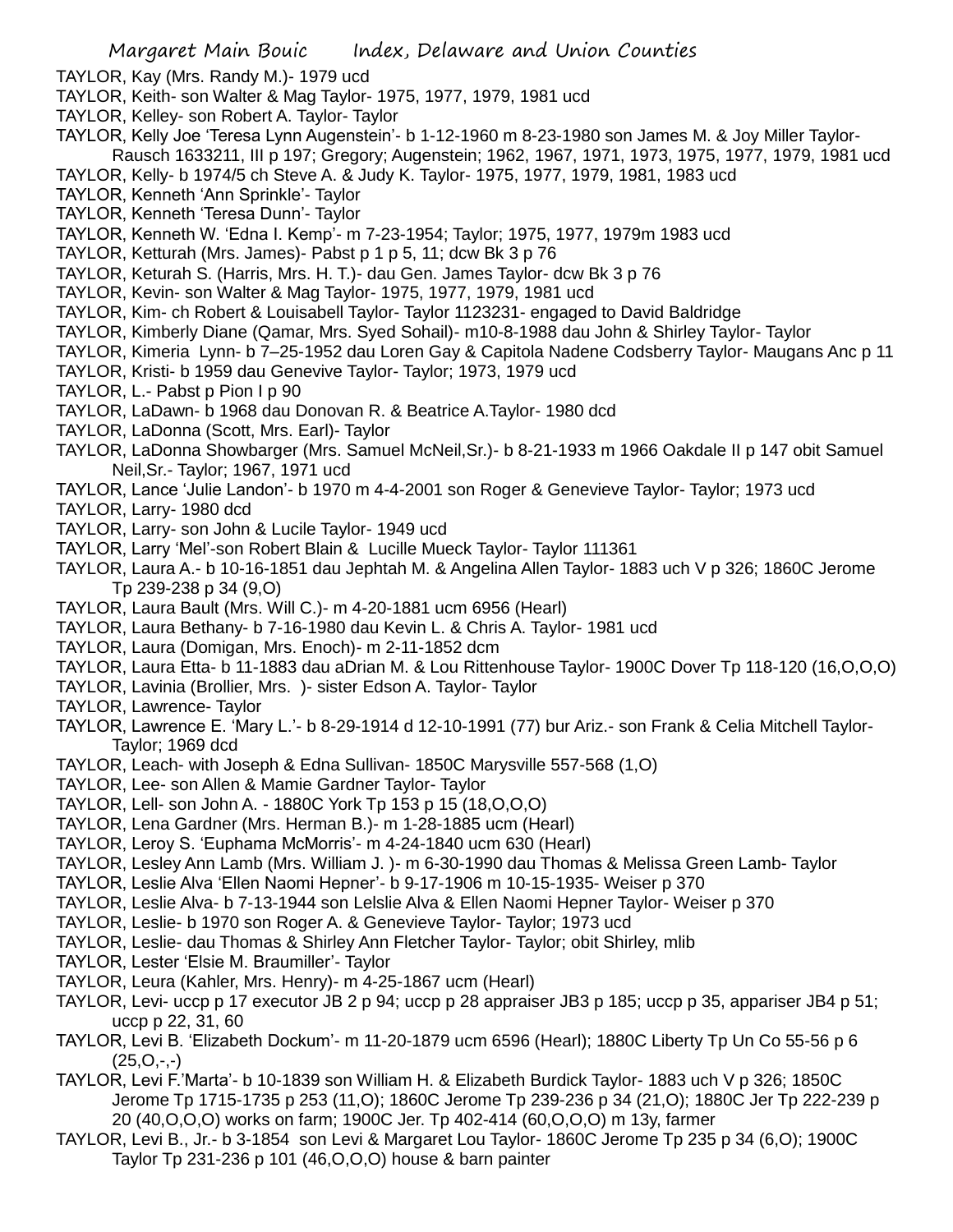TAYLOR, Levi- 1860C Jerome Tp 170-171 p 25 ((15,O) lived with J. D. Robinson

- TAYLOR, Levi Lewis Franklin- b 4-2-1998 son Scott & Katrina Taylor- Taylor
- TAYLOR, Levi 'Margaret Low''Matilda Laird'- m(1) 2-18-1831 son Daniel & Mary Brown Taylor- 1883 uch V p 327; Genther letter; 1820C Darby Tp 285 (10-16); 1830C Darby Tp 19 (15-20); 1850C Jerome Tp 1714- 1734 p 253 (40,O); 1860C Jerome Tp 235 p 34 (49,O); 1870C Jerome Tp 31 p 4 (60,O); 1880C Jerome Tp 222-239 p 20 (69,O,Va,Va) farmer
- TAYLOR, Levi 'Margaret Sagar'- b 11-26-1810 m 2-4-1830 ucm 203 (Hearl)- son Daniel & Mary Brown Taylorhjt p 18; 1915 uch p 114; 1883 uch V p 271, 327
- TAYLOR, Levi 'Mary'- 1910C Jerome Tp 167-172 p 8A (58,O,US,US) m 23y, 2 ch
- TAYLOR, Levi (12-on 10-5-1857) son Moses Taylor- Union Co Probate
- TAYLOR, Levi P.- son James & Ruth Ann Lane Taylor- 1860C Liberty Tp Un Co 992-1002 p 136 (1,O)
- TAYLOR, Lewellyn J. 'Margaret E. Moore' 'Minerva A. Elliott'- m(1) 2-12-1880 (2) 9-1-1897 ucm (Hearl)
- TAYLOR, Lewis- d Wednesday -conducted restaurant Peoria- mt 1-6-1909 p3c1 Abs p 34
- TAYLOR, Lewis A. 'Marie Auer'- b 5-19-1883 d 5-10-1844 Oakdale II p 69- son Francis Marion & Alice Beecher Taylor- Beecher 3,4; Taylor 1123; 1915 uch p 665; obit Marie, mlib; 1900C Marysville 4th ward 253-261 p 10B (17,O,O,O); 1910C Paris Tp 26-27 (26,O,O,O) m 4y, bookkeeper, bank
- TAYLOR, Lewis E. 1870C Marlborough Tp p 412 (7)
- TAYLOR, Lewis 'May McIlroy'- 1915 uch p 990
- TAYLOR, Lieura (Kohler, Mrs. Henry)- m 4-25-1867 ucm 4179
- TAYLOR, Esther Lillian Boerger (Mrs. John Marion) b 6-11-1918 m 6-15-1934- dau Herman & Myrtle Baughman Boerger- Rausch 16332, III p 297; Taylor; 1949, 1959, 1962, 1967, 1971, 1973, 1975, 1979, 1981, 1983, 1991 ucd
- TAYLOR, Lillian (Mrs. Emmor)- d 11-2-1963 (78) bur Salem- dau Mrs. Robert Wentz- Taylor
- TAYLOR, Lillian (Gordon, Mrs. )- dau Charles & Rosetta Calhoon Taylor- Taylor
- TAYLOR, Lillian R. Games (Mrs. James S.)- m 12-12-1886 ucm (Hearl)
- TAYLOR, Lillian Spencer (Mrs. Emmor H.)- Taylor
- TAYLOR, Lillie Mae Daniel (Mrs. Otto L.)- b 5-2-1899 m 1920 d 12-31-1975 Milford Cem, Section 5 Un Al p 50 dau Malcolm & Lillie Cole Daniel- Taylor; obit, mlib
- TAYLOR, Lizzie Stewart (Mrs. David W.)- m 1-28-1869 ucm (Hearl)
- TAYLOR, Lillian (Gordon, Mrs. Ray)- dau Charles R. & Rosetta Calhoon Taylor- Taylor
- TAYLOR, Lillie- d Piketon, sister M. E. Holt- Ev Trib 11-16-1939 p3 Milford News
- TAYLOR, Lillie May Daniel (Mrs. Otto)- parents of O. Maxine Brake- Taylor
- TAYLOR, Linda (Bradley, Mrs. Robert)- b 1958 dau Kenneth W. & Edna Taylor- Taylor; 1975 ucd
- TAYLOR, Linda D. (Mrs. Thomas H,.) -1981, 1983, 1991 ucd
- TAYLOR, Linda Kay- (Seiter, Mrs. Phillip George)- b 2-16-1944 m 8-15-1965 dau Thomas Leuellen. & Thelma M. Schultz Taylor- Taylor 111234; 1961, 1964 dcd
- TAYLOR, Linda- dau Kenneth & Ann Sprinkle Taylor- Taylor
- TAYLOR, Linda (Mrs. Marion)- Taylor
- TAYLOR, Linda (Mrs. Robert)- Taylor
- TAYLOR, Linda (Mrs. Thomas)- Taylor
- TAYLOR, Lisa- b 1971 dau Gordon L. & Bonnie L. Taylor- 1973, 1975, 1977 ucd
- TAYLOR, Lisa (5-1968) dau Jerry & —McDonald Taylor- Taylor
- TAYLOR, Lisa Kay (Oman, Mrs. Michael Ray)- dau Lowell Dean & Aldena Taylor- Taylor 1112312; 1961 (1 ½), 1964, 1969, 1971, 1980 dcd
- TAYLOR, Lisa Lowery (Mrs. Aaron W.)- m 10-18-1980 dau Max L. Lowery- Taylor
- TAYLOR, Lizzie A. Stewart (Mrs. David)- m 1-28-1869 ucm 4501; mt 2-4-1860, Abs p 2-6; 1870C Leesburg Tp 110-114 p 14 (18,Penn)
- TAYLOR, Llewellyn J. 'Margaret Ellen Moore''Marie Little'- b 10-4-1849 m 2-12-1880 ucm 6658 d 5-15-1934 son Andrew & Elizabeth Mitchell Taylor- Taylor 111; 1883 uch V p 378; 1850C Darby Tp 1665-1685 o 247 (1,O); 1860C Dover Tp 194 (10.O); 1870C Dover Tp 177-179 p 22 (21,O); 1880C Dover Tp 10-10 p20 (31,O,O,O) farmer
- TAYLOR, Llewellyn J. 'Minerva Elliott;- mt 9-8-1899 p5c1 Abs p 25; mt 3-27-1907 p2c4 Abs p 46
- TAYLOR, L. Loxley 'Meta C.'- b 6-3-1870 d 8-29-1948 Oakdale II p 7
- TAYLOR, Lodi ' 'Kathleen Ann Heimlich'- Taylor
- TAYLOR, Logan Thomas Seattle- b 12-11-2000 son Thomas & Rachael Taylor- Taylor
- TAYLOR, Lois (Cline, Mrs. Edward)- dau James & Allie Kirby Taylor- Taylor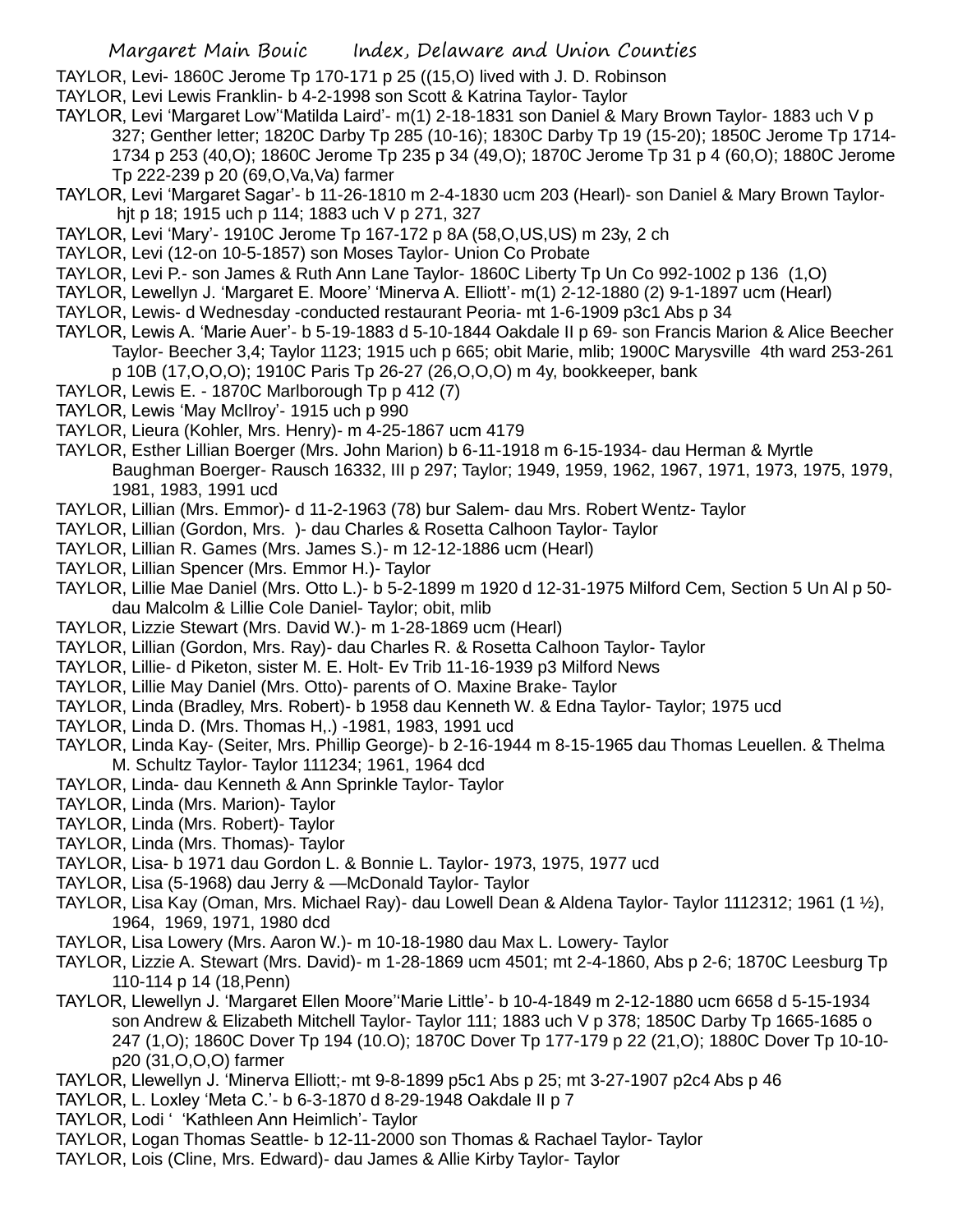TAYLOR, Lois (Epps, Mrs. Marvin)- dau William Bloomfield & Edith Taylor- Taylor

- TAYLOR, Lola- 1961 dcd
- TAYLOR, Loraine Lee- b 6-6-1955 dau Loren Gay & Capitola Nadine Goldsberry Taylor- Gabriel 1643242; Maugans Anc p 11
- TAYLOR, Loren 'Ethel Carter'- McKitrick p 142
- TAYLOR, Loren Gay 'Capitola Nadine Goldsberry- b 7-31-1934 m 12-22-1951 son Maxwell & Dorothy Taylor-Gabriel (164325); Maugans Anc p 11
- TAYLOR, Lorena F.- dau George M. & Sarah Ella Woodfill Taylor- White 74
- TAYLOR, Lorene (Weikert, Mrs. )- dau Owen R. & L. Edna Taylor- Taylor
- TAYLOR, Lorenzo 'Catherine Price'- b Ma 3-8-1818 m 6-3-1845 d 1-12-1900 bur Otterbein Cem, Westerville-Cry Ab p 3
- TAYLOR, Lorenzo 1870C Genoa Tp p 359 (52); Pabst p 8 p 44, 45
- TAYLOR, ------(Mrs. Lorejnzo)- Pabst p 8 p 45
- TAYLOR, Lottie- b 1908 d 1977 Raymond Cem, lptw p 46
- TAYLOR, Lotta Lucille- b 4-28-1895 d 5-23-1925 (1m) Adrian & Lou Rittenhouse Taylor- Oakdale I Section F R10-14 p 69, 136 ; Taylor 1147; uncodeaths; 1915 uch p 1098; whooping cough
- TAYLOR, Lottie Mae (Mrs. Russell)- d 5-27-1977 (69) Raymond Cem- Taylor
- TAYLOR, ---- (Mrs. Louis)- attended funeral of Mrs. William Milligan- mt 4-15-1908 p7c4, Abs p 12
- TAYLOR, Louisa- dau A. & Mary Taylor- 1860C Claibourne Tp 683 (4,O)
- TAYLOR, Louisa (Mrs. A. M.)- mt 4-17-1901, Abs p 3
- TAYLOR, Louise Mahala Rittenhouse (Mrs. Adrian Moses)- b 8-31-1862//3/1864 m 1-18-1883 ucm (Hearl) d 1-1939 Oakdale I Section F. Row 10-14 p 136- dau David & Charlotte Nichols Rittenhouse- 1915 uch p 1097; Rittenhouse 1,2; Taylor (114); mt 2-12-1908 p1c3, Abs p 4; dg 3-24-1908 Cry Ab p 119; 1985 uch p 36; Ev Tib 1-13-1939 p3, 1-18-1939 p2 obit; 1900C Dover Tp 118-120 (36,O,O,O) 7 ch, 6 living; 1910C Dover Tp 49-49 (47,O,O,O) m 27y, 7 ch 5 living
- TAYLOR, Louisa Agnes (Evans, Mrs. George Coleman)- b 12-10-1861 d 3-9-1905 dau William Whitehead & Charlotte Liggett Taylor- Thomas 1123; Liggett 1713
- TAYLOR, Louise Kimmons (Mrs. A. Penn)- b 2-12-1904 Wva d 11-29-1997 (93) Oakdale Cem- K-78-N ½- dau H. W. & Laura B. Snider Kimmons- Taylor
- TAYLOR, Lowell Dean 'Wanda Aldina'- b 5-30-1936 m 12-11-1955 son Thomas Lewellyn & Thelma Mae Shchultz Taylor- Taylor 111231; 1961, 1964, 1969, 1971, 1980 dcd
- TAYLOR, R. Lowell 'Kathleen Ann Heimlich'- m 4-25-1987 son Raymond & Rosemary Wall Taylor- Taylor
- TAYLOR, L. R.- d 2-3-1888 bur Urbana, brother Mrs. L. H. Clark & Ella C. Taylor- dg 2-3-1888 Cry Ab p 177
- TAYLOR, Lucille Mueck (Mrs. Robert Blain)- Taylor (11136); 1949 ucd
- TAYLOR, Lucille (Weiser, Mrs. Matthew Stanley)- Weiser p 808
- TAYLOR, Lucinda Horn (Mrs. John)- m 12-23-1853 ucm ucm 2047 (Hearl)
- TAYLOR, Lucinda- dau James, Jr. & Lucinda Winter Taylor- Nash p 196, 197
- TAYLOR, Lucinda 1870C Delaware Town p 344 (28)
- TAYLOR, Lucinda Smith (Mrs. Smith)- m 3-13-1851 dcm
- TAYLOR, Lucinda Winter (Mrs. James, Jr.)- m 3-4-1852 dau Christopher & Catherine Simmons Winter- Nash p 196
- TAYLOR, Lucretia (Mrs. )- Pabst p 8 p 44 Lucretia P.- Pabst p 8 p 47
- TAYLOR, Lucretia P. (Ford, Mrs. William)- m 11-17-1852 dcm
- TAYLOR, Lucretia d 1-4-1986 (97y4m24d) res Genoa Tp, b in Litchfield Conn, dcdeaths
- TAYLOR, Lucretia (Mrs. Rodolphus Rowe)- 1880 dch p 719; 1850C Orange Tp 1689 p 110 (62,Ct)
- TAYLOR, Lucy- 1860C Claibourne Tp 684 (7,O)
- TAYLOR, Lucy M. Hakes (Mrs. Nehemiah)- m 12-17-1843 dcm
- TAYLOR, Lucy (Mrs. Nathan)- dcw Bk 1 p 98
- TAYLOR, Lucy (Mrs. Oliver)- dbg p 20
- TAYLOR, Luella- b 1965 dau Kenneth W. & Edna J. Kemp Taylor- Taylor; 1975, 1977,1979 ucd
- TAYLOR, Luella R. Gale (Williams, Mrs. Nelson L.)(Mrs. Harold E.)- b 12-18-1918 Ashley m(2) 10-10-1970 d 6- 11-1997 (78) Oak Grove Cem- dau Grover & Grace Nichols Gale- Taylor
- TAYLOR, Luella C. (Mrs. Edward Jr.)- b 3-1849 d 1926- Claibourne Cem p 7; 1900C Claibourne Tp 155-166 p 7A (51, O,Va,O); 1910C Claib, South 16-16 p 1B (62,O,O,O) m 40y, 6 ch
- TAYLOR, Luellen 'Manerva A.'- b 10-1848- 1900c Jackson Tp 4-4 p 1A (51,O,O,O) m 2y
- TAYLOR, Luke- b 1987 son Rev. James R. & Mona Taylor- 1991 ucd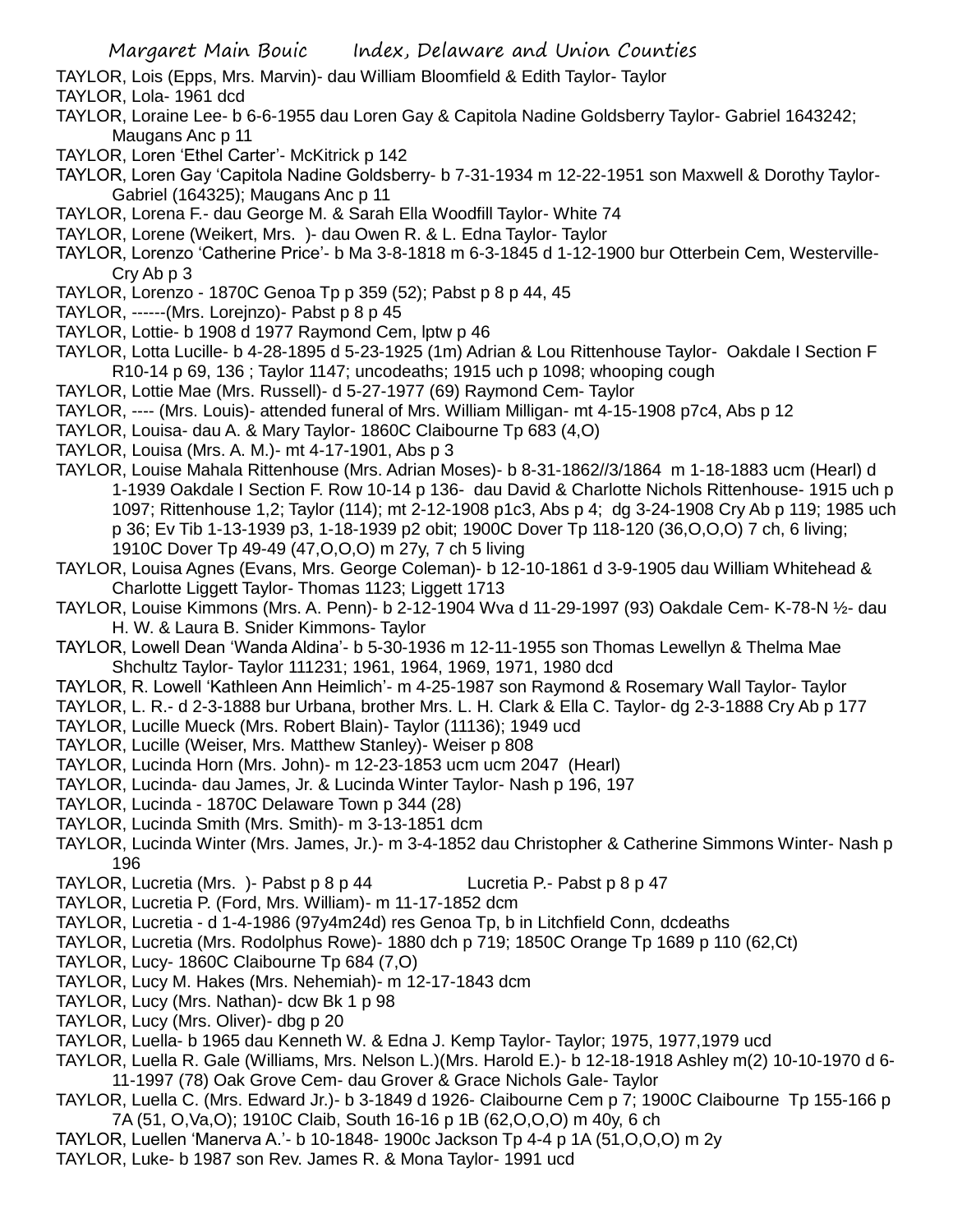TAYLOR, Lulu- dau Dudley & ----Huffner Taylor- Nash p 196

TAYLOR, Lulu Effie (Southard, Mrs. Milton A.)- m 8-10-1898 ucm (Hearl)

TAYLOR, Lulu Eva- dau John Robinson & Emma Bowen Taylor- 1883 uch V p 448; 1880C Leesburg Tp 138 p 19 (3,O,O,O)

TAYLOR, Lulu M.- b Millcreek Tp dau Alvery & Jemima Taylor- 1880C Millcreek Tp 126-131 p 14 (5/12,O,O,O)- admitted 9-19-1891 (12y2m) Children's home tape p 16

TAYLOR, Lydia J. (Eaton, Mrs. Cyrus W.)- m 1-27-1868 ucm 4329 (Hearl); mt 1-29-1868 Abs p 30

- TAYLOR, Lysander F. 'Harriet B. Hamlin'- d 7-11-1984 (65y28d) b in Mass. Africa Cem, Powell p 181; dcdeaths; son Rodolphus & Lucretia Rowe Taylor- 1880 dch p 719; dca (1875 Orange Tp ); 1850C Orange Tp 1689 p 110 (31,Mass)
- TAYLOR, Lysomder 1870C Orange Tp p 418 (51\*)
- TAYLOR, McKinley- b 11-14-1894 son Ulysses Fleetwood & Amanda Clark Taylor- Taylor 1194
- TAYLOR, M. A.- 1908 dch p 425
- TAYLOR, M. A.- dau Jepthah & Angeline Allen Taylor- 1860C Jerome Tp 239-238 p 34 (1,O)
- TAYLOR, Mabel Alice- sister Ralph W. Taylor- Taylor
- TAYLOR, Mabel A. Nixon (Ward, Mrs. )(Mrs. )- d 10-18-1971 (87) Oak Grove Cem- sister Charles Nixon-Taylor
- TAYLOR, Mabel (Zwerner, Mrs. L. J.)- b 8-1882 dau John Robinson & Emma Bowen Taylor- 1915 uch p 626; 1900C Marysville 4th ward 262-271 p 11A (17,O,O,O)
- TAYLOR, Madge Rutherford (Mrs. Orlay) b 11-10-1910 d 2-11-1982 Milford Cem, UnAl p 54. Body for medical research- dau Elting & Lavina Bogenrife Rutherford; 1959, 1962, 1967, 1971, 1973, 1975, 1977, 1979, 1981 ucd
- TAYLOR, Mag/Magdlene (Mrs. Walter) 1971, 1977, 1979, 1981, 1983 ucd
- TAYLOR, Mahala (Ramsey, Mrs. Roy)- dau Samuel Taylor- Genther letter
- TAYLOR, Malcolm B.- son O. E. & Eva Taylor- Taylor; Pabst p 2 p 34
- TAYLOR, Malinda (Eikelberner, Mrs. Daniel C.)- b 1827 d 1867- Weiser p 156
- TAYLOR, Mamie Alberto- b 8-18-1885 dau J. B. & Emma L. Wolford Taylor- dumch p 323
- TAYLOR, Mamie Gardner (Mrs. Allen)- Taylor- parents of John N. Taylor
- TAYLOR, Manerva A. (Mrs. Luellen)- b 7-1856- 1900C Jackson tp 4-4 p 1A (43,O,O,O) m 2y 1ch
- TAYLOR, Marcus- son Oliver H. Taylor- Taylor
- TAYLOR, Maranda (Hildreth, Mrs. Samuel W.) m 4-30-1870 ucm 4719; mt 5-4-1870
- TAYLOR, Mareda (Mrs. Arthur, Jr.)- parents of Hayley Lynn Taylor- Taylor
- TAYLOR, Marey- b 1-27-1776- Morey Bible; Un Co Hist. Soc Museaum
- TAYLOR, Margaret 1870C Scioto Tp p 492 (26)
- TAYLOR, Margaret A. Davis (Mrs. Elam)- m 7-6-1856 dcm
- TAYLOR, Margaret (Allgyer, Mrs. )- sister James B. Taylor- Taylor
- TAYLOR, Margaret (Arthur, Mrs. Isaac)- dau William & Elizabeth Casto Taylor- Genther letter
- TAYLOR, Margaret "Peggy" (Balderson, Mrs. Andy)- dau Wilbur Owen & Inex Cleora McCoy Taylor- Taylor
- TAYLOR, Margaret L. Beardsley (Mrs. Edwin E.)- d 3-24-1988(76) Union Cem- Taylor
- TAYLOR, Margaret Black (Mrs. James)- Nash p 198
- TAYLOR, Margaret "Peg" (Mrs. Charles)- d 1-25-1971 bur Martins' Perry- Taylor
- TAYLOR, Margaret (Coverett, Mrs. Harold)- dau Hollis & Ada Rusk Taylor- Taylor
- TAYLOR, Margaret Currey (Mrs. James)- b 7-22-1888 England m 1917 d 9-14-1973 cremated- dau William & Elizabeth Currey Taylor- Taylor; obit, mlib
- TAYLOR, Margaret (Mrs. Daniel)- desertion, 1831, dcga p 53 Ohio State Gazette
- TAYLOR, Margaret E. Moore (Mrs. Lewellyn)- m 2-12-1880 ucm (Hearl)
- TAYLOR, Margaret Extrx (Mrs. Richard)- Nash p 82
- TAYLOR, Margaret (Mrs. George)- 1880C Richwood 48-51 p 5 (-,O,Pa,O)
- TAYLOR, Margaret Giffen (Mrs. Thomas)- b 1777 at sea d 1858- dau Robert & Mary Bane Giffen- Giffen 14
- TAYLOR, Margaret (Mrs. Howe)- b 7-1871 1900C Jerome Tp 133-142 p 6A (28,O,O,O) m 1y, 1ch
- TAYLOR, Margaret Isabella McKitrick (Mrs. David)- b 1837 d 1897 dau Alexander & Elverti Fonda McKitrick McKitrick p 103
- TAYLOR, Margaret- b 1806 d 1811 dau John & Elizabeth Mitchell McCullough Taylor- Genther letter
- TAYLOR, Margaret (Kennedy, Mrs. Robert)- dau James & Margaret Currey Taylor- Taylor; obit Margaret Curray, mlib
- TAYLOR, Margaret L. (Mrs. Edwin E.)- 1961, 1964, 1969, 1971, 1980 dcd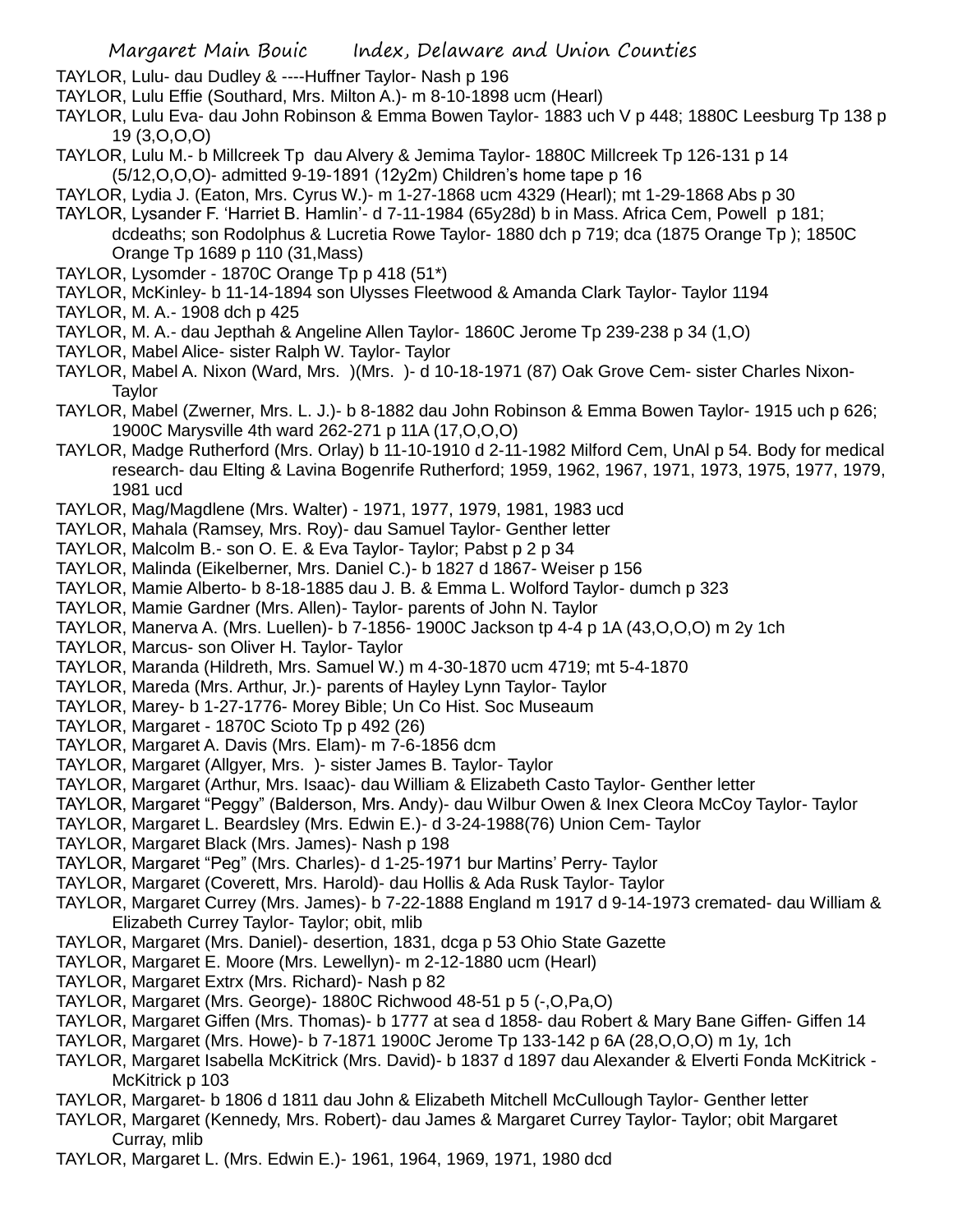TAYLOR, Margaret Louise Cavinder (Mrs. Harry A.)- parents of Harry Emerson Taylor- Taylor

- TAYLOR, Margaret Low (Mrs. Levi)- m 2-18-1831 d 3-17-1864 dau John Low- 1883 uch V p 327; 1850C
	- Jerome Tp 1714-1734 p 253 (40,NY); 1860C Jerome Tp 235 p 34 (49,NY)
- TAYLOR, Margaret (Potter, Mrs. Joseph)- m 10-15-1835 dcm
- TAYLOR, Margaret- dau Richard & Margaret Extrx Taylor- Nash p 82
- TAYLOR, Margaret Sagar (Mrs. Levi)- m 2-4-1830 ucm 203 (Hearl)
- TAYLOR, Margaret- dau Thomas & Margaret Giffen Taylor- Giffen 14(12)
- TAYLOR, Margrate- b Buffalo NY d 3-10-1891 (59-1-28) Norton, Oh dau J. C. Smith- dcdeaths
- TAYLOR, Margret 1870C Marlborough Tp p 412 (39)
- TAYLOR, Marian Vandenburg (Mrs. )(Kilmer, Mrs. William)- m(2) 4-20-1979- dau Mrs. Eletha Bersie- Taylor
- TAYLOR, Marie Auer (Mrs. Lewis A,.)- b 3-18-1884 d 9-3-1970 Oakdale II p 69- dau Fred & Annette Smith Auer- Taylor (1123); Beecher 3, 4; 1915 uch p 665; obit, mlib; 1910C Paris Tp 26-27 (26,O,O,O) m 4y, 2 ch
- TAYLOR, Marie C.- 1962 ucd, Dover Tp
- TAYLOR, Marta (Mrs. Levi)- b 10-1831- 1900C Jerome Tp 402-414 (48,O,O<O) m 13y, 2 ch
- TAYLOR, Nellie Marie Cline (Mrs. Oscar Zenis )- b 10-2-1888 m 2-22-1910 d 3-31-1956 (66) Oakdale Cem II p 77- dau W. F. & Laberta "Bertie" Seville Cline- Taylor (1142); Rittenhouse 2, 3; obit Oscar, mlib; 1985 uch p 36, 80; 1910C Dover Tp 194-198 (21,O,O,O)
- TAYLOR, Marie Little (Mrs. Llewellyn J.)- Taylor (111)
- TAYLOR, Marie- dau Llewellyn J. & Marie Little Taylor- Taylor 1114
- TAYLOR, Marie A.- B 4-1898 dau Luellen & Manerva A. Taylor- 1900c Jackson tp 4-4 p 1A (1,O,O,O)
- TAYLOR, Marie (Ricketts, Mrs. )- dau Hollis & Ada Rusk Taylor- Taylor
- TAYLOR, Marie (Riedmiller, Mrs. )- dau George F. Taylor- Taylor
- TAYLOR, Marie (Mrs. Robert)- Taylor (112323)
- TAYLOR, Marie- dau Warren G. & Anna L. Taylor 1964 (15) dcd
- TAYLOR, Marilyn Alona (Shanks, Mrs. James B.)- b 12-11-1918 dau Emery Blain & Ada Belva Davis Taylor-Taylor 11134; 1985 uch p 110; mt 4-12-1967
- TAYLOR, Francis Marion 'Alice A. Beecher'- m 1-19-1875 ucm (Hearl) see Framcis M.; 1910C Marysville 239- 263 p 9B (58,O,O,O) m 35, dealer in horses
- TAYLOR, Marion- son Jeptha & Angeline Taylor- 1880C Jerome Tp 225-241 p 27 (16,O,O,O)
- TAYLOR, Marion 'Linda'- son Robert O. & Dortha Louise Ewing Taylor- Taylor
- TAYLOR, Marion (Mrs. Wendall)- Taylor
- TAYLOR, Marjean (Mrs. Raymond C.)- 1971, 1980 dcd
- TAYLOR, Marjorie Rector (Mrs. Russell)- b 10-22-1909 m 10-1930 d 12-10-1993 (84)- dau Mark & Libby Hodgson Rector- Taylor (11232); 1962 ucd
- TAYLOR, Mark- son David C. & Doris C. Taylor- 1961 (7) dcd
- TAYLOR, Mark- b 1963 son James M. & Joy Miller Taylor- Rausch 1633212; 1967, 1971, 1975, 1977, 1979, 1981 ucd
- TAYLOR, Mark 'Pat'- 1980 dcd
- TAYLOR, Marlene (Kelley, Mrs. Edwin)- b 3-22-1936 m 2-5-1955 dau Paul & Florence Penhorwood Taylor-Taylor 111241
- TAYLOR, Marquis- son Benjamin & Martha Spain Taylor- 1880C Marysville 284-323 p 20 (11,O,O,O)
- TAYLOR, Marsha (Mrs. Edward)- Taylor
- TAYLOR, Marsha Ann b 4-1-1950 dau Warren Lester & Elizabeth Wilson Taylor- Taylor 111273
- TAYLOR, Martha Arthur (Mrs. William)- Genther letter
- TAYLOR, Martha 1870C Concord Tp p 265 (40\*)
- TAYLOR, Martha C. (Mrs. Davis E.)- 1870C Liberty Tp Un Co 27 p 3 (32,O); 1880C Liberty Tp 29-40 p 4  $(42, 0, 0, 0)$
- TAYLOR, Martha (Mrs. Charles)- Taylor
- TAYLOR, Martha E. (Mrs. J. L.) Or L. J.- b 10-6-1851 d 8-9-1895 (40-3-25) Price Cem, djlm p 51; ucdeaths, abortion
- TAYLOR, Martha Elizabeth (Parrott, Mrs. Chester W.) b 9-25-1911 m 4-21-1935 dau Emery Blain & Ada Belva Davis Taylor- Taylor 1113 ; 1985 uch p 110
- TAYLOR, Martha Ellen Moore (Mrs. LLewellyn )- dau Harvey & Magdalena Ivans Moore- 1883 uch V p 487; 1880C Dover Tp 145-150 p 16 (26,O,O,Pa) teacher
- TAYLOR, Martha H. (Mrs. Ralph W.)- d 1-1-1963 (82) bur Painesville- 1961, 1981 ucd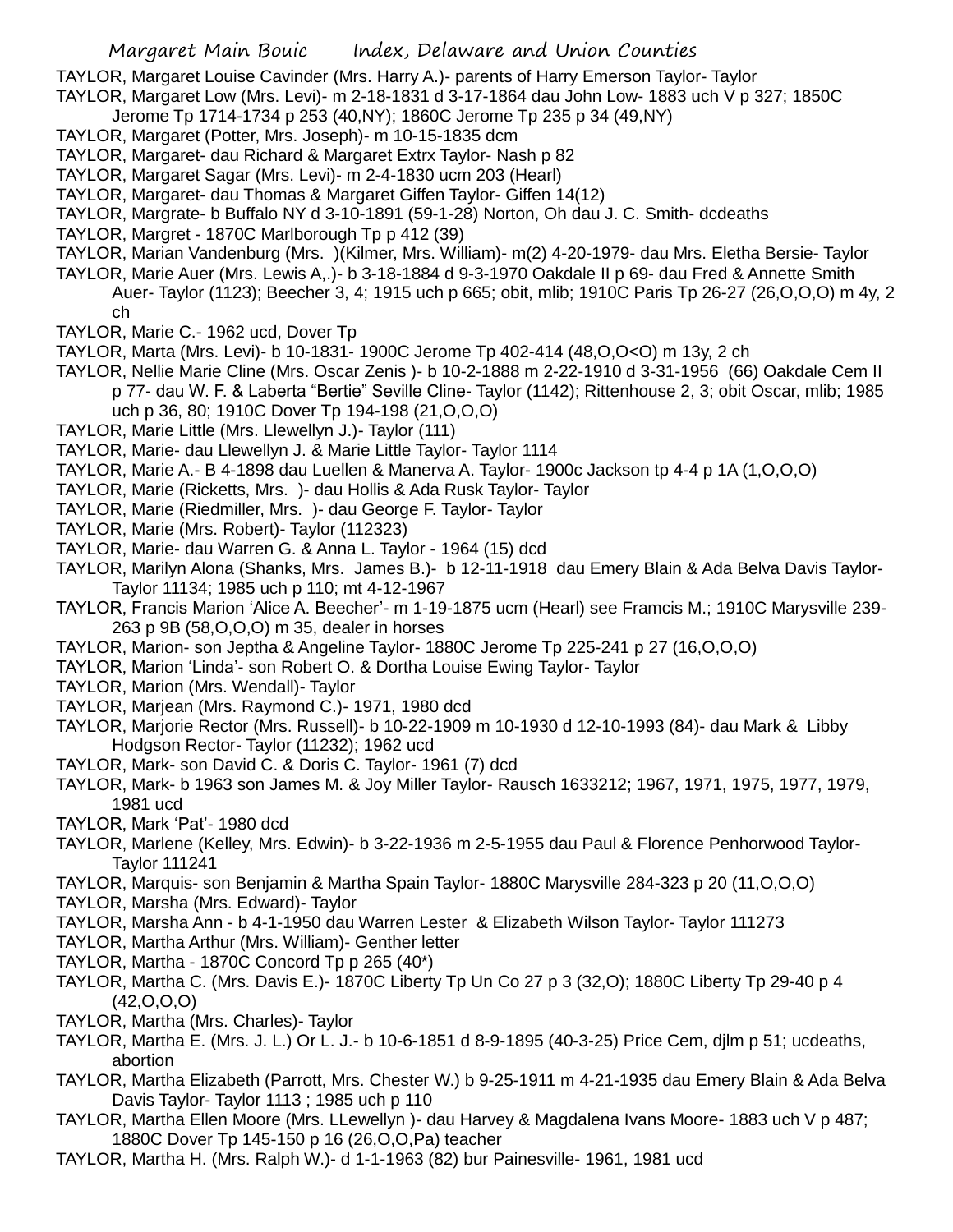TAYLOR, Martha- dau Ira & Dorinda Taylor- 1850C Kingston Tp 3222 p 171 (20,Pa)

- TAYLOR, Martha- dau Israel Taylor- Genther letter
- TAYLOR, Martha (Kincaide, Mrs. )- dau Allen & Mamie Gardner Taylor- Taylor
- TAYLOR, Martha McIntyre (Mrs. Jacob)- m 5-29-1852 dcm
- TAYLOR, Martha M. (Mrs. Harry E.)- 1959, 1967, 1971, 1973, 1975, 1977, 1979 ucd
- TAYLOR, Martha M. Humphrey (Mrs. Harry E.)- b 2-23-1905 m 2-14-1926 d 10-22-1986 (81) Milford Cem-Taylor; 1962 ucd
- TAYLOR, Martha (Murphy, Mrs. )- dau Charles David Taylor- Taylor
- TAYLOR, Martha (Parker, Mrs. James)- m 11-30-1861 dcm
- TAYLOR, Martha Robinson (Click, Mrs, Raymond E.)(Mrs. J. Ralph)- b 12-31-1912 Waldo Cem- dau Joseph & Mary White Robinson-
- TAYLOR, Martha (Scott, Mrs. Charles)- dau Charles R. & Rosetta Calhoon Taylor- Taylor
- TAYLOR, Martha Spain (Mrs. Benjamin)- m 1-21-1864 3523 ucm (Hearl); 1880C Marysville 294-323 p 20 (35, O,Va,O)
- TAYLOR, Martha T. (Parrott, Mrs. Chester W.)- m 4-21-1935 d 9-27-1999 (88) Ariz- Claibourne Cem- dau Emery & Ada Davis Taylor- Taylor; mt 4-12-1967
- TAYLOR, Martha- dau Warren & Elizabeth Wilson Taylor- Taylor
- TAYLOR, Martha- dau William & Emily Taylor- 1850C Marlborough Tp 72 p 184 (12,O)
- TAYLOR, Martin E.- son Martin L. & Rose Taylor- Taylor
- TAYLOR, Martin L. 'Rose'- d 8-26-1972 (78) Oak Grove Cem- Taylor
- TAYLOR, Martin V. 'Mary'- b 1842 d 1921 Fairview Cem p 1; Pabst p 3 p 11; 1880C Scioto Tp 262
- TAYLOR, Mary 1870C Delaware Town p 305 (19) Mary- Nash p 440
- TAYLOR, Mary 1870C Scioto Tp p 493 (39)
- TAYLOR, Mary (Mrs. A.)- 1860C Claibourne Tp 683 (43,O)
- TAYLOR, Mary (Mrs. Abraham)- 1850C Claibourne Tp 173 p 27 (39,O)
- TAYLOR, Mary A.- 1870C Taylor Tp 45-44 p 6 (12,O)
- TAYLOR Mary A.- 1870C York Tp 238-232 p 31 (12,O)
- TAYLOR, Mary A. (Carr, Mrs. Conrad)- m 1-15-1843 dcm
- TAYLOR, Mary A.- b 3-20-1859 dau Jephtah H. & Angaline Allen Taylor- 1883 uch V p 326; 1870C Jerome Tp 35 p 5 (11,O)
- TAYLOR, Mary A.- dau Jesse & Comfort Taylor- 1850C York Tp 451-459 p 69 (8,O)
- TAYLOR, Mary Adams (Mrs. Abraham)- m 2-19-1852 ucm 1771 (Hearl)
- TAYLOR, Mary Adeline Pacios (Mrs. )(Humphrey, Mrs. Clifford)- b 5-27-1934 m 12-29-1962 dau Elmer Sidney & Emma Hernon Pacios- Maugans Anc p 150
- TAYLOR, Mary Ann Cully (Mrs. James)- m 1780- Nash p 196,. 199
- TAYLOR, Mary Ann Falter (Mrs. Paul)- b 12-11-1922 d 10-6-2000 (77) Watkins Cem- dau Henry & Alice Farmer Falter- Taylor; 1962 ucd
- TAYLOR, Mary Ann Glaze (Mrs. Elam)- b 4-1-1814 m 2-18-1836 d 12-12-1850- Powell p 297; 1883 uch V p 692; dumch p 320
- TAYLOR, Mary Ann Loveless (Mrs. Isaac)- b 3-23-1855 m 8-5-1891 dau John Henry & Susan Said Lovelessloveless p 4 15(11); 1860C Dover Tp 201 (5,O)
- TAYLOR, Mary Ann (Steele, Mrs. James P)- m 11-5-1846, dg 6-7-1907 Cry Ab p 48
- TAYLOR, Mary (Barlow, Mrs. Chauncey)- dau Levi & Margaret Low Taylor- 1883 uch V p 327
- TAYLOR, Mary Belle (Lott, Mrs Homer F.)- d 2-28-1982 (91) Sunbury Mem. Pk.- Taylor
- TAYLOR, Mary (Berlew, Mrs. )- b London, Eng. d 5-8-1889 (38) dau J. K. & Sarah Taylor- dg 5-27-1859 Cry Ab p 7
- TAYLOR, Mary Blair (Mrs. Isaac) 2nd wife- b 8-2-1793 m 7-8-1845 ucm 1059 d 9-11-1852 dcq Harvey Cruikshank 15
- TAYLOR, Mary Blanche (Longshore, Mrs. Howard D.)- b 6-30-1904 m 4-25-1925 d 6-21-1995 (90)- York Cemdau John & Ida Simpson Taylor- Taylor
- TAYLOR, Mary Bradford (Mrs. Edward)- Nash p 436
- TAYLOR, Mary Brown (Mrs. Daniel)- b Ireland 1781 d 2-7-1852 1883 uch V p 326, 327; Genther letter; 1820C Darby Tp 285 (45+); 1830C Jerome Tp 19 (60-70)
- TAYLOR, Mary (Mrs. Burgess M.)- b 1829 d 1907 York Cem p 66- 1880C Taylor Tp 71-72 p 7 (58,Pa,Pa,Pa); 1900C Taylor Tp 109-112 (79,Pa,Pa.,Pa) m 39y 6 ch 1 living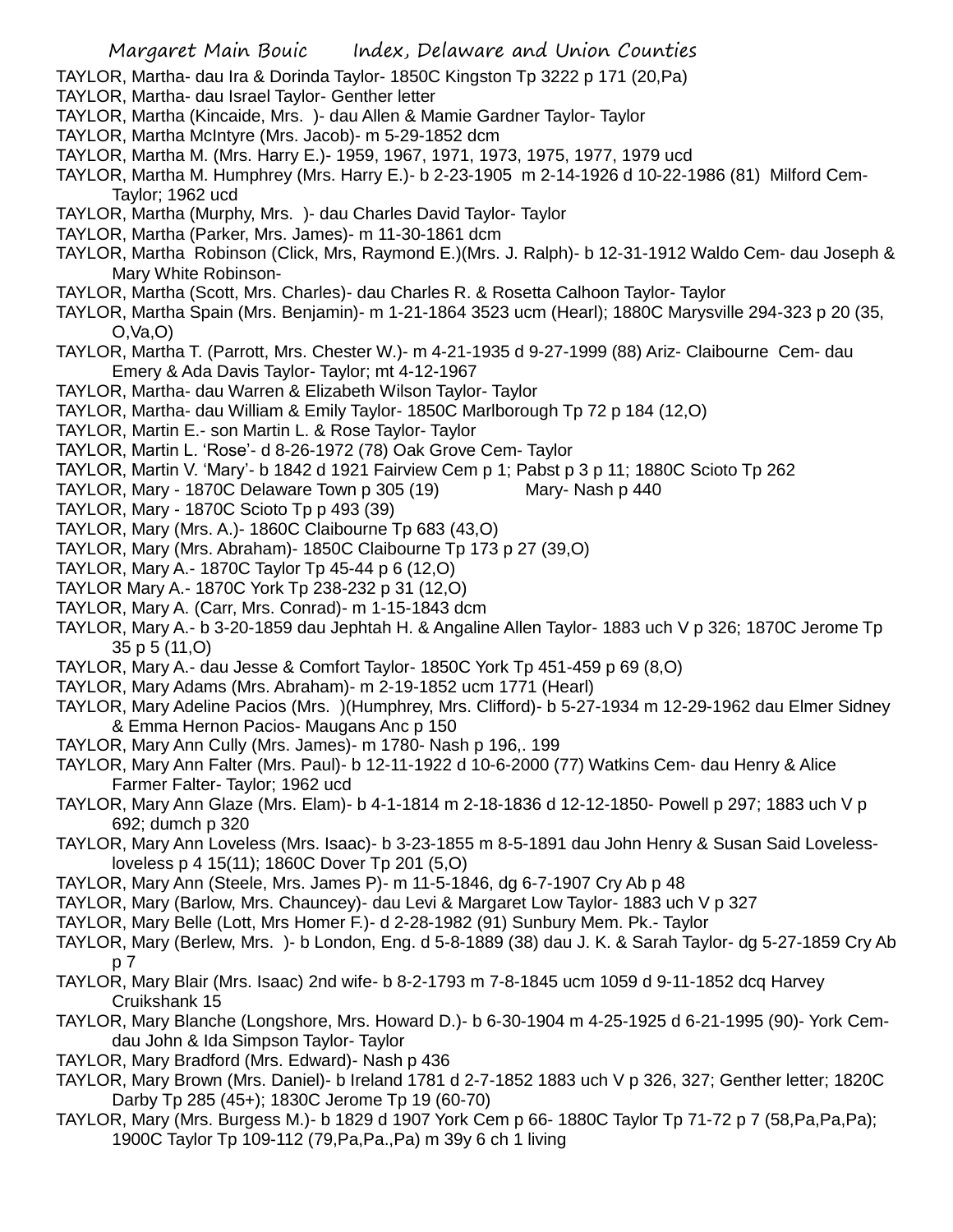- TAYLOR, Mary C.- dau Abraham & Mary Taylor- 1850C Claibourne Tp 173 p 27 (6.O); 1860C Claibourne Tp 683 (16,O)
- TAYLOR, Mary (Callicoat, Mrs. Carter L.)- d 1958- Callicoat; Taylor
- TAYLOR, Mary C. Randolph (Mrs. George)- m 5-3-1841 dcm
- TAYLOR, Mary D. (Graham, Mrs. Newton Jasper)- m 10-20-1887 ucm (Hearl)
- TAYLOR, Mary E.- hadc p 105 (1900C Kingston Tp)
- TAYLOR, Mary E.- b 12-4-1850 d Monday- Powell p 197- dau Elam & Mary Ann Glaze Taylor- dumch p 321; Taylor- dg 12-14-1909, Cry Ab p 77
- TAYLOR, Mary E. (Elder, Mrs. Joseph O.)- m 3-24-1870 dg 11-30-1900 Cry Ab p 43
- TAYLOR, Mary (Mrs. Ele)- 1880C Claibourne Tp 141-149 p 14 (39,O,O,O)
- TAYLOR, Mary Elizabeth Garvin (Mrs. Nelson)- Pabst p 2 p 38
- TAYLOR, Mary Ellen (Algier, Mrs. )- dau Mason & Rachel Sheets Taylor- Taylor; obit Samuel Neill, mlib
- TAYLOR, Mary Ellen (Roads, Mrs. Elijah)- m 5-14-1844 dcm
- TAYLOR, Mary Ellen Smith (Mrs. Adams)- m 11-1-1860 dcm
- TAYLOR, Mary E. (Mrs. Roland S.)- b 1918 d 1950- Claibourne Cem p 57
- TAYLOR, Mary E. (Rosette, Mrs. Judge John E.)- sister Walter Taylor- dg 6-30-1905, Cry Ab p 34
- TAYLOR, Mary- dau F. & Casander Taylor- 1860C Paris Tp 1308-1297 p 174 (14,O)
- TAYLOR, Mary Fitzgerald (Mrs. Maxwell)- Nash p 198
- TAYLOR, Mary (Mrs. George)- Nash p 233, 438
- TAYLOR, Mary (Mrs. Giles)- 1850C Kingston Tp 3217 p 171 (28,O)
- TAYLOR, Mary D. (Graham, Mrs. Newton Jasper)- b 7–26-1867 m 10-20-1887 d 6-2-1931 Oakdale twin dau Andrew & Elizabeth Mitchell Taylor ; Taylor 117; Graham (1614); 1883 uch V p 378; 1985 uch p 94; Richey 6,7; dcc Mary Bouic 23; mt 3-20-1907 p5c4 .mt 3-27-1907 p2c4, mt10-23-1907 p1c4 Abs p 39, 40, 58; 1870C Dover Tp 177-179 p 22 (2,O); 1880C Dover Tp 42-43 p 23 (12,O,O,O)
- TAYLOR, Mary Green (Mrs. )- d 5-12-1972 (79) bur Lancaster- sister Robert Green- Taylor
- TAYLOR, Mary H.- Pabst p 1 p 5, 11, 2 p 17
- TAYLOR, ------(Hall, Mrs. Edward)- dau Andrew & Ann Taylor- dg 6-15-1909, Cry Ab p 37
- TAYLOR, Mary Hantoon (Mrs. Burgess M.)- m 1-21-1868 ucm 4324 (Hearl); mt 1-29-1868 Abs p 30
- TAYLOR, Mary- dau Henry & Zoralina?- d 9-22-1854 (6m11d) Oller Cem, Powell p 83
- TAYLOR, Mary (Hornbeck, Mrs. Zachariah T.)- m 1-2-1875 ucm 5618 (Hearl)
- TAYLOR, Mary- dau Ira & Dorinda Taylor- 1850C Kingston Tp 3222 p 171 (22,Pa)
- TAYLOR, Mary- dau Israel Taylor- Genther letter
- TAYLOR, Mary Jane Thornton (Mrs. John Samuel)- m 6-10-1896 d 8-21-1897- Liggett (1716); Thomas (1126)
- TAYLOR, Mary Jenkins- b 1853 d 1916- Claibourne Cem p 19
- TAYLOR, Mary J. 1870C Concord Tp p 265 (17)
- TAYLOR, Mary J. Doneldson (Mrs. Charles)- m 9-6-1865 dcm
- TAYLOR, Mary J. (Elliott, Mrs. William)- 1915 uch p 659
- TAYLOR, Mary J. (Harbottle, Mrs. James)- b 9-30-1840 m 10-21-1868 d 5-30-1909 (68); East Liberty Cem, Porter Tp; Powell p 196; dg 6-15-1909, Cry Ab p 37- dau Andrew & Ann Taylor
- TAYLOR, Mary J. (McAdams, Mrs. Henry P) -m 6-9- 1867 ucm 4197 (Hearl)
- TAYLOR, Mary (Knapp, Mrs. Porter)- m 12-2-1830 ucm 215 (Hearl) dau Daniel & Mary Brown Taylor- Genther letter; 1883 uch V p 271
- TAYLOR, Mary- dau James & Mary Ann Cully Nash- Nash p 196
- TAYLOR, Mary Jane Williams (Mrs. Shelby)- m 7-8-1845 ucm (Hearl)
- TAYLOR, Mary J.- d 6-2-1896 (12-11-22) dau E. C.- East York Cem, York Cem p 3
- TAYLOR, Mary Jenkins (Mrs. Robert)- m 3-16-1897 ucm (Hearl)
- TAYLOR, Mary Jane Maxwell (Mrs. Nelson)- m 12-31-1850 dcm d 5-1-1859 (31y7m) Old Blue Cem, Powell p 143- dg 3-17-1896 Cry Ab p 65
- TAYLOR, Mary dau Joel Taylor- dcw Bl 1 p 121
- TAYLOR, Mary J.- Pabst p 2 p 17
- TAYLOR, Mary J. (Pollock, Mrs. Samuel D.)- dau Isaac & Mary Blair Taylor- dcq George Cruikshank 7
- TAYLOR, Mary J. Strong (Mrs. A. B.)- dau Benjamin & Fannie Strong- dg 1-13-1899 Cry Ab p 180
- TAYLOR, Mary J. Williams (Mrs. Shelby)- m 7-8-1845 ucm 1059
- TAYLOR, Mary Kunze Oakley (Mrs. Henry H.)(Farnsworth, Mrs. Ezra)- b 4-25-1816 m(1) 10-16-1839 (2) 4-2-
- 1864 d 3-25-1889 dau Daniel & Catharine Frederica Kunze Oakley- Weiser p 209 TAYLOR, Mary (Mrs. Lawrence E.)- Taylor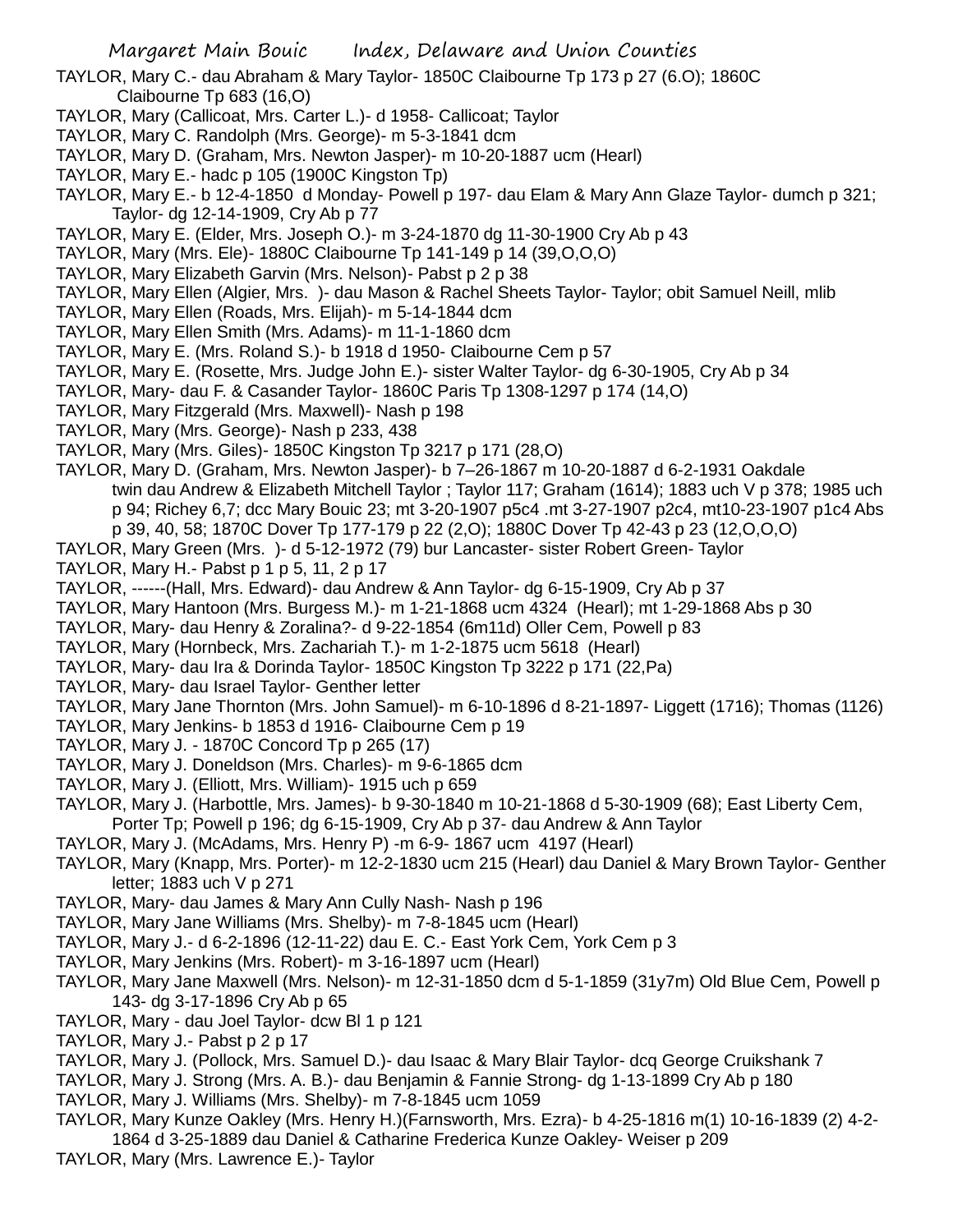TAYLOR, Mary Leona Cook (Mrs. Sherman Andrew)- b 12-3-1910 m 12-12-1928 dau George & Sallie Verdilla Snodgrass Cook- Weiser p 301

- TAYLOR, Mary Levering (Mrs. Giles)- m 10-17-1848 dcm
- TAYLOR, Mary (Mrs. Levi)- 1910C Jerome Tp 167-172 p 8A (70,O,O,O) m 23y
- TAYLOR, Mary L. (Mrs. Lawrence E.)- 1969 dcd
- TAYLOR, Mary Lou (Inglish, Mrs. )- sister James B. Taylor- Taylor
- TAYLOR, Mary Louise Rogers (Mrs. John)- Taylor
- TAYLOR, Mary (McLaughlin, Mrs. John)- 1908 dch p 895
- TAYLOR, Mary (Mrs. Martin)- b 1839 d 1914 Fairvew Cem p 1
- TAYLOR, Mary (Quinn, Mrs. )- dau Henry C & Ida M. Taylor- sister Francis Edward Taylor-Taylor
- TAYLOR, Mary- sister Rachel Middleton- mt 5-5-1909 p 8c3, Abs p 50
- TAYLOR, Mary (Mrs. Robert)- b 2-1853; 1900C Claibourne Tp 40-43 p 2B (61,O,O,O) m 4y 7 ch 6 living; 1910C Claib. Tp North 50-50 [ 2B (57,O,Eng,O) m2 13y, 7 ch, 4 living
- TAYLOR, Mary (Rhodes, Mrs. Robert)- m 8-3-1837 dcm
- TAYLOR, Mary (Robinson, Mrs. William Daniel)- dcc Ray Bauman 49; 1883 uch V p 376; 1915 uch p 873; Robinson
- TAYLOR, Mary (Rosecrans, Mrs. Isaac)- Pabst p Pion I p 2; Mary Rosecrans Reed 9
- TAYLOR, Mary- dau Samuel Taylor, Jr.- Genther letter
- TAYLOR, Mary (Saunders, Mrs. Joshua)- Bagley p 7
- TAYLOR, Mary (Shover, Mrs. Eli)- dau Samuel & Eunice or Rosina Taylor- Genther letter
- TAYLOR, Mary Stigers (Huntoon, Mrs. Oren)(Mrs. Burgess)- b 3-27-1822 m(1) 4-1-1852 d Monday , mt 3-2- 1910 p1c3,4- picture, Abs p 5- twin of Rachel Stigers Middleton- mt 4-4-1907 p1c3, Abs p 41
- TAYLOR, Mary- dau Sylvanus & Amelia J. McGinnis Taylor- mt 4-6-1910 p1c1 Abs p 9; 1880C York, Tp 108 p 10 (9,O,O,O); 1910C York Tp 279-279 (39,O,O,O) no ch
- TAYLOR, Mary Talpning, Mrs. James)- dau Wm. & Elizabeth Casto Taylor- Taylor
- TAYLOR, Mary "Polly" dau Thomas & Margaret Giffen Taylor- Giffen 149
- TAYLOR, Mary (Mrs. Virgil L.)- Taylor
- TAYLOR, Mason 'Rachel Sheets'- Taylor; obit Samuel Neill, mlib
- TAYLOR, Mason- son Mason & Rachel Sheets Taylor- Taylor; obit Samuel Neill, mlib
- TAYLOR, Matilda- b Penn d 3-7-1889 (60-4-10) Concord Tp- dcdeaths
- TAYLOR, Matilda (Ballinger, Mrs. Dr. William I.)- m 2-18-1857; mt 3-4-1857
- TAYLOR, Matilda (Laird, Mrs. )(Mrs. Levi)- 1883 uch V p 327; 1870C Jerome Tp 31 p 4 (43,Penn) 1880C Jerome Tp 222-239 p 20, (50,O,O,O)
- TAYLOR, Mahew- b 1961 son Loren Gay & Capitola Nadine Goldsberry Taylor- Maugans Anc p 11; Gabriel 1643254
- TAYLOR, Matt 'Jill'- son Harry Emerson & Ethel R. Kuba Taylor- Taylor
- TAYLOR, Matt- son Lodi Taylor- Taylor
- TAYLOR, Matthew- son Matthew & Nancy Jane Hutchinson Taylor- Nash p 434
- TAYLOR, Matthew- b 1981 son Thomas H. & Linda D. Taylor- 1991 ucd
- TAYLOR, Matthew 'Nancy Jane Hutchinson'- son Henry & Jane White Taylor- Nash p 434, 435, 436
- TAYLOR, Matthew- b 1981 son Thomas H. & Linda D. Taylor- 1981, 1983 ucd
- TAYLOR, Mattie Dora (Dillon, Mrs. Clifford)(Bauder, Mrs. Fred)- b 3-22-1892/3 d 1-17-1982 (89) Forest Llawn, Columbus; dau Adrian & Lou Rittenhouse Taylor- Taylor 1145; 1915 uch p 1098; Rittenhouse 2,3; obit Oscar, mlib; 1900c Dover Tp 118-120 (7,O,O,O)
- TAYLOR, Mattie (Thompson, Mrs. )- sister Inez Angela Taylor- Taylor
- TAYLOR, Maxine (Barzacchini, Mrs. )- dau Edwin A. Taylor- Taylor
- TAYLOR, O. Maxine (Brake, Mrs. James E.)- b 11-23-1926 m 5-26-1945 Ky d 8-20-1997 Milford Cem- dau Otto & Lillie May Daniel Taylor- Taylor; obit Lillie, mlib
- TAYLOR, Maxine Clark (Mrs. John Bradley)- div. parents of Randy Malcolm Taylor, Andy Earp Taylor; 1967 ucd
- TAYLOR, Belma Maxine (Jenkins, Mrs. Omar Woodrow)- b 1-30-1923 m 6-25-1940 dau Arthur Andrew & Bertha Bell Parish Taylor- Taylor 11128
- TAYLOR, Maxwell 'Dorothy'- Maugans Anc p 11
- TAYLOR, Maxwell 'Mary Fitzgerald'- Nash p 198
- TAYLOR, May (Mrs. )- uninf p 21 Liberty Tp 7-21-1930 d 12-25-1936 (65)
- TAYLOR, May (Hallman, Mrs. Ernext C.)- m 9-9-1909- Nash p 105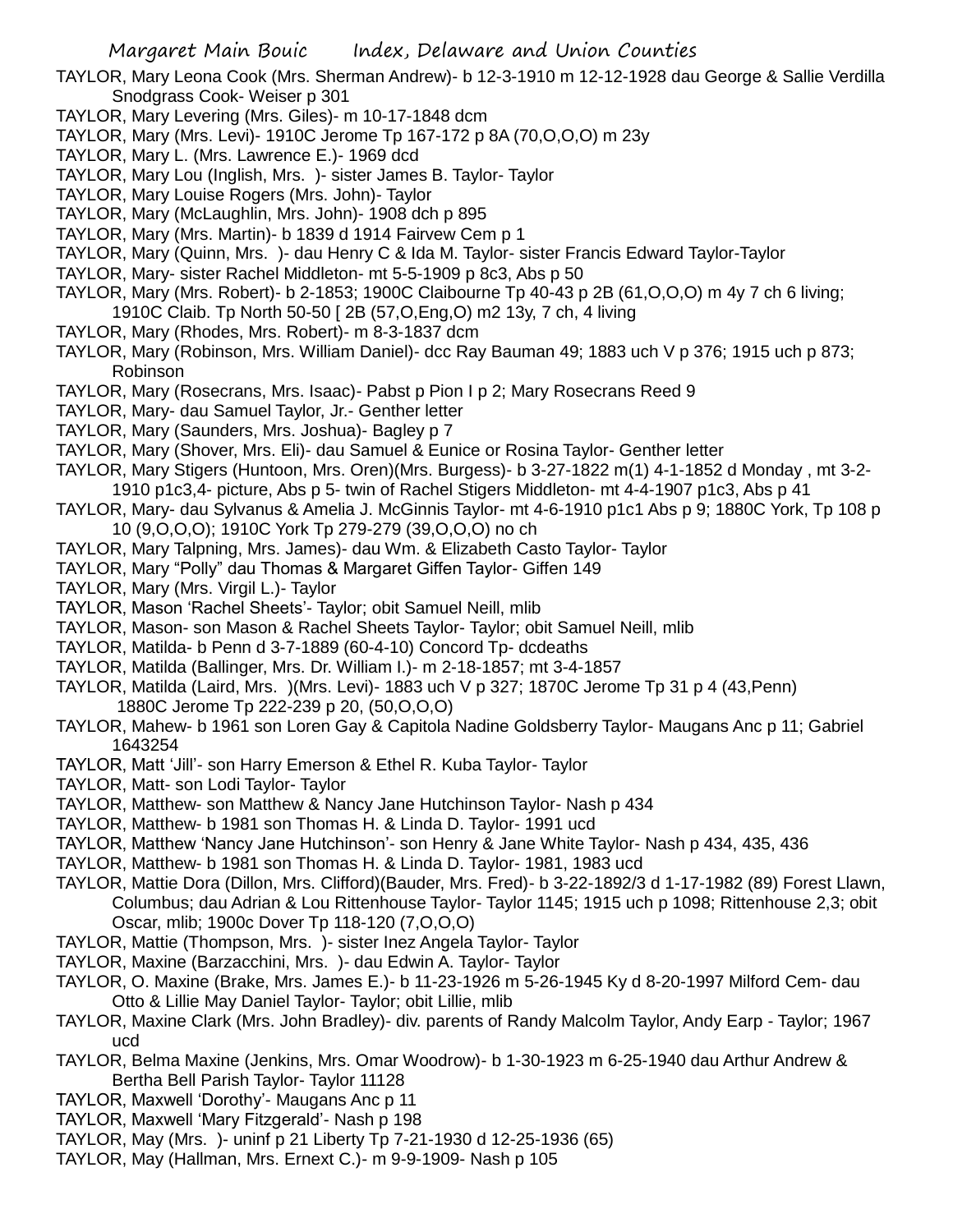- TAYLOR, May Lewis (Mrs. )- no dates, Raymond Cem. lptw p 33
- TAYLOR, May (Langstaff, Mrs. )- b 1874 d 1894 Claibourne Cem p 51
- TAYLOR, May McIlroy (Mrs. Lewis)- dau Zachariah & Catherine Heminger McIlroy- 1915 uch p 990
- TAYLOR, M. C. (Mrs. D. E.)- lptw p 30
- TAYLOR, Mel (Mrs. Larry)- Taylor (111361)
- TAYLOR, Melanie (Green, Mrs. E. Gregory Alan)- b 1967 m 9-28-1985 dau Raymond E. & Patty L.Taylor-Taylor; 1967, 1971, 1975, 1977, 1979, 1981, 1983 ucd;
- TAYLOR, Melissa Bess (Mrs. D. J.)- m 4-13-1865 ucm 3714 (Hearl)
- TAYLOR, Meloin 1870C p 493 Scioto Tp p 493 (10)
- TAYLOR, Melvin- son Henry C. & Ida M. Taylor- Taylor
- TAYLOR, Meredith (Skidmore, Mrs. Kenny)- dau John G. & Joyce L. Lambka Taylor- Taylor
- TAYLOR, Merle- son Henry C. & Ida M. Taylor- Taylor
- TAYLOR, Merrill- son Hollis & Ada Rusk Taylor- Taylor
- TAYLOR, Meta C. (Mrs. L. Loxley)- b 1864 d 1957 Oakdale II p 7
- TAYLOR, M. F.- 1883 uch IV p 474, 534
- TAYLOR, Michael- b 1969 son Charles E. & Donna M. Taylor- 1971 ucd
- TAYLOR, Michael- b 1974 son David C. & Elizabeth Taylor- 1975, 1977, 1979 ucd
- TAYLOR, Mike- son David C. & Doris C. Taylor- 1961 (6) dcd
- TAYLOR, Michelle- dau John & Shirley Taylor- Taylor
- TAYLOR, Mildred Boldman (Mrs. )- d 9-2-1987 (74) Forest Grove Cem- dau George A. & Alma Tatman Boldman- Taylor
- TAYLOR, Mildred (Burns, Mrs. Eugene)- b 7-1-1896- dau Ulysses Fleetwood & Amanda Clark Taylor- Taylor 1192;1900C Dover Tp 117-119 p 6A (-,O,O,O); 1910C Dover Tp 195-199 (13,O,O,O)
- TAYLOR, Mildred- dau Dorothy Taylor- Taylor
- TAYLOR, Mildred Elizabeth- dau Orville & Eva Taylor- Pabst p 2 p 34
- TAYLOR, Mildred Kinney (Mrs. Clyde Herbert)- m 2-23-1922- Taylor
- TAYLOR, Mildred Eleanore- d 5-223-1994 Columbus- friend Ruth & Margena Doellinger- Taylor
- TAYLOR, Mildred M. McDonald (Mrs. Arthur G.)- m 59y- Taylor; Pabst p 8 p 43
- TAYLOR, Mildred (Walker, Mrs. )- dau Charles R. & Rosetta Calhoon Taylor- Taylor
- TAYLOR, Minerva A. Elliott (Mrs. Lewellyn J.)- m 9-1-1897 ucm (Hearl); mt 9-8-1897 p5c1 Abs p 25
- TAYLOR, Minnie A.-b 8-1885- dau Dr. Joel & Emma L. Taylor- 1900C Taylor Tp 205-210 p 9B (14,O,O,O)
- TAYLOR, Minnie- b 7-10-1867 d 3-14-1963 East Liberty Cem- dau John & Debra Marshall Taylor- Taylor
- TAYLOR, Minnie- cousin George E. & Sarah S. Kilbury- 1910C Jerome-Pl City 62-66 o 3A (13,ILL,Eng,ILL)
- TAYLOR, Minnie Ramsey (Nicolls, Mrs. Frederic William)- b 1-11-1871 m 4-12-1898- Weiser p 217
- TAYLOR, Miranda (Hildreth, Mrs. Samuel W.)- m 4-30-1870 ucm (Hearl)mt 5-4-1870, Abs p 2-20
- TAYLOR, Miranda Predmore (Mrs. Josephus)- m 1-14-1858 ucm 2669 (Hearl)
- TAYLOR, M. J.- uca p 87; Claibourne Tp
- TAYLOR, Mollie M. Hyde (Mrs. Jerry)- m 2-10-1867 ucm 4131 (Hearl)
- TAYLOR, Mona (Mrs. Rev. James R.)- 1991 u cd
- TAYLOR, Mordecai- son Thomas III & Elizabeth Sharp Taylor- Nash p 430
- TAYLOR, Morris N.'Margaret Hardin'- d 4-5-1996 (81) Dublin Cem- 1st Lt. WWII
- TAYLOR, Moses- son A. & MaryTaylor- 1850C Claibourne Tp 683 (2,O)
- TAYLOR, Moses 'Susan Marshall'- m 6-12-1828 ucm 150 (Hearl) son Daniel & Mary Brown Taylor- Genther letter; 1883 uch III p 288, V p 271
- TAYLOR, Moses- son William & Elizabeth Casto Taylor- Genther letter
- TAYLOR, Muriel L. (Mrs. William E.)- b 1915 Jerome IOOF DJ p 115, 122, lot; 1977, 1979, 1981, 1983 ucd
- TAYLOR, Mrs.- d Marion Co mt 12-20-1899 p 8c2Abs p 68
- TAYLOR, Myrtle Allie- dau Rolla D. & Myrtle A. Lett Taylor- White II 78
- TAYLOR, Myrtle A. Lett (Mrs. Rolla D.)- White II 75
- TAYLOR, Nancy- 1915 uch p 233; 1883 uch V p 277
- TAYLOR, Nancy- 1850C Jerome Tp 1715-1735 p 253 (14,O)
- TAYLOR, Nancy (Armstrong, Mrs. Joel)- d 4-15-1865 (40-7-6) Smith Cem, djlm p 100
- TAYLOR, Nancy (Mrs. Bradley E.)- Taylor
- TAYLOR, Nancy (Cottral, Mrs. James)- m 12-1-1852 ucm 1886 (Hearl)- dau William & Elizabeth Burdick Taylor; 1883 uch V p 326; Genther letter; 1850C Jerome Tp 1715-1735 p 253 (14,O)
- TAYLOR, Nancy (Mrs. Craig)- Taylor; parents of Isaac Nathaniel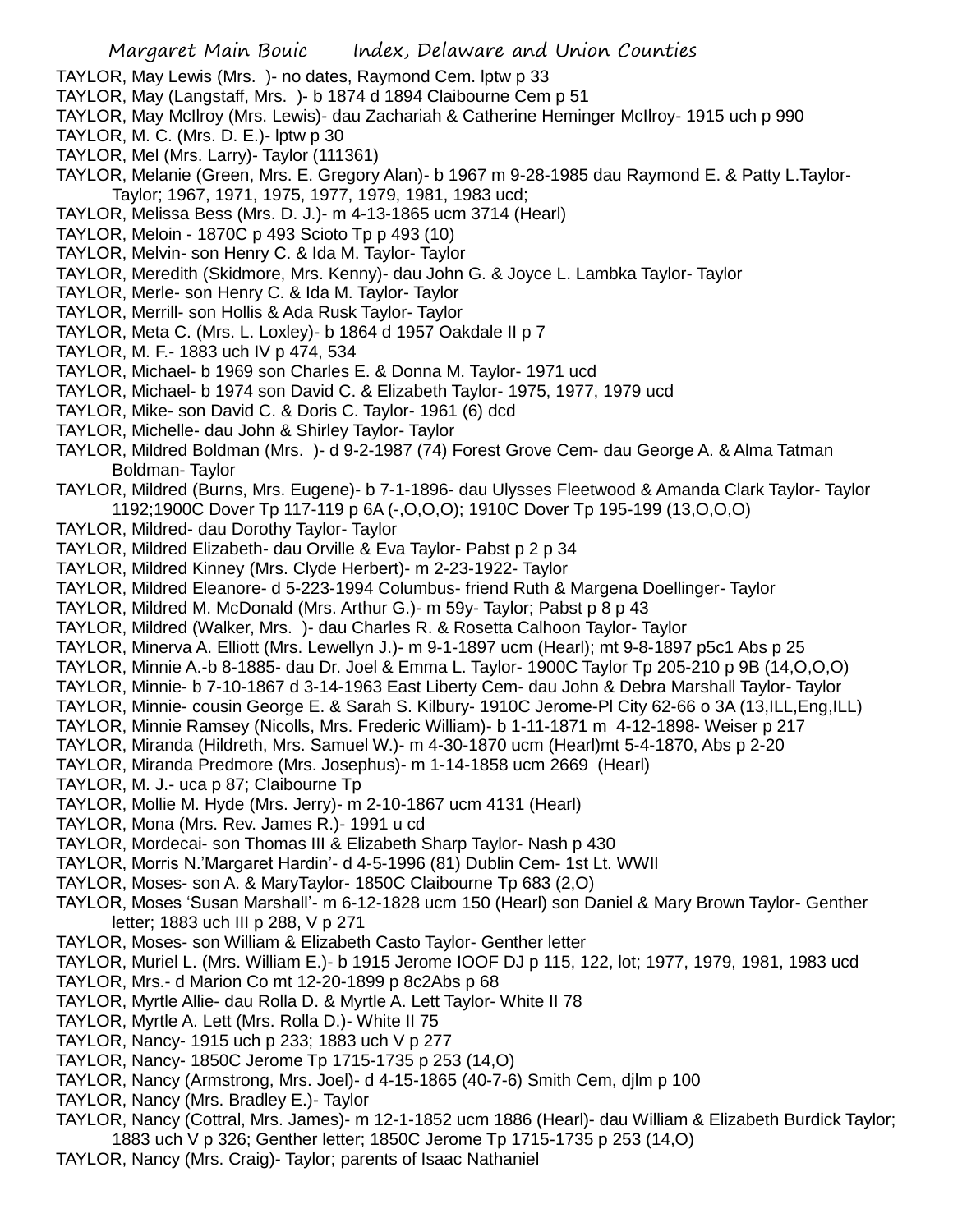- TAYLOR, Nancy (Finch, Mrs. Thompson)- dau William & Elizabeth Castor Taylor- Genther letter
- TAYLOR, Nancy (Gregg, Mrs. William)- m 1-4-1848 dcm
- TAYLOR, Nancy J. 1850C Concord Tp 2276 p 132 (17,O); 1870C Concord Tp p 261 (37)
- TAYLOR, Nancy Jane Hutchinson (Mrs. Matthew)- Nash p 434, 436
- TAYLOR, Nancy (Kinkade, Mrs. James)- m 1790 dau George & Eleanor Thompson Taylor- dumch p 394 TAYLOR, Nancy L. (Mrs. David K.)- 1971, 1980 dcd
- TAYLOR, Nancy (Mason, Mrs. Samuel)- b 1803 dau Richard & Mary Murray Taylor- 1883 uch V p 268
- TAYLOR, Nancy M.(Miller, Mrs. Merle S.)- b 7-18-1928 m 3-15-1944 d 2-20-1998 (72) Plumwood Cem,- dau Arnold & Hazel Berkhamer Taylor- Taylor
- TAYLOR, Nancy (Reynolds, Mrs. Hugh)- dau Matthew & Nancy Jane Hutchinson Taylor- Nash p 435
- TAYLOR, Nancy- dau Thomas & Margaret Giffen Taylor- Giffen 142
- TAYLOR, Nancy Thompson (Mrs. John)- dau John & Polly Nelson Thompson; Thompson 131; 1883 uch V p 337
- TAYLOR, Nanette Simpson (Mrs. Tom)- dau Franklin "Pick" & Amy Lynn Simpson Taylor
- TAYLOR, Naomi Evans (Mrs. Robert O)- dau Owen & Mary George Evans- dumch p 232
- TAYLOR, Nathan- Pabst p 1 p 10
- TAYLOR, Nathan 'Lucy;- will, dcw Bk 1 p 98; hadc p 32
- TAYLOR, Nathan 'Polly'- dcga p 8
- TAYLOR, Rev, Nathaniel- Nash p 415
- TAYLOR, Nathaniel- b 9-23-1763 Morey Bible; Un Co Hist. Society Museum
- TAYLOR, Nehemiah 'Lucy M. Hakes'- m 12-17-1843 dcm
- TAYLOR, Samuel Neil 'La Donna'- 1967 ucd
- TAYLOR, Nellie, Miss, funeral- Un Co Journal 12-12-1940 p 3
- TAYLOR, Nelle A. (Mrs. Dwight A.)- d 6-23-1977 (77) bur New Holland- Taylor; 1961 dcd
- TAYLOR, Nellie- d 10-11-1959 Bloomfield Cem- Taylor
- TAYLOR, Nellie Ambrose (Mrs. Dwight Arthur)- d 1977- Taylor; 1964 dcd
- TAYLOR, Nellie L. (Thompson, Mrs. Edward L.)- b 9-18-1908 Piqua m 2-6-1927 d 3-20-1992 (83)- dau Harry Wayne & Anna Newlove Taylor- Taylor; Thompson; 1915 uch p 626
- TAYLOR, Nellie- b 12-1881 d 1970 Oakdale II p 171- dau Francis Marion & Alice Beecher Taylor- Taylor 1122 school teacher; 1900C Marysville 4th ward 253-261 p 10B (18,O,O,O); 191-C Marysville 239-263 p 9B (29,O,O,O)
- TAYLOR, Nelly 1870C Delaware Town p 310 (2)
- TAYLOR, Nelson Edmond- b 2-23-1893 d 10-4-1896 son Orville & Eva Taylor- dg 10-23-1896, Cry Ab p 88; Pabst p 2 p 34
- TAYLOR, Nelson 'Mary Jane Maxwell''M. Elizabeth Garvin'- b 2-20-1824 m 12-31-1850 dcm (2) 12-1862 d 2- 26-1896 (72y6d) Old Blue Cem, Powell p 143, hmp p 79; Pabst p 2 p 33, 38; dg 3-17-1896 Cry Ab p 65; dcw Bk 4 p 373 (39) witness, appraiser, p 403 (42); Pabst p 2 p 18, 22; 1870C Kingston Tp p 384 (45\*)
- TAYLOR, Nelson- b Kingston Tp d 2-26-1896 (72-6-0) son Obadiah & Martha Taylor- dcdeaths
- TAYLOR, Nenna Adaline- dau Nelson Taylor- Pabst p 2 p 33
- TAYLOR, Nettie 1870C Delaware Town p 310 (25)
- TAYLOR, Neva- ch Ubi & Elida Taylor- 1910C Claibourne Richwood 200-208 p 7B (7,O,Wis,O)
- TAYLOR, Nevin 'Deana Pfarr'- m 1985 son Thomas M. & Julia Parthermore Taylor- Taylor
- TAYLOR, Nevin L. 'Chris N.'- 1981 ucd
- TAYLOR, Nicolas- son Raymond & Rosemay Wall Taylor- Taylor
- TAYLOR, Nick- son Samuel Eugene & Sophia Galatis Taylor- Taylor
- TAYLOR, Nina- b 1969 dau Raymond C. & Marjean Taylor- 1980 dcd
- TAYLOR, Nona (Blake, Mrs. )- sister Inez Angela Taylor- Taylor
- TAYLOR, Nora- dau Elmer A. Taylor- McKitrick p 103
- TAYLOR, Norma E. (Mrs. Paul R.)- 1969, 1971 dcd
- TAYLOR, Norma R. (Kidd, Mrs. Eldon Eugene)- b 11-10-1914 m 8-28-1928 dau Loren & Ethel Carter Taylor-McKitrick p 139, 142
- TAYLOR, Novella Ruth Riley (Mrs. William Blake)- Taylor (11137); 1967, 1971, 1973, 1975, 1979, 1981, 1991 ucd
- TAYLOR, O. (Heirs) hadc p 32 (1849 Kingston Tp)
- TAYLOR, ----( Mrs. O. B.)- d Ashley (76) dg 1-29-1904, Cry Ab p 222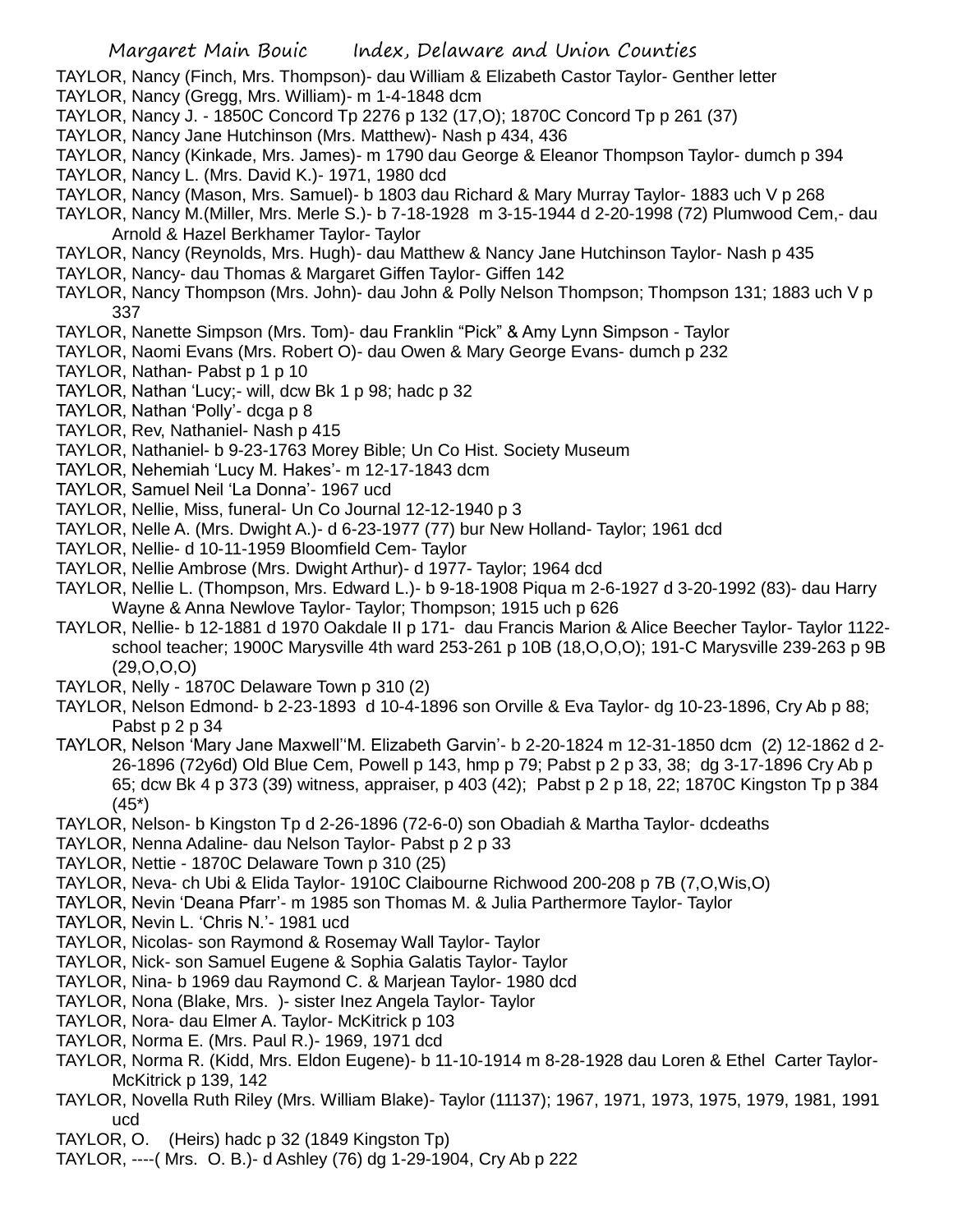- TAYLOR, Obadiah- d 3-2-1834 (38) Old Blue Cem, Powell p 143; dcga p 64 Ohio State Gaz.; 1908 dch p 483; 1880 dch p 503, 511; 1820C Radnor Tp
- TAYLOR, Obed- Pabst p 8 p 7
- TAYLOR, Obial- b NY, uninf p 64 dismissed 1-24-1887
- TAYLOR, Olive O. (Pollock, Mrs. J. H.) M 11-1861- Cry Ab p 67
- TAYLOR, Oliver- son F. & Casander Taylor- 1860C Paris Tp 1308-1297 p 174 (16,O)
- TAYLOR, Oliver H. ' '- b 11-30- 1917 d 3-12-2003 (85) bur Chesterville- son Jay & Della P. Hauvler Taylor-Taylor
- TAYLOR, Oliver 'Lucy'- Pabst p 1 p 58; dbg p 20
- TAYLOR, Ollie- 1980 dcd
- TAYLOR, Opal (Scott, Mrs. Walter)- dau John Robinson & Emma Bowen Taylor- 1915 uch p 626, 669
- TAYLOR, Opal Smith (Mrs. Homer S.)- m 11-9-1937- Taylor
- TAYLOR, Orlay 'Madge Rutherford'- b 1903 d 1952 Milford Cem, Union Allen Cem p 54- Taylor
- TAYLOR, W. Orpha (FLeming, Mrs. Ona)- dumch p 397; Powers p 133
- TAYLOR, Orpha (Mrs. James George)- Taylor
- TAYLOR, Mrs. Orreal- dau Horace Timothy & Amelia Spear Spoing- dg 12-11-1914, Cry Ab p 163
- TAYLOR, Orval 1870C Kingston Tp p 384 (7 mos)
- TAYLOR, Orvil Edmund 'Eva'- b 10-1869 d 5-3-1962 Old Blue Cem- son Nelson & Elizabeth Taylor- Pabst p 2 p 20,22, 31. 33, 43; Powell p 143; Taylor
- TAYLOR, Orville C. 'Virginia B. Shelton'- d 1981- Taylor; hmp p 75
- TAYLOR, Orville 'Eva'- dg 10-23-1896, Cry Ab p 88
- TAYLOR, Oscar Zenis 'Nellie Marie Cline'- b 7-17-1885 m 2-22-1910 d 2-24-1971 Oakdale II p 77- son Adrian Moses & Louise Mehala Rittnehouse Taylor- Taylor 1142; mt 5-23-1906 ; 1900C Dover Tp 118-120 p 6A (14,O,O,O); 1910C Dover Tp 194-198 (24,O,O,O)
- TAYLOR, Otto L 'Lillie Mae Daniel'- b 4-30-1895/4 d 4-18-1960 Milford Cem, Un Allen p 56; Taylor parents of O. Maxine Brake- obit Lillie , mlib
- TAYLOR, Owen Russell, Jr. d Korean War- son Owen R. & L. Edna Taylor- Taylor
- TAYLOR, Owen Russell 'L. Edna'- d 0-22-1973 (68) Taylor; 1961, 1964, 1969, 1971 dcd; Pabst p 8 p 40
- TAYLOR, Pamela Jean (Meyer, Mrs. Mark E.)- dau Robert E. & Phyllis A. Bakes Taylor- Taylor; 1962 (3) ucd
- TAYLOR, Pamela- b 1957 dau Joseph & Donna Taylor- Taylor; 1969, 1971 dcd
- TAYLOR, Pat (Mrs. Mark)- 1980 dcd
- TAYLOR, Pat (McNeil, Mrs. )- dau James Clell & Alma Norine Mays Taylor- Taylor
- TAYLOR, Patty L (Mrs. Raymond E.)- Taylor; 1967, 1971, 1973, 1975, 1977, 1979, 1981, 1983, 1991 ucd
- TAYLOR, Pat (Wolfe, Mrs. Jim)- dau John G. & Joyce L. Lambka Taylor- Taylor
- TAYLOR, Patricia Ann- dau Frank L. Taylor- Taylor
- TAYLOR, Patricia Ann (Holewinski, Mrs. Robert Francis)- m 11-9-1971 dau Joseph Taylor- Taylor
- TAYLOR, Patricia Ann (McKittirck, Mrs. Alan Crawford, Jr.)- m 7-16-1960- McKitrick p 362
- TAYLOR, Patricia Ann Meacham- dau Richard Meacham- dcq Edith Yates Meachan 1
- TAYLOR, Patricia (Clements, Mrs. )- dau Joseph L. & Donna Taylor- Taylor
- TAYLOR, Patricia Jean (Snare, Mrs. Charles Eugene)- b 3-17-1938 or 5-24-1933 m 6-21-1959- dau Thomas Llewellyn & Thelma Mae Shultz Taylor- Taylor 111232
- TAYLOR, Patricia "Pat" (Kane, Mrs. Jerry Ralph, Sr.)- m 12-13-1963 Mich.- Taylor
- TAYLOR, Patricia Lou- d 12-16-1964 (31) Oakdale II dau Russell & Marjorie Rector Taylor- Taylor 112321
- TAYLOR, Patricia Sue (Wolfe, Mrs. James Richard)- b 4-24-1965 dau John & Joyce Taylor- Taylor
- TAYLOR, Patsey (Shirk, Mrs. Levi)- m 9-9-1832 ucm 286 (Hearl)
- TAYLOR, Patsy Ann Metz (Mrs. Bradley V.)- m 8-2-1980 dau Wesley Metz- Taylor; 1981 ucd
- TAYLOR, Rev. Paul- son Arthur & Bertha Parrish Taylor- Taylor West Carrollton
- TAYLOR, Paul Arthur 'Becky Fink'- b 3-6-1942 m 8-25-1962 son Paul & Florence Penhorwood Taylor- Taylor 111242
- TAYLOR, Paul Arthur 'Florence Penhorwood'- b 10-19-1914 m 3-16-1925- son Arthur Andrew & Bertha Bell Parish Taylor- Taylor 11124
- TAYLOR, Paul 'Blanche White'- d 8-28-1985 (79); Taylor; brother Frank Taylor- 1961, 1971 dcd
- TAYLOR, Paul- son James & Allie Kirby Taylor- Taylor
- TAYLOR, Paul M. ' ''Mary Ann Falter'- b 5-6-1918 d 5-29-1991 (73) Watkins Cem- son Lewis A. & Marie C. Auer Taylor- Taylor 11234; Beecher 4,5; obit Marie, mlib; 1959, 1962, 1967, 1971, 1973, 1975, 1977, 1979, 1981, 1983, 1991 ucd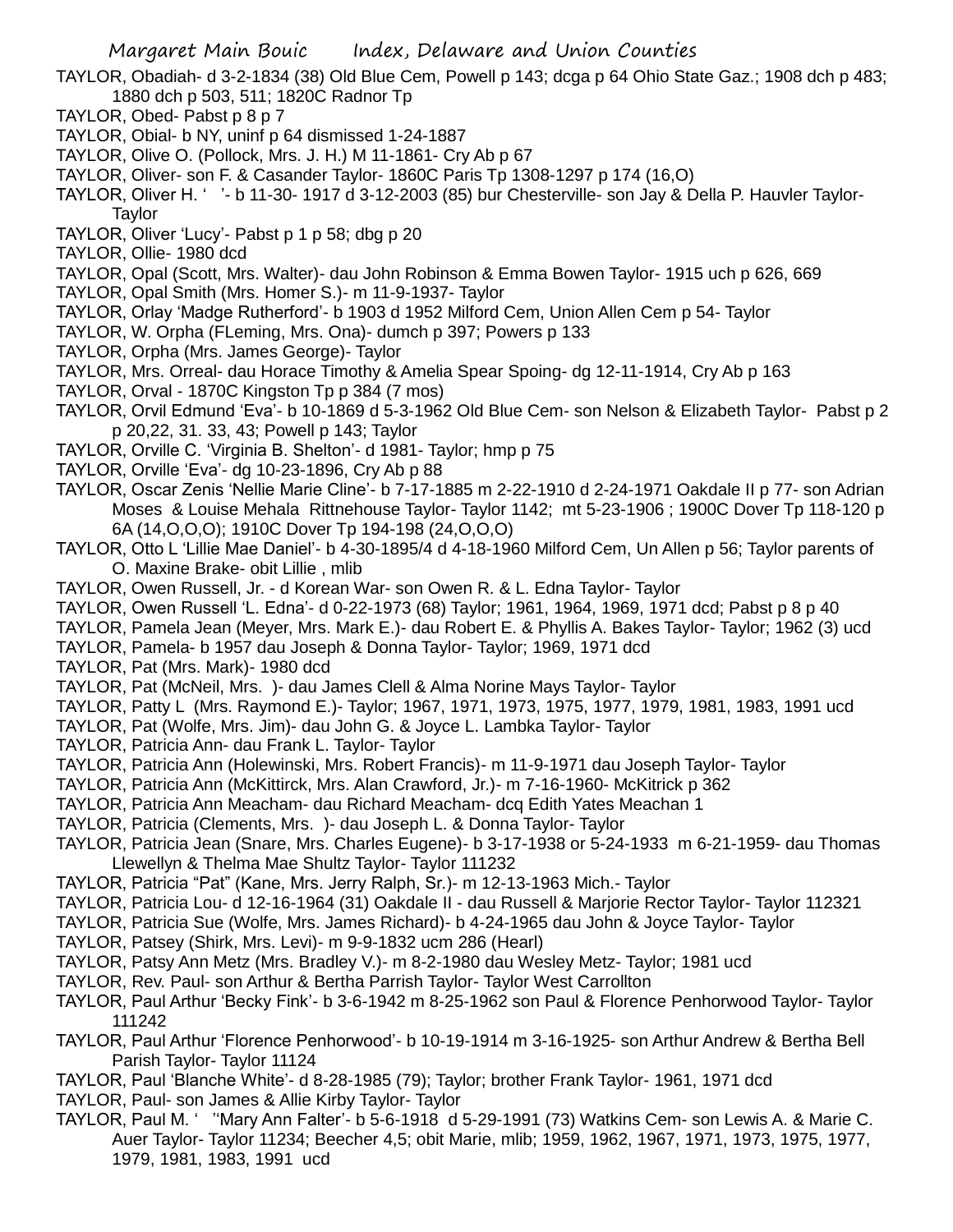- TAYLOR, Paul R. 'Norma E.'- 1969, 1971 dcd
- TAYLOR, Paul- b 1966 son Wendell L. & Phyllis A. Taylor- Taylor; 1980 dcd
- TAYLOR, Paula J. Reisinger (Mrs. Calvin G.)- m 10-11-1986 dau Paul S. & Jean A. Reisinger- Taylor
- TAYLOR, Paula Rochelle (McKinley, Mrs. Robert "Bobby")- b 8-13-1957 dau Warren Lester & Elizabeth Wilson Taylor- Taylor 111275
- TAYLOR, Paula M. (Lee, Mrs. )- dau Robert A. & —Taylor- Taylor
- TAYLOR, Paula- dau Walter & Mag Taylor- 1975, 1977, 1979, 1981, 1983 ucd
- TAYLOR, Pauline- b 10-19-1914 d 1926 Price Cem, djlm p 48- son Arthur Andrew & Martha Bell Parish Taylor-1997 (91) Oakdale -Taylor 11125
- TAYLOR, Puline (Hannah, Mrs. )- dau Hubert Taylor- Taylor
- TAYLOR, Pauline (Thrall, Mrs. Richard C .Sr)(Hopkins, Mrs. )- b 9-13-1905 m 2-14-1924 d 5-12-1997 (91) Oakdale - dau Harry Wayne & Anna Newlove Taylor- Taylor; 1915 uch p 626
- TAYLOR, Pearl- son Davis E. & Martha C. Taylor- 1870C Liberty Tp Un Co 27 p 3 (1,O)
- TAYLOR, Pearl V. Robinson (Mrs. Henry)- parents of James Clell Taylor- Taylor
- TAYLOR, Pearl 'Wilma Lowry'- b 7-29-1913 d 7-23-1967 Oakdale II p 148- son Harry & Gertrude Weaver
- Taylor- 1915 uch p 1098; Taylor 11432; Rittenhouse 3; Fish 4; Farnum 8; Sbc p 29, 47;
- TAYLOR, A. Penn 'Louise Kimmons'- Taylor
- TAYLOR, Peggy Louise (Mrs. Frank)- d 5-31-1973 (45) buried Carroll- Taylor
- TAYLOR, Peggy (Mrs. Raymond)- Taylor
- TAYLOR, Pete- b 1959 son Maxine Taylor- 1967 ucd
- TAYLOR, Dr. Philip Evan 'Jane Cullen Wilson'- b 2-22-1926 Wales m 3-26- d 9-7-2000 (74) York Cem- son Evan & Millicent Ruth Heaven Taylor- Taylor
- TAYLOR, Philip- b 6-15-1769 Morey Bible- Union Co Historical Soc. Musem
- TAYLOR, Phillip- b 1961 son Edward A. & Jean Taylor- 1964 dcd 1969, 1971, 1980 dcd
- TAYLOR, Capt. Philip 'Francis'- Nash p 414
- TAYLOR, Philip Riley- b 3-16-1994 son Terry & Susie Taylor- Taylor
- TAYLOR, Phyllis A. (Mrs. Wendell L.)- Taylor; 1980 dcd
- TAYLOR, Phyllis Bakes (Mrs. Robert E.)- m 9-9-1956 dau Harry M. & Ruth M. Bakes- Taylor; 1962 ucd
- TAYLOR, Phyllis I. Fields (Mrs. Elbert L.)- b 1934 m 5-25-1953 Price Cem- djlm p 71; Taylor
- TAYLOR, Phyllis Ida Chipman (Mrs. Frank Miles)- Thomas (11247); Liggett (17147)
- TAYLOR, Phyllis (Miller, Mrs. Glenn Erdman)- b 2-18-1931 m 1-9-1954- Weiser p 151
- TAYLOR, ----Kinney (Mrs. Pinkie)- dau Mrs. Rebecca Kinney- dg 4-29-1904 Cry Ab p 242
- TAYLOR, P. 'Jennie Maine'- Asp (2107)
- TAYLOR, Polly (Barlow, Mrs. Chauncey)- m 3-31-1847 ucm 1208 (Hearl)
- TAYLOR, Polly (Carr, Mrs. Conrad)- Maugans Anc p 85
- TAYLOR, Polly Cox (Mrs,. Richard)- m 2-1800- 1883 uch V p 326
- TAYLOR, Polly (McFarland, Mrs. John)- dau Matthew & Nancy Jean Hutchinson Taylor- Nash p 435
- TAYLOR, Polly (Mrs. Nathan)- d 11-1-1822 (23) dcga p 8 Del Pat & Franklin Chronicle
- TAYLOR, Polly- sister Nathan Taylor- dcw Bk1 p 98
- TAYLOR, Polly (Scribner, Mrs. Orson)- m 6-25-1853 ucm 1971(Hearl)- dau William & Elizabeth Burdick Taylor-1883 uch V p 326; Genther letter
- TAYLOR, Polly- dau William & Elizabeth Casto Taylor- Taylor
- TAYLOR, Preston- b 1969 lived with William H. & Gracie Smith- 1983 u cd
- TAYLOR, Mr. R.- Pabst p 8 p 45
- TAYLOR, Rev.- 1883 uch V p 396
- TAYLOR, Rachael (Mrs. Thomas)- parents of Logan Thomas Seattle Taylor- Taylor
- TAYLOR, Rachel (Bennett, Mrs. Thomas)- m 8-30-1865 dcm
- TAYLOR, Rach(a)el C. (Lawrence, Mrs. Horace)- m 2-11-1852 ucm 1769 (Hearl)- dau William & Elizabeth Burdick Taylor- 1883 uch V p 326; 1850C Jerome Tp 1715-1735 p 253 (17,O)
- TAYLOR, Rachel Eunice Simkins (Mrs. John C.)- dau Sumner Taylor & Clara E. Huff Simkins- 1985 uch p p 56
- TAYLOR, Rachel (Hughes, Mrs. Workman)- dau Matthew & Nancy Jane Hutchinson Taylor- Nash p 435
- TAYLOR, Rachel (Kiser, Mrs. )- dau Samuel Taylor- Genther letter
- TAYLOR, Rachel (Oman, Mrs. Charles)- dau Paul & Blanche White Taylor- Taylor
- TAYLOR, Rachel Sheets (Mrs. Mason)- Taylor
- TAYLOR, Rachel- dau William & Emily Taylor- 1850C Marlborough Tp 72 p 184 (5,O)
- TAYLOR, Ralph 'Florence Marie Ritchie Bale'- m 1965 Taylor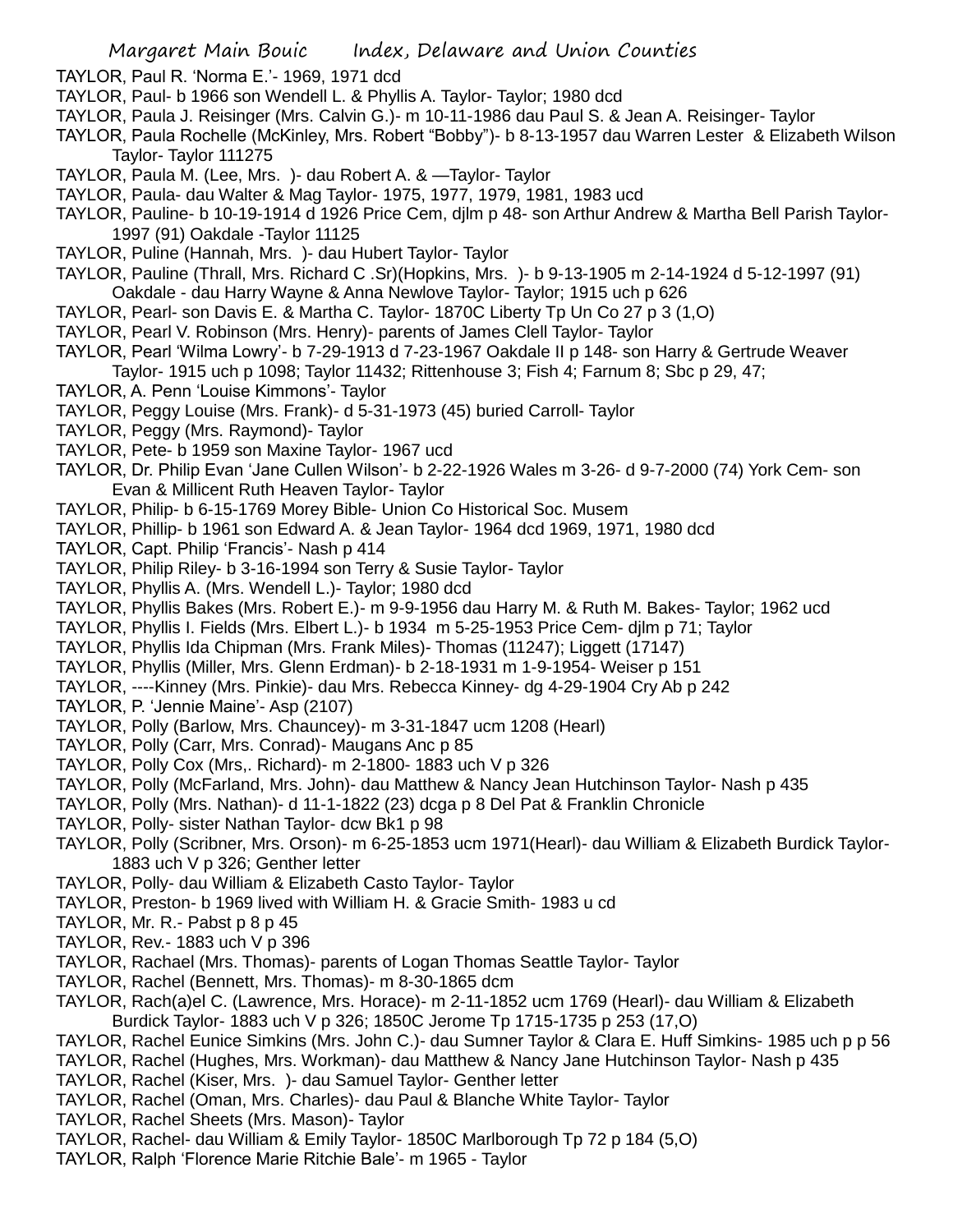TAYLOR, J. Ralph 'Martha Robinson'- Taylor

- TAYLOR, Ralph- son Mason & Rachel Sheets Taylor- Taylor; obit Samuel Neill, mlib
- TAYLOR, Ralph S.- son Jay C. & Della P. Huvler Taylor- Taylor
- TAYLOR, Ralph- b 1969/70 son Steve A. & Judy K. Taylor- 1973, 1975, 1977, 1979, 1981, 1983 ucd
- TAYLOR, Ralph W. 'Martha H.'- d 2-24-1966 Painesville- Taylor; 1961, 1964 dcd
- TAYLOR, Randi- b 1982 lived with Matt & Connie Haller- 1991 ucd
- TAYLOR, Randy Malcolm 'Kathryn Elizabeth Krause' 'Debbie'- b 1956 , 5-7-1977 son John Bradley & Maxine Clark Taylor- Taylor; 1967, 1979, 1981 ucd
- TAYLOR, Ray- son Janet C (Mrs. Ralph Peet)- Taylor
- TAYLOR, Raymond- US service- 1964 dcd
- TAYLOR, Raymond C. 'Marjean'- 1971, 1980 dcd
- TAYLOR, Raymond E.- father of Melanie Taylor Green- Taylor
- TAYLOR, Raymond E. 'Patty L.- 1967, 1971, 1973, 1975, 1977, 1979, 1981, 1983, 1991 ucd
- TAYLOR, Raymond H.- son Lysander F. & Harriet B. Newlin Taylor- 1880 dch p 719; hadc p 111 (1900 Orange Tp)
- TAYLOR, Raymond 'Peggy'- son Charles R. & Rosetta Calhoon Taylor- Taylor; 1961 (16) dcd
- TAYLOR, Raymond 'Pat'- son Robert O. & Dortha Louise Ewing Taylor- Taylor
- TAYLOR, Raymond 'Rosemary Wall'- 1973, 1975, 1977, 1979, 1981, 1983 ucd
- TAYLOR, Becky (Andrews, Mrs. George)- dau Richard F. & Wanda Creswell Taylor- Taylor
- TAYLOR, Becky (Willingham, Mrs. Larry)- dau Warren L. & Elizabeth Wilson Taylor- Taylor
- TAYLOR, Rebecca (Mrs. Elissa/Elisha Z.)- d 12-15-1889 (81-2-29); 1870C Leesburg Tp 211-218 p 27 (53,Penn); 1880C Leesburg Tp 2 p 175 (61,Va,Va,Va)
- TAYLOR, Rebecca Ford (Mrs. William)- m 4-19-1953 ucm (Hearl)
- TAYLOR, Rebecca Jane Street (Mrs. George W.)- m 11-30-1856 ucm 2487 (Hearl)
- TAYLOR, Rebecca J. Livingston (Mrs. John G.)- m 5-20-1845 dcm
- TAYLOR, Rebecca Kilgore (Mrs. Jacob)- b 2-6-1827 d 1890 dau Thomas & Jane Patterson Kilgore- dumch p 188; Genther letter
- TAYLOR, Rebecca Lord (Mrs. William)- m 4-19-1853 ucm 1951
- TAYLOR, Rebecca Sue (Wellingham, Mrs. Larry Gordon) b 12-27-1947 m 6-20-1975 dau Warren Lester & Elizabeth Wilson Taylor- Taylor 111272
- TAYLOR, Rebecca- dau Thomas & Margaret Giffen Taylor- Giffen 147
- TAYLOR, Rebecca- dau Thomas & Shirley Ann Fletcher Taylor- Taylor
- TAYLOR, Rebecca (Ziegler, Mrs. Bourbon)- dau Homer S. & Opal Smith Taylor- Taylor
- TAYLOR, Reed- pallbearer and relative of Mrs. Ella Evans- dg 4-21-1917, Cry Ab p 45
- TAYLOR, Regina- dau & Inez Angela Taylor Taylor- Taylor
- TAYLOR, Renea Dawn- dau Andy Earp Taylor- Taylor
- TAYLOR, Retta Jones (Mrs. Adolph)- Taylor (118)
- TAYLOR, Reva (Collins, Mrs. )- dau Hollis & Ada Rusk Taylor- Taylor
- TAYLOR, R. (Mrs. H.)- Ford Cem, lptw p 84
- TAYLOR, Rhoda (Edgar, Mrs. Richard)- dau William & Elizabeth Casto Taylor- Genther letter
- TAYLOR, Rhoda- dau George & Margaret Taylor- 1880C Richwood 48-51 p 212A (8,O,Pa,O)
- TAYLOR, Rhoda (Hagar, Mrs. Simeon)- m 2-12-1824 ucm 65 (Hearl)- dau Daniel & Mary Brown Taylor-Genther letter; 1883 uch III p 284, V p 271, 277
- TAYLOR, Rhoda A. (Bell, Mrs. John W.)- b 1886 m 3-13-1884 ucm (Hearl) d 1914 Claibourne Cem p 33
- TAYLOR, Rhoda- dau William M. & Elizabth Burdick Taylor- 1883 uch V p 326; 1850C Jerome Tp 1715-1735 p 253 (1,O)
- TAYLOR, Richard- uccp p 17 appraiser JB2 p 94
- TAYLOR, Richard, Jr.- Nash p 438
- TAYLOR, Richard- Nash p 18, 22, 83, 127, 434, 438, 439
- TAYLOR, Richard 'Ann'- Powers p 3, 4, 11
- TAYLOR, John Richard 'Bonnie Huchins'- b 7-14-1939 m 7-22-1960 son John M & Lillian Berger Taylor-Rausch 163322 III p 297; 1949, 1959, 1967, 1979 ucd
- TAYLOR, Richard- son Charles & Margaret "Peg" Taylor- Taylor
- TAYLOR, Richard- son Clyde Herbert & Mildred Kinsey Taylor- Taylor
- TAYLOR, Richard F. "Dick" 'Wanda Creswell'- b 6-29-1921 m 6-30-1944 d 9-5-2002 Iberia Cem- son Patsy F. Taylor, stepfather Glenn . Taylor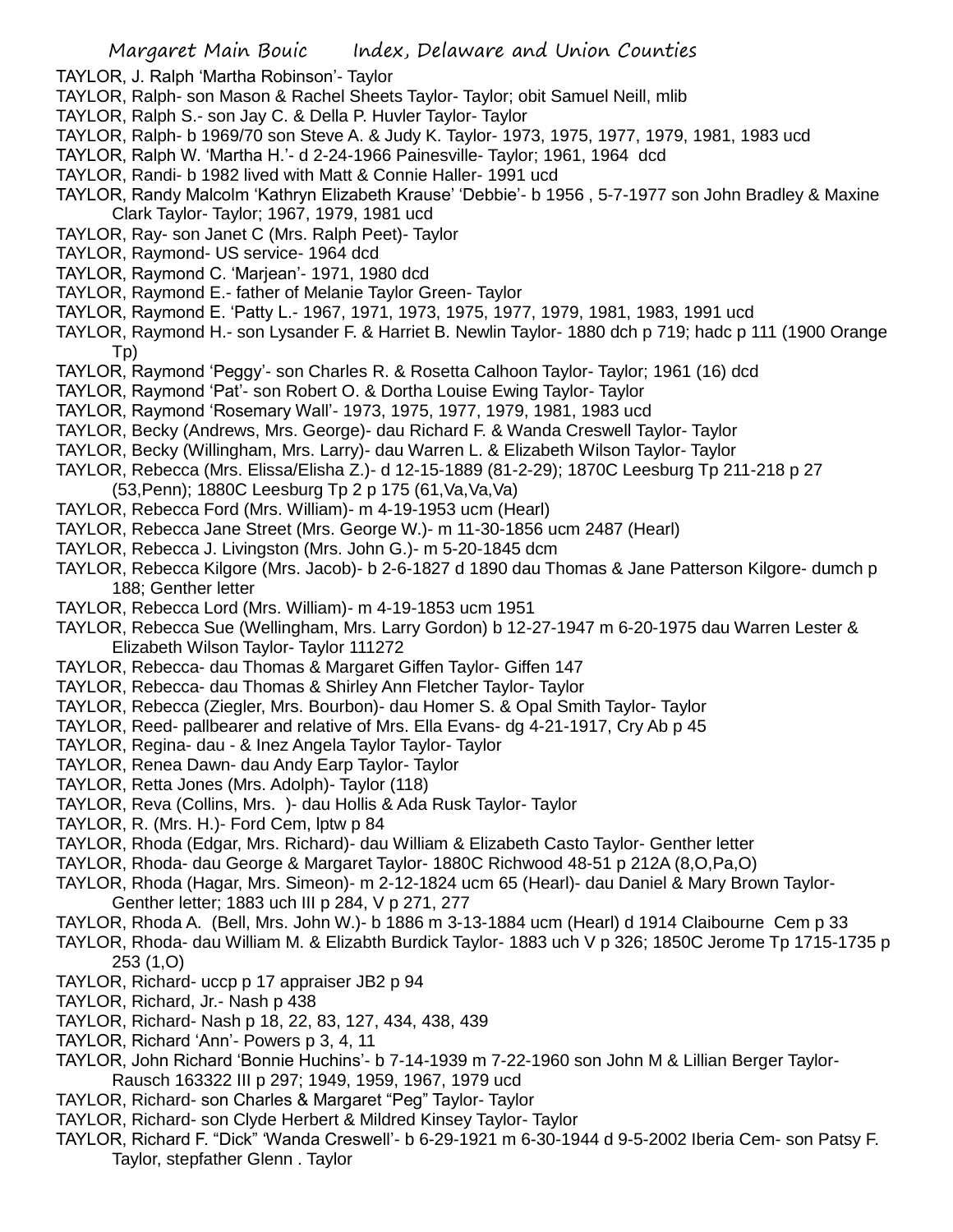TAYLOR, Richard- b 10-17-1840 d 9-26-1866 son Jephtah H. & Angleine Allen Taylor- 1883 uch V p 326;

- 1850C Jerome Tp 1716-17336 p 253 (10,O); 1860C Jerome Tp 239-238 p 34 (19,O)
- TAYLOR, Richard- brother John Taylor, Sr.- 1985 uch p 56
- TAYLOR, Richard 'Margaret Extrx'- Nash p 82
- TAYLOR, Richard 'Mary Murray'- b 1773 d 1863/4 son Samuel Taylor, Jr.- 1915 uch p 427; 1883 uch V p 268; Genther letter
- TAYLOR, Richard 'Polly Cox'- m 2-1800 d 7-1864- 1883 uch V p 265, 326
- TAYLOR, Richard- son Richard & Margaret Extrx Taylor- Nash p 82
- TAYLOR, Richard- son Robert Taylor- Taylor
- TAYLOR, Richard 'Roma Eileen johnson'- Maugans Anc p 133
- TAYLOR, Richard Scott- b 11-28-1962 son Richard & Shirley Sutton Taylor- Taylor
- TAYLOR, Richard 'Shirley Sutton'- Taylor
- TAYLOR, Richard- stepson of William Eddye- Powers Pat p 97
- TAYLOR, Rickey David 'Elisa'- son Harry Emerson & Ethel R. Kuba Taylor- Taylor
- TAYLOR, Rita (Mrs. Charles)- Taylor
- TAYLOR, Rob- son Robert A. Taylor- Taylor
- TAYLOR, -----(Mrs. Robert)- Sunbury p 109
- TAYLOR, Robert- 1976 dch p 256 Robert- Nash p 171, 432
- TAYLOR, Robert, Mr. and Mrs.- funeral of Thomas Schofield from their home- mt 5-18-1910 p 1c5 Abs p 15
- TAYLOR, Robert- b 1846 d 1925 Claibourne Cem p 62
- TAYLOR, Robert- Pabst Pion II p 165
- TAYLOR, Robert- 1961, 1969, 1971 dcd
- TAYLOR, Robert B. 'Eva J.'- 1964 1969, 1971 dcd
- TAYLOR, Robert Blaine 'Lucille Mueck'- b 4-27-1923 son Emery Blain & Ada Belva Davis Taylor- Taylor 11136 ; 1985 uch p 110; mt 4-12-1967
- TAYLOR, Robert- son Clyde Herbert & Mildred Kinsey Taylor- Taylor
- TAYLOR, Robert E. 'Celiannia'- 1971, 1980 dcd
- TAYLOR, Robert E.- son Edwin E. & Margaret L. Beardsley Taylor- Taylor
- TAYLOR, Robert E.'Phyllis Bakes'- b 8-17-1928 m 9-9-1956 d 8-17-2001 (73) Oakdale Cem- M-157-NW 1/4 son Harry E. & Martha M. Humphrey Taylor- Taylor; 1962 ucd
- TAYLOR, Robert H.- 1964 dcd, student Trenton Tp
- TAYLOR, Robert 'Hannah Harper'- Taylor
- TAYLOR, Bob- son Henry & Pearl V Robinson Taylor- Taylor
- TAYLOR, Robert- son Homer S. & Opal Smith Taylor- Taylor
- TAYLOR, Robert 'Janice'- son Otto & Lillie May Daniel Taylor- Taylor
- TAYLOR, Robert- b 4-12-1845 son Jephtah H. & Angeline Allen Taylor- 1883 uch V p 326; 1850C Jerome Tp 1716-1736 p 253 (5,O); 1860C Jerome Tp 239-238 p 34 (15,O); 1870C Jerome Tp 35 p 4 (25,O)' 1880C Jerome Tp 225-241 p 27 (34,O,O,O)
- TAYLOR, Robert- son John A. & Florence Bowers Taylor- Taylor
- TAYLOR, Robert- son John & Nancy Thompson Taylor- Thompson 1311
- TAYLOR, Robert- b 9-8-1962 d 6-7-1964 son Kenneth & Ann Sprinkle Taylor- Taylor
- TAYLOR, Robert Leonard 'Bonnie Warner''Mary'- son Paul & Mary Ann Falter Taylor- Taylor 1123343; Beecher; 1959 (10), 1967 ucd
- TAYLOR, Robert 'Lucille'- 1971 ucd
- TAYLOR, Robert 'Linda'- son Morris N. & Margaret Hardin Taylor- Taylor
- TAYLOR, Robert 'Marie;- son Russell & Marhjorie Rector Taylor- Taylor 112323 Beecher 5
- TAYLOR, Robert 'Mary'- b 6-1845- 1900C Claibourne Tp 40-43 p 2B (54,O,Va,Va); 1910C Claib. North 50-50 p 2B (65,O,Va,Va,) m2, 13y, farmer
- TAYLOR, Robert 'Mary Jenkins'- m 3-16-1897 ucm (Hearl)
- TAYLOR, Robert 'Mary'- son Paul & Mary Ann Falter Taylor- Taylor; 1962 (13)ucd
- TAYLOR, Robert 'Naomia Evans'- dumch p 232, 309
- TAYLOR, Robert O. 'Dortha Ewing'- m 1935- Taylor
- TAYLOR, Robert- son Otto l. & Lillie M. Daniel Taylor- Taylor; obit Lillie, mlib
- TAYLOR, Robert- father Pamela Jean Taylor- Taylor
- TAYLOR, Robert R. 'Doris M. Taylor'- 1961, 1964,1969, 1971 dcd
- TAYLOR, Bobby- b 1964 son Robert R. & Doris Taylor- Taylor; 1969, 1971 dcd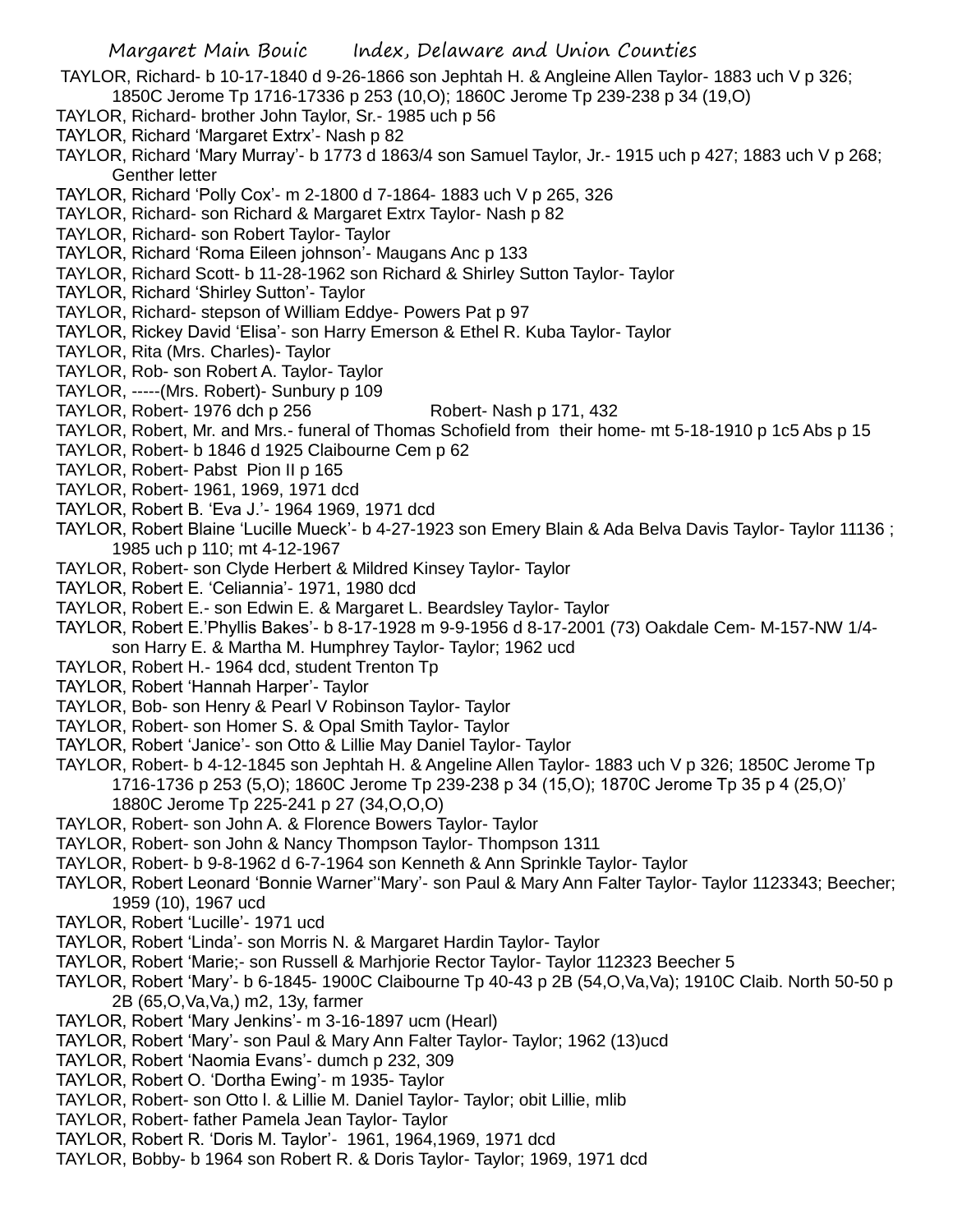TAYLOR, Robert- son Samuel McNeil,Sr, & LaDonna Taylor- Taylor; obit Samuel Neill, mlib

- TAYLOR, Robert- son Thomas & Margaret Giffen Taylor- Giffen 143
- TAYLOR, Robert- son Warreh G. & Anna L. Taylor- 1964 (12) dcd
- TAYLOR, Robert- brother Wilbur L. Taylor- Taylor
- TAYLOR, Robert- stepson William Eddye- Powers Pat p 97
- TAYLOR, Rodney- son Verdie M. Gibson Taylor- Taylor
- TAYLOR, Roger 'Genevieve'- parents of Lance Taylor- Taylor
- TAYLOR, Roger- son Verdie M. Gibson Taylor- Taylor
- TAYLOR, Roland 'Mary E.'- b 1906 d 1981 Claibourne Cem p 57
- TAYLOR, Robert O. 'Dortha Louise Ewing'- b 7-7-1912 ND m 6-28-1935 d 9-29-2003 (91) East Liberty Cemson Claude & Cora Jacobs Taylor- Taylor
- TAYLOR, T. Roberta (Mrs. Charles E.)- 1969, 1971, 1980 dcd
- TAYLOR,  $-$  (Mrs. Rod)- Pabst p 8 p 44, 45
- TAYLOR, Roderick- 1850C Kingston Tp 3217 p 171 (14,O)
- TAYLOR, Rodney Burke- b 4-22-1932/1943 d 10-14-1966 Oakdale II p 134 son Russell & Verdie Gibson Taylor- Taylor
- TAYLOR, Rodolphus 'Lucretia Howe'- 1880 dch p 719; Pabst p 8 p 44, 45; dbg p 20; 1850C Orange Tp 1689 p 110 (63,Mass)
- TAYLOR, Roger A.'Genevieve'- b 9-27/26-1936 d 11-6-1980 Oakdale II p 136- son Russell & Verdie Gibson Taylor; Taylor
- TAYLOR, Rolla D. 'Myrtle A. Lett' son George M. & Sarah Ella Woodfill Taylor- White 75
- TAYLOR, Rolla D.,Jr. 'Edna Rhone'- son Rolls D. & Myrtle A. Lett Taylor- White 80
- TAYLOR, Rolland Samuel- b 5-18-1905 d 4-16-1981 Claibourne Cem- son John A. & Florence Bowers Taylor-Taylor
- TAYLOR, Roma Wilson Johnson (Mrs. Richard)- Maugans Anc p 133
- TAYLOR, Ronald- son Lawrence E. & Mary Taylor- Taylor
- TAYLOR, Ron- son William D. & Jo Ann Taylor- Taylor; 1980 dcd
- TAYLOR, Roscoe Carter- m 1908- Nash p 105
- TAYLOR, Rosa 1870C Delaware Town p 348 (15)
- TAYLOR, Rosalyn May McRevey ((Mrs. John David)- m 9-24-1966 dau Floyd McRevey- Taylor
- TAYLOR, Rosanne- dau Raymond & Rosemary Wall Taylor- Taylor
- TAYLOR, Rose Ann Kent (Mrs. Samuel)- m 11-27-1844 ucm (Hearl)
- TAYLOR, Rose Marie (Mrs. Frank L.)- b 1920 Byhalia Cem, lptw p 132
- TAYLOR, Rose Marie- b 1-24-1927 dau Tabe & Belle Burham Taylor- Weiser p 98
- TAYLOR, Rose (Mrs. Martin L.)- Taylor
- TAYLOR, Rosemarie (Boerger, Mrs. Willard)- dau Russell & Marjorie Rector Taylor- Taylor 112322; Beecher 5
- TAYLOR, Rosemay Wall (Mrs. Raymond L.)- dau Mrs. Hester Wall- Taylor; 1973, 1975, 1977, 1979, 1981, 1983 ucd
- TAYLOR, Rosetta C. Calhoon (Mrs. Charles R.)- b 7-6-1920 Kenton m 7-21-1931 d 6-27-2001 (90) Africa Cem- dau George W. & Ina Rosetta Crosby Calhoon- Taylor; 1961, 1964. 1969, 1971, 1980 dcd;
- TAYLOR, Rosina Kent (Mrs. Samuel)- m 11-27-1844 ucm 1002; Genther letter
- TAYLOR, Rosanna- dcw Bk 3 p 153
- TAYLOR, Rowland- 1971 ucd
- TAYLOR, Roy- 1980 dcd
- TAYLOR, Roy M.- b 2-1880 son Edward, Jr. & Luetta Taylor- 1900C Claibourne Tp 185-166 p 7A (20,O,O,O)
- TAYLOR, Royina (Mrs. James F.)- d 12-19-1967 (86) Oak Grove Cem- Taylor; 1961, 1964 dcd
- TAYLOR, R. S.- 1908 dch p 406
- TAYLOR, R. S.- son Mr. and Mrs. O. B. Taylor- dg 1-29-1904 Cry Ab p 222
- TAYLOR, Ruby Kirkland (Mrs. Harry)- b 1-10-1895 d 12-12-1982 dau Marion & Ann Margaret Bouic Kirkland-Bouic 11362; Lakin 1286362; Wells 11562 Trusler 13462; Taylor (1143); Rittenhouse 4,5; 1949, 1959, 1967 ucd; 1900C Millcreek Tp 112-115 p 5A (5,O,O,O)
- TAYLOR, Ruby M.- b 5-1885 (15,Iowa)- dau David W. & Grace V. Taylor- 1900C Richwood 89-95 p 4B (15,O,O,Iowa)
- TAYLOR, Ruff- Private Co B. Lookout mountain, injury- mt 12-9-1863, Abs p 14
- TAYLOR, Rufus 1870C Delaware Town p 344 (12)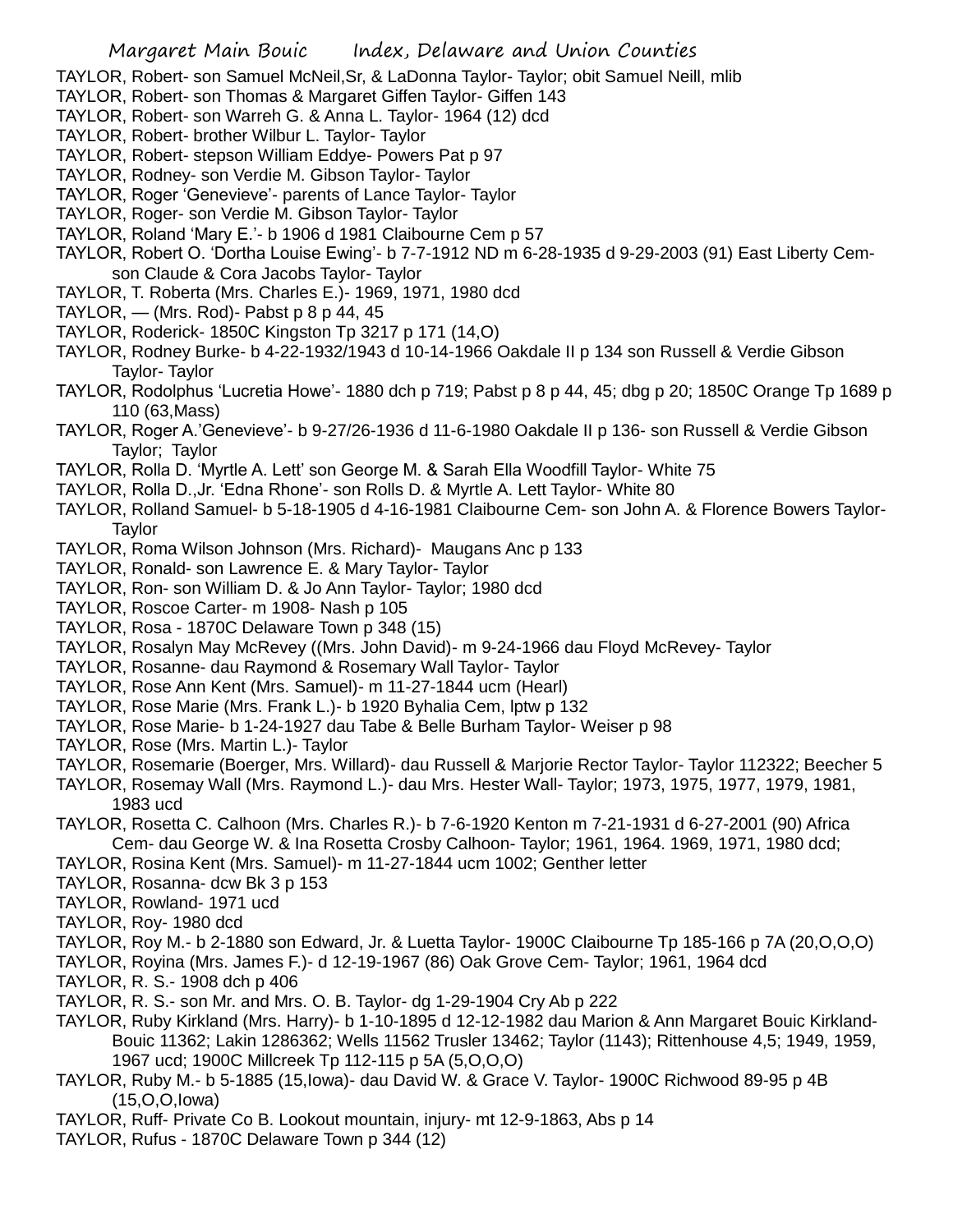- TAYLOR, Russell Allen- b 7-3-1910 d 7-1-1991 (80) Claibourne Cem- son John A. & Florence Bowers Taylor-Taylor
- TAYLOR, Russell 'Lottie Mae'- Taylor
- TAYLOR, Russell 'Marjorie Rector' -m 10-1930 d 4-11-1986 Oakdale O-6- -Sp2- son Lewis A. & Marie C. Taylor- Taylor;- Taylor 11232; 1915 uch p 665; obit, Marie, mlib; 1962 ucd; 1910C Paris Tp 26-27  $(1, 0, 0, 0)$
- TAYLOR, Russell 'Verdie Gibson'- Taylor
- TAYLOR, Ruth A.- dau Elissa Z. & Rebecca Taylor- 1870C Leesburg Tp 211-218 p 27 (18,O)
- TAYLOR, Ruth A. (Myers, Mrs. Oliver S.)- m 5-2-1872 ucm 5078 (Hearl); 1860C Liberty Tp Un Co 992-1002 p 136 (37,O)
- TAYLOR, Ruth Ann Lane (Mrs. James)- m 11-7-1855- ucm 2352
- TAYLOR, Ruth Ann Pittman (Mrs Frank E.)- b 6-9-1950 m 8-23-1969 dau Paul & Ethel Evans Pittman-McKitrick p 270
- TAYLOR, Ruth D. (Mrs. James B.)- Taylor; 1961, 1964, 1969, 1971, 1980 dcd
- TAYLOR, Ruth Ellen (Clady, Mrs. Raymond Gene )- b 1-12-1928 dau Andrew Arthur & Bertha Bell Parrish Taylor- Taylor 1112(10); Richwood
- TAYLOR, Ruth E. Schanck (Mrs. James B.)- b 4-28-1909 d 6-29-1996- (87) Fancher Cem- dau Herman & Nellie Newkirk Schanck- Taylor
- TAYLOR, Ruth (Grubbs, Mrs. Paul)- dau Thomas L. & Arie Harrington Taylor- Taylor
- TAYLOR, Ruth Harriet- b 4-19-1949 dau Leslie Alva & Ellen Naomi Hepner Taylor- Weiser p 370
- TAYLOR, Ruth- dau James & Ann Taylor- 1850C Taylor Tp 1106-1123 p 164 (15,O)
- TAYLOR, Ruth Jane Lane (Mrs. James)- m 11-9-1855 ucm (Hearl)
- TAYLOR, Ruth (Pickens, Mrs. )- sister Owen R. Taylor- Taylor
- TAYLOR, Ruth- infant dau of S. & A. no dates, Somersville Cem, York Cem p 26
- TAYLOR, Ruth (Mrs. William B. " Bill")- parents of Terry Taylor- Taylor, 1962, 1971, 1973, 1975, 1977, 1979, 1981, 1983 ucd
- TAYLOR, Ryan- b 1982 son Rev. James R. & Mona Taylor- 1991 ucd
- TAYLOR, S.- 1883 uch V p 553; uca p 19, 25, 31; CCC (1875 Orange Tp)
- TAYLOR, Sabina 1850C Concord Tp 2276 p 132 (18,O); 1870C Concord Tp p 263 (38)
- TAYLOR, Saelias ?- dau William M. & Elizabeth Burdick Taylor- 1850C Jerome Tp 1715-1735 p 253 (13,O) see Cetitia; Ceceilia
- TAYLOR, Sallie (Mrs. Clyde)(Braithwaite, Mrs. )- parents of Aaron Wilson Taylor
- TAYLOR, Sallie (McCloud, Mrs. Charles)- d 1817- 1883 uch V p 226
- TAYLOR, Sally- b 1973 dau Gordon L. & Bonnie L. Taylor- 1975, 1977 ucd
- TAYLOR, Sally (Kelly, Mrs. Kevin B.)- m 2-7-19--dau Arthur G. & Mildred M. McDonald Taylor- Taylor
- TAYLOR, Samantha (Mrs. )(Hill, Mrs. Elder)- d 1942; opc 689
- TAYLOR, Samuel- uccp p 30 Appraiser JB3 P 244; uca p 22, 31
- TAYLOR, Samuel- 1880 dch p 486; 1908 dch p 295
- TAYLOR, Samuel- 1860C Claibourne Tp 683 (11,O)
- TAYLOR, Samuel A.- son James & Ruth Ann Lane Taylor- 1860C Liberty Tp Un Co 992-1002 p 136 (3,O)
- TAYLOR, Samuel A.- son A. & Mary Taylor- 1860C Claibourne Tp 683 (10,O)
- TAYLOR, Samuel Breece 'Hattie Maskill'- b 8-1850 m 9-9-1873 ucm 5321 (Hearl) d 1933 Claibourne Cem p 51; Maugans Anc p 216; 1900C Leesburg Tp 77-77 p 4A (49,O,O,O) m 26y, farmer; 1910C Leesburg Tp 10-11 p 1A (59,O,O,O) m 37y, farmer
- TAYLOR, Samuel- grandson Christopher Taylor- 1985 uch p 56, 94, 164
- TAYLOR, Samuel- son Daniel & Mary Brown Taylor- 1883 uch V p 264, 271; Genther letter
- TAYLOR, Samuel E.- d age 37; son Samuel Taylor- Genther letter
- TAYLOR, Samuel, Jr.- b 1742 d 1786 Genther letter
- TAYLOR, Samuel E. 'Cynthia A. Fox'- m 12-31-1873 ucm 5422(Hearl)- 1883 uch V p 311
- TAYLOR, Samuel Eugene 'Sophia Diane Galatis'- b 8-27-1926 m 7-25-19-- d 10-8-2001 (75) Greek Orthodox Cem, Baltimore, Me.- son Harry E. & Martha M. Humphrey Taylor- Taylor
- TAYLOR, Samuel 'Eunice Allen'- 1915 uch p 706; dcw Bk 3 p 153
- TAYLOR, Samuel d 1762 son Israel Taylor- Genther letter
- TAYLOR, Samuel McNeil, Sr.'LaDonna Snowbarger'- b 6-22-1927 d 7-6-1977 Oakdale Cem p 147- son
- Mason & Rachel Sheets Taylor- obit, mlib; 1971, 1975, 1977 ucd; Marine Corps WWII; Korea TAYLOR, Samuel McNeil, Jr.- son Samuel McNeil,Sr,. & LaDonna Snowbarger Taylor- obit Samuel, McNeil, Sr.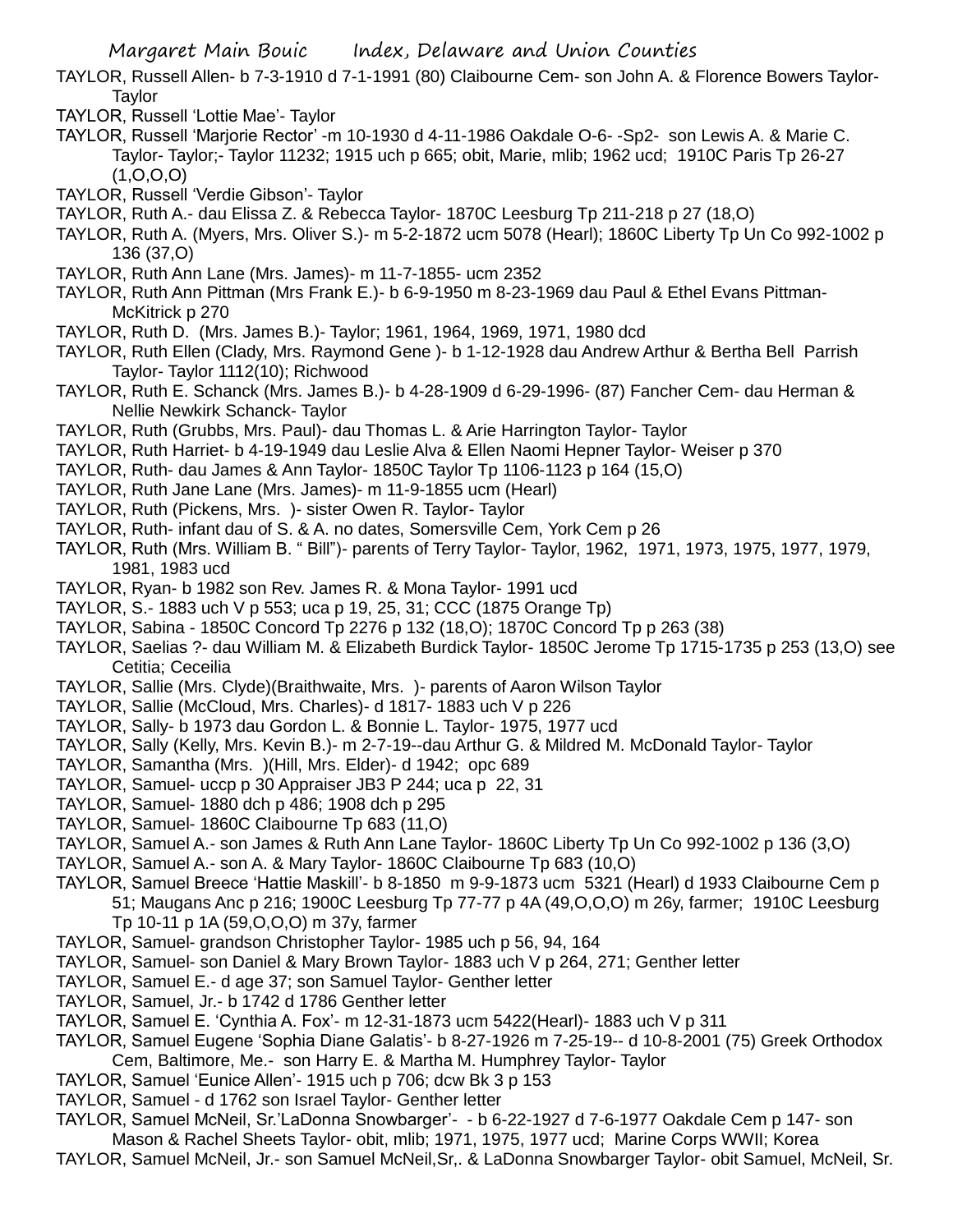- TAYLOR, Samuel, Jr.- son Samuel Eugene & Sophia Galatis Taylor- Taylor
- TAYLOR, Samuel 'Rose Ann Kent'- m 11-27-1844 ucm 1002 (Hearl); dcw Bk 3 p 153
- TAYLOR, Samuel 'Sarah Whitehead'- son John Meller & Ann Taylor- dcq Viva Taylor 8
- TAYLOR, Samuel S. 'Eva M.'- b 1874 d 1951 St. Paul's Cem, DJ p 29
- TAYLOR, Samuel 'Susan F. Reynolds'- m 6-27-1847 ucm 1227 (Hearl)
- TAYLOR, Samuel- son William & Elizabeth Casto Taylor- Genther letter
- TAYLOR, Sandra Hites (Young, Mrs. Emerson)(Mrs. )- dau Donald Hites- Hites
- TAYLOR, Sandra L. (Mrs. James M.) 1977, 1979, 1981 ucd
- TAYLOR, Sandra R. (Mrs. Stephen V.)- 1991 ucd
- TAYLOR, Sandra -dau Thomas & Shirley Ann Fletcher Taylor- Taylor; obit Shirley, mlib
- TAYLOR, Sara (Mrs. )(Eddye, Mrs. William)- Powers Pat p 95, 97
- TAYLOR, Sara- b 1977 dau Wendell L. & Phyllis A. Taylor- 1980 dcd
- TAYLOR, Sara- step-dau William Eddye- Powers Pat p 97
- TAYLOR, Sara May- dau Andy Earp Taylor- Taylor
- TAYLOR, Sarah 1870C Scioto Tp p 493 (13)
- TAYLOR, Sarah- 1850C Concord Tp 2276 p 132 (5,O)
- TAYLOR, Sarah- Nash p 158, 428, 440
- TAYLOR, Sarah- d 8-2-1681 Nash p 423
- TAYLOR, Sarah B. (Pendleton, Mrs. Van M.)- m 5-7-1865 dcm
- TAYLOR, Sarah Cecelia (Mrs. W. Algie)- d 6-16-1996 (96) St. Joseph Cem, Columbus- Taylor
- TAYLOR, Sarah E. 1870C Genoa Tp p 359 (9)
- TAYLOR, Sarah E. (Brown, Mrs. David)- son Samuel & Eunice Taylor- 1915 uch p 705, 706; Genther letter
- TAYLOR, Sarah Edna (Lester, Mrs. Fay Stanley)- b 12-14-1907 m 5-21-1939 dau William Thomas & Susan Edith Buckwalter Taylor- Thomas 11246; Liggett 17146
- TAYLOR, Sarah Ellen Woodfiell (Mrs. George M.)(Teale, Mrs. Jonathan K,.)- dau Joseph & Mary White Woodfill- White II (58)
- TAYLOR, Sarah (Evans, Mrs. Prime)- dau William Whitehead & Charlotte Liggett Taylor- Thomas 1122; Liggett 1712
- TAYLOR, Sarah E. (Mrs. Levi B.)- 1900C Taylor Tp 231-236 p 101 (43,oiowa, Un O) m 20y, 5 ch 4 living
- TAYLOR, Sarah- dau F. & Casander Taylor- 1860C Paris Tp 1308 p 174 (10,O)
- TAYLOR, Sarah Fitscharles (Mrs. Drake)- m 4-9-1800 Ross Co marriages, DAR
- TAYLOR,Sarah- dau George & Margaret Taylor- 1880C Richwood 48-51 p 212A (4,O,Pa,O)
- TAYLOR, Sarah (Harris, Mrs. Philip)- dau William & Elizabeth Casto Taylor- Genther letter
- TAYLOR, Sarah (Horton, Mrs. John)- dua Daniel & Mary Brown Taylor- 1883 uch V p 271
- TAYLOR, Sarah Hurd (Mrs. I.)- dau Nelson & Sylvia Decker 1883 uch V p 636
- TAYLOR, Sarah Jane (Lindsey, Mrs. Oliver)- dau Matthew & Nancy Jane Hutchinson Taylor- Nash p 435
- TAYLOR, Sarah (Jasper, Mrs. Thomas)- b 9-28-1692 m 1711 dau Simon & Elizabeth Lewis Taylor- Freshwater p 19, 24
- TAYLOR, Sarah (Mrs. J. K.)- parents of Mary Berlow- dg 5-27-1889 Cry Ab p 7
- TAYLOR, Sarah- dau John & Nancy Thompson Taylor- Thompson 1313; 1883 uch V p 277
- TAYLOR, Sarah- sister Nathan Taylor- dcw Bk 1 p 98
- TAYLOR, Sarah (Norman, Mrs. Thomas)- 1883 uch V p 641; Maugans Anc p 221, 234, 235
- TAYLOR, Sarah (Norton, Mrs. Daniel)- b 1802 dau Daniel & Mary Brown Taylor- Genther letter
- TAYLOR, Sarah Oliver (Mrs. David Stewart)- granddau Andrew Oliver- Nash p 436
- TAYLOR, Sarah (Parrott, Mrs. Henry)- m 2-2-1697 dau Thomas Taylor- Nash p 424, 430, 433
- TAYLOR, Sarah (Patrick, Mrs. Joseph)- 1880 dch p 825, 831; 1908 dch p 460, 779
- TAYLOR, Sarah- dau Thomas I. & Elizabeth Nash Taylor- Nash p 417, 420
- TAYLOR, Sarah Whitehead (Mrs. Samuel)- dau John & Sarah Whitehead- dcq Viva Taylor 9
- TAYLOR, Saundra (Mrs. Stephen)- 1981, 1983 ucd
- TAYLOR, S. B.- uca p 23
- TAYLOR, Scott- b 7-28-1972 son Frank E. & Ruth Ann Pittman Taylor- McKitrick p 270
- TAYLOR, Scott 'Katrina'- parents of Levi Lewis Franklin Taylor- b 1998, Katy Ruth b 2001
- TAYLOR, S. E.- dau Jeptha & Angeline Allen Taylor- 1860C Jerome Tp 239-238 p 34 (7,O)
- TAYLOR, Sephrona- d 10-21-1844 (18-3-13) Old Blue Cem- Powell p 143 dau Obediah & Margaret Taylor
- TAYLOR, Seth V.- b 1969 son Steven B. & Sandra Taylor- 1983, 1991 ucd
- TAYLOR, S. F.- uca p 64, 80, Marysville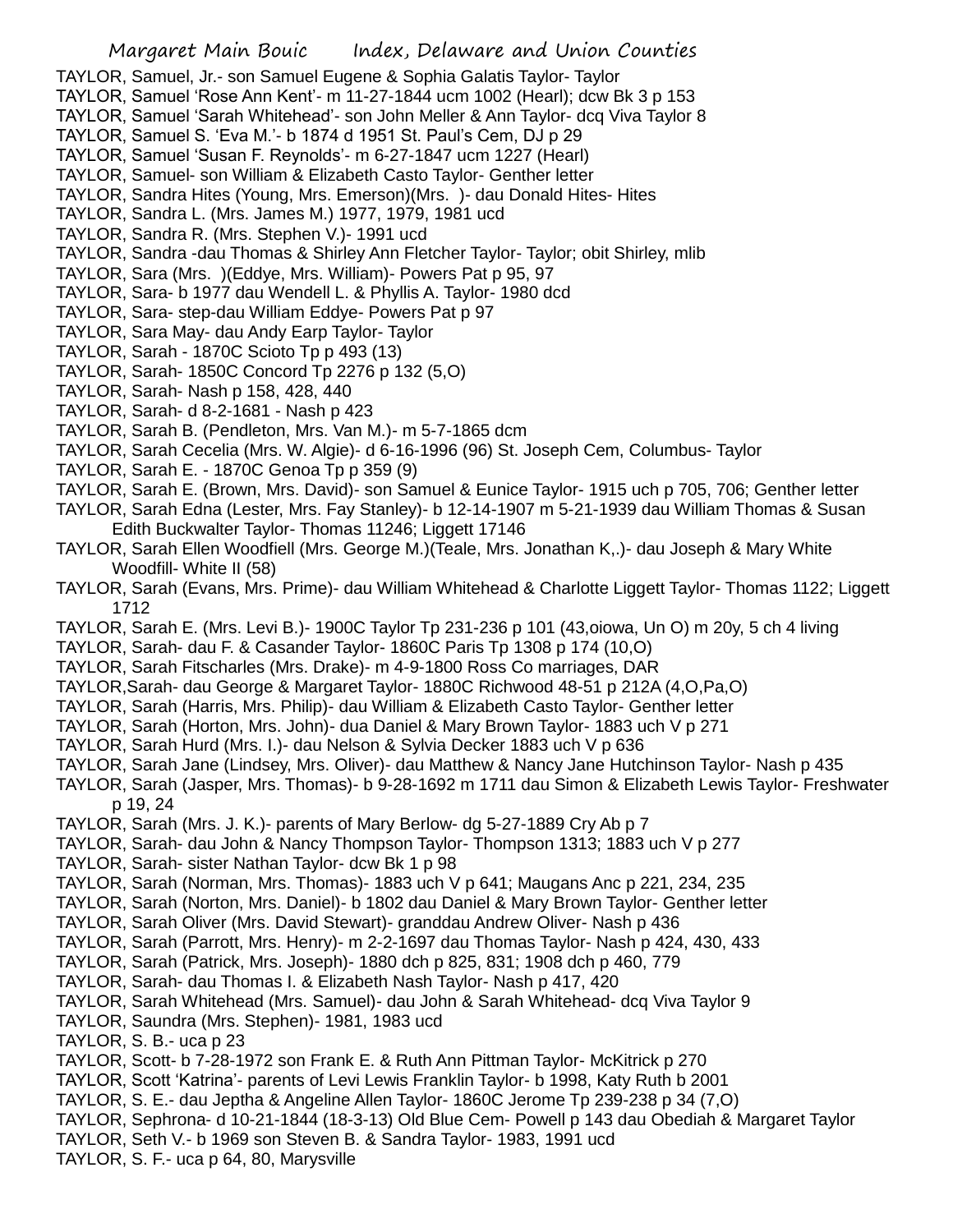- TAYLOR, —(Mrs. S. F.)- mother of Mrs. C. W. Eaton- mt 7 -6-1881, Abs p 5
- TAYLOR, Shane T.- b 1971 ch Thomas H. & Linda Taylor- 1983, 1991 ucd
- TAYLOR, Sharon Ann(Blanke, Mrs. Rolland)- dau Robert O. & Dortha Louise Ewing Taylor- Taylor
- TAYLOR, Sharon (Coe, Mrs. Stephen Anthony) "Tony"- m 6-18-1964 dau John G. & Joyce L. Lambka Taylor-Taylor; 1985 uch p 28
- TAYLOR, Sharon Kay (Coe, Mrs. )- dau John G. & Joyce Taylor- Taylor
- TAYLOR, Sharon Kay (May, Mrs. Robert Dean, Sr.)- dau Wilbur Owen & Inez Cleora McCoy Taylor- Taylor
- TAYLOR, Sharon Kay (Morris, Mrs. David Allen)- b 4-8-1951 m 12-30-1972 dau Warren Lester & Elizabeth Wilson Taylor- Taylor
- TAYLOR, Sharon (Rogier, Mrs. Ken)- dau Warren L. & Elizabeth Wilson Taylor- Taylor
- TAYLOR, Sharon- dau Samuel McNeil, Sr. & LaDonna Taylor- Taylor; obit Samuel, mlib
- TAYLOR, Shawnda- b 1961 ch Paul R. & Norma E. Taylor- 1969, 1971 dcd
- TAYLOR, Shelby 'Mary Jane Williams'- m 7-8-1845 ucm 1059 (Hearl)
- TAYLOR, Shelley- dau De Roy Taylor- Taylor- engaged to Doug Young
- TAYLOR, Sheran Poe (Mrs. Stephen)- Taylor (111362)
- TAYLOR, Sherley- b 1967- dau Steven B. & Sandra Taylor- 1983 ucd
- TAYLOR, Sherman Andrew 'Mary Leona Cook'- b 3-1-1904 m 12-12-1928- Taylor 301
- TAYLOR, Sherry Ann (Shelton, Mrs. William Lee)- b 4-4-1943 m 5-12-1968 dau Thomas Lewellen & Thelma Sue Schultz Taylor- Taylor 111233; 1961, 1964 dcd
- TAYLOR, Sheryl Ruth- dau Stephen V. Taylor- Taylor; 1991 ucd
- TAYLOR, Shirley Ann Fletcher (Mrs. Thomas)- m 1963 d 3–16-1976 (37) Forest Grove Cem- dau Clarence & Lela Overfield Fletcher- Taylor; obit, mlib
- TAYLOR, Shirley (Bateman, Mrs. )(Whitacre, Mrs. )- dau Russell & Verdie Gibson Taylor- Taylor
- TAYLOR, Shirley (Mrs. John)- Taylor Taylor, Shirley (Mrs. Jack)- 1961 dcd
- TAYLOR, Shirley (Shoup, Mrs. James, Jr.)- m 1-9-1953- Weiser p 70
- TAYLOR, Shirley Sutton (Mrs. Richard)- dau Warren Sutton- Taylor
- TAYLOR, Shirley Trayer (Mrs. Donald)- m 1-20-1962 dau Harold Trayer- Taylor
- TAYLOR, Sidney Prudence Wolfe (Mrs. Fletcher Brandon III)- m 6-2-1979 dau George M. Wolfe- Taylor
- TAYLOR, Simeon- son Benjamin & Martha Spain Taylor- 1880C Marysville 294-323 p 20 (8,O,O,O)
- TAYLOR, Simon Donovan- b 6-8-1988 son David A. & Constance A. French Taylor- Taylor 11123141; Mitchell 11218`123141
- TAYLOR, Simon 'Elizabeth Lewis'- d 1729- Freshwater p 19
- TAYLOR, Smith 'Lucinda Smith'- m 3-13-1851 dcm; 1850C Concord Tp 2276 p 132 (21,NY)
- TAYLOR, Sofa- b 4-1900 dau Howe & Margaret Taylor- 1900C Jerome Tp 133-142 p 6A
- TAYLOR, Sophia Diane Galatis (Mrs. Samuel Eugene)- m 7-25-19-- dau Sideris Galatis- Taylor
- TAYLOR, Sophona Camran (Mrs. John A.)- m 4-18-1861 ucm 3171 (Hearl) d 9-5-1862 (32-11-19) Hopewell Cem; djlm p 86
- TAYLOR, Sophronia b 1-19-1868 m 10-31-1900 d 1-10-1909 (40-11-21) dg 1-22-1909 ; Cry Ab p 6; 1870C Kingston Tp p 384 (2)
- TAYLOR, Sophronia- dau Nelson & Elizabeth Taylor- Pabst p 2 p 33
- TAYLOR, S. R.- uca p 107; Pvt. Co B. 36th Rev. 63-64; 1883 uch IV p 494
- TAYLOR, S, S,.- d suddenly Tuesday (70) dg 12-6-1907 Cry Ab p 86
- TAYLOR, C. Stan 'Helen Hartley'- b 5-7-1925 d 7-17-2001 (76) Sunbury Mem. Pk- son Curtis & Eutura Vorce Taylor- Taylor; 1980 dcd
- TAYLOR, Stella- Nash p 199
- TAYLOR, Stephen C.- Nash p 435
- TAYLOR, Stephen Joseph 'Kandis Rosalie Reynolds'- b 1957 m 4-30-1977 son John M. & Lillian Boerger Taylor- 1959, 1962, 1971, 1973, 1975 ucd
- TAYLOR, Stephen ;Juanita Flax'- b 2-10-1900 m 3-17-1934 d 8-18-1974 son James & Allie Kirby Taylor-Taylor; obit, Juanita, mlib
- TAYLOR, Stephen M. 'Carol'- son Helen Hartley Taylor- Taylor
- TAYLOR, Stephen- son Marian Vandenburg Taylor- Taylor
- TAYLOR, Stephen- b 1-27-1957 son Richard & Bonnie Huchins Taylor- Rausch 163325, III p 297
- TAYLOR, Stephen 'Saundra'- 1981, 1983 ucd
- TAYLOR, Stephen V 'Sandra R.'- Taylor; Maple Dell Rd; 1991 ucd
- TAYLOR, Steve A. 'Judy K.'- 1973, 1975, 1977, 1979, 1981, 1983, 1991 ucd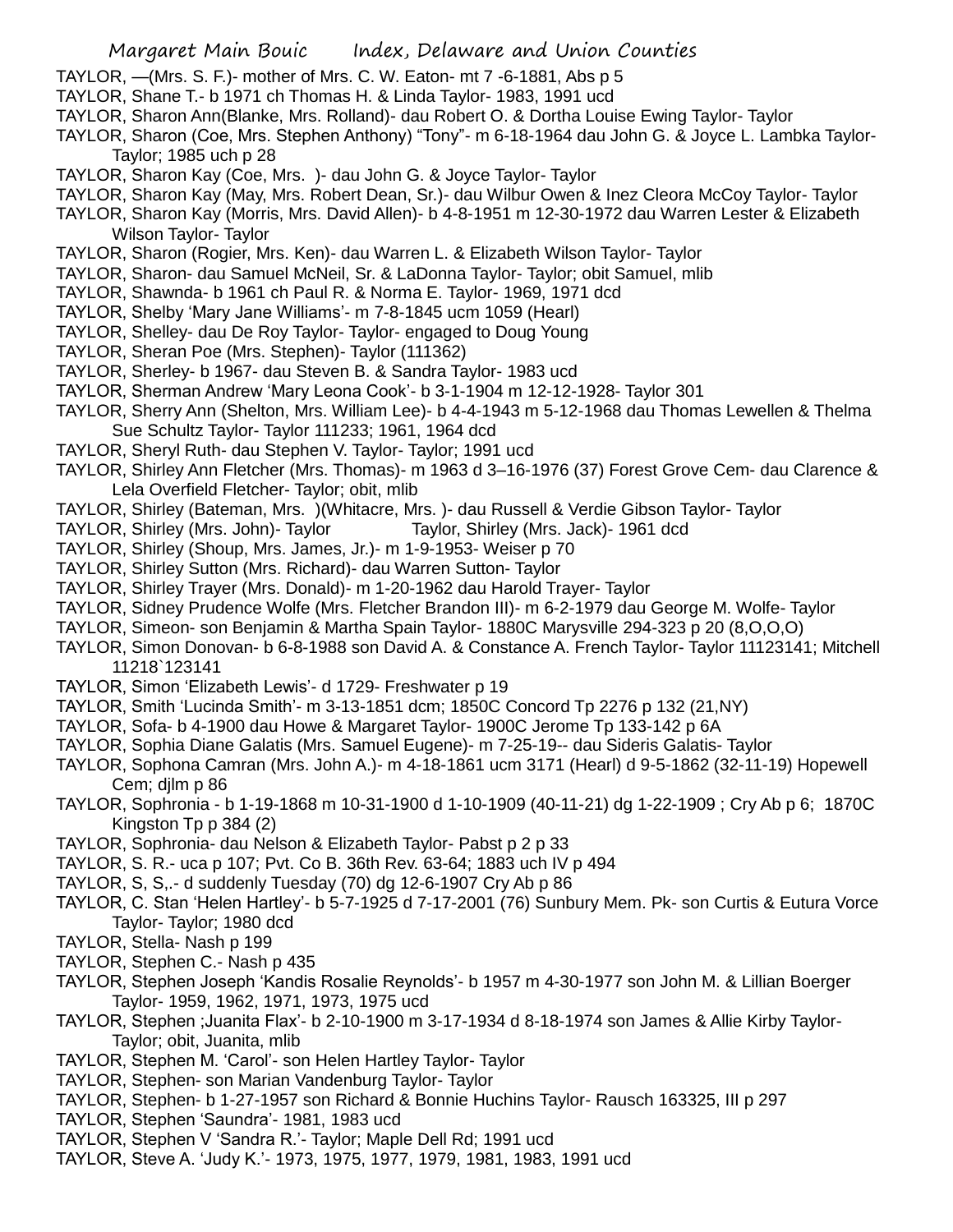- TAYLOR, Steve 'Kandi'- son John Marion & Esther Lillian Boerger Taylor- Taylor
- TAYLOR, Steve- b 1954 son Paul R. & Norma E. Taylor- 1969, 1971 dcd
- TAYLOR, Steven Charles 'Jodi Ellen Burwell'- m 4-21-1990 son Charles Taylor- Taylor
- TAYLOR, Steven 'Sharon Poe'- son Robert Blain & Lucile Mueck Taylor- Taylor 111362; 1949 ucd
- TAYLOR, Sue- b 1952 dau Robert R. & Doris Taylor- 1961, 1969, 1971 dcd
- TAYLOR, Suellen J. Show (Mrs. Charles M.)- m 8-20-1983 dau F. Burke Show- Taylor
- TAYLOR, Susan 1870C Concord Tp p 261 (30)
- TAYLOR, Susan- 1964 dcd Harlem Tp
- TAYLOR, Susan- 1860C Union Tp 676-682 p 93 (47,Va)
- TAYLOR, Susan (Mrs. )- Liberty Tp; uninf p 25 1-14-1941 d 4-24-1942
- TAYLOR, Susan Allen Buckwalter (Mrs. William Thomas)- dau John Edwin & Susan Morris Buckwalter-Thomas (1424); Liggett (1714); dcq Viva Taylor 3
- TAYLOR, Susan Barry- sister Armstead Barry- dcw Bk 2 p 304
- TAYLOR, Susan (Blackford, Mrs. )- dau James B. & Ruth E. Taylor- Taylor; 1961 dcd
- TAYLOR, Susan (Dye, Mrs. Robert F.)- dau James B. & Ruth E. Schanck Taylor- Taylor
- TAYLOR, Susan Evans (Mrs. Terry)- parents of Evan Michael- dau Jim & Ellen Evans- Taylor
- TAYLOR, Susan F. Reynolds (Mrs. Samuel)- m 6-27-1847 ucm 1227 (Hearl)- d 9-19-1886 (72-7-11) Milford Cem Union Allen p 20, ; uccp p 50 Record Bk 5 p 237
- TAYLOR, Susan J.- hadc p 107 (1900 Liberty Tp)
- TAYLOR, Susan Jane (Maurer, Mrs. Dr.)- dau James Franklin Taylor- Nash p 436
- TAYLOR, Susan Marshall (Mrs. Moses)- m 6-12-1828 ucm 150 (Hearl); 1883 uch III p 288
- TAYLOR, Susan- dau Richard & Margaret Extrx Taylor- Nash p 82
- TAYLOR, Susan Spong (Mrs. Jerome)- dau Absolom & Mary Beckley Spong/Spawn- dg 10-3-1893, Cry Ab p 134; dg 10-20-1893, Cry Ab p 136; dg 7-10-1914, 7-14-1914 Cry Ab p 137
- TAYLOR, Susan- dau Wilbur Owen & Inez Cleora McCoy Taylor- Taylor
- TAYLOR, Susanna- 1850C Concord Tp 2276 p 132 (12,O)
- TAYLOR, Susanna- dau Richard & Mary Murray Taylor- 1883 uch V p 268
- TAYLOR, Susanna (Robinson, Mrs. James)- dau & Ann Hendricks Taylor- 1915 uch p 626; 1883 uch V p 277
- TAYLOR, Susan Rossler (Mrs. James)- m 9-11-1845 dcm
- TAYLOR, Susanna- dau Samuel Taylor, Jr.- Taylor
- TAYLOR, Susanna- dau Thomas & Margaret Giffen Taylor- Giffen 146
- TAYLOR, Susannah- dau Abraham. & Mary Taylor- 1860C Claibourne Tp 683 (14,O)
- TAYLOR, Susannah- keeps boarders- 1880C Marysville 179-182 (67,Va,Va,Va)
- TAYLOR, Susannah (Case, Mrs. Luther) m 11-11-1812 onwq I
- TAYLOR, Susannah (Smith, Mrs. H. C.)- m 10-5-1865 ucm 3811 (Hearl) dau William M. & Elizabeth Burdick Taylor- 1883 uch V p 321; Genther letter; 1850C Jerome Tp 1715-1735 p 253 (4,O); 1860C Jerome Tp 237-236 p 34 (14,O)
- TAYLOR, Susie (Mrs. Terry)- 1983, 1991 ucd
- TAYLOR, Suzanne (Henning, Mrs. )- dau John & ShirleyTaylor- Taylor
- TAYLOR, Sydney Nicole- b 11-21-1995 dau William & Lesley Lamb Taylor- Taylor
- TAYLOR, Sylvanus 'Amelia McGinnis'- b 1836 m 4-8-1865 ucm 3712 (Hearl) d 5-31-1920 York, Cem p 71; 1883 uch III p 338, 339, 340, V p 515, 521; uca p 98; mt 3 p 17; 1870C york Tp 216-211 p 28 (34,O); 1880C York Tp 108 p10 (44,O,O,O); 1900C York Tp 162-162 p 7B (64,O,O,NC) m 35y, farmer; 1910C York Tp 279-279 (74, NC) wid
- TAYLOR, Samuel Sylvester 'Eva Melvina Ralph'- parents of Harry E. Taylor- Taylor
- TAYLOR, Sylvia 1870C Genoa Tp p 359 (8)
- TAYLOR, Tabe 'Belle Burham'- m 1908- Weiser p 78
- TAYLOR, Tamar F.- b 10-27-1914 son Tabe & Belle Burham Taylor- Weiser p 78
- TAYLOR, Tammes- b 1964 ch Thomas H. & Joyce Arlene Rowlin Taylor- 1967, 1971, 1973, 1975, 1977, 1979, 1981 ucd
- TAYLOR, Tammy (Cantrell, Mrs. Michael J.)- dau Charles Taylor -Taylor (Irwin)
- TAYLOR, Tarsey (Holbrook, Mrs. Silas)- powers p 35
- TAYLOR, Taryl- dau Lawrence Taylor- Taylor
- TAYLOR, Tena Nathan or Mathew (Mrs. Jacob)- m 9-6-1809 onwq I
- TAYLOR, Teresa Dunn (Mrs. Kenneth)- Taylor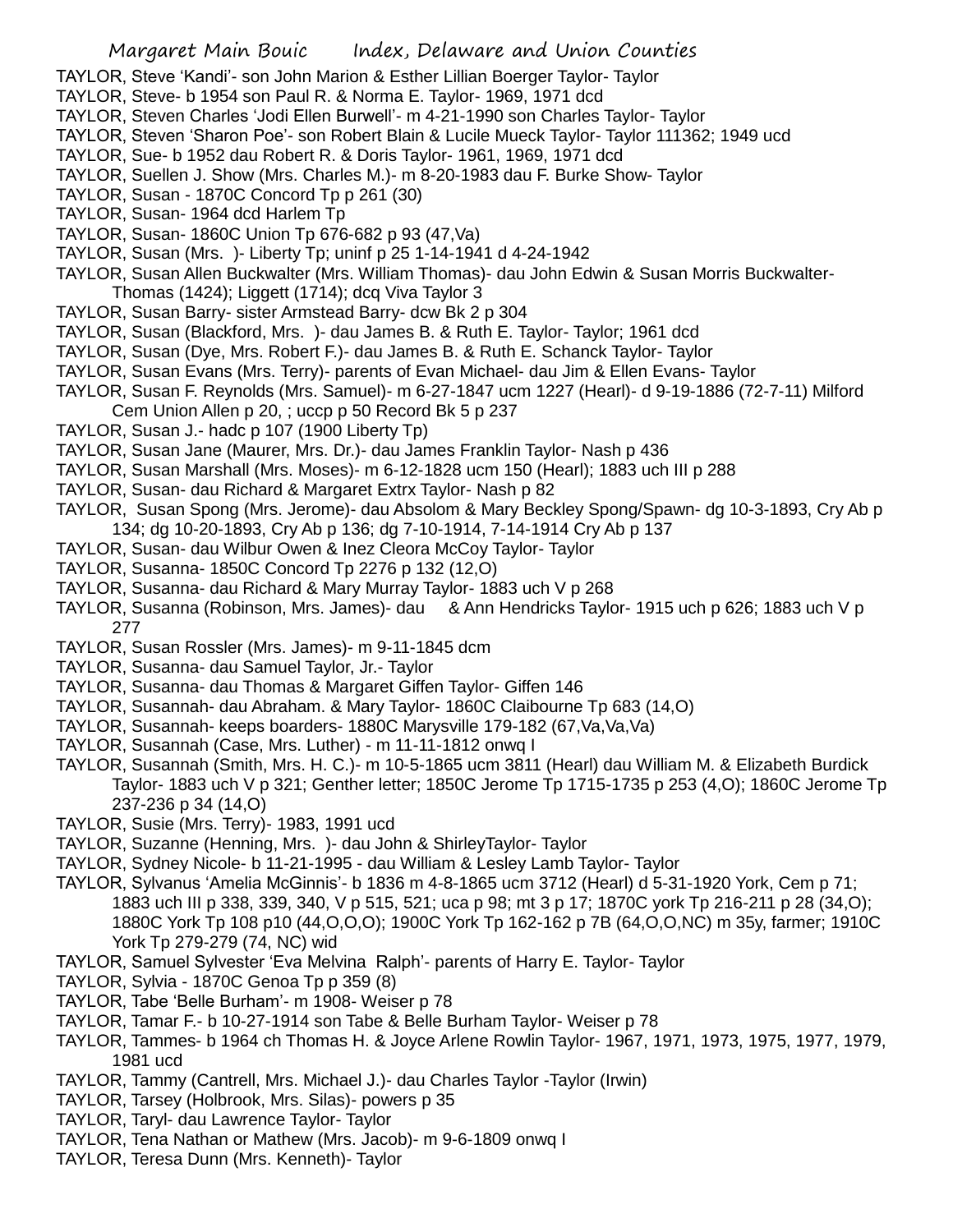- TAYLOR, Teresa Lynn Augenstein (Mrs. Kelly Joseph)- dau Ronald & Nancy Gregory Augenstein- Rausch (1633211)
- TAYLOR, Terri Lynn (Sutton, Mrs. Joel Lee)- b 3-25-1961 m 12-29-1984 ch Lowell Dean & Wanda Aldena Church Taylor- Taylor 1112313; 1964. 1969, 1971, 1980 dcd
- TAYLOR, Terry 'Susie Ana Evans'- b 1961 parents of Evan Michael Taylor- Taylor son William Blain & Novella Ruth Riley Taylor- Taylor 111372; 1961, 1964, 1969, 1971, 1980 dcd; 1962, 1977, 1983, 1991 ucd
- TAYLOR, Thelma Hutchisson (Mrs. Harold)- b 12-9-1911 d 8-16-1966 Forest Grove Cem- dau Floyd & Stella Stockman Taylor- Taylor
- TAYLOR, Thelma Mae Schultz (Mrs. Thomas L.'- m 11-8-1933 d 12-23-1913 Claibourne Cem p 106- dau Claude M. & Blanche Grim Schultz- Schultz; Taylor (11123); 1961, 1964, 1969, 1971, 1980 dcd
- TAYLOR, Theodore 1870C Concord Tp p 263 (17)
- TAYLOR, Thomas- Nash p 19, 25, 28, 81, 223, 226, 378, 419, 427, 428
- TAYLOR, Thomas- d 8-27-1870- Nash p 423
- TAYLOR, Thomas- d 11-31-1873- Nash p 423
- TAYLOR, Thomas- Nash p 412, 421, 423, 424
- TAYLOR, Thomas- d 682- Nash p 424
- TAYLOR, Thomas- d 8-27-1670- Nash p 423
- TAYLOR, Thomas- Freshwater p 236
- TAYLOR, Thomas- 1908 dch p 483
- TAYLOR, Thomas- son Arthur & Bertha Parrish Taylor- Taylor Radnor
- TAYLOR, Thomas A.- son Arthur G. & Mildred M. McDonald Taylor- Taylor
- TAYLOR, Thomas 'Celia'- son Morris N. & Margaret Hardin Taylor- Taylor
- TAYLOR, Thomas- son Christopher Taylor- Genther letter
- TAYLOR, Thomas Davis- Nash p 69
- TAYLOR, Thomas 'Francis'- Nash p 417
- TAYLOR, Lowell Thomas 'Gina Gorgas'- b 7-27-1958 m 7-26-1980 son Lowell Dean & Wanda Aldena Church Taylor- Taylor 1112311
- TAYLOR, Thomas H. 'Joyce Arlene Nowlin'- b 6-10-1942 m 6-2-1963 son John M. & Lillian Boerger Taylor-Rausch 163323; 1949, 1959, 1967, 1971, 1973, 1975, 1977, 1979 ucd
- TAYLOR, Thomas H. 'Linda D.'- 1981, 1983, 1991 ucd
- TAYLOR, Thomas I. 'Elizabeth Nash'- Nash p 411, 414, 418, 420, 425, 427
- TAYLOR, Thomas III 'Elizabeth Sharp'- b 1673 m 1701 d 1727 son Thomas Taylor I; Nash p 425, 426, 430
- TAYLOR, Thomas- son Israel Taylor- Genther letter
- TAYLOR, Thomas J. 'Barbara'- son Stan & Helen Hartley Taylor- Taylor
- TAYLOR, Thomas- son James & Ann Taylor- 1850C Taylor Tp 1106-1123 p 164 (13,O)
- TAYLOR, Thomas- son James & Comfort Taylor- 1850C York Tp 451-459 p 69 (11,.O)
- TAYLOR, Thomas- son James & Isabel Atkinson Taylor- Nash p 429
- TAYLOR, Thomas- son James & Mary Ann Cully Taylor- Nash p 196, 198
- TAYLOR, Thomas III- son Thomas III & Elizabeth Sharp Taylor- Nah p 430
- TAYLOR, Thomas- son John & Elizabeth Taylor- Nash p 415, 416
- TAYLOR, Thomas IV- brother John Taylor- Nash p 433
- TAYLOR, Thomas L. 'Arie Harrington'- m 4-14-1901 d 4-14-1952- Taylor
- TAYLOR, Thomas 'Linda'- son John Marion & Esther Lillian Boerger Taylor- Taylor
- TAYLOR, Thomas L. 'Thelma'- d 12-23-1913 Claibourne Cem p 106
- TAYLOR, Thomas "Tommy"- son Lowell C. & Aldena W. Taylor- 1964 dcd (6)
- TAYLOR, Thomas Leuellen 'Thelma Mae Schultz'- b 4-20-1912 m 11-8-1933 son Arthur Andrew & Bertha Bell Parish Taylor- Taylor 11123; 1961, 1964, 1969, 1971, 1980 dcd
- TAYLOR, Thomas 'Margaret Giffen'- Giffen (14)
- TAYLOR, Thomas H.- Lib. Tp- 1962 ucd plumber's helper
- TAYLOR, Thomas l.- half brother Dr. Joel Taylore- 1900C Taylor Tp 205-210 p 9B (27)
- TAYLOR, Thomas- son Mathew & Nancy Jane Hutchinson Taylor- Nash p 434, 435
- TAYLOR, Thomas M.- brother Fammie Stron Bell- dg 1-13-1899 Cry Ab p 180
- TAYLOR, Thomas M. 'Julia Parthemore'- parents of Carlous Lemoyne Taylor- Taylor
- TAYLOR, Tom "Nanette Simpson'- b 1967 lived with William H. l & Gracie Smith- Taylor; 1983 ucd; parents of Harley Franklin
- TAYLOR, Thomas- son Capt. Philip & Frances Taylor- Nash p 414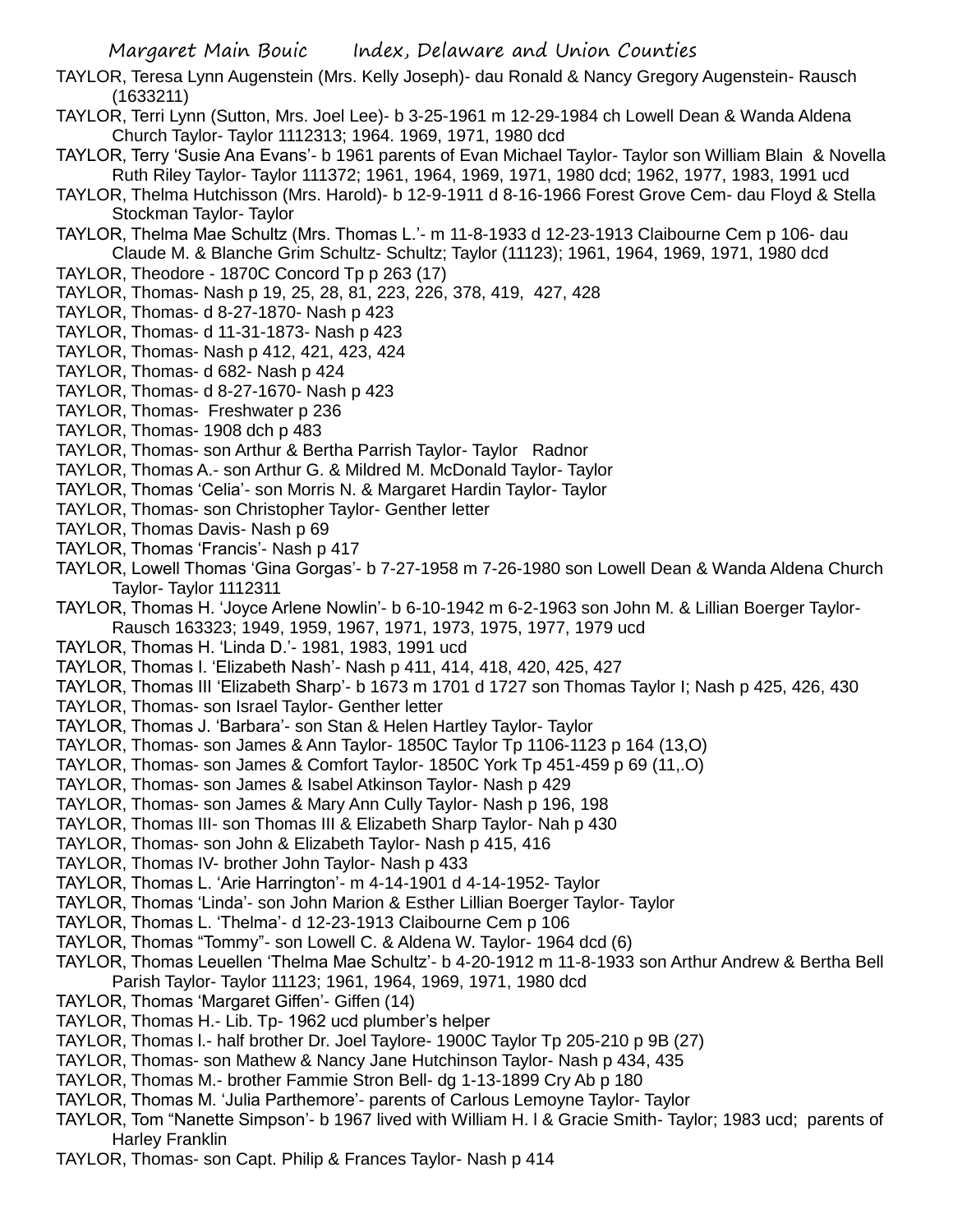- TAYLOR, Thomas 'Rachael'- parents of Logan Thomas Seattle Taylor- Taylor
- TAYLOR, Thomas- son Raymond & Rosemary Wall Taylor- Taylor
- TAYLOR, Thomas- b 6-10-1942 son Richard & Bonnie Huchins Taylor- Rausch 163323, III p 297
- TAYLOR, Thomas S. 1870C Concord Tp p 263 (17)
- TAYLOR, Thomas 'Shirley Ann Fletcher'- m 1963- Taylor; obit Shirley, mlib
- TAYLOR, Thomas- b 8-27-1670 d 9-1682- son Thomas & Elizabeth Taylor- Nash p 418
- TAYLOR, Thomas II- b 11-31-1673 d 6-23-1727 son Thomas I. & Elizabeth Nash Taylor- Nash p 417, 423, 425, 426
- TAYLOR, Thomas- stepson William Eddye- Powers Pat p 97
- TAYLOR, Thomas- son Thomas & Margaret Giffen Taylor- Giffen 14(10)
- TAYLOR, Tim- b 1967 lived with Charles R. & Patricia Bice- 1975 ucd
- TAYLOR, Timothy E.- b 1954 d 1982 Oakdale II p 106
- TAYLOR, Timothy Edward- d 2-2-1982 (27)- son Edward A. Taylor- Taylor 119111
- TAYLOR, Tina- b 1976 dau Gordon L. & Bonnie Taylor- 1977 ucd
- TAYLOR, Todd Eugene- b 1-8-1954 son Eugene Sherman & Phebe Romaine Shaffer Taylor- Weiser p 302
- TAYLOR, Tom- brother David L. Taylor- Taylor
- TAYLOR, Tracy- b 1981 ch Danny L. & Daleria K. Taylor- 1991 ucd
- TAYLOR, Travis 'Amy Sanders'- parents of Dalton Wayne Taylor- Taylor
- TAYLOR, Troy- b 1964 lived with Charles R. & Patricia Bice- 1975 ucd
- TAYLOR, Troy Shane- b 1971 son Thomas H. & Joyce Arlene Nowlin Taylor- Rausch 1633232; Taylor 1973, 1975, 1977, 1979, 1981 ucd
- TAYLOR, Tyrone- d 10-29-1968 (3y) Oak Grove Cem- son Jerry & —McDonald Taylor- Taylor
- TAYLOR, Ubi (Abraham?) 'Elida- 1910C Claibourne- Richwood 200-208 p 7B (50,WiS,O.O,) m2
- TAYLOR, Ulysses Fleetwood 'Amanda J. Clark'- b 7-27-1871 m 10-17-1893 ucm (Hearl) d 4-24-1952 Oakdale II p 42- son Andrew & Elizabeh Mitchell Taylor- Taylor 119; 1883 uch V p 378; Marysville p 53; mt 3-27- 1907 p2c4 Abs p 40; shipped dressed lambs mt 3-1-1908 p8c5 Abs p 7; 1900C Dover Tp 117-119 p 6A (28,O,O,O) m 7y, farmer; 1910C Dover Tp 195-199 (38,O,O,O) m 16y
- TAYLOR, Uriah- son Thomas & Margaret Giffen Taylor- Giffen 14(15)
- TAYLOR, V. A.- hmp p 144
- TAYLOR, Valerie- b 1964- dau John R. & Bonnie L. Hutchins Taylor- 1967, 1971, 1973, 1975, 1977 ucd
- TAYLOR, Valerie- b 1956- dau Paul R. & Norma E. Taylor- 1969, 1971 dcd
- TAYLOR, Valerie- dau Wilbur A & Jean Taylor- 1961 (4) dcd
- TAYLOR, Velvet- b 1962 ch John Richard. & Bonnie Hutchins Taylor- Rausch 1633221; 1967, 1971, 1973, 1975, 1977, 1979 ucd
- TAYLOR, Verdie M. Gibson (Mrs. Russell) b 7-5-1908 d 6-18/19-1992 (83) Oakdale Cem II p 134- M-19-SE 1/4- dau Henry & Ettie Robinson Gibson- Taylor; mother of John Bradley
- TAYLOR, Verna Adelle (Carney, Mrs. DeLacy)- b 2-1-1882 m 10-14-1903 d 8-11-1905 Old Blue Cem, Powell p 143; dg 8-29-1905 Cry Ab p 47
- TAYLOR, Verne J.- b 4-1886 step-dau Robert & Mary Taylor- 1900C Claibourne Tp 40-43 p 2B (14,O,O,O)
- TAYLOR, Vernon- son Warren G. & Anna L. Taylor- 1964 (14) dcd
- TAYLOR, Vickie- dau Wilbur A. & Jean Taylor- 1961 (6mos) dcd
- TAYLOR, Viola 1870C Kingston Tp p 384 (18)
- TAYLOR, Viola Adelphia- Pabst p 2 p 32
- TAYLOR, Viola (Teuscher, Mrs. )- dau Martin L. & Rose Taylor- Taylor
- TAYLOR, Viola (Waldron, Mrs. )- dau Nelson & Mary J. Maxwell Taylor- dg 3-17-1896 Cry Ab p 65
- TAYLOR, Virgil L. 'Mary'- d 6-3-1963 (60) bur Gallia county- Taylor
- TAYLOR, Virginia Atkinson (Mrs. James B.)- d 6-26-1905 mt 9-20-1905; Abs p 23
- TAYLOR, Virginia B. Shelton (Mrs. Orville C.)- b 6-22-1912 d 5-11-1999 (86) Oak Hill Cem, Kingport, Tenn. dau Thomas & Elsie Brusman Shelton
- TAYLOR, Virginia- b 1959 dau Campbell & Janet Taylor- 1969, 1971 dcd
- TAYLOR, Virginia (Clark, Mrs. Lewis H.)- m 1858- dg 7-2-1897, Cry Ab p 119
- TAYLOR, Vivan Veronna- b 1-26-1894 dau William Thomas & Ellen Susan Buckwalter Taylor- dcq Viva Taylor 1- Thomas 11242; Liggett 17142
- TAYLOR, Vurgubua (Wotring, Mrs. )- dau Lawrence E. & Mary Taylor- Taylor
- TAYLOR, Waldo 1880 dch p 258
- TAYLOR, Walker- son Henry & Pearl V. Robinson Taylor- Taylor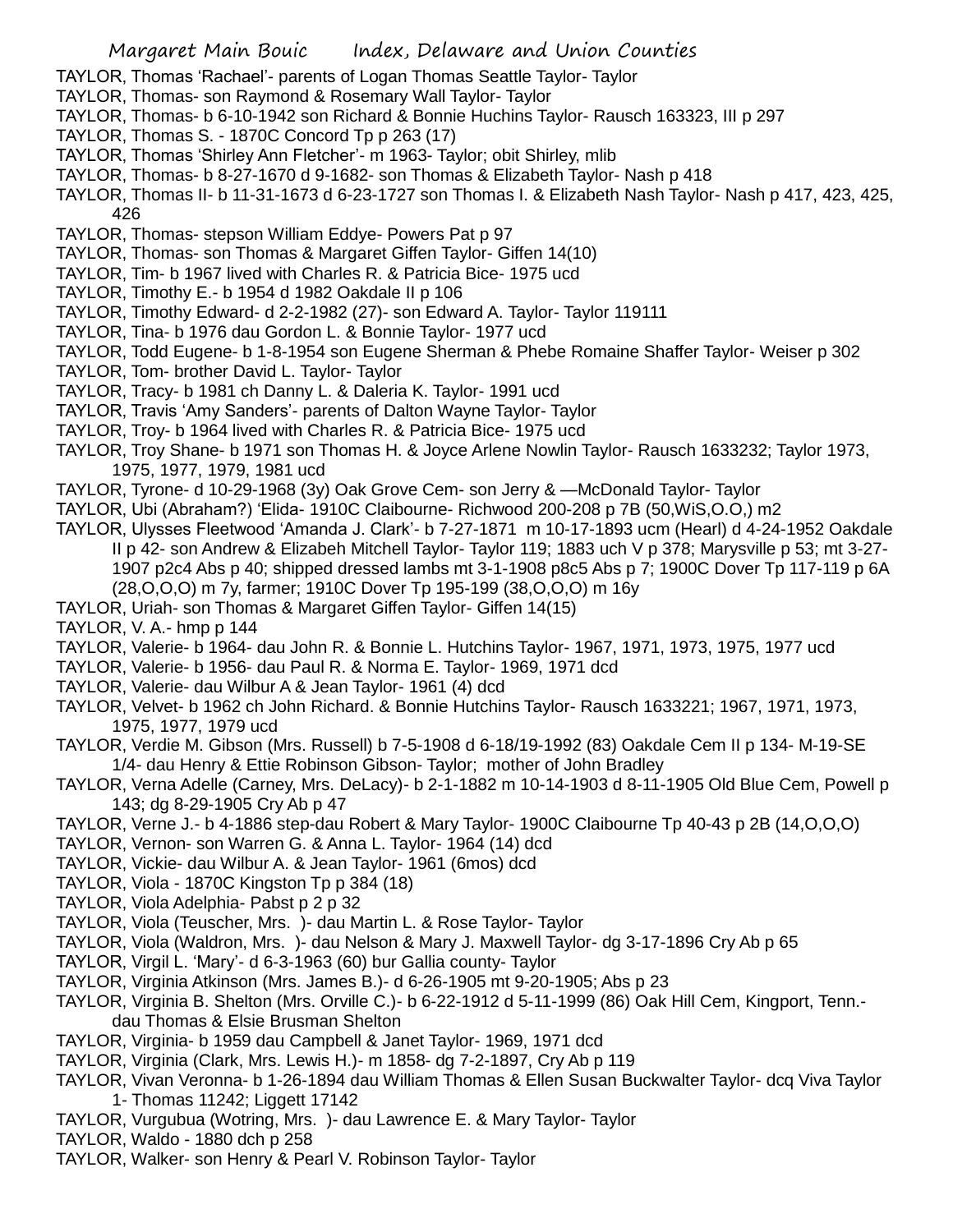- Margaret Main Bouic Index, Delaware and Union Counties TAYLOR, Wallace- uca p 101; Washington Tp TAYLOR, Walter Keith- son Walter & Mag Taylor- 1975, 1977, 1979, 1981, 1983, 1991 ucd TAYLOR, Walter 'Magdalene'- 1975, 1977, 1979, 1981, 1983 ucd TAYLOR, Walter- brother Mrs. Mary E. Rosette (Mrs. Judge John E)- dg 6-30-1905 Cry Ab p 34 TAYLOR, Wanda Aldena (Mrs. Lowell D.)- 1964 dcd; Taylor TAYLOR, Wanda Creswell (Mrs. Richard F.)- m 6-30-1944 TAYLOR, Warren- farm, Darby Tp mt 5-12-1909 p 3c4, Abs p 50 TAYLOR, Warren G. 'Anna L.'- 1964 dcd Mlb Tp TAYLOR, Warren- son Warren G. & Anna L. Taylor- 1964 (10) dcd TAYLOR, Warren Lester 'Elizabeth Wilson'- b 1-3-1923 m 11-9-1941 d 2-27-2002 (81) Ga son Arthur Andrew & Bertha Bell Parrish Taylor- Taylor 11127 TAYLOR, Washington- d Saturday; mt 3-23-1870 Abs p 2-19 TAYLOR, Washington 'Eliza Low'- m 8-11-1844 ucm 973 (Hearl) d 3-1870 son John Taylor- 1915 uch p 626; mt 3-23-1879 (19-1842); uccp p 25, JB 3 p 15 TAYLOR, Harry Wayne 'Anna Newlove'-son John Robinson & Emma Bowen Taylor- 1915 uch p 626, 669 parents of Pauline Thrall- Taylor TAYLOR, Wayne- son Hollis & Ada Rusk Taylor- Taylor TAYLOR, Wayne - b 1959 son Kenneth W. & Edna Taylor- 1977, 1979 ucd TAYLOR, Wayne- son Kenneth & Ann Sprinkle Taylor- Taylor TAYLOR, Wendell E. 'Phyllis A.'- Taylor; 1980 dcd TAYLOR, Wes- son Richard F. & Wanda Creswell Taylor- Taylor TAYLOR, W. H.- York Tp- 1962 ucd TAYLOR, Wilbur A. 'F. Jean'- 1961 dcd TAYLOR, Wilbur 'Jackie'- son Charles R. & Rosetta Calhoon Taylor- Taylor TAYLOR, Wilbur L. 'Kathryn Humphrey- d 1-1-1982 (70) Rock Hill Cem- brother Robert Taylor- Taylor TAYLOR, Wilbur Owen 'Cleora McCoy'- parents of Sharon Kay May- Taylor TAYLOR, Will C. 'Laura Bault'- m 4-20-1881 ucm 6956 (Hearl) TAYLOR, William- Nash p 44. 68. 71. 425, 433, 439 TAYLOR, , Capt. William- Nash p 223 TAYLOR, William- Pabst p 8 p 64, 69 Taylor, William- Pabst p 1 p 8, 9, 10 TAYLOR, William- 1883 uch IV p 460 TAYLOR, William- 1835 men p 60 #11 p 2 Troy Tp TAYLOR, William- hadc p 36 (1849 Lincoln Tp) TAYLOR, William- d 9-30-1858 (40)- mt 10-6-1868 TAYLOR, Rev. William- 1883 uch V p 396 TAYLOR, William- crushed under wheels of train, (68) Trenton Tp dg 5-24-1892, Cry Ab p 94 TAYLOR, William- hjt p 52, 176, 192, 201, 202; 1915 uch p 246, 272, 273, 427 brother John Taylor TAYLOR, William- bur New California Cem- 1883 uch IV p 430, 433, 434, V p 679 TAYLOR, William - 1870C Delaware Town p 348 (37\*) TAYLOR, William- 1959 ucd TAYLOR, Mr.- member of Wm. Taylor, Sr. & Co - d (56) consumption- dg 12-23-1887 Cry Ab p 173 TAYLOR, William A. 'Carrie O.'- 1910C Jackson Tp 74-74 (37,O,Pa,O) TAYLOR, William 'Anna Catharine Shreyer'- Weaver (1251) TAYLOR, William 'Annie'- 1870C Leesburg Tp 277-288 p 35 (22,O); 1880C Leesburg Tp 315 p 190C (32,O,Pa,Pa) TAYLOR, William B. 'Anna C. Keller'- m 12-17-1868 ucm 4480; mt 1-5-1869, Abs p 2-5 TAYLOR, William Blake "Bill"- son Emery B & Ada Davis Taylor- Taylor; 1985 uch p 110; mt 4-12-1967 TAYLOR, William Bloomfield "Edith'- parents of Anna Margaret Morse- Taylor TAYLOR, -----Bradfield (Mrs. William)- d Sunday (71) Marengo sister Lawrence & Warren Bradfield TAYLOR, William B. 'N. Ruth'- 1962 ucd 1977, 1983, 1991 ucd TAYLOR, William C.- son Davis E. & Martha C. Taylor- 1870C Liberty Tp 27 p 3 (12,O); 1880C Taylor Tp 39-40 p 4 (22,O,O,O) laborer
- TAYLOR, William D. 'Jo Ann'- Taylor
- TAYLOR, William- son D. E. or H. illegible- Westfield Cem, Powell p 361
- TAYLOR, William Edwin- b 6-8-1892 d 9-5-1905 son William Thomas & Susan Ellen Buckwalter Taylor-Thomas 11241; Liggett 17141
- TAYLOR, William 'Eliza J. Robinson'- 1883 uch V p 234, 277m 293; mt 7-2-1902 p6c4 Abs p 13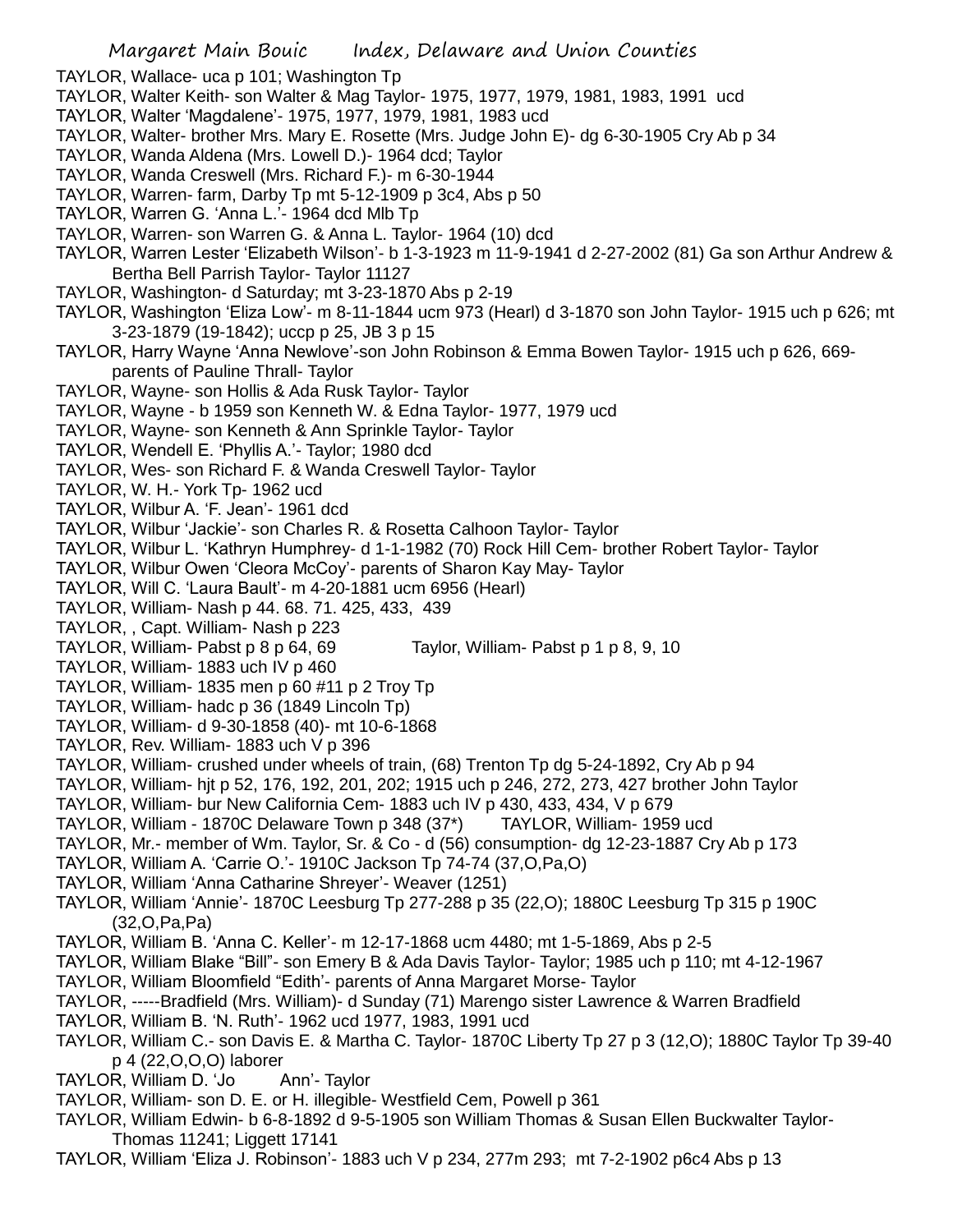TAYLOR, William 'Elizabeth'- 1883 uch V p 325

- TAYLOR, William 'Elizabeth'- 1880C Jerome Tp 222-239 p 20, (74,O,Va,NY)
- TAYLOR, William 'Elizabeth Burdick'- m 11-28-1830 ucm (Hearl)
- TAYLOR, William 'Elizabeth Casto'- b 1774 d 1838 son Samuel Taylor,Jr.- Genther letter
- TAYLOR, William 'Elizabeth Robinson'- m 8-21-1840 ucm 652
- TAYLOR, William 'Emily'- 1850C Marlborough Tp 72 p 184 (50,Md)
- TAYLOR, William 'Eunice Kent- lic 1-3-1853 ucm 1905 (Hearl)
- TAYLOR, William E./P.'Muriel L.'- b 1915 d 1977 Jerome IOOF, lot 134 p 122, DJ p 115; 1977, 1979, 1981, 1983 ucd
- TAYLOR, William- son Flora W. Furlow Taylor- Taylor
- TAYLOR, William- father Grace Taylor- Taylor
- TAYLOR, William H.- b 1872 d 3-14-1964 (91) Claibourne Cem p 93l 1959 ucd
- TAYLOR, William- father Helen Taylor Milum- Taylor
- TAYLOR, William H. 'Eliza Ellen Robinson'- b 3-23-1818 d 9-30-1858 New California Cem, DJ p 89- son Ann Hendricks Taylor- 1883 uch V p 448; mt 10-13-1858; 1850C Darby Tp 148 -168 p 240 (31,O)
- TAYLOR, William Henry Harrison 'Jane E. Jones'- b 1830 m 1850 son Matthew & Nancy Jane Hutchinson Taylor- Nash p 435, 436
- TAYLOR, William Howe- son Dr. A. P. & Mary E. Miller Taylor- 1883 uch V p 695
- TAYLOR, William- son James & Mary Ann Cully Taylor- Nash p 196, 198
- TAYLOR, William 'Jane Shaffer'- m 12-3-1863 dcm
- TAYLOR, William J. 'Carrie Elizabeth Fish'- b 7-10-1872/3 d 3-14-1964 son Edward & Luetta Hamilton Taylor-Taylor; Fish 3,4; 1959 ucd; 1900C Jackson Tp 195-197 p 9A (26,O,O O) n 5y, farmer
- TAYLOR, William- son Jesse & Comfort Taylor- 1850C York Tp 451-459 p 69 (21,O)
- TAYLOR, William J. 'Lesley Lamb'- m 6-30-1990 son William D. & Jo Ann Taylor- parents of Sydney Nicole-**Taylor**
- TAYLOR, William- son John Taylor- Nash p 434
- TAYLOR, William- brother John Taylor, Sr.- 1985 uch p 56
- TAYLOR, William 'Martha Arthur'- son William & Elizabeth Casto Taylor- Genther letter
- TAYLOR, William 'Martha Latimer'- Taylor
- TAYLOR, William M. 'Elizabeth Burdick'- b 11-8-1805 m 3-28-1831 ucm 218- son Richard & Polly Cox Taylor-1883 uch V p 326, 333; Genther letter; uccp p 17, witness HB 2 p 94; uca p 22, 31, 60; 1850C Jerome Tp 1715-1735 p 253 (44,O); 1870C Jerome tp 334 p 4 (65,O)
- TAYLOR, William Murley- b Jerome Tp son Alva Taylor admitted 9-19-1891 (6y8m) Children' Home Tape p 16
- TAYLOR, William Nelson ' ---Crump' son James Franklin Taylor- Nash p 436
- TAYLOR, William- son Raymond L. & Rosemary Taylor- Taylor; 1981 ucd
- TAYLOR, William 'Rebecca Ford'- m 4-19-1853 ucm 1951 (Hearl)
- TAYLOR, William R. 'Eliza E.'- 1850C Darby Tp 1518-1538 p 240 (31,O)
- TAYLOR, William R.- grandson Rebecca Taylor- 1880C Leesburg Tp 2 p 75A (9,O,O,O)
- TAYLOR, William- son Samuel McNeil Taylor,Sr.- Taylor; obit Samuel Neil, mlib
- TAYLOR, William- son Thomas III & Elizabeth Sharp Taylor- Nash p 430, 431, 432
- TAYLOR, William Thomas ;Ellen Susan Buckwalter'- b 11-27-1863 d 2-15-1948 son William Whitehead &
- Charlotte Elizabeth Liggett Taylor-Thomas 1124; Liggett 1714; dcq Viva Taylor 2
- TAYLOR, William- son Thomas & Margaret Giffen Taylor- Giffen 141
- TAYLOR, William- son William & Emily Taylor- 1850C Marlborough Tp 72 p 184 (11,O)
- TAYLOR, William W. 'Joanne'- 1980 dcd
- TAYLOR, William Whitehead 'Charlotte Liggett'- son Samuel & Sarah Whitehead Taylor- Thomas (112); Liggett 171; dcq Viva Taylor 4
- TAYLOR, William W.- son Raymond Taylor- Taylor (Richwood ,1984)
- TAYLOR, Wilma Lowry (Mrs. Pearl)- b 1918 m 1933 Oakdale II p 148; Taylor (11432); Sbc p 47
- TAYLOR, Willson 1870C Scioto Tp p 492 (12)
- TAYLOR, Winthorp D. 1870C Genoa Tp p 359 (41\*)
- TAYLOR, Winthrop D.- b Mass d 10-15-1893 (64-10-3) Granoa son R. Taylor- dcdeaths
- TAYLOR, W. T.- 1908 dch p 406
- TAYLOR, Z.- 1850C Delaware Town 1156 p 87 (1,O) lived with Charles Drake
- TAYLOR, Zack 'Hannah E. Loveless'- Loveless p 9
- TAYLOR, Zachary- 1850C Radnor Tp 35 p 176 (3,O) lived with Evan Wilkins